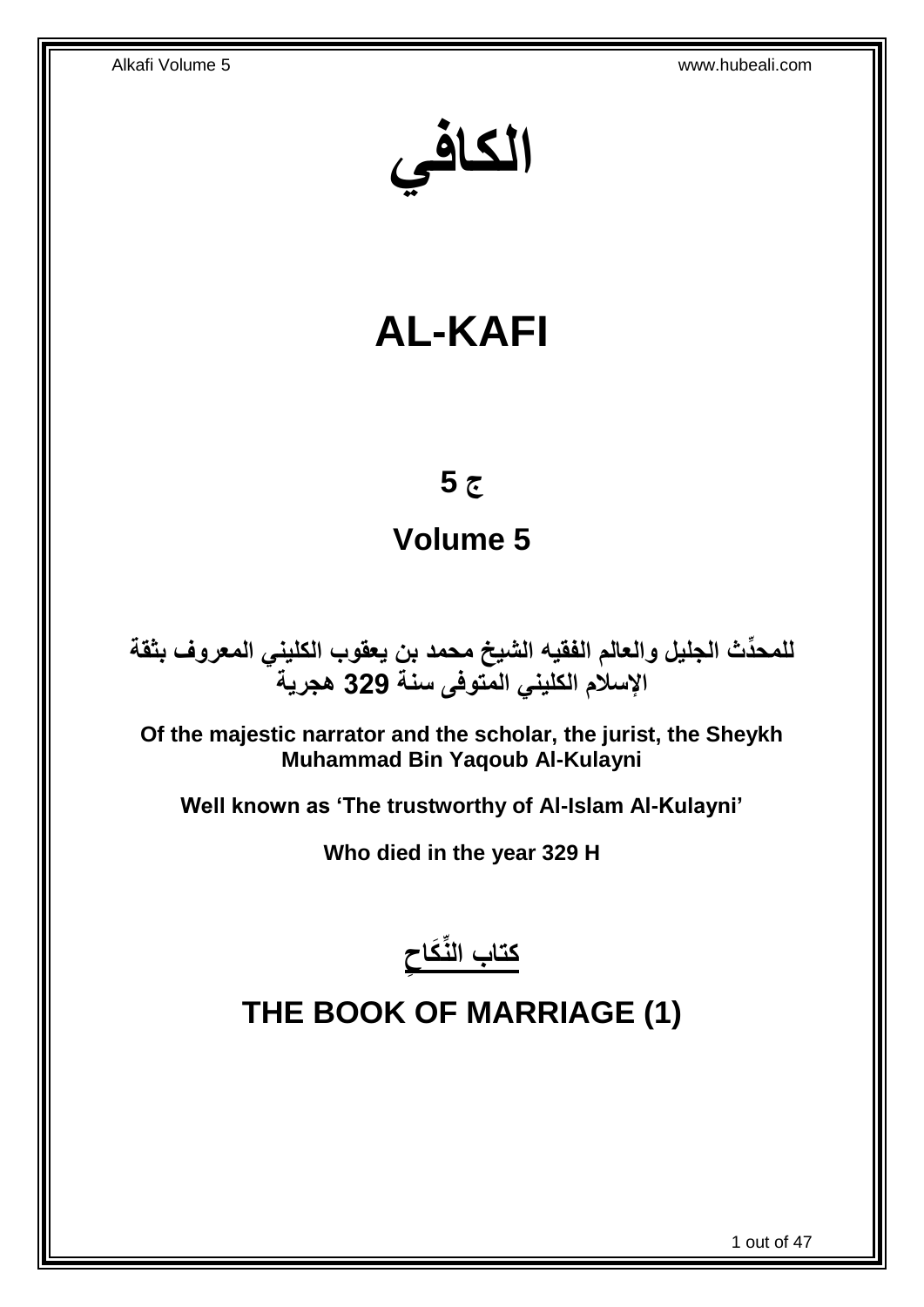# **TABLE OF CONTENTS**

| Chapter $13$ – The merits of the one who married for Religion and abhorrence of the one   |
|-------------------------------------------------------------------------------------------|
|                                                                                           |
|                                                                                           |
| Chapter 16 - What the praiseworthiness is evidenced by from the the woman  24             |
|                                                                                           |
| Chapter 18 - Allah <sup>azwj</sup> Blessed and High Created for the people their forms 26 |
| Chapter 19 - What is reckoned from the marriages of the women during their puberty,       |
| Chapter 20 - The superiority of the desires of the women over the desires of the men  29  |
| Chapter 21 - The Believing man is a match for the Believing woman 30                      |
|                                                                                           |
|                                                                                           |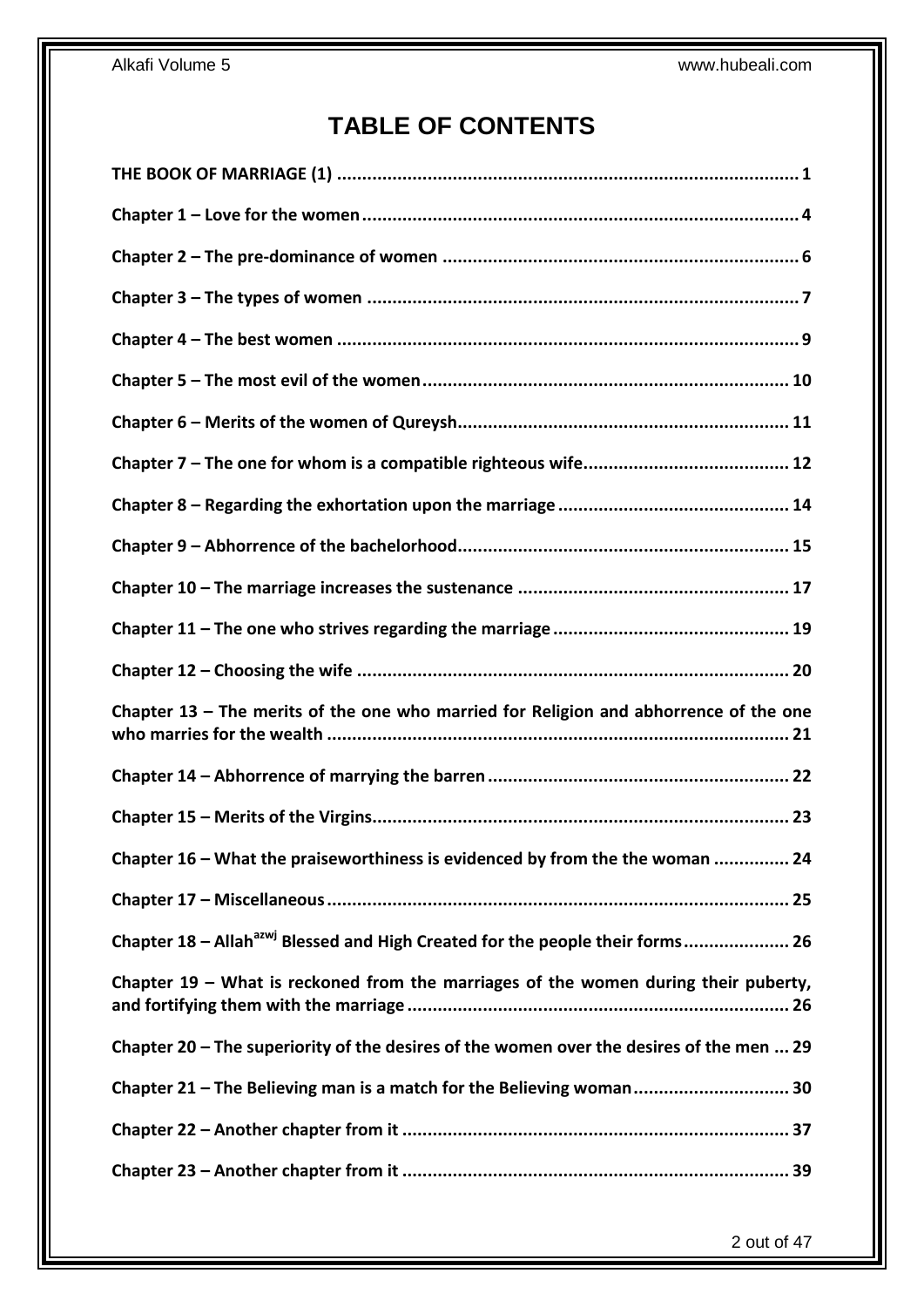| Chapter 26 – Marriage of the Hostile One (Nasibi) and the doubtful (in religion)  41 |  |
|--------------------------------------------------------------------------------------|--|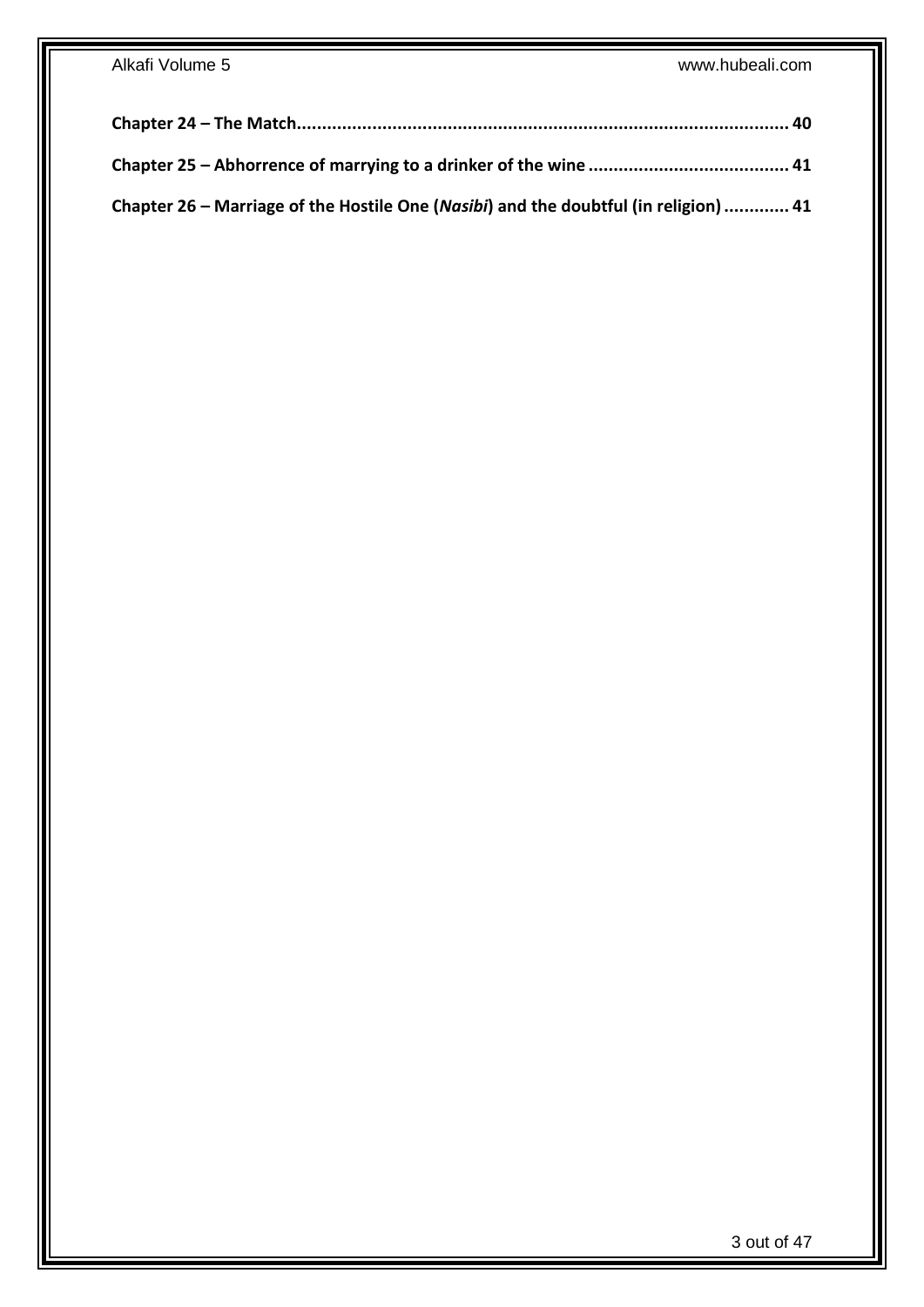بسم الله الرحمن الرحيم الحمد لله رب العالمين، وصلى الله على سيدنا محمد وآله الطاهرين، وسلم تسليما<sub>.</sub>

In the Name of Allah<sup>azwj</sup> the Beneficent, the Merciful. The Praise is for Allah<sup>azwj</sup> Lord<sup>azwj</sup> of the Worlds, and Blessing be upon our Chief Muhammad<sup>saww</sup> and his<sup>saww</sup> Purified Progeny<sup>asws</sup>, and greetings with abundant greetings.

**باب ُح ِّب الِّن َسا ء**

## <span id="page-3-0"></span>**Chapter 1 – Love for the women**

عَلِيُّ بْنُ إِبْرَاهِيمَ بْنِ هَاشِمٍ عَنْ أَبِيهِ عَنٍْ مُحَمَّدِ بْنِ أَبِي عُمَيْرٍ عَنْ إِسْحَاقَ بْنِ عَمَّارٍ قَالَ قَالَ أَبُو عَبْدِ اللَّهِ ( عليه السلام ) مِنْ ِ َ ِ َ ٍ ِ ا أَخْلَاقِ الْأُنْبِيَاءِ صٰلَلَّى اللَّهُ كَلَيْهِمْ خُبُّ النِّسَاءِ . ِ **!** َ

Ali Bin Ibrahim, from his father, from Muhammad Bin AbuUmeyr, from Is'haq Bin Ammar who said,

'Abu Abdullah<sup>asws</sup> said: 'From the mannerisms of the Prophets<sup>as</sup> is love for the women'<sup>1</sup>

مُحَمَّدُ بْنُ يَحْيَى الْعَطَّارُ عَنْ عَيْدِ اللَّهِ بْنِ مُحَمَّدٍ عَنْ عَلِيِّ بْنِ الْحَكَمِ عَنْ أَيِّانِ بْنِ عُثْمَانَ عَنْ عُمَرَ بْنِ يَزِيدَ عَنْ أَبِي عَبْدِ اللَّهِ ( ْ َ ِ ْ َ ِ عليه السلام ) قَالَ مَا أَظُنُّ رَجُلًا يَزْدَادُ فِي الْإِيمَانِ خَيْراً إِلَّا ازْدَادَ حُبّاً لِلنِّسَاءِ [ ِ

Muhammad Bin Yahya Al Attar, from Abdullah Bin Muhammad, from Ali Bin Al Hakam, from Aban Bin Usman, from Umar Bin Yazeed,

(It has been narrated) from Abu Abdullah<sup>asws</sup> having said: ' $I^{asws}$  don't think a man can increase goodness in the faith unless he increases (his) love for the women'.<sup>2</sup>

مُحَمَّدُ بْنُ يَحْيَى عَنْ أَحْمَدَ بْنِ مُحَمَّدٍ بْنِ عِيِسَى عَنْ مُعَمَّرٍ بْنِ خَلَّادٍ قَالَ سَمِعْتُ عَلِيَّ بْنَ مُوسَى الرِّضَا ( عليه السلام ) يَقُولُ<br>بَهِ مَنْ يَحْيَى عَنْ أَحْمَدَ بْنِ مُحَمَّدٍ بْنِ عِيِسَى ِ َ نْلَاثٌ مِنْ سُنَنِ الْمُرْسَلِينَ الْعِطْرُ وَ أَخْذُ الشَّعْرِ وَ كَثْرَةُ الظَّرُوَقَةِ . **ٔ** ِ َ ْ ْ

Muhammad Bin Yahya, form Ahmad Bin Muhammad Bin Isa, from Moammar Bin Khallad who said,

'I heard Ali<sup>asws</sup> Bin Musa Al-Reza<sup>asws</sup> saying: 'Three (things) are from the Sunnah of the *Mursil* Prophets<sup>as</sup> – The perfume, and taking (out the unwanted) hair, and the abundance of (relationship) in the marriage'.<sup>3</sup>

مُحَمَّدُ بِنُ إِسْمَاعِيلَ عَنِ الْفَضْلِ بْنِ شَاذَانَ وَ عَلِيُّ بْنُ إِبْرَاهِيمَ عَنْ أَبِيهِ جَمِيعاً عَنِ ابْنِ أَبِي عُمَيْرٍ عَنْ إِبْرَاهِيمَ بْنِ عَبْدِ الْحَمِيدِ ِ َ ِ ْ ِ ْ ِ َ عَنِْ سُكَيْنَ النَّخَعِيِّ وَ كَانَ تَعَدَّدَ وَ َتَرَكَ النَّسَاءَ وَّ الطَّيِّبَ وَ الطَّعَامَ فَكَتَبَ إِلَى أَبَِي عََيْدَ النَّهِ ( عَليه السلام ) يَسْأَلُهُ عَنْ ذَلِكَ َ  $\frac{1}{2}$  $\overline{a}$ َ فَكَتَبَ إِلَيْهِ أَمَّا قَوْلُكَ فِي النِّسَاءِ فَقَدْ عَلِمْتَ مَا كَانَ لِرَسُولِ اللَّهِ ( صلى الله عَليه وآلله ) مِنَ النِّسَاءِ وَ أَمَّا قَوْلُكَ فِي الطَّعَامِ فَكَانَ َ لَ  $\frac{1}{2}$ اُ أَ ِ رَسُولُ اللَّهِ ( صلى الله ّعليه وألمه ) يَأْكُلُ اللَّحْمَ وَ الْعَسَلَ ۚ. ْ َّ .<br>ا

Muhammad Bin Ismail, from Al Fazl Bin Sh*Azaan*, and Ali Bin Ibrahim, from his father, altogether from Ibn Abu Umeyr, from Ibrahim Bin Abdul Hameedm,

(It has been narrated) from Sukeyn Al-Nakhaie and he used to worship and neglect the women, and the perfume, and the (good) food. So he wrote to Abu Abdullah<sup>asws</sup> asking him<sup>asws</sup> about that, so he<sup>asws</sup> wrote to him: 'As for your words regarding the

 $1$  Al Kafi – V 5 – The Book of Marriage Ch 1 H 1

 $2$  Al Kafi – V 5 – The Book of Marriage Ch 1 H 2

 $3$  Al Kafi – V 5 – The Book of Marriage Ch 1 H 3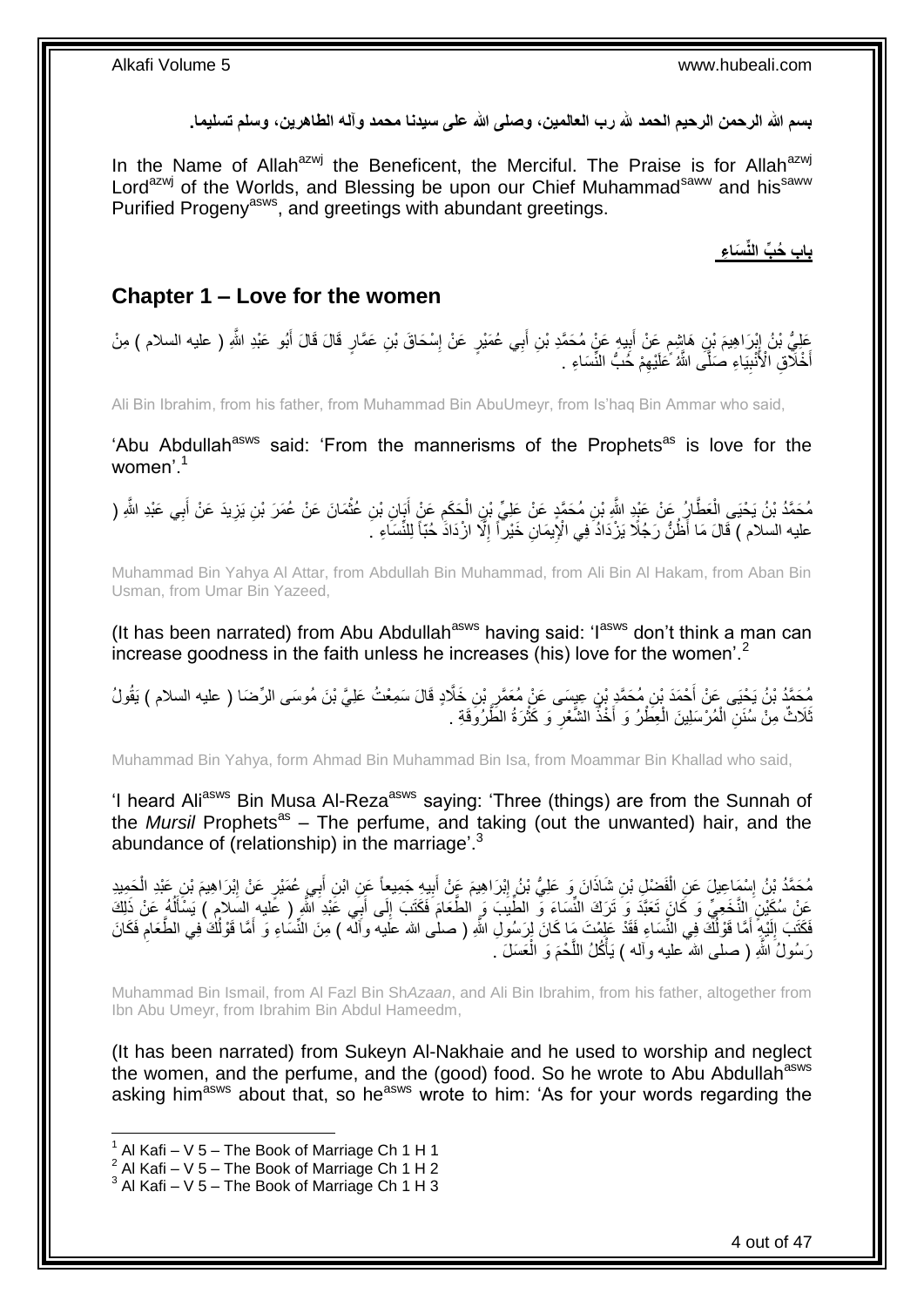women, so you have known what was for Rasool-Allah<sup>saww</sup> from the women, and as for your words regarding the (good) food, so Rasool-Allahsaww used to eat the meat and the honey'.<sup>4</sup>

عْلِيُّ بْنُ إِبْرَاهِيمَ عَنْ أَبِيهِ عَنْ صَالِحِ بْنِ السِّنْدِيِّ عَنْ جَعْفَرٍ بْنِ بَشِيرٍ عَنْ أَبَانٍ عَنْ عُمَرَ بْنِ يَزِيدَ عَنْ أَبِي عَبْدِ اللَّهِ ( عليه َ ِ  $\zeta$ **!** יִי יִי َ ِ السلّام ) قَالَ مَا أَظُنُّ رَجُلًا يَزْدَادُ فِيَّ هَذَا الْأَمْرِ خَيْراً إِلَّا ازْدَادَ حُبّاً لِلنِّسَاءِ ِ ِ

Ali Bin Ibrahim, from his father, from Salih Bin Al Sandy, from Ja'far Bin basher, from Aban, from Umar Bin Yazeed,

(It has been narrated) from Abu Abdullah<sup>asws</sup> having said: ' $I^{asws}$  don't think a man can increase goodness in this matter (*Wilayah*) except if he increases (his) love for the women'<sup>5</sup>

عَلِيُّ بْنُ إِبْرَاهِيمَ عَنْ أَبِيهِ عَنِ ابْنِ أَبِي عُمَيْرٍ عَنْ حَفْصِ بِْنِ الْبَخْتَرِيِّ عَنْ أَبِي عَبْدِ اللَّهِ ( عليه السلام ) قَالَ قَالَ رَسُولُ اللَّهِ ( َ ِ ْ َ **!** َ ِ صلَّى اللهُ عليه وآله ) مَا أُحِبُّ مِنَّ ذُنْيَاكُمْ إِلَّا النِّسَاءَ وَ الطِّيبَ . ِ ا<br>أ

Ali Bin Ibrahim, from his father, from Ibn Abu Umeyr, from Hafs Bin Al-Bakhtary,

(It has been narrated) from Abu Abdullah<sup>asws</sup> having said: 'Rasool-Allah<sup>saww</sup> said: flasws don't love anything from your world except for the women and the perfume'.<sup>6</sup>

مُحَمَّدُ بْنُ أَبِـي عُمَيْرٍ عَنْ بَكَّارِ بْنِ كَرْدٍ وَ غَيْرِ وَاحِدٍ عَنْ أَبِـي عَبْدِ اللَّهِ ( عليه السلام ) قَالَ قَالَ رَسُولُ اللَّهِ ( صلـى الله عليه َ ِ م ِ وآله ) جُعِلَ قُرَّةُ عَيْنِي فِي الصَّلَاَةِ وَ لَذَّنِّنِي فِي النِّسَاءِ .

Muhammad Bin Abu Umeyr, from Bakkar Bin Kardam, and someone else,

(It has been narrated) from Abu Abdullah<sup>asws</sup> having said: 'Rasool-Allah<sup>saww</sup> said: 'The delight of my eyes is in the Salat (Prayer) and the pleasure in the women'.<sup>7</sup>

مُحَمَّدُ بْنُ يَحْيَى عَنْ سَلَمَةَ بْنِ الْخَطَّابِ عَنْ عَلِيِّ بْنِ حَسَّإِنَ عَنْ بَعْضٍ أَصْحَابِنَا قَالَ سَأَلَنَا أَبُو عَبْدِ اللَّهِ ( عليه السلام ) أَيُّ َ ĺ **∶** َ ْ َ الْأَشْيَاءِ أَلَذُّ قَالَ فَقُلْنَا غَيْرَ شَيٍّءٍ فَقَالَ هُوَ ( عليه السلّام ) أَلَذُّ الْأَشْيَاءِ مُبَاضَعَةُ النِّسَاءِ . ْ َ َ

Muhammad Bin Yahya, from Salma Bin Al Khattab, from Ali Bin Hassan, from one of our companions who said,

'We asked Abu Abdullah<sup>asws</sup>, 'Which things are the most pleasurable?' We (the ones with us) said other things, so he<sup>asws</sup> said: 'The most pleasurable of the things is the copulation with the women'.<sup>8</sup>

الْحُسَيْنُ بْنُ مُحَمَّدٍ عَنْ مُعَلَّي بْنِ مُحَمَّدٍ عَنِ الْحَسَنِ بْنِ عَلِيٍّ عَنْ حَمَّادِ بْنِ عُثْمَانَ عَنٍْ عُمَرَ بْنِ يَزِيدَ عَنْ أَبِي عَبْدِ اللَّهِ ( عليه **ٔ** ْ ِ َ السلام ) قَالَ قَالَ رَسُولُ اللَّهِ ( صَلى الله عَليه وآلهَ ) جُعِلَ قُرَّةُ عَيْنِي فِيَ الصَّلَاةِ وَ لَذَّتِي فِي الدُّنْيَا النِّسَاءُ وَ رَيْحَانَتَيَّ الْحَسَنُ ْ َوَ الْمُسَيْنُ . ْ

Al Husayn Bin Muhammad, from Moalla Bin Muhammad, from Al Hassan Bin Ali, from Hammad Bin Usman, from Umar Bin Yazeed,

1  $4$  Al Kafi – V 5 – The Book of Marriage Ch 1 H 4

- $5$  Al Kafi V 5 The Book of Marriage Ch 1 H 5
- $6$  Al Kafi V 5 The Book of Marriage Ch 1 H 6
- $^7$  Al Kafi V 5 The Book of Marriage Ch 1 H 7
- $8$  Al Kafi V 5 The Book of Marriage Ch 1 H 8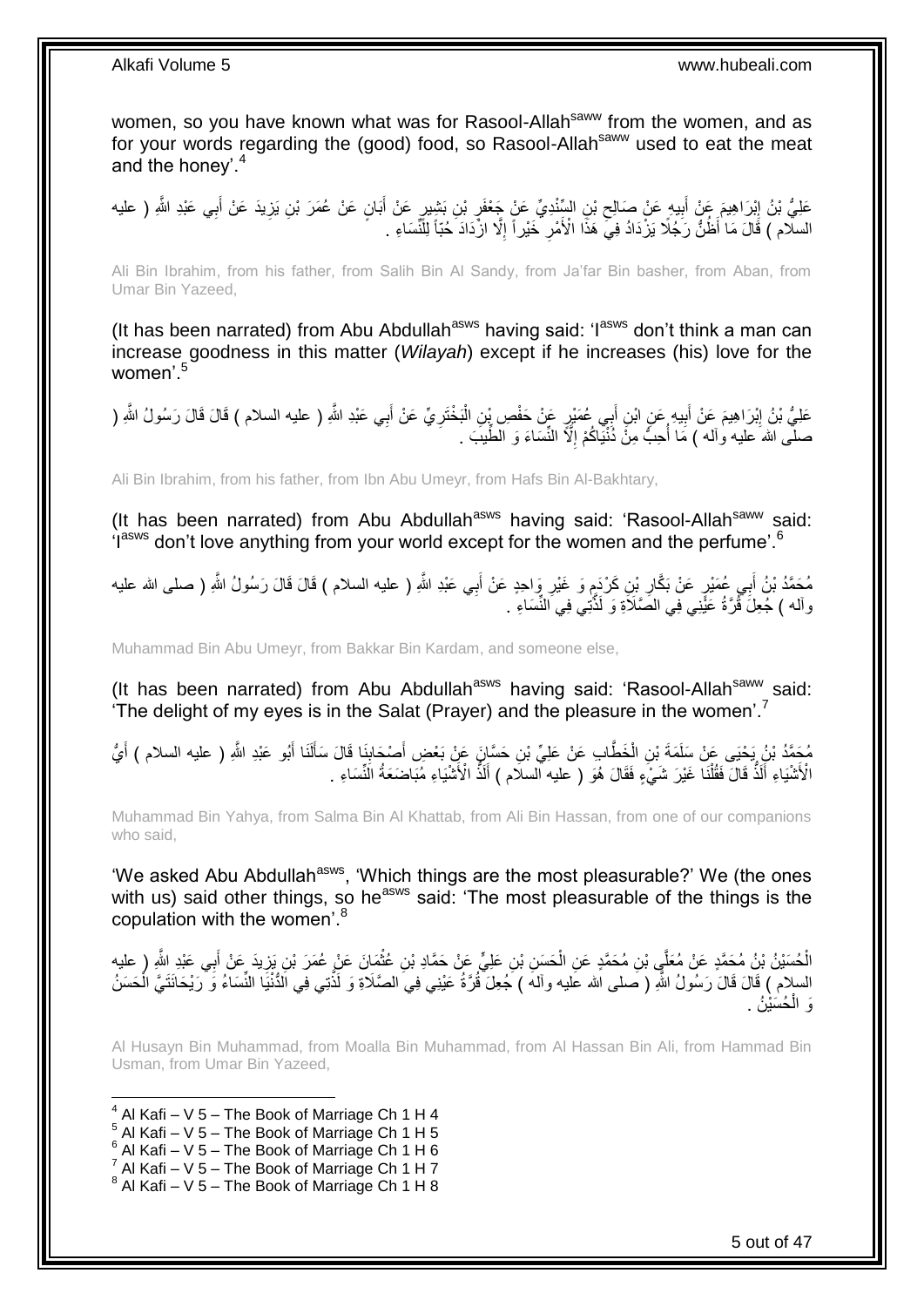(It has been narrated) from Abu Abdullah<sup>asws</sup> having said: 'Rasool-Allah<sup>saww</sup> said: 'The delight of my<sup>saww'</sup> eyes has been made to be in the Salat (Prayer), and my<sup>saww</sup> pleasure in the world is the women, and my<sup>saww</sup> comforts are Al-Hassan<sup>asws</sup> and Al-Husayn<sup>asws, 9</sup>

عِدَّةٌ مِنْ أَصْحَابِذَا عَنْ أَجْمَدَ بْنِ أَبِي عَبْدِ اللَّهِ الْبَرْقِيِّ عَنِ الْجَسَنِ بْنِ أَبِي قَتَادَةَ عَنْ رَجُلٍ عَنْ جَمِيلِ بْنِ دَرَّاجٍ قَالَ قَالَ أَبُو عَبْدِ َ ْ ْ َ َ ِ َ ٍ ِ اللَّهِ ( عليه السلام ) مَا تَلَذَّذَ النَّاسُ فِي الدُّنْيَا وَ الْآخْرَةِ بِلَذَّةٍ أَكْثَرَ لَهُمْ مَنْ لَذَّةِ النِّسَاءِ وَ هُوَ قَوْلُ اللَّهِ عَنَّ وَ جَلِّ زُبِّنَ لِلنَّاسِ حُبُّ َ َ الشَّهَواتِ مِنَ النِّساءِ وَ الْبَنِينَ إِلَى آخِرِ الْآيَةِ **∶** ِ :<br>ا

A number of our companions, from Ahmad Bin Abu Abdullah Al Barqy, from Al Hassan Bin Abu Qatada, from a man, from Jameel Bin Darraj who said,

'Abu Abdullah<sup>asws</sup> said: 'The people cannot enjoy pleasure in the world and the Hereafter with anything more pleasurable for them than the pleasure of the women, and these are the Words of Allah<sup>azwj</sup> Mighty and Majestic [3:14] It has been *adorned for the people, the love of desires, from the women and the sons – up* to the end of the Verse'.

> نُّمَّ قَالَ وَ إِنَّ أَهْلَ الْجَنَّةِ مَا يَتَلَذَّذُونَ بِشَيْءٍ مِنَ الْجَنَّةِ أَشْهَى عِنْدَهُمْ مِنَ النِّكَاحِ لَا طَعَامِ وَ لَا شَرَابٍ . **!** ْ َ יִי (ֽו ُ ֧֖֖֖֧֧֖֧֧֧֧֧ׅ֧֧֧֧֧֚֚֚֚֓֝֝֝֝֟֓֟֓֝֬֝֓֝֓֝֬֟֓֟֓֟֓֟֓֝֬֝֬֝֓֝֬֜֓֝֬֝֓֝֬֝֬֝ ِ َ ْ

Then he<sup>asws</sup> said: 'And the people of the Paradise would not be enjoying with anything more desirous with them than the 'النَّكَاح' (marriage), neither the food nor the  $\zeta$ drink'<sup>10</sup>

**َب ة الِّن َسا ء باب َغلَ**

### <span id="page-5-0"></span>**Chapter 2 – The pre-dominance of women**

عِدَّةٌ مِنْ أَصْحَابِنَا عَنْ أَحْمَدَ بْنِ أَبِي عَبْدِ اللَّهِ عَنِْ الْبِيهِ عَنٍْ سُلَيْمَانَ بْنِ جَعْفَرٍ الْجَعْفَرِيِّ عَمَّنْ ذَكَرَهُ عَنْ أَبِي عَبْدٍ اللَّهِ ( عِليه ِ ْ ِ َ َ َ ِ َ َ َ السلام ) قَالَ قَالَ رَسُولُ اللَّهِ ( صَلَّى الله عليه وأله )َ مَا رَأَيْتُ مِنْ ضَعَيفَاتِ أَلدِّينِ وَ نَـاقِصَاتِ الْعُقُولِ أَسْلَبَ لِّذِي لُمبٍّ مِنْكُنَّ . ْ َ ُ

A number of our companions, from Ahmad Bin Abu Abdullah, from his father, from Suleyman Bin Ja'far Al Ja'fary, from the one who mentioned it,

(It has been narrated) from Abu Abdullah<sup>asws</sup> having said: 'Rasool-Allah<sup>saww</sup> said: 'Isaww have not seen from the weak ones of the Religion, and the deficient of the intellects, ones with a stiff heart more than you (women)<sup>'.11</sup>

أَحْمَدُ بْنُ الْحَجَّالِ عَنْ غَالِب بْنِ عُثْمَانَ عَنْ عُقْبَةَ بْنِ خَالِدٍ قَالَ أَتَيْتُ أَبَا عَبْدِ اللَّهِ ( عليه السلام ) فَخَرَجَ إِلَيَّ ثُمَّ قَالَ يَا عُقْبَةُ َ َ **ٔ** ْ َ ر<br>: لَ ِ نْتَغَلَّتْنَا عَنْكَ هَؤُلَاءِ النِّسَاءُ .

Ahmad Bin Al Hajjal, from Ghalib Bin Usman, from Uqba Bin Khalid who said,

'I went over to Abu Abdullah<sup>asws</sup> and he<sup>asws</sup> came out to me, then said: 'O Uqba! These women (try to) hold us<sup>asws</sup> back from meeting you'.<sup>12</sup>

 9 Al Kafi – V 5 – The Book of Marriage Ch 1 H 9

 $10$  Al Kafi – V 5 – The Book of Marriage Ch 1 H 10

 $11$  Al Kafi – V  $5$  – The Book of Marriage Ch 2 H 1

 $12$  Al Kafi – V 5 – The Book of Marriage Ch 2 H 2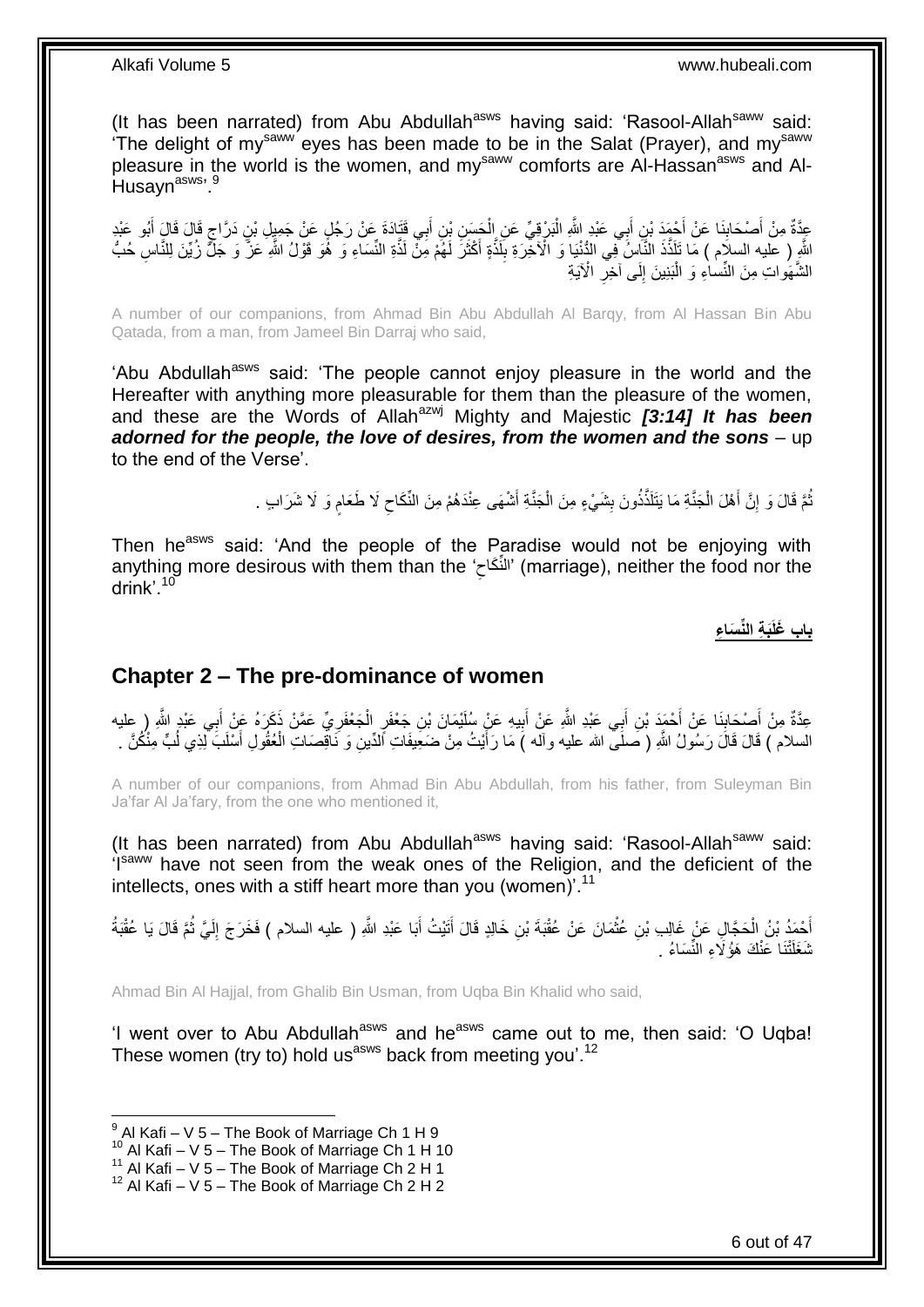**ْصَنا ف الِّن َسا ء باب أ َ**

# <span id="page-6-0"></span>**Chapter 3 – The types of women**

عَلِيُّ بْنُ إِبْرَاهِيمَ عَنْ أَبِيهِ عَنِ النَّوْفَلِيِّ عَنِ السَّكُونِيِّ عَنْ أَبِي عَبْدِ اللَّهِ ( عليه السلام ) قَالَ قَالَ رَسُولُ اللَّهِ ( صلى الله عليه **ֽוּ** َ ِ َ ِ وآلمْ ) أَوْ قَالَ أَمِيرُ الْمُؤْمِنِينَ ( صلوات الله عليه ) النِّسَاءُ أَرْبَعٌ جَامِعٌ مُجْمِعٌ وَ رَبِيعٌ مُرْبِعٌ وَ كَرْبٌ مُقْمِعٌ وَ غُلٌّ قَمِلٌ . ِ َ ْ َ َ

Ali Bin Ibrahim, from his father, from Al nowfaly, from Al Sakuny,

(It has been narrated) from Abu Abdullah<sup>asws</sup> having said: (it was said) either by 'Rasool-Allah<sup>saww</sup> or 'Amir Al-Momineen<sup>asws</sup>: 'Four features are amalgamated in women, the goodness, and a desire for children, and a tint of anguish, and the dominance'.<sup>13</sup>

عِدَّةٌ مِنْ أَصْحَابِنَا عَنْ سَهْلِ بْنِ زِيَادٍ عَنْ عَلِيِّ بْنِ أَسْبَاطٍ عَنْ مُحَمَّدِ بْنِ الصَّبَّاحِ عَنْ عَبْدٍ الرَّحْمَنِ بْنِ الْحَجَّاجِ عَنْ عَبْدِ الثَّهِ بْنِ ِ َ ِ **∣** َ  $\zeta$ ْ مُصْعَبِ الزُّبَيْرِيِّ قَالَ سَمِعْتُ أَبَاَ الْحَسَنِ مُوسَى َبْنَ جَعْفَرٍ ( عِليه السَلام ) وَ ْ جَلَسْنَا إِلَيْهِ فِي مَسْجِدِ رَسُولِ اللَّهِ ( صلى الله لَ ِ ْ َ ِ عليه وآله ) فَتَذَاكُرْنَا أَمْرَ النُّسَاءِ فَأَكْثَرْنَا الْخَوْضَ وَ هُوَ سَّاكِتٌ لَا يَدْخُلُ فِي حَدِيثِنَا بِحَرْفٍ ْ ة<br>ا َ َ ِ

A number of our companions, from Sahl Bin Ziyad, from Ali Bin Asbaat, from Muhammad Bin Al Sabbah, from Abdul Rahman Bin Al Hajjaj, from Abdullah Bin Mus'ab Al Zubeyri who said,

'I heard Abu Al-Hassan Musa<sup>asws</sup> Bin Ja'far<sup>asws</sup>, and we were seated with him<sup>asws</sup> in the Masjid of Rasool-Allah<sup>saww</sup>, so we mentioned the matter of the women. So we discussed a lot and he<sup>asws</sup> was silent, not entering in our discussion with a single word.

ْ فَلَمَّا سَكَّتْنَا قَالَ أَمَّا الْحَرَائِرُ فَلَا تَذْكُرُوهُنَّ وَ لَكِنْ ۚ خَيْرُ الْجَوَارِي مَا كَانَ لَكَ فِيهَا هَوًى وَ كَانَ لَهَا عَقْلٌ وَ أَدَبٌ فَلَسْتَ تَحْتَاجُ َ َ ْ إِلَى أَنْ تَأْمُرَ وَ لَا تَنْهَى ٔ<br>: َ ِ

So when we were silent, he<sup>asws</sup> said: 'As for the free ones, so you should not be mentioning them, but the best of the slave girls is the one whom you love and for her is an intellect, and manners, so you would neither be needy to instruct her nor prohibit her.

َى دُونَ ذَلِكَ مَا كَانَ لَكَ فِيهَا هَوًى وَ لَيْسَ لَهَا أَدَبٌ فَأَنْتَ تَحْتَاجُ إِلَى الْأَمْرِ وَ النَّهْيِ وَ دُونَهَا مَا كَانَ لَكَ فِيهَا هَوًى وَ لَيْسَ لَهَا َ َ ِ ِ  $\frac{1}{2}$ عَقْلٌ وَ لَا أَدَبٍّ فَتَصْبِرُ عَلَيْهَا لِمَكَانِ هَوَاكَ فِيهَا وَ جَارِيَةٌ لَيْسَ لَكَ فِيهَا هَوًى وَ لَيْسَ لَهَا عَقْلٌ وَ لَا أَدَبٌ فَتَجْعَلُ فِيمَا بَيْنَكَ وَ لَ ِ **∣** َ َ بَيْنَهَا الْبَحْرَ الْأَخْضَرَ :<br>ا

And lower than that is the one whom you love but she does not have oral discipline and you need to command and prohibit; and lower than her is the one whom you do not love and there is no intellect for her nor any manners, so you observe patience upon her in place of your passion regarding her; and a slave girl for whom there is no passion for you regarding her, and there is no intellect for her, nor any manners, so you should make the green ocean to be between you and her'.

َفَالَ فَأَخَذْتُ بِلِحْيَتِي أَرِيدُ أَنْ أَصْرِطَ فِيهَا لِكَثْرَةِ خَوْضِنَا لِمَا لَمْ نَقُمْ فِيهِ عَلَى شَيْءٍ وَ لِجَمْعِهِ الْكَلَامَ فَقَالَ لِي مَهْ إِنْ فَعَلْتَ لَمْ **ٔ ∶** ا<br>ا َ ِ ُ ِ ْ َ ْ ِ ْ جَالِسْكَ <sub>.</sub> ا<br>ا أ

<sup>1</sup>  $13$  Al Kafi – V 5 – The Book of Marriage Ch 3 H 1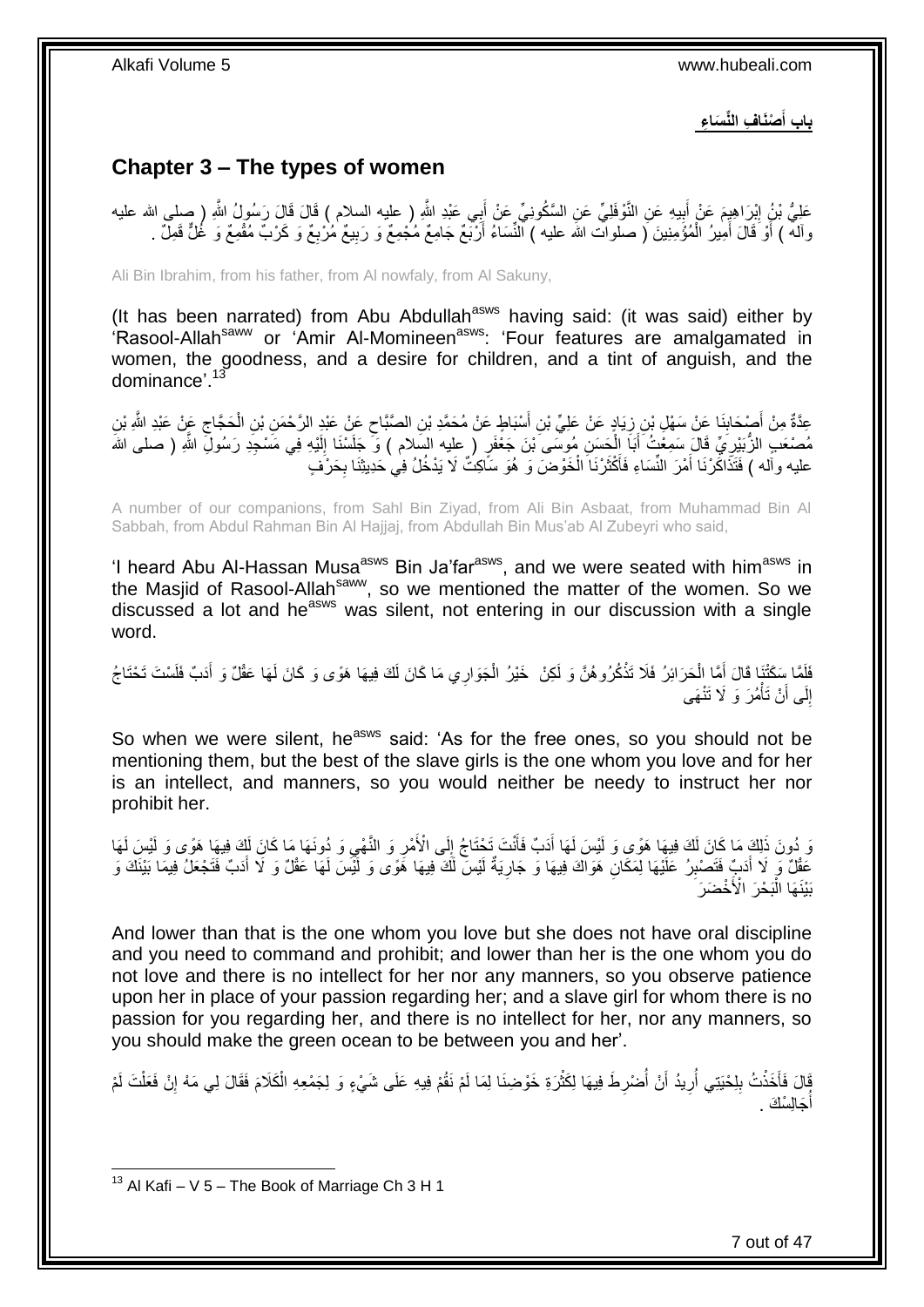He (the narrator) said, 'So I grabbed my beard intending that I make a loud sound (via mouth an arrogant/stupid call) because of the abundance of our discussion and not standing therein upon anything, and due to his<sup>asws</sup> comprehensive speech'. So heasws said to me: 'Shh! If you do it, I would not sit with you'.<sup>14</sup>

عِدَّةٌ مِنْ أَصْحَابِنَا عَنْ سَهْلِ بْنِ زِيَادٍ وَ أَحْمَدَ بْنِ مُحَمَّدٍ جَمِيعاً عَنِ ابْنِ مَحْبُوبٍ عَنْ إِبْرَاهِيمَ الْكَرْخِيِّ قَالَ قُلْتُ لِأَبِي عَبْدٍ الثَّهِ ( ْ ِ َ **∶** ِ ْ َ عليه السلام ) إِنَّ صَاحِبَتِي هَلَكَتْ وَ كَانَتْ لِيَ مُوَافِقَةً وَ قَدْ هَمَمْتُ أَنْ أَتَزِّوَّجَ فَقَالَ لِيَ انْظُرْ أَيْنَ تُضْعَ نَفْسَكَ وَ مَنْ تُشْرِكُهُ ِ َ َ لَ ِ فِي مَالِكَ وَ تُطْلِعُهُ عَلَى دِينِّكَ وَ سِرِّكَ فَإِنْ كُنْثَ لَا بُدَّ فَاعِلًا فَبِكْراً تُنْسَبُ إِلَى الْخَيْرِ وَ إِلَى حُسْنِ الْخُلُقِ ِ ْ ِ ِ ِ ُ

A number of our companions, from Sahl Bin Ziyad and Ahmad Bin Muhammad altogether, from Ibn Mahboub, from Ibrahim Al Karkhy who said,

'I said to Abu Abdullah<sup>asws</sup>, 'My female companion died and she was compatible for me and I have thought about getting married'. So he<sup>asws</sup> said to me: 'Consider where you are placing yourself and the one you are associating in your wealth, and aspiring to be upon your Religion, and your secrets. So if it was inevitable to do, so (get married to) a virgin who has been linked to goodness, and to good mannerisms.

وَ اعْلَمْ أَنَّهُنَّ كَمَا قَالَ .أَلَا إِنَّ النِّسَاءَ خُلِقْنَ شَتَّى فَمِنْهُنَّ الْغَنِيمَةُ وَ الْغَرَامُ وَ مِنْهُنَّ الْهِلَالُ إِذَا تَجَلَّى لِصَاحِبِهِ وَ مِنْهُنَّ الظَّلَامُ ْ ْ ِ َ َ ِ ِ ْ فَمَنْ يَظْفَرْ بِصَالِحِهِنَّ يَسْعَدْ َو مَنْ يُغْبَنْ فَلَيْسَ لَهُ انْتِقَامُوَ ِ ِ

And know that they (women) are as just as if has been said, 'Indeed! The women are of various etiquettes – so from them is the beneficial, and the loss maker, and from them is the crescent shining for her companion, and from them is the darkness. So the one who succeeds with a righteous one would be fortunate, and the one who is cheated so it is not for him that he takes revenge.

هُنَّ فَامْرَأَةٌ وَلُودٌ وَدُودٌ تُعِينُ زَوْجَهَا عِلَى دَهْرٍهِ لِدُنْيَاهُ وَ آخِرَتِهِ وَ لَا تُعِينُ الذَهْرَ عَلَيْهِ وَ امْرَأَةٌ عَقِيمَةٌ لَا ذَاتُ جَمَالٍ وَ ِ َ َ لَا خُلُقٍ وَ لَا تُعِينُ زَوْجَهَا عَلَى خَيْرٍ وَ امْرَأَةٌ صَخَّابَةٌ وَلَّاجَةٌ هَمَّازَةٌ تَسْتَقِلُّ الْكَثِيرَ وَ لَا تَقْبَلُ الْيَسِيرَ . ْ َ .<br>ا ْ

They are three (types) – A child bearing woman of cordiality and supportive of her husband all the time for his world and his Hereafter, and she does not spend time against him; and a sterile (barren) woman, not with any beauty nor manners, and she does not assist her husband upon goodness; and a vociferous (loud) woman, a fault-finder, belittling the lot, and not accepting the little'.<sup>15</sup>

مُحَمَّدُ بْنُ يَحْيَي عَنْ سَلَمَةَ بْنِ الْخَطَّابِ عَنْ سُلَيْمَانَ بْنِ سَمَاعَةَ عَنِ الْحَذَّاءِ عَنْ عَمِّهِ عَاصِمٍ عَنْ أَبِي عَبْدِ الثَّهِ ( عليه السلام )<br>. ٍ ْ ْ َ قَالَ قَالَ رَسُولٌ اللَّهِ ( صلى الله عليه وأله ) النِّسَاءُ أَرْبَعٌ جَامِعٌ مُجْمِعٌ وَ رَبِيعٌ مُرْبِعٌ وَ خَرْقَاءُ مُقْمِعٌ وَ غُلٌّ قَمِلٌ . اُ ِ ِ

Muhammad Bin Yahya, from Salma Bin Al Khattab, from Suleyman Bin Sama'at, from Al Haza'a, from his uncle Aasim,

(It has been narrated) from Abu Abdullah $a<sup>asws</sup>$  having said: 'Rasool-Allah $<sup>saww</sup>$  said:</sup> 'The women are four (types) – An all inclusive goodness, and a child-bearing fountain, and a careless destructive one, and a feed for parasite'.<sup>16</sup>

> **الِّن َسا ء باب َخْير**

<sup>&</sup>lt;sup>14</sup> Al Kafi – V 5 – The Book of Marriage Ch 3 H 2

 $15$  Al Kafi – V  $5$  – The Book of Marriage Ch 3 H 3

 $16$  Al Kafi – V 5 – The Book of Marriage Ch 3 H 4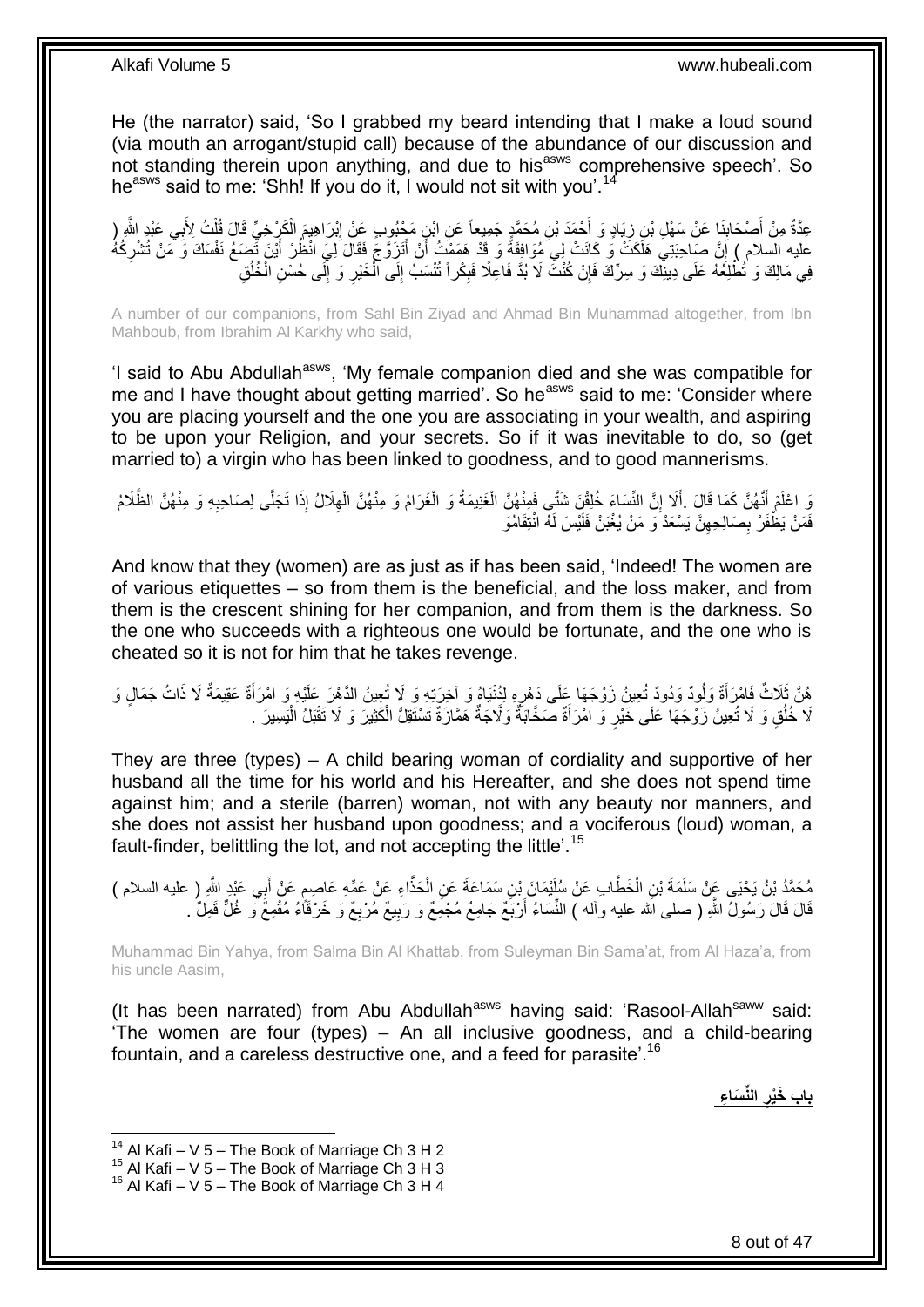## <span id="page-8-0"></span>**Chapter 4 – The best women**

عِدَّةٌ مِنْ أَصْحَابِذَا عَنْ سَهْلِ بْنِ زِيَادٍ وَ مُحَمَّدُ بْنُ يَحْيَىِ عَنْ أَحْمَدَ بْنِ مُحَمَّدِ بْنِ عِيسَىٍ وَ عَلِيُّ بْنِ الْذِرَاهِيِمَ عَنْ أَبِيهِ جَمِيعاً عَنِ ِ **∣** َ ِ َ ِ َ الْحَسَنِ بْنِ مَحْبُوبٍ عَنْ عَلِّيٍّ بِّنَ رِذَابٍ عَنْ أَبِي حَمْزَةَ قَالَ سَمِعْتُ جَابِرَ بْنَ عَبْدِ اللَّهِ يَقُولُ كُنَّا عَنْدَ النَّبِيِّ ( صَلى الله عليه **!** َ ِ ِ وآله ) فَقَالَ إِنَّ خَيْرَ نِسَائِكُمْ الْوَلُودُ الْعَفِّيقَةُ الْعَزِيزَةُ فِي أَهْلِهَا الذَّلِيلَةُ مَعَ بَعْلِهَا الْمُتَبَرِّجَةُ مَعَ زَوْجِهَا الْحَصَانُ عَلَى َ **∶** ْ ْ :<br>ا ْ ِ ْ ْ ِ غَيْرِهِ ٰ الَّتِي تَسْمَعُ قَوْلَهُ وَ تُطِيعُ أَمْرَهُ وَ إِذَا خَلَا بِهَا بَذَلَتْ لَهُ مَا يُرِّيدُ مِنْهَا وَ لَمْ تَبَذَّلْ كَتَبَذُّلِ الرَّجْلِ . َ َّ ِ ِ ِ

A number of our companions, form Sahl Bin Ziyad and Muhammad Bin Yahya, from Ahmad Bin Muhammad Bin Isa, and Ali Bin Ibrahim, form his father, altogether from Al Hassan Bin Mahboub, form Ali Bin Raib, form Abu Hamza who said,

'I heard Jabir Bin Abdullah saying, 'We were in the presence of the Prophet<sup>saww</sup>, so he<sup>saww</sup> said: 'The best of your women are the child-bearing, the cordial, the chaste, the dear among her family, humble with her husband, the welcoming with her husband, the fortress upon others, one who listens to his words and obeys his instructions, and whenever he is alone with her she gives him whatever he wants from her, and she does not show vulgar manners as man does'.<sup>17</sup>

عِدَّةٌ مِِنْ أَصْحَابِنَا عَنْ أَحْمَدَ بْنِ مُحَمَّدِ بْنِ خَالِدٍ الْبَرْقِيِّ عَنْ أَحْمَدَ بْنِ مُحَمَّدِ بْنِ أَبِي نَصْرٍ عَنْ حَمَّادِ بْنِ عُثْمَانَِ عَنْ أَبِي بَصِيرٍ َ َ ْ َ ¦ َ َ ْ عَنْ أَبِي عَبْدِ اللَّهِ ( عليه السلاَم ) قَالَ خَيْرُ نِسَائِكُمُ الَّتِي إِذَا خَلَتْ مَعَ زَوْجِهَا خَلَّعَتْ لَهً دِرْعَ الْحَيَاءِ َوَ إِذَا لَبِسَتْ لَبِسَّتْ مَعَهً ِ ِ ْ َّ دِرْعَ الْحَيَاءِ ۚ ْ

A number of our companions, from Ahmad Bin Muhammad Bin Khalid Al barqy, from Ahmad Bin Muhammad Bin Abu Nasr, from Hammad Bin Usman, from Abu Baseer,

(It has been narrated) from Abu Abdullah<sup>asws</sup> having said: 'The best of your women is the one who, when she is alone with her husband, puts off the shield of shyness, and when she dresses up, she dresses up for him a shield of shyness'.<sup>18</sup>

الْحُسَيْنُ بْنُ مُحَمَّدٍ عَنْ مُعَلَّى بْنِ مُحَمَّدٍ عَنْ بَعْضِ أَصْحَابِهِ عَنْ أَبَانِ بْنِ عُثْمَانَ عَنْ يَحْيَى بْنِ أَبِي الْعَلَاءِ وَ الْفَضْلِ بْنِ عَبْدِ **ٔ** َ **∶** َ ْ ْ َ الْمَلِكِ عَنْ أَبِي عَلْدِ اللَّهِ ( عليه السلام ) قَالَ قَالَ رَسُولُ اللَّهِ ( صلى الله عليه وأله ) خَيْرُ نِسَائِكُمُ الْمَُفِيفَةُ الْغَلِمَةُ . َ ْ ْ ْ

Al Husayn Bin Muhammad, from Moalla Bin Muhammad, from one of his companions, from Aban Bin Usman, from Yahya Bin Abu Al A'ala and Al Fazl Bin Abdul Malik,

(It has been narrated) from Abu Abdullah<sup>asws</sup> having said: 'Rasool-Allah<sup>saww</sup> said: 'The best of your women is the chaste, the sensual'.<sup>19</sup>

عَلِيُّ بْنُ إِبْرَاهِيمَ عَنْ أَبِيهِ عَنِ النَّوْفَلِيِّ عَنِ السَّكُونِيِّ عَنْ أَبِي عَبْدِ اللَّهِ ( عليه السلام ) قَالَ قَالَ رَسُولُ اللَّهِ ( صلى الله عليه َ **!** َ ِ وآله ) أَفْضَلُ نِسَاءِ أَمَّتِيَ أَصْبَحُهُنَّ وَجْهاً وَ أَقَلَّهُنَّ مَهْراً . ُّ َ َ ر<br>ا َ

Ali Bin Ibrahim, from his father, from Al Nowfaly, from Al Sakuny,

(It has been narrated) from Abu Abdullah $^{asws}$  having said: 'Rasool-Allah $^{saww}$  said: The best woman of  $m\gamma^{\text{saww}}$  community is the one who is with a beautiful face and of a small dowry'.<sup>20</sup>

 $17$  Al Kafi – V 5 – The Book of Marriage Ch 4 H 1

 $18$  Al Kafi – V 5 – The Book of Marriage Ch 4 H 2

 $^{19}$  Al Kafi – V  $\frac{3}{5}$  – The Book of Marriage Ch 4 H 3

 $20$  Al Kafi – V 5 – The Book of Marriage Ch 4 H 4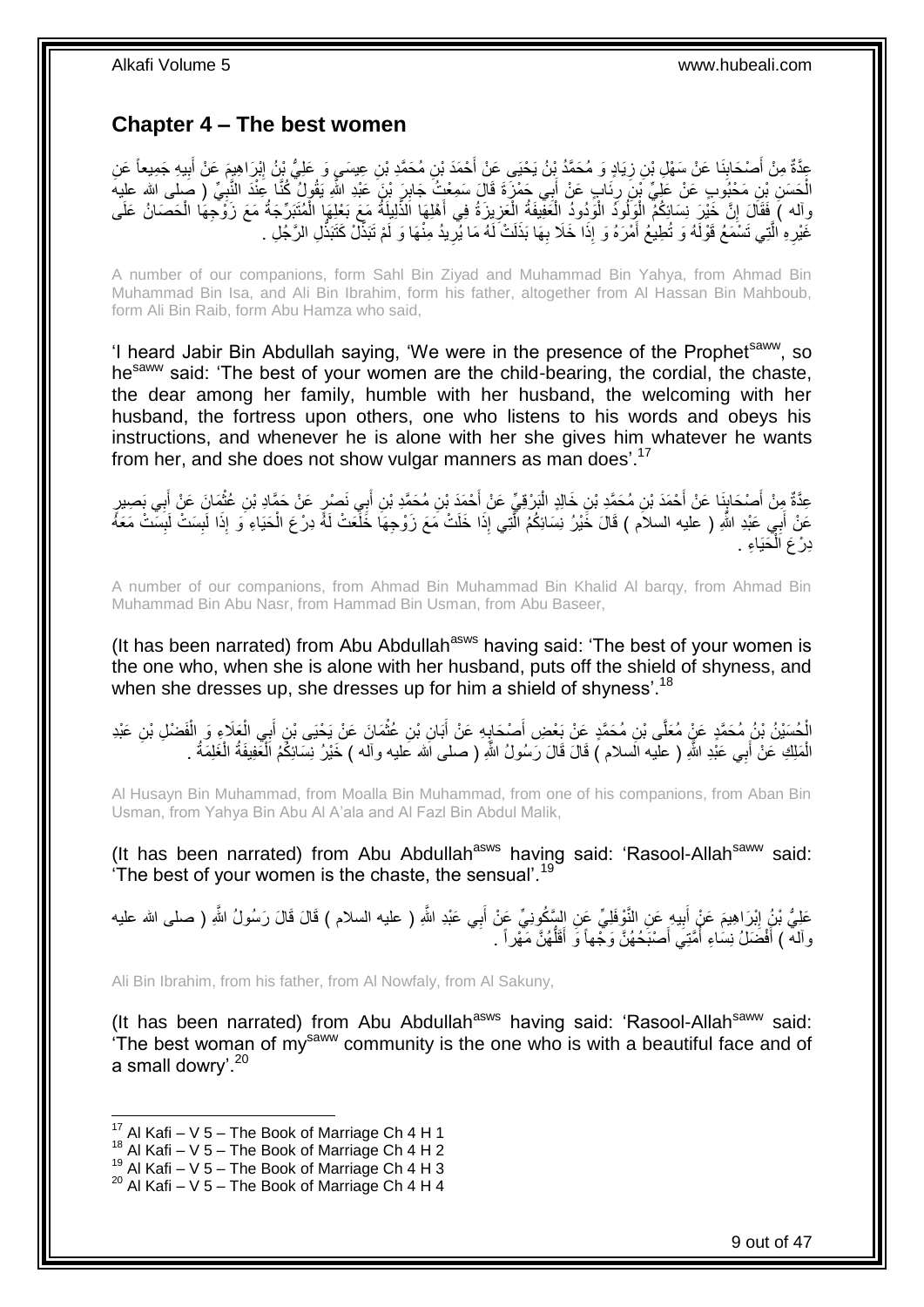عِدَّةٌ مِنْ أَصْحَابِذَا عَنْ أَحْمَدَ بْنِ مُحَمَّدٍ الْبَرْقِيِّ عَنْ إِسْمَاعِيلَ بْنِ مِهْرَانَ عَنْ سُلَيْمَانَ الْجَعْفَرِيِّ عَنْ أَبِي الْحَسَنِ الرِّضَا ( عِليه<br>وَيَدَّةٌ مِنْ أَصْحَابِذَا عَنْ أَحْمَدَ بْنِ مُحَ ْ ∣l<br>∶ ْ ¦ َ ْ َ **∶** ا<br>ا السلام ) قَالَ قَالَ أَمِيرُ الْمُؤْمِنِينَ ( عَليه السّلام ) خَيْرُ نِسَائِكُمُ الْخَمْسُِ قِيلَ يَا أَمِيرَ الْمُؤْمِنِينَ وَ مَا الْخَمْسُ قَالَ الْهَيِّنَةُ اللَّيِّنَةُ َ ْ ْ َ َّ ْ ْ الْمُؤَاتِيَةُ الَّتِي إِذَا غَضِبِ زَوْجُهَا لَمْ تَكْتَحِلْ بِغُمْضِ حَتَّى يَرْضَى وَ إِذَا غَابَ عَنْهَا زَوْجُهَا حَفِظَتْهُ فِي غَيْبَتِهِ فَتِلْكَ عَامِلٌ مِنْ ِ َّ ْ عُمَّالِ اللَّهِ وَ ْعَاَمِلُ اللَّهِ لَا يَخِيبُ .

A number of our companions, from Ahmad Bin Muhammad Al Barqy, from Ismail Bin Mihran, from Suleyman Al Ja'fary,

(It has been narrated) from Abu Al-Hassan Al-Reza<sup>asws</sup> having said: 'Amir Al-Momineen<sup>asws</sup> said: 'The best of your women have five (qualities)'. It was said, 'O Amir Al-Momineen<sup>asws</sup>! And what are the five?' He<sup>asws</sup> said: 'The modest, the kind, the supportive, the one who when her husband is angered would not neglect him even for the blink of an eye until he is pleased, and when her husband is absent she would protect him (his interests) during his absence. Thus, that is a worker from the workers of Allah<sup>azwj</sup>, and a worker of Allah<sup>azwj</sup> will not fail'.<sup>21</sup>

وَ عَنْهُ عَنْ أَبِيهِ عَنْ مُحَمَّدٍ بْنِ سِنَانٍ عَنْ بَعْضٍ رِجَالِهِ قَالَ قَالَ أَبُو عَبْدِ اللَّهِ ( عليه السلام ) خَيْرُ نِسَائِكُمُ الطَّيِّبَةُ الرِّيحِ الطَّيِّبَةُ الرِّيحِ الطَّيِّبَةُ َ **∶ !** َ  $\zeta$ الطَّبِيخِ الَّتِي إِذَا أَنْفَقَتْ أَنْفَقَتْ بِمَعْرُوَفٍ وَ إِذَا أَمْسَكَتْ أَمْسَكَتْ بِمَعْرُوفٍ فَتِلْكُ عَامِلٌ مِنْ عُمَّالِ اللَّهِ وَ عَامِلُ اللَّهِ لَا يَخِيبُ وَ لَا ِ َ َ َّ ِ **∣** ْ ِ َ َ َدُم . َينْ

And from him, from his father, from Muhammad Bin Sinan, from one of his men who said,

'Abu Abdullah<sup>asws</sup> said: 'The best of your women is the most aromatic of the smell of the perfume, the one who when she spends, spends with moderation, and when she is silent, she is silent with moderation. Thus, that is a worker from the workers of Allah<sup>azwj</sup>, and a worker of Allah<sup>azwj</sup> will neither fail nor be remorseful'.<sup>22</sup>

حُمَيْدُ بْنُ زِيَادٍ عَنِ الْجَسَنِ بْنِ مُوسَى الْخَشَّابِ عَنِ الْحَسَنِ بْنِ عَلِيِّ بْنِ يُوسُفَ بْنِ بَقَاحٍ عَنْ مُعَاذٍ الْجَوْهَرِ مِيِّ عَنْ عَمْرِ و بْنِ<br>مُدَيَّدَ بِّنَّ مُرْغَ وَسَيِّدَ مِنْ يَسْتُمْرَ بِنَ ا ٍ ْ ْ ْ ِ ِ ْ مُجِمَّدِ عَنْ أَبِي عَنْدِ اللَّهِ ( عليهَ السلام ) قَالَ وَسُولُ اللَّهِ ( َصلى اللهَ عليه وأله ) خَلْرٍ نِسَائِكُمُ الطِّيِّبَةُ الطَّعْامِ الطُّيِّبَةُ الرِّيحَ ٍ  $\zeta$ ِ الَّتِي ۗ إِنْ أَنْفَقَتْ أَنْفَقَتْ بِمَغْرُوفٍ وَ إِنْ أَمْسَكَتْ أَمْسَكَتْ بِمَعْرُوفٍ فَتِلْكَ عَامِلٌ مِنْ عُمَّالِ اللَّهِ وَ عَامِلُ اللَّهِ لَا يَخِيبُ ۚ ـ ْ ِ َ َ ِ ِ َ اً<br>ا اٍ

Humeyd Bin Ziyad, from Al Hassan Bin Musa Al Khashab, from Al Hassan Bin Ali Bin Yusuf Bin Baqa'a, from Moaz Al Jowhary, from Amro Bin Jami'e,

(It has been narrated) from Abu Abdullah<sup>asws</sup> having said: 'Rasool-Allah<sup>saww</sup> said: 'The best of your women is the good cook, the aromatic with perfume; when she spends, spends with the moderation, and if she is silent, she is silent with  $m$  moderation. Thus, that is a worker from the workers of Allah $a$ <sup>azwj</sup>, and a worker of Allah $a^{2xy}$  will not fail'.<sup>23</sup>

> **الِّن َسا ء باب شَرار**

### <span id="page-9-0"></span>**Chapter 5 – The most evil of the women**

عِدَّةٌ مِنْ أَصْحَابِنَا عَنْ سَهْلِ بْنِ زِيَادٍ وَ مُحَمَّدُ بْنُ يَحْيَى عَنْ أَجْمَدَ بْنِ مُحَمَّدٍ وَ عَلِيُّ بْنُ إِبْرَاهِيمَ عَنْ أَبِيهِ جَمِيعاً عَنِ ابْنِ ِ َ ِ ِ َ ِ َ مَعْبُوبٍ عَنْ عَلِيٍّ بْنِ رِئَابٍ عَنْ أَبَى حَمْزَةَ عَنْ جَابِرِ بْنِّ عَبْدِ اللَّهِ قَالَ بَسَمِعْتُهُ يَقُولُ قَالَ رَسُولُ اللَّهِ ( صلى الله عليه وآلَه ) أَ ِ َ ِ َ َّ لَا أُخْبِرُكُمْ بِشِرَالِّ نِسَّائِكُمْ الذَّلِيلَةُ فَي أَهْلِهَا الْعَزِيزَةُ مَّعَ بَعْلِهَا الْعَقِيمُ الْحَقُودُ الَّتِي لَا تَوَرَّعُ مِنْ قَبِيحِ الْمُتَبَرِّجَةُ إِذَا غَابَ عَنْهَا ْ ْ **∶** ْ َ ِ **!** ِ :<br>ا ْ ٍ ِ

<sup>&</sup>lt;sup>21</sup> Al Kafi – V 5 – The Book of Marriage Ch 4 H 5

 $22$  Al Kafi – V 5 – The Book of Marriage Ch 4 H 6

 $23$  Al Kafi – V 5 – The Book of Marriage Ch 4 H 7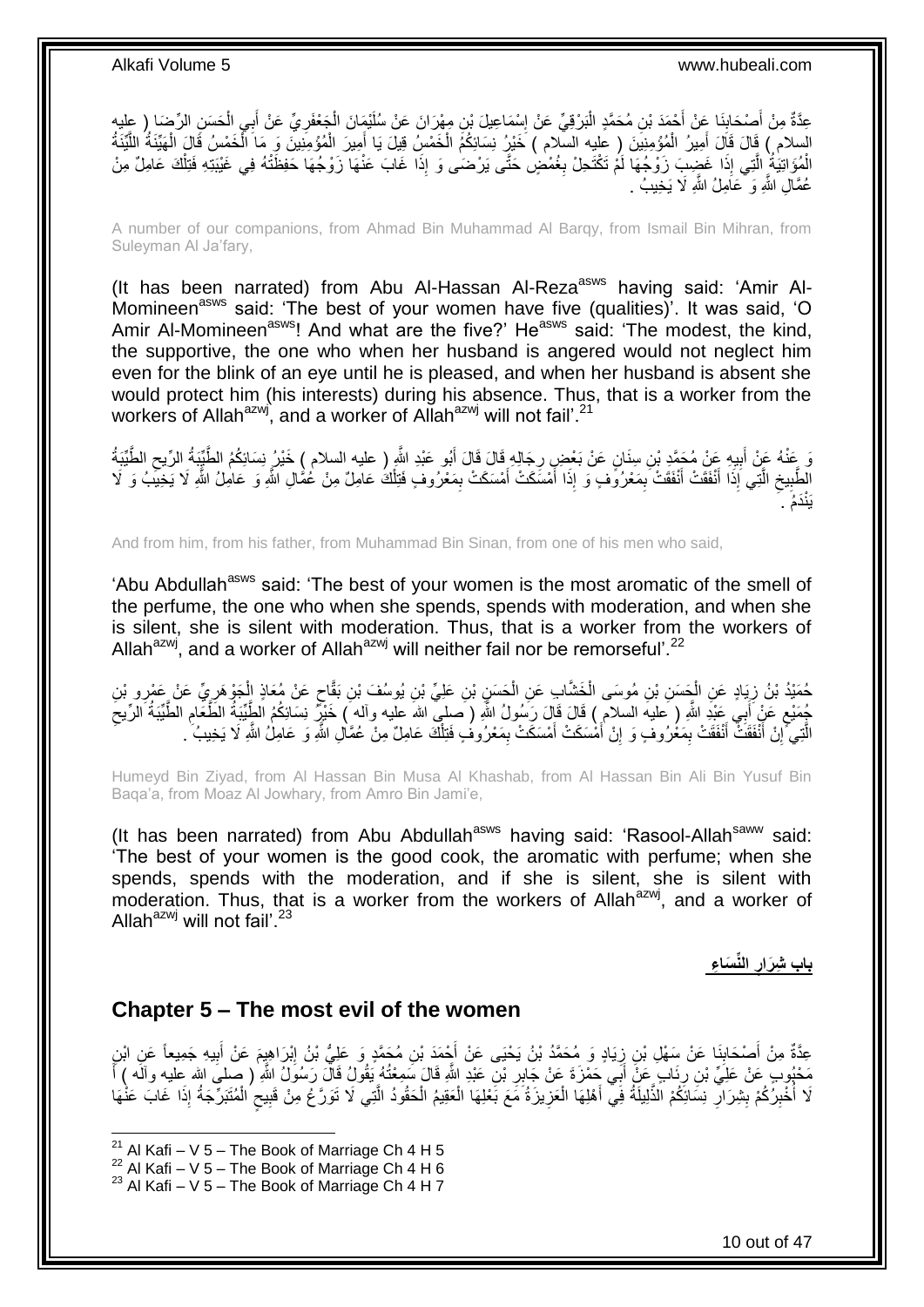بَعْلُهَا الْحَصَانُ مَعَهُ إِذَا حَضَنَ لَا تَسْمَعُ قَوْلَهُ وَ لَا تُطِيعُ أَمْرَهُ وَ إِذَا خَلَا بِهَا بَعْلُهَا تَمَنَّعَتْ مِنْهُ كَمَا تَمَنَّعُ الصَّعْبَةُ عَنْ رُكُوبِهَا ُ ِ َ ْ :<br>با **∶** َلَا تَقْبَلُ مِنْهُ عُذْرٍ أَ وَ لَا تَغْفِرُ لَهُ ذَنْباً . **ٔ** 

A number of our companions, from Sahl Bin Ziyad and Muhammad Bin Yaha, from Ahmad Bin Muhammad and Ali Bin Ibrahim, from his father, altogether from Ibn Mahboub, form Ali Bin Raib, from Abu Hamza, from Jabir Bin Abdullah who said,

'I heard him<sup>asws</sup> saying: 'Rasool-Allah<sup>saww</sup> said: 'Shall I inform you all with the most evil of your women? (She is the one who is) the disgraced among her family, and (despite being) dear with her husband, she is the sterile, the vengeful, who does not have any qualms from ugliness, the welcoming (to others) whenever her husband is absent from her, the one who is reserved when she is with him; whenever he is present she does not listen to his words nor does she obey his instructions; and whenever he husband is alone with her she prevents him just like the stubborn animal prevents from being ridden, not accepting any excuses from him nor forgiving any of his mistakes'.<sup>24</sup>

عِدَّةٌ مِنْ أَصْحَابِنَا عَنْ أَحْمَدَ بْنِ مُحَمَّدٍ بْنِ خَالِدٍ عَنْ بَعْضٍ أَصْحَابِهِ عَنْ مِلْحَانَ عَنْ عَبْدِ اللَّهِ بْنِ سِنَانٍ قَالَ قَالَ رَسُولُ اللَّهِ ( **∣** َ ْ ِ َ صلى الله عليه وآله ) شِرَارُ نَسَائِكُمُ الْمُعْقَرَةُ الدَّنِسَةُ اللَّجُوجَةُ الْعَاصِيَةُ الذَّلِيلَةُ فِي قَوْمِهَا الْعَزِيَّزَةُ فِي نَفْسِهَا الْحَصَانُ عَلَىُ<br>يَمْكُنُوا بِنَّهُمْ بِهِ بَعْضِهِ فَي الْمُعَانِّ عَل ْ ْ َّ ْ ْ زَوْجِهَا الْهَلُوكُ عَلَى غُيْرِهِ . **∶** ْ

A number of our companions, from Ahmad Bin Muhammad Bin Khalid, from one of his companions, from Milhan, from Abdullah Bin Sinan who said,

'Rasool-Allah<sup>saww</sup> said: 'The most evil of your women is the barren, the profane, the insistent, the disobedient, the disgraceful among her people, the dear regarding herself, the preserved upon her husband, the craver upon others'.<sup>25</sup>

َ عَلِيُّ بْنُ إِبْرَاهِيمَ عَنْ أَبِيهِ عَنِ النَّوْفِلْيِّ عَنِ السَّكُونِيِّ عَنْ أَبِي عَبْدِ اللَّهِ ( عليه<br>عَلِيُّ بْنُ إِبْرَاهِيمَ عَنْ أَبِيهِ عَنِ النَّوْفِلْيِّ عَنِ السَّكُونِيِّ عَنْ أَبِي عَبْدِ اللَّهِ ( علي **∣** َ الله ۖ عليه وَ اَلَه ﴾ أَعُوذُ بِكَ مِنِ امْرَ أَةٍ تُشَّيِّبُنِيَ قَبْلَ مَشِيِّبِي ۚ ـِ َ  $\frac{1}{2}$ َ

Ali Bin Ibrahim, from his father, from Al Nowfaly, from Al Sakuny,

(It has been narrated) from Abu Abdullah $a<sup>asws</sup>$  having said: 'It was from the supplications of Rasool-Allah<sup>saww</sup>: 'I<sup>saww</sup> seek Refuge from a woman who ages mesaww before my<sup>saww</sup> age'.<sup>26</sup>

 **ش َرْي ْض ل ن َسا ء قُ باب فَ**

### <span id="page-10-0"></span>**Chapter 6 – Merits of the women of Qureysh**

عَلِيُّ بْنُ إِبْرَاهِيمَ عَنْ أَبِيهِ عَنِ ابْنِ أَبِي عُمَيْرٍ عَنْ حَمَّادِ بْنِ عُثْمَانَ عَنْ أَبِي عَبْدِ اللَّهِ ( عليه السلام ) قَالَ قَالَ رَسُولُ اللَّهِ ( **ֽוּ** َ **ٔ** َ **∣** صلَّى الله عليه وآله ) خَيْرُ نِسَاءٍ رَكِبْنَ الرِّحَاّلَ نِسَاءُ قُرَيْشٍ أَحْنَاهُ عَلَى وَلَدٍ وَ خَيْرُ هُنَّ لِزَوْجٍ . ٍ َ

 $24$  Al Kafi – V 5 – The Book of Marriage Ch 5 H 1

 $^{25}$  Al Kafi – V  $\frac{3}{5}$  – The Book of Marriage Ch 5 H 2

 $26$  Al Kafi – V 5 – The Book of Marriage Ch 5 H 3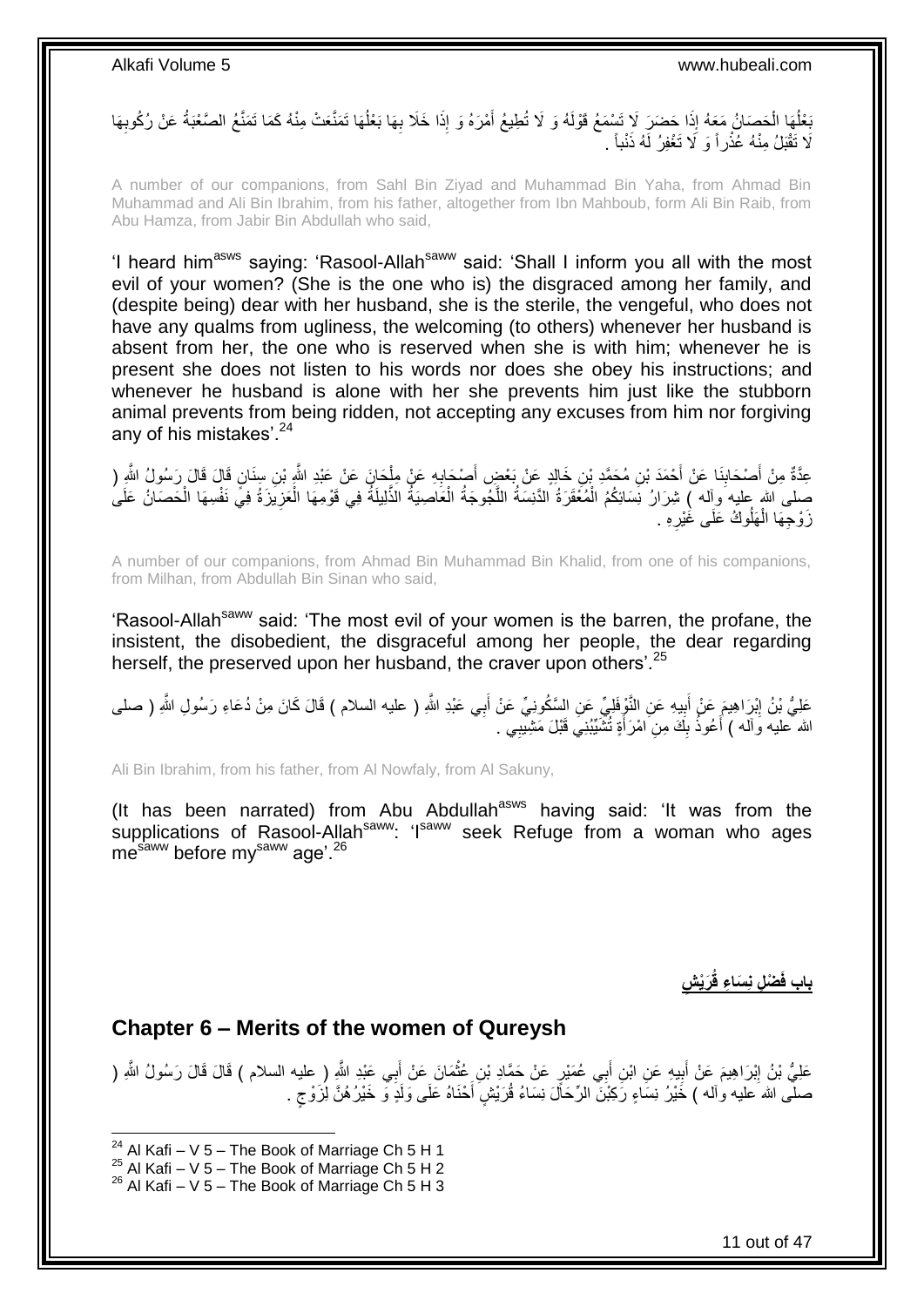Ali Bin Ibrahim, from his father, from Ibn Abu Umeyr, from Hammad Bin Usman,

(It has been narrated) from Abu Abdullah<sup>asws</sup> having said: 'Rasool-Allah<sup>saww</sup> said: 'The best of the women who rode the rides (to the houses of their husbands) are the women of Qureysh, being compassionate upon children and the best for a husband'.<sup>27</sup>

عِدَّةٌ مِنْ أَصْحَابِنَا عَنْ أَحْمَدَ بْنِ أَبِي عَبْدِ اللَّهِ الْبَرْقِيِّ عَنْ غَيْرِ وَاحِدٍ عَنْ زِيَادٍ إِلْقَنْدِيِّ عَنْ أَبِي وَكِيعٍ عَنْ أَبِي إِسْحَاقَ السَّبِيعِيِّ ْ ِ ِ :<br>ا َ **!** َ ِ ِ َ **≀** َ َنِ الْجَارِثِ الْأَعْوَرِ ۚ قَالَ قَالٍ ۖ أَمِيَرٌ لِلْمُؤْمِنِينَ ( عِلْيه السِلاَم ) قَالَ رَسُولُ اللَّهِ (صلى الله عليه وآله ) خَيْرُ بِسَائِكُمْ نَسَاءً ْ َ ِ ِ ْ قُرَيَّشٍ أَلْطَفُهُنَّ بِأَزْوَاجِهِنَّ وَ أَرْحَمُهُنَّ بِأَوْلَادِهِنَّ الْمُجُونُ لِزَوْجِهَا الْحَصَانُ لِغَيْرِهِ قُلْنَا وَ مَا الْمُجُونُ قَالَ الَّتِي لَا تَمَنَّعُ ـ ْ ِ ْ ْ َ ِ اُ ِ اُ ِ َ َّ ْ

A number of our companions, from Ahmad Bin Abu Abdullah Al Barqy, from someone else, from Ziyad Al Qandy, from Abu Wakie, from Abu Is'haq Al Sabaie, form Al Haris Al Awr who said,

'Amir Al-Momineen<sup>asws</sup> said: 'Rasool-Allah<sup>saww</sup> said: 'The best of your women is a woman of Qureysh, being kind to their husbands, and merciful to their children, the sensual to her husband, the preserved to others'. We said, 'And what is the sensual?' He<sup>saww</sup> said: 'One who does not prevent'.<sup>28</sup>

أَبُو عَلِيٍّ الْأَسْعَرِ يُّ عَنْ مُحَمَّدِ بْنِ عَبْدِ الْجَبَّارِ عَنْ صَفْوَانَ عَنْ إِسْحَاقَ بْنِ عَمَّارٍ عَنْ أَبِي بَصِيرٍ عَنْ أَحَدِهِمَا ( عليهما السلام َ ِ ِ ْ ِ َ ) قَالَ خَطَبَ النَّبِيُّ ( صلى الله عليه وآله ) أُمَّ هَانِئٍ بِنْتَ أَبِي طَالِبٍ فَقَالَتْ يَا رَسُولَ اللَّهِ إِنِّي مُصَابَةٌ فِي حَجُّرِي أَيْتَامٌ وَ لَا<br>) قَالَ خَطَبَ رَّبَّ أَنْ يَجْمَعُونَ مِنْ الْمَالِمِينَ ال َ ِ ا<br>ا **∶** َ ِ ْصِلْحُ لَكَ إِلَّا اهْرَأَةٌ فَإِرْغَةٌ فَقَالَ رَسُولُ اللَّهِ ( صلىً الله علَيه وأله ) مَا رَكِبَ الْإِبِلَ مِثْلُ نِسَاءِ قُرَيْشٍ أَحْنَاهُ عَلَى وَلَدٍ وَ لَا<br>مَعلَمُ لَكَ إِلَا اهْرَأَةٌ فَإِرْغَةٌ فَقَالَ رَسُولُ ْ ِ **∶** َ  $\ddot{\phantom{a}}$ ُ َ أَرْعَى عَلَىَ زَوْجٍ فِي ذَاَتِ يَدَيْهِ . ٍ اً

Abu Ali Al Ashary, from Muhammad Bin Abdul Jabbar, from Safwan, from Is'haq Bin Ammar, from Abu Baseer,

(It has been narrated) from one of the two  $(5<sup>th</sup>$  or  $6<sup>th</sup>$  Imam<sup>asws</sup>) having said: 'Rasool-Allahsaww proposed (for marriage) Umm Hany daughter of Abu Talib<sup>asws</sup>, so she said, 'O Rasool-Allahsaww! I am (a widow) with orphans in my lap, and (a woman) would not be correct for you<sup>asws</sup> except a woman who is free (of children)'. So Rasool-Allah<sup>saww</sup> said: 'None have ridden the camel like the women of Qureysh, being compassionate upon children and not looking at her husband in what is in his hands<sup>'29</sup>

**ال َّصال َحةُ ُه ال َّزْو َجةُ َق لَ باب َم ْن ُوفِّ**

<span id="page-11-0"></span>**Chapter 7 – The one for whom is a compatible righteous wife**

<sup>&</sup>lt;sup>27</sup> Al Kafi – V 5 – The Book of Marriage Ch 6 H 1

 $^{28}$  Al Kafi – V  $\frac{3}{2}$  – The Book of Marriage Ch 6 H 2

 $29$  Al Kafi – V 5 – The Book of Marriage Ch 6 H 3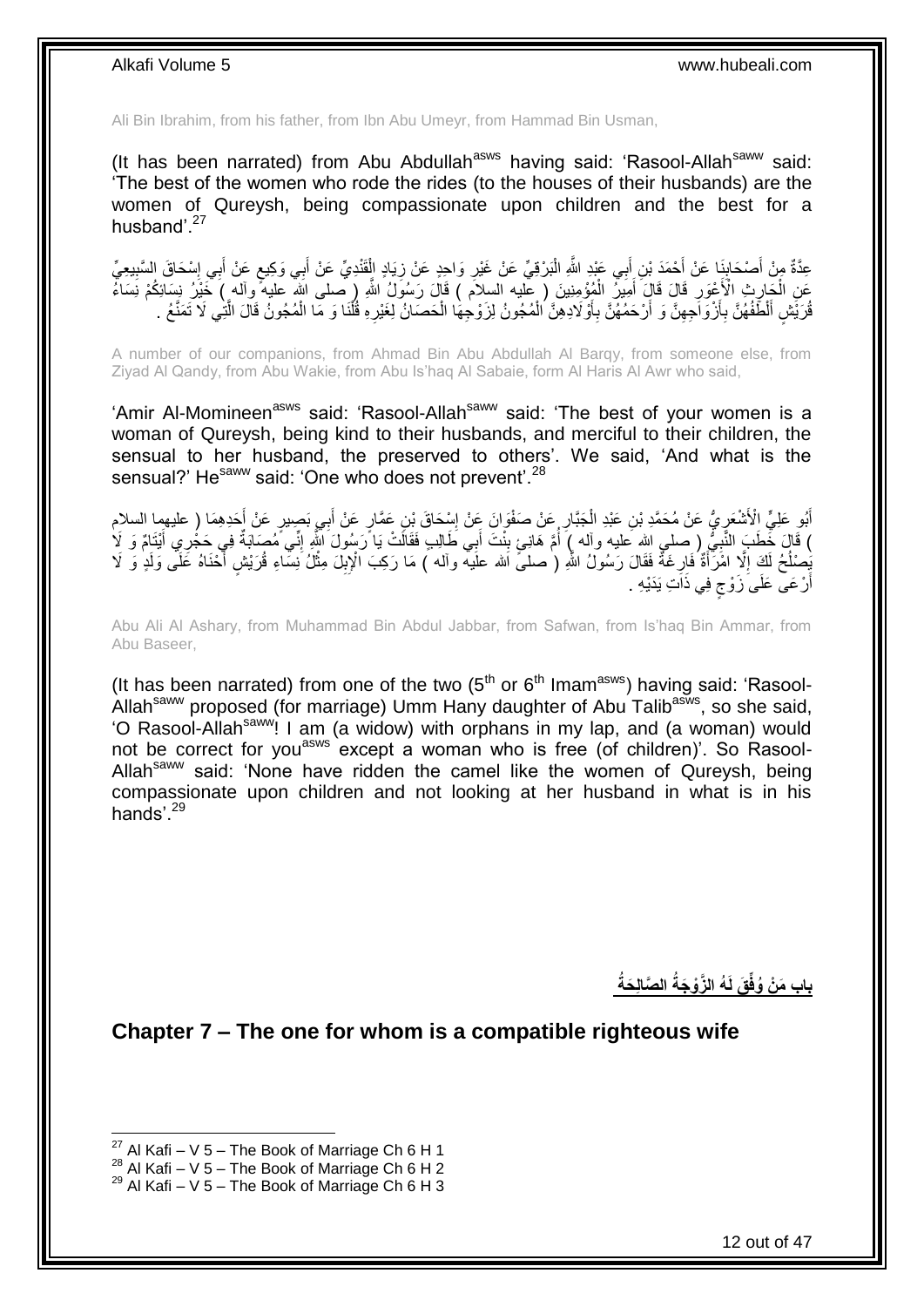عِدَّةٌ مِنْ أَصْحَابِنَا عَنْ سَهْلِ بْنِ زِيَادٍ عَنْ جَعْفَرِ بْنِ مُحَمَّدٍ الْأَشْعَرِيِّ عَنْ عَبْدِ اللَّهِ بْنِ مَيْمُونٍ الْقَدَّاحِ عَنْ أَبِي عَبْدِ اللَّهِ عَنْ آبَائِهِ ِ **ٍ** ِ **∣** َ ِ ْ ِ ( عليهم السلامُ ) قَالَ قَالَ النَّبِيُّ ( صلى الله عليه وآله ) مَا اسْتَفَادَ امْرُؤٌ مُسْلِمٌ فَاَئِدَةً بَعْدَ الْإِسْلَامِ أَفْضَلَ مِنْ زَوْجَةٍ مُسْلِمَةٍ<br>( فَارْضَعْ بَرَبَعَ الْمَرْضُ وَالْمُسْلَمَةِ الْمَرْضَى وَ ِ َ نَّسُرُّهُ إِذَا نَظَرَ إِلَيْهَا وَ تُطِيعُهُ إِذَا أَمَرَهَا وَ تَحْفَظُهُ إِذَا غَابَ عَنْهَا فِي نَفْسِهَا وَ مَالِهِ . َ لَ  $\frac{1}{2}$ 

A number of our companions, from Sahl Bin Ziyad, from Ja'far Bin Muhammad Al Ashary, from Abdullah Bin Maymoun Al Qaddah,

(It has been narrated) from Abu Abdullah<sup>asws</sup>, from his forefathers<sup>asws</sup> having said:  $\overline{r}$  The Prophet<sup>saww</sup> said: 'A Muslim person did not benefit with a benefit after Al-Islam superior than a Muslim wife who delights him when he looks at her, and obeys him when he instructs her, and preserves him (his interests) when he is absent from her with regards to herself and his wealth'.<sup>30</sup>

عِدَّةٌ مِنْ أَصِدَابِنَا عَنْ أَحْمَدَ بْنِ مُحَمَّدٍ عَنِ ابْنِ فَضَّالٍ عَنْ عَلِيٍّ بْنِ عُقْبَةَ عَنْ بُرَبْدِ بْنِ مُعَاوِيَةَ الْعِجْلِيِّ عَنْ أَبِي جَعْفَرٍ (عليه َ ¦ َ َ ْ ِ السلام ) قَالَ قَالَ رَسُولُ اللَّهِ لِرَّ صلِي اللهَ عِليَهِ وآلهٍ ) قَالَ اللَّهِ عَزَّ وَ جَلَّ إِذَا أَرَدْتُ أَنِّ أَجْمَعَ لِلْمُسْلَمِ خَيْرَ ٱلنُّذْنِيَا وَ الْأَخِرَةِ ِ ْ َ َ َ جَعَلْتُ لَٰهُ قَلْباً خَاشِعاً وَ لِسَاناً ذَاكِراً وَ جَسَداً عَلَى الْبَلَاٰءِ صَابِراً وَ زَوْجَةً مُؤْمِنَةً تَسُرُهُ إِذَا نَظَرَ إِلَيْهَا وَ تَحْفَظُهُ إِذَا غَابَ عَنْهَا ْ ْ لَ ِ فِي نَفْسِهَا وَ مَالِهِ .

A number of our companions, from Ahmad Bin Muhammad, from Ibn Fazzal, from Ali Bin Uqba, from Bureyd Bin Muawiya Al Ijaly,

(It has been narrated) from Abu Ja'far<sup>asws</sup> having said: 'Rasool-Allah<sup>saww</sup> said: 'Allah<sup>azwj</sup> Mighty and Majestic Said Whenever I<sup>azwj</sup> Intend to Gather for the Muslim goodness of the world and the Hereafter,  $I^{azwj}$  Make for him a devout heart, and a tongue of remembrance, and a body patient upon the affliction, and a Believing wife who delights him whenever he looks at her and she preserves him (his interests) whenever he is absent from her, with regards to herself and his wealth<sup>'.31</sup>

مُحَمَّدُ بْنُ إِسْمَاعِيلَ عَنِ الْفَضْلِ بْنِ شَاذَانَ عَنْ صَفْوَانَ بْنِ يَحْيَى عَنْ أَبِي الْحَسَنِ عَلِيِّ بْنِ مُوسَى الرِّصَا ( عليه السلام ) قَالَ<br>مُحَمَّدُ بْنُ إِسْمَاعِيلَ ْ َ ْ ِ مَا أَفَادَ عَبْدٌ فَائِدَةً خَيْراً مِنْ زَوْجَةٍ صَالِحَةٍ إِذَا رَآهَا سَرَّتْهُ وَ إِذَا غَابَ عََنْهَا حَفِظَتُهُ فِي نَفْسِهَا وَ مَالِهِ . َ

Muhammad Bin Ismail, from Al Fazl Bin Sh*Azaan*, from Safwan Bin Yahya,

(It has been narrated) from Abu Al-Hassan Ali<sup>asws</sup> Bin Musa Al-Reza<sup>asws</sup> having said: 'A slave will not benefit with a benefit better than a righteous wife. Whenever he looks at her she delights him, and whenever he is absent from her, she preserves him (his interests) with regards to herself and his wealth'. $32$ 

َ عَلِيُّ بْنُ إِبْرَاهِيمَ عَنْ أَبِيهِ عِنِ النَّوْفَلِيِّ عَنِ السَّكُونِيِّ عَنْ أَبِي عَبْدِ اللَّهِ ( عليه السلام ) قَالَ قَالَ رَسُولُ اللَّهِ ( صلى الله عليه **!** ِ وآله ) مِنَّ سَعَادَةِ الْمَرْءِ الزَّوْجَةُ الصَّالِحَةُ َ ْ

Ali Bin Ibrahim, from his father, from Al Nowfaly, from Al Sakuny,

Abu Abdullah<sup>asws</sup> having said: 'Rasool-Allah<sup>saww</sup> said: 'From the good fortune of the person is the righteous wife'.<sup>33</sup>

 $30$  Al Kafi – V 5 – The Book of Marriage Ch 7 H 1

 $31$  Al Kafi – V 5 – The Book of Marriage Ch 7 H 2

 $32$  Al Kafi – V  $5$  – The Book of Marriage Ch 7 H 3

 $33$  Al Kafi – V 5 – The Book of Marriage Ch 7 H 4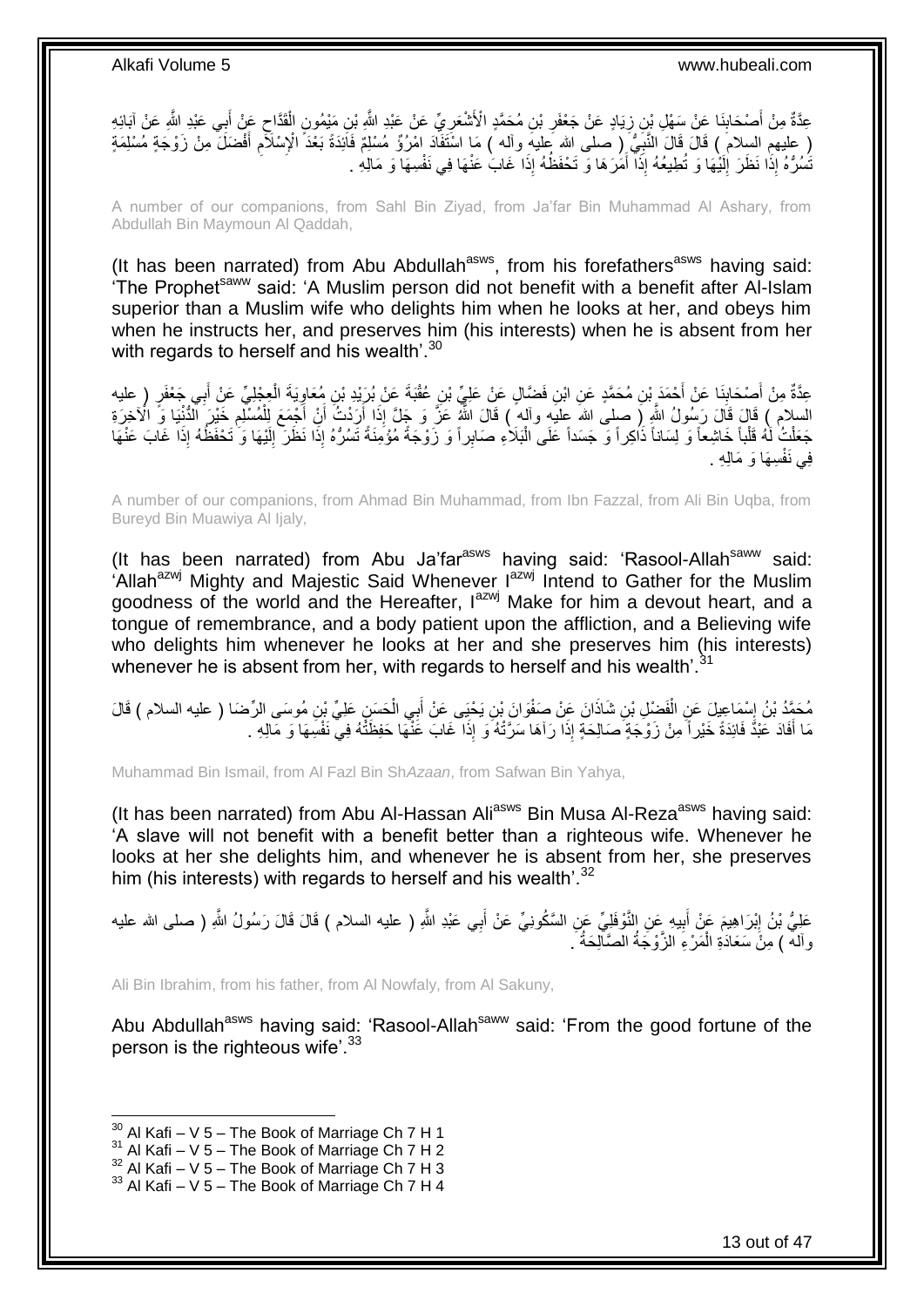مُحَمَّدُ بْنُ يَحْيَي عَنْ أَحْمَدَ بْنِ مُحَمَّدٍ عَنْ مُحَمَّدِ بْنِ إِسْمَاعِيلَ عَنْ جَنَانِ بْنِ سَدِيرٍ عَنْ أَبِيهِ عَنْ أَبِي جَعْفَرٍ ( عليه السلام ) قَالِّ ِ َ ∣l<br>∶ َ قَالَ رَسُولُ اللَّهِ ( صلىِ الله َعليهِ وَأَلم ) إِنَّ مِنَ الْقِسْمِ الْمُصْلِحِ لِلْمَرْءِ الْمُسْلِمِ أَنْ يَكُونَ لَمُه الْمَرَّأَةُ إِذَا نَّظَرُ إِلَيْهَا سَرَّتْهُ وَ إِذَا ِ َ ْ أ ِ ْ ْ ِ ْ ِ ْ יֲ<br>י َ ِ غَابَ عَنْهَا حَفِظَتْهُ وَ إِذَا أَمَرَهَا أَطَاعَتْهُ ` َ

Muhammad Bin Yahya, from Ahmad Bin Muhammad, from Muhammad Bin Ismail, from Hanan Bin Sadeyr, from his father,

(It has been narrated) from Abu Ja'far $a<sup>asws</sup>$  having said: 'Rasool-Allah $a<sup>saww</sup>$  said: 'From the correct distribution for the Muslim is that there happens to be for him the woman who, whenever he looks at her she delights him, and whenever he is absent from her, she preserves him (his interests), and when he instruct her, she obeys him<sup>'.34</sup>

الْحُسَيْنُ بْنُ مُحَمَّدٍ عَنْ مُعَلَّمٍ بْنِ مُحَمَّدٍ عَنْ مَنْصُورِ بْنِ الْعَبَّاسِ عَنْ شُعَيْبِ بْنِ جَنَاحٍ عَنْ مَطَرٍ مَوْلَى مَعْنٍ عَنْ أَبِي عَيْدِ اللَّهِ ( ֚֚֚֚֝֝֝֝׆֧ ْ **ٍ** َ عليه السلام ) قَالَ ثَلَاثَةٌ لِلْمُؤْمِنِ فِيهَا رَاجَةٌ دَارٍ ۗ وَاسِعَةٌ تُوَارِي عَوْرَتَهُ وَ سُوءَ حَالِهِ مِنَ النَّاسِ وَ اَمْرَأَةٌ صَالِحَةٌ تُعِينُهُ عَلَىُ<br>أَمِنْ الْمُؤْسِينُ مِنْ الْمَرْضَةِ لَهِ فَان الْمَو ْ َ َ أَهْرِ الدُّنْيَا وَ اٰلْآخِرَةِ وَ ابْنَةٌ يُخْرِجُهَا إِمَّا بِمَوْتٍ أَوْ بِتَزْوِيجِ . ٍ **∶** ِ اُ ِ ِ ِ **∶** َ

Al Husayn Bin Muhammad, from Moalla Bin Muhammad, from Mansour Bin Al Abbas, from Shuayb Bin Janah, from Matar, a slave of Ma'an,

(It has been narrated) from Abu Abdullah $a<sup>asws</sup>$  having said: 'There are three wherein is rest for the Believer – a spacious house veiling his privacy and the evilness of his state from the people, and a righteous woman who supports him upon the affairs of the world and the Hereafter, and a daughter whom he brings out either due to death or her marriage'.<sup>35</sup>

> **َح ِّض َعلَى الِّنَكاح باب ف ي الْ**

### <span id="page-13-0"></span>**Chapter 8 – Regarding the exhortation upon the marriage**

ِن ِمْه َرا َن َع ْن َوا َن ْب َع ْن َصفْ َح َكم ِن ال ِن ِعي َسى َع ْن َعلِ ِّي ْب ِن ُم َح َّمِد ْب ْح َمَد ْب ِي َعْبِد ََّّللا ُم َح َّمُد ْب ُن َي ْحَيى َع ْن <sup>أ</sup> ِ ) عليه السالم ( ب أ ِ ْ َ َ قَالَ قَالَ رَسُولٌ اللَّهِ (صلى الله عليه وأَله ) تَزَوَّجُوا وَ زَّوَجُوا أَلاَ ٰفَمِنْ حَظُّ امْرِئٍ مُسْلِمٍ إِنْفَاقُ قِيمَةِ أَيَّمَةٍ وَ مَا مِنْ شَيْءٍ أَحَكُّ ِ ֧֠<sup>֓</sup>֓֝֘׆ َ َ إِلَي اللَّهِ عَنَّ وَ جَلٍّ مِنْ بَيْتٍ يُعْمَرُ فِي إِلْإِسْلَامِ بِالنَّكَاحِ وَ مَا مِنْ شَيْءٍ أَبْغَضَ إِلَى اللَّهِ عَٰنَّ وَ جَلَّ مِنْ بَيْتٍ يُخْرَبُ فِي الْإِسْلَامِ ِ **∶ ื**  ِ ِ ِ َ بَالْفُرْ قَةِ يَعْنِي الطَّلَاقَ ثُمَّ قَالَ أَبُو عَبْدِ اللَّهِ ۖ ( عَلَيهَ السلام ) إِنَّ اللَّهَ عَنَّ وَ جَلَّ إِنَّمَا وَكَّدَ فِي الطَّلَاقِ وَ كَرَّرَ فِيهِ الْقَوْلَ مِنْ بُغْضِهِ ِ ِ ٔ.<br>ـ ْ ِ ْ الْفُرْقَةَ . ْ

Muhammad Bin Yahya, from Ahmad Bin Muhammad Bin Isa, from Ali Bin Al Hakam, from Safwan Bin Mihran,

(It has been narrated) from Abu Abdullah<sup>asws</sup> having said: 'Rasool-Allah<sup>saww</sup> said: 'Get married (yourself)! Get (children) married off! Indeed, from the good fortune of a Muslim person is expenditure of the price (of marrying a) widow, and there is nothing more Beloved to Allah<sup>azwj</sup> Mighty and Majestic than a house populated in Al-Islam with the marriage, and there is nothing more Hateful to Allah<sup>azwj</sup> Mighty and Majestic than a house which is ruined in Al-Islam with the separation, meaning the divorce'.

> نُّمَّ قَالَ أَبُو عَبْدِ اللَّهِ ( عليه السلام ) إِنَّ اللَّهَ عَزَّ وَ جَلَّ إِنَّمَا وَكَّدَ فِي الطَّلَاقِ وَ كَرَّرَ فِيهِ الْقَوْلَ مِنْ بُغْضِهِ الْفُرْقَةَ . ِ ِ ُ ْ ْ

 $34$  Al Kafi – V 5 – The Book of Marriage Ch 7 H 5

 $35$  Al Kafi – V 5 – The Book of Marriage Ch 7 H 6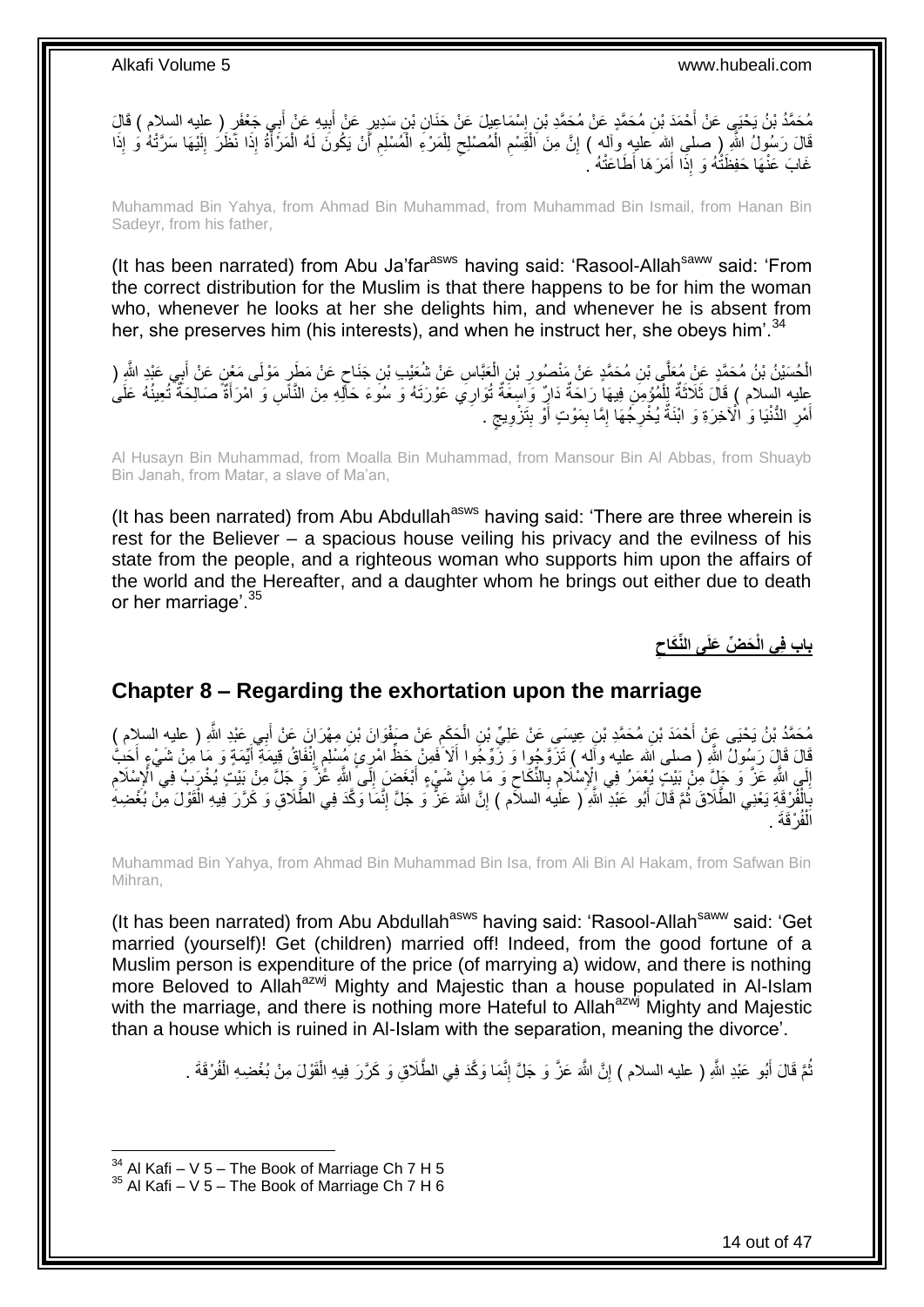Then Abu Abdullah<sup>asws</sup> said: 'But rather, Allah<sup>azwj</sup> Mighty and Majestic has Emphasised regarding the divorce and repeated His<sup>azwj</sup> Speech with regards to it of His $^{azmj}$  Hatred for the separation'.<sup>36</sup>

### **ُعْزَب ة باب َكَرا َه ة الْ**

### <span id="page-14-0"></span>**Chapter 9 – Abhorrence of the bachelorhood**

عِدَّةٌ مِنْ أَصْحَابِنَا عَنْ أَحْمَدَ بْنِ مُحَمَّدٍ عَنِ ابْنِ فَضَّالٍ عَنِ ابْنِ الْقَدَّاحِ قَالَ قَالَ أَبُو عَبْدِ اللَّهِ ( عليه السلام ) رَكْعَتَانِ يُصَلِّيهِمَا<br>وَيَرَجَّزُونَ َ **∣** َ ِ ِّ َ ِ ْ الْمُتَزَوِّجُ أَفْضَلُ مِنْ سَبْعِينَ رَكْعَةً يُصَلِّيهَا أَعْزَبُ . َ ِّ َ ْ

A number of our companions, from Ahmad Bin Muhammad, from Ibn Fazzal, from Ibn Al Qadah who said,

'Abu Abdullah<sup>asws</sup> said: 'Two Cycles Prayed by the married (man) is better than seventy Cycles Prayed by the bachelor'.

َ عِدَّةٌ مِنْ أَصْحَابِنَا عَنْ سَهْلِ بْنِ زِيَادٍ عَنْ جَعْفَرِ بْنِ مُحَمَّدٍ الْأَشْعَرِ يِّ عَنِ ابْنِ الْقَدَّاحِ عَنْ أَبِي عَبْدِ اللَّهِ ( عليه السلام ) مِثْلَهُ. ِ ْ ِ **ٍ** ِ **∣** َ ِ لَ ْ

A number of our companions, from Sahl Bin Ziyad, from Ja'far Bin Muhammad Al Ashary, from Ibn Al Qaddah, from Abu Abdullah<sup>asws</sup> - similar to it'.<sup>37</sup>

عَلِيُّ بْنُ مُحَمَّدٍ بْنِ بُنْدَارَ عَنْ أَحْمَدَ بْنِ مُحَمَّدِ بْنِ خَالِدٍ عَنِ الْجَامُورَانِيِّ عَنِ الْحَسَنِ بْنِ عَلِيٍّ بْنِ أَبِي جَمْزَةَ عَنْ كُلَيْبِ بْنِ َ َ ْ ْ مُعَاوِّيَةَ الْأَسَدِيِّ عَلِّي أَبِيِّ عَبْدِ اللَّهِ ( عليه السلام ) قَالَ قَالَ رَّسُولُ اللَّهِ ( صلى الله عليه وأَله ) مَنْ تَزَوَّجَ أَحْرَزَ نِصْفَ دِينِهِ وَ َ ِ َ فِي خَدِيثٍ آخَرَ فَلْيَتَّقِ اَشَّهَ فِي النِّصْنُفِ الْأَخَرِ أَوِ الْبَاقِي . :<br>ا ِ ِ :<br>ا

Ali Bin Muhammad Bin Bundar, from Ahmad Bin Muhammad Bin Khalid, from Al Jamourany, from Al Hassan Bin Ali Bin Abu Hamza, from Kuleyb Bin Moawiya Al Asady,

(It has been narrated) from Abu Abdullah<sup>asws</sup> having said: 'Rasool-Allah<sup>saww</sup> said: The one who married protects half his Religion'. And in another Hadeeth, '(He<sup>saww</sup>) said): 'So let him fear Allah<sup>azwj</sup> with regards to the other half', or 'the remainder".  $38$ 

وَ عَنْهُ عَنْ مُحَمَّدِ بْنِ عَلِيٍّ عَنْ عَيْدِ الرَّحْمَنِ بْنِ خَالِدٍ عَنْ مُحَمَّدٍ الْأَصَمِّ عَنْ أَبِي عَبْدِ اللَّهِ ( عليه السلام ) قَالَ قَالَ رَسُولُ اللَّهِ َ ( صلى الله عليه وآلَه ) رُذَالُ مَوْتَاكُمُ الْعُزَّابُ َ ْ

And fromhim, from Muhammad Bin Ali, from Abdul Rahman Bin Khalid, from Muhammad Al Samma,

(It has been narrated) from Abu Abdullah<sup>asws</sup> having said: 'Rasool-Allah<sup>saww</sup> said: 'The worthless ones of your deceased are the (ones who died as) celibates (unmarried)<sup>'.39</sup>

عَلِيُّ بْنُ إِبْرَاهِيمَ عَنْ أَبِيهِ عَنِ ابْنِ أَبِي عُمَيْرٍ عَنْ عَبْدِ اللَّهِ بْنِ سِنَانٍ عَنْ أَبِي عَبْدِ اللَّهِ ( عليه السلام ) قَالَ لَمَّا لَقِيَ يُوسُفُ ( **!** َ ِ َ َ عليه السلَّامِ ) أَخَاهُ قَالَ يَا أَخِّي كَيْفَ اسْتَطَعَّتَ أَنْ تَزَوَّجَ النِّسَاءَ بَعْدِي فَقَالَ إِنَّ أَبِي أُمَرَنِي قَالَ إِنِّ اسْتَطَعْتَ أَنْ تَكُونَ لَكُ<br>رِيَةٍ مُوْمِدَةٍ َ َ ِ َ َ ذُرِّيَّةٌ تُثْقِلُ الْأَرْضَ بِالتَّسْبِيح فَافْعَلْ ۚ. ِ **! ∶** ْ

Ali Bin Ibrahim, from his father, from Ibn Abu Umeyr, from Abdullah Bin Sinan,

1  $36$  Al Kafi – V 5 – The Book of Marriage Ch 8 H 1

 $37$  Al Kafi – V 5 – The Book of Marriage Ch 9 H 1

 $38$  Al Kafi – V  $5$  – The Book of Marriage Ch 9 H 2

 $39$  Al Kafi – V 5 – The Book of Marriage Ch 9 H 3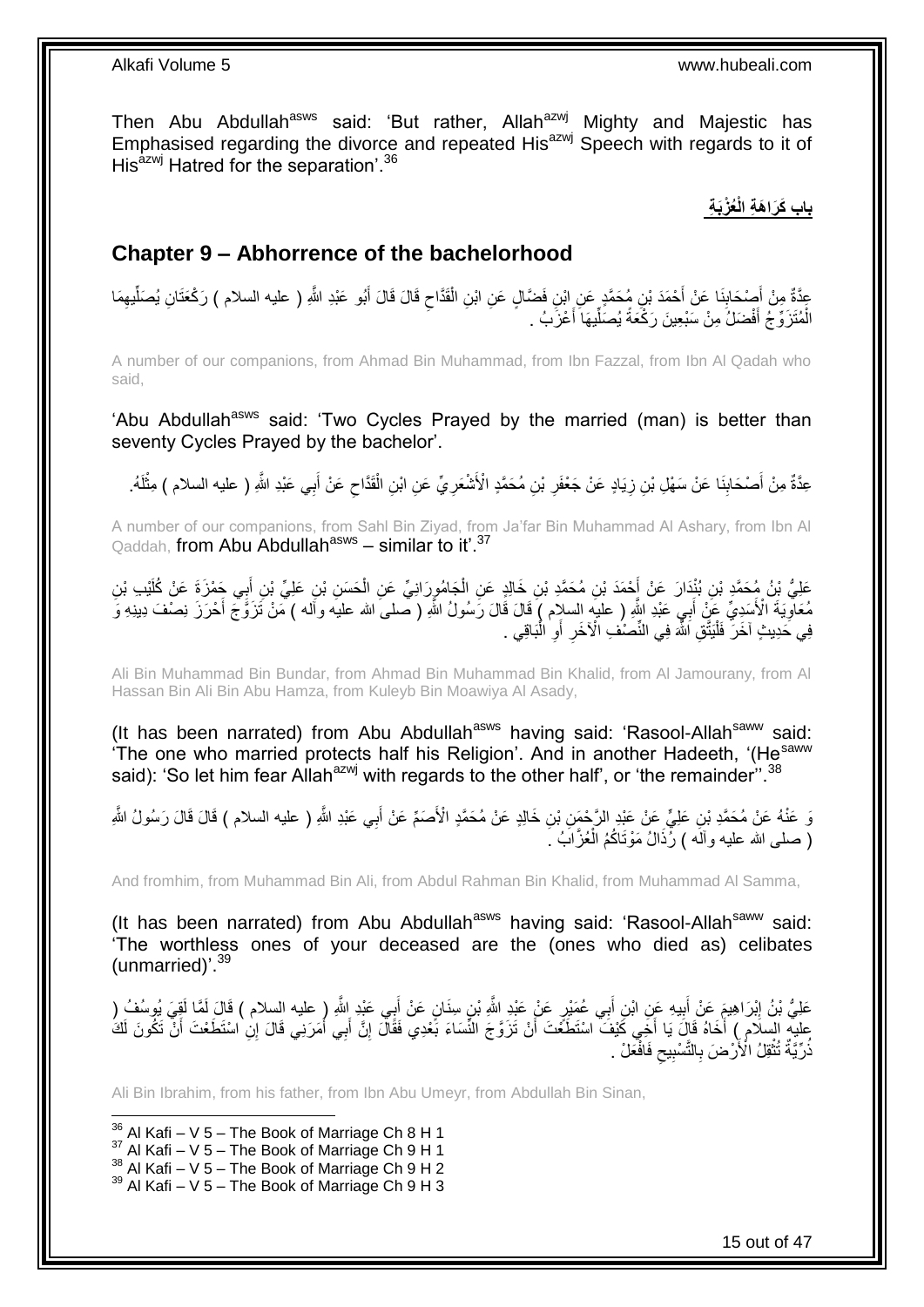(It has been narrated) from Abu Abdullah<sup>asws</sup> having said: 'When Yusuf<sup>as</sup> met his<sup>as</sup> brother, he said, 'O my brother<sup>asws</sup>! How were you able to marry the women after me?' So he<sup>as</sup> said: 'My<sup>as</sup> father<sup>as</sup> ordered me<sup>as</sup>: 'Try to the extent of your<sup>as</sup> ability that there should happen to be for you offspring who would make the earth heavy with the Glorification (of Allah<sup>azwj</sup>)'. So  $I^{as}$  did<sup>'40</sup>

مُحَمَّدُ بْنُ يَحْيَى عَنْ أَحْمَدَ بْنِ مُحَمَّدٍ عَنِ الْقَاسِمِ بْنِ يَحْيَى عَنْ جَدِّهِ الْحَسَنِ بْنِ رَاشِدٍ عَنْ مُحَمَّدِ بْنِ مُسْلِمٍ عَنْ أَبِي عَبْدٍ الثَّهِ ( ْ ֺ֖֧֧֧֧֧ׅ֧ׅ֧ׅ֧ׅ֧֧ׅ֧֧֧֚֚֚֚֚֚֚֚֚֚֚֚֚֚֚֚֚֚֚֚֚֚֚֚֚֚֚֘֝֝֓֝֓֝֓֝֓֜֓֡֡֜֓֡֜֓֡֜֓֡֝֬֜֓֜֡֝֬ ْ َ َ ֧֖֧֖֖֖֖֖֧֧֚֚֚֚֚֚֝֝֟֓֓֝֓֟֓֓֝֓**֓** عليه السلام ) قَالَ قَالَ أَمِيرُ الْمُؤْمِنِينَ ( َعليه الْسلاَم ) تَزَوَّجُوا فَإِنَّ رَسُولَ اللَّهِ ( صلَّى الله عليه وآلَه ) قَالَ مَنْ أَحَبَّ أَنْ يَتَّبِعُ ِ ْ َ ِ َ َ سُنَّتِي فَإِنَّ مِنْْ سُنَّتِيَ النَّزْوِيجَ . ِ ِ

Muhammad Bin Yahya, from Ahmad Bin Muhammad, from Al Qasim Bin Yahya, from his grandfather Al Hassan Bin Rashid, from Muhammad Bin Muslim,

(It has been narrated) from Abu Abdullah<sup>asws</sup> having said: 'Amir Al-Momineen<sup>asws</sup> said: 'Get married, for Rasool-Allah<sup>saww</sup> said: 'The one who loves to follow my<sup>saww</sup> Sunnah, so the marriage is from my<sup>saww</sup> Sunnah'.<sup>41</sup>

عَلِيُّ بْنُ مُحَمَّدِ بْنِ بُنْدَارَ وَ غَيْرُهُ عَنْ أَحْمَدَ بْنِ أَبِي عَبْدِ إِللَّهِ الْبَرْقِيِّ عَنِ ابْنِ فَضَّالٍ وَ جَعْفَرِ بْنِ مُحَمَّدٍ عَنِ ابْنِ الْقَدَّاحِ عَنْ أَبِي ْ ِ ْ َ ِ َ ِ عَبْدِ اللَّهِ ( عليه السلام ) قَالَ جَاءَ رَجُلٌ إِلَى أَبِيَ عَبْدِ اللَّهِ ( عليه السلام ) فَقَالَ لَمُه هَلْ لَكَ مِنْ زَوْجَةٍ فَقَالَ لَا فَقَالَ أَبِي وَ مَا َ  $\frac{1}{2}$ ِ َ أُحِبُّ أَنَّ لِٰيَ الدُّنْيَا وَ مَا فِيهَا وَ أَنِّي بِتُّ لَيْلَةً وَ لَيْسَتْ لِي زَوْجَةٌ ِ َ َ ا<br>ا

Ali Bin Muhammad Bin Bundar and someone else, from Ahmad Bin Abu Abdullah Al Barqy, from Ibn Fazzal and Ja'far Bin Muhammad, from Ibn Al Qaddah,

(It has been narrated) from Abu Abdullah<sup>asws</sup>, said, 'A man came over to Abu Abdullah<sup>asws</sup> so he<sup>asws</sup> said to him: 'Is there a wife for you?' So he said, 'No'. So he<sup>asws</sup> said: 'My<sup>asws</sup> father<sup>asws</sup> said: 'And I<sup>asws</sup> would not like it if the world and whatever is in it was to be for me<sup>asws</sup>, and  $I^{assws}$  spend one night and there is no wife for me<sup>asws</sup>

ثُمَّ قَالَ الرَّكْعَتَانِ يُصِلَّلِبِهِمَا رَجُلٌ مُتَزَوِّجٌ أَفْضَلُ مِنْ رَجُلٍ أَعْزَبَ يَقُومُ لَيْلَهُ وَ يَصُومُ نَهَارَهُ ثُمَّ أَعطَاهُ أَبِي سَبْعَةَ دَنَانِيرَ ثُمَّ قَالَ َ ِ ِّ ر<br>: َ َ ُ لَهُ تَزَوَّجْ بِهَذِهِ ثُمَّ قَالَ أَبِي قَالَ رَسُولُ اللهِ ( صلى الله عليه وآلم ) اَتَّخِذُوا الْأَهْلَ فَإِنَّهُ أَرْزَقُ لَكُمْ . َ ֖֪֦֪֪֦֪֪֪֪֦֪֧֧֦֦֪֦֪֪֦֪֪֦֪֪֪֪֪֪֪֪֚֝֝֝֝֝֝֝֟֟֟֟֟֝֟֝֟֝֟֝֟֟֝֟֟֝֟֝֟֟֝֬֝֟֟֟֓֬֝֓֝֬֟֝֟֟֟֝֬֝֟֝֬ **∶** َ ׀ו<br>ِי

Then he<sup>asws</sup> said: 'The two Cycles Prayed by a married man is superior than a celibate man (unmarried) who stands during the night (for Prayer) and Fasts during his day'. Then he<sup>asws</sup> gave him seven Dinars, then said to him: 'Get married with these'. Then heasws said: 'Rasool-Allahsaww said: 'Take the wife, for there would be more sustenance for you'.<sup>42</sup>

وَ عَنْهُ عَنْ أَبِيهِ عَنْ عَيْدِ اللَّهِ بْنِ الْمُغِيرَةِ عَنْ أَبِي الْحَسَنِ ( عليه السلام ) مِثْلَهُ وَ زَادَ فِيهِ فَقَالَ مُحَمَّدُ بْنُ عُبَيْدٍ جُعِلْتُ فِدَاكَ ْ َ ْ  $\frac{1}{3}$ َ ْ لَ **ٔ** ِ فَأَنَا لَيْسَ لِي أَهْلٌ فَقَالَ أَ لَيْسَ لَكَ جَوَارِ ي أَوْ قَالَ أَمَّهَاتُ أَوْ لَادٍ قَالَ بَلَى قَالَ فَأَنْتَ لَيْسَ بِأَعْزَبَ . َ َ ا<br>ا َ لَ َ َ َ َ

And from him, from his father, from Abdullah Bin Al Mugheira,

(It has been narrated) from Abu Al-Hassan $^{asws}$  similar to it, and there is an increase in it – So Muhammad Bin Ubeyd said, 'May I be sacrificed for you<sup>asws</sup>! I do not have a wife for me'. So he<sup>asws</sup> said: 'Is there no slave girl for you?', or said, 'Mother of the

 $40$  Al Kafi – V 5 – The Book of Marriage Ch 9 H 4

<sup>41</sup> Al Kafi – V 5 – The Book of Marriage Ch 9 H 5

 $42$  Al Kafi – V 5 – The Book of Marriage Ch 9 H 6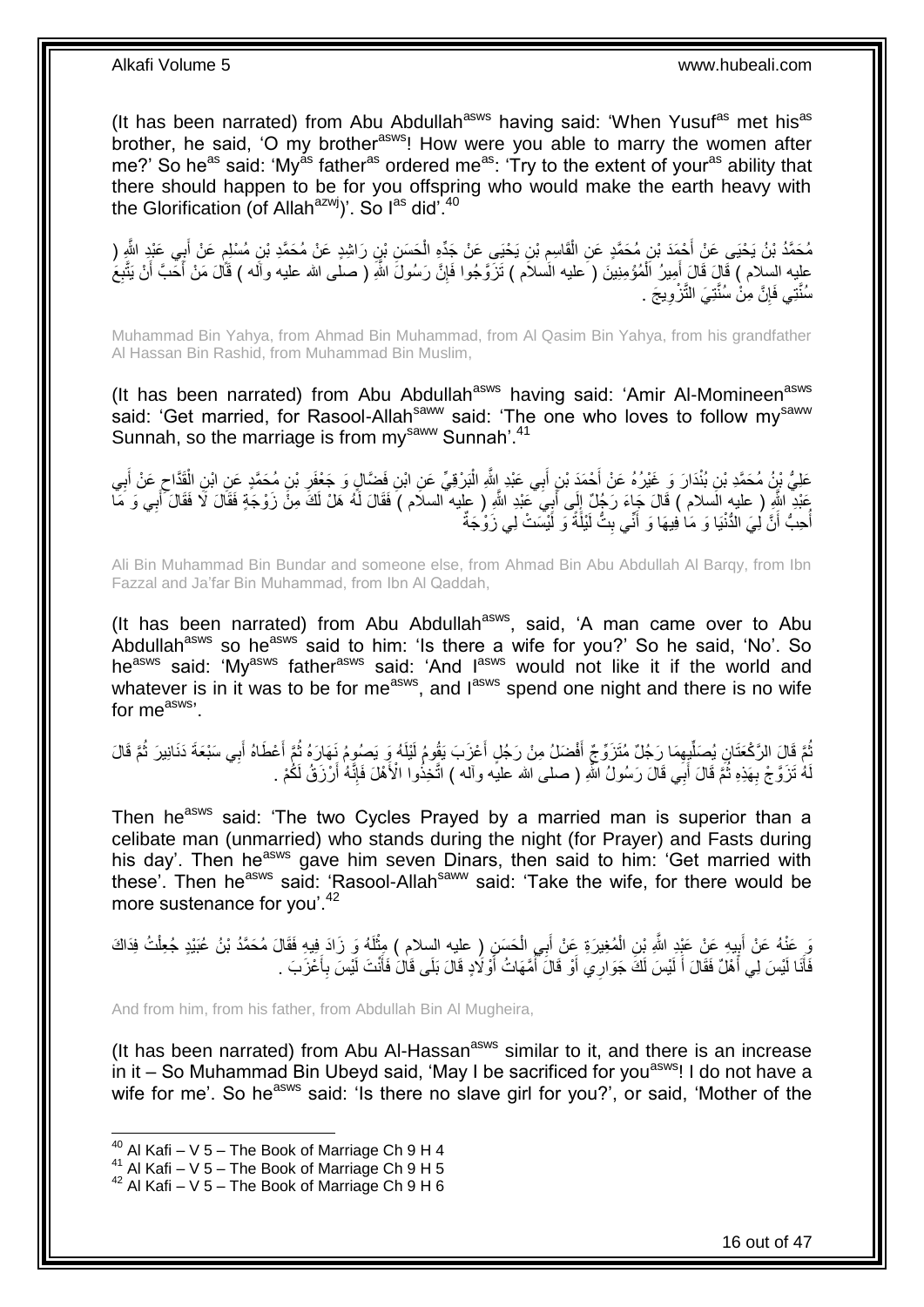children?' He said, 'Yes'. He<sup>asws</sup> said: 'So you are not with celibacy (not unmarried)<sup>'.43</sup>

> **يُد ف ي ال ِّر ْز ق َّن الَّت ْز وي َج َيز باب أ َ**

## <span id="page-16-0"></span>**Chapter 10 – The marriage increases the sustenance**

عَلِيُّ بْنُ إِبْرَاهِيمَ عَنْ أَبِيِهٍ عَنِ ابْنِ أَبِي عُمَيْرٍ عَنْ أَبَانِ بْنِ عُثْمَانَ عَنْ حَرِيزٍ عَنْ وَلِيدِ بْنِ صَبِيحٍ عَنْ أَبِي عَبْدِ اللَّهِ ( عليه ِ ْ َ َ ِ َ ِ َ ٍ ِ السلَّام ) قَالَ مَنْٰ تَرَكَ النَّزْوِيجَ مَخَافَةً الْعَيْلَةِ فَقَدْ أَسَاءَ بِاَشَّهِ اَلظَّنَّ . ِ َ ْ **∶** 

Ali Bin Ibrahim, from his father, from Ibn Abu Umeyr, from Aban Bin usman, from Hareyz, from Waleed Bin Sabeeh,

(It has been narrated) from Abu Abdullah<sup>asws</sup> having said: 'The one who neglects the marriage fearing poverty so he has distrusted Allah<sup>azwj</sup> with the conjecture'.<sup>44</sup>

ِ مُحَمَّدُ بْنُ يَحْيَى عَنْ أَحْمَدٍ وَ عَِبْدٍ اللَّهِ ابْنَيْ مُحَمَّدِ بْنِ عِيسَى عَنْ عَلِيِّ بْنِ الْحَكَمِ عَنْ هِشَامِ بْنِ سَالِمٍ عَنْ أَبِي عَبْدِ اللَّهِ ( عليه ِ ْ َ َ ֧֚֚֓֝֝ السلام ) قَالَ جَاءَ رَجُلٌ إِلَى النَّنِبِيِّ ( صلى الله عليه وآله ) فَشَكَا إِلَيْهِ الْحَاجَةَ فَقَالَ تَزَوَّجْ فَتَزَوَّجَ فَوُسَّعَ عَلَيْهِ ۖ. ْ لَ ِ ِ ِ

Muhammad Bin Yahya, from Ahmad and Abdullah two sones of Isa, from Ali Bin Al Hakam, from Hisham Bin Salim,

(It has been narrated) from Abu Abdullah<sup>asws</sup> having said: 'A man came over to the Prophet<sup>saww</sup>, so he complained to him<sup>saww</sup> of the destitution (lack of resources), so he<sup>saww</sup> said: 'Get married'. So he got married, and it (sustenance) was expanded upon him'.<sup>45</sup>

عَلِيُّ بْنُ إِبْرَاهِيمَ [عَنْ أَبِيِهِ] عَنْ صَالِحٍ بْنِ السِّنْدِيِّ عَنْ جَعْفَرِ بْنِ بَشِيرٍ عَنْ عَلِيِّ بْنِ أَبِي حَمْزَةَ عَنْ أَبِي بَصِيرٍ عَنْ أَبِي عَبْدِ َ **∶** ِ **!** َ ِ ِ َ َ اللَّهِ ( عَليهَ السلام ) قَالَ أَنَى رَسُولَ اللَّهِ ( َصلى الله عليه وآلمَ ) شَابٌ مِّنَ الْأَنْصَالِ فَشَكَآ إِلَيْهِ الْحَاجَةَ فَقَالَ لَهُ نَزَّوَ جْ َ ْ لَ ِ **∶** 

Ali Bin Ibrahim, from his father, from Salih Bin Al Sandy, from Ja'far Bin Basheer, from Ali Bin Abu Hamza, from Abu Baseer,

(It has been narrated) from Abu Abdullah<sup>asws</sup> having said: 'A youth from the Helpers came over to Rasool-Allah<sup>saww</sup>, so he complained to him of the destitution. So he<sup>saww</sup> said to him: 'Get married'.

فَقَالَ الشَّابُّ إِنِّي لَأَسْتَحْيِي أَنْ أَعُودَ إِلَى رَِسُولِ اللَّهِ ( صلى الله عليه وأله ) فَلَحِقَهُ رَجُلٌ مِنَ الْأَنْصَارِ فَقَالَ إِنَّ لِي بِنْتَا وَسِيمَةً  $\frac{1}{2}$ َ اُ ِ ِ ِ ِ فَزَوَّجَهَا إِيَّاهُ فَال فَوِسَّعَ النَّهُ عَلَيْهِ [قَالَ] فَأَتَى الْشَّابُ النَّبِيَّ ( صلى الله عليه وأله ) فَأَخْبَرَهُ فَقَالَ رَسُولُ اللَّهِ ( صلى الله عليه َ **∶** ا<br>ا <u>֖֖֚֚֚֓</u>ׇ֛֚ وأله ) يَا َمَعْشَرَ الشَّبَابِ عَلَيْكُمْ بِالْبَاهِ ۚ ْ

So the youth said, 'I am too embarrassed that I should repeat to Rasool-Allah<sup>saww</sup>'. So a man from the Helpers met him and said, 'I have a beautiful daughter'. So he married her to him. So Allah<sup>azwj</sup> Expanded (sustenance) upon him. So the youth

 $43$  Al Kafi – V 5 – The Book of Marriage Ch 9 H 7

 $44$  Al Kafi – V 5 – The Book of Marriage Ch 10 H 1

<sup>45</sup> Al Kafi – V 5 – The Book of Marriage Ch 10 H 2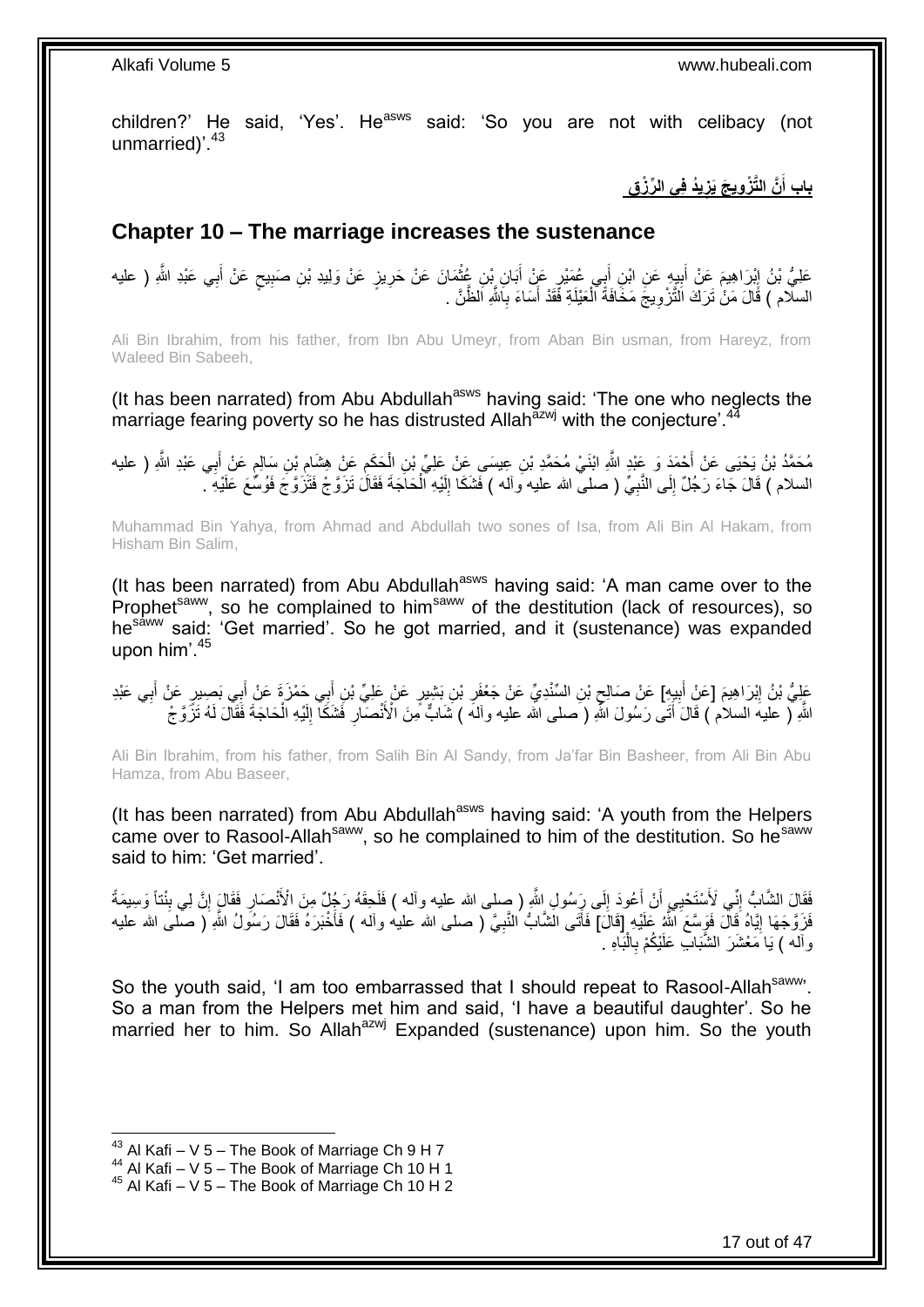came over to the Prophet<sup>saww</sup> and informed him<sup>saww</sup>. So Rasool-Allah<sup>saww</sup> said: 'O group of youths! You must get married'.<sup>46</sup>

عِدَّةٌ مِنْ أَصِبْحَابِنَا عَنْ أَحْمَدَ بْنِ أَبِي عَبْدِ اللَّهِ عَنْ أَبِي عَبْدِ اللَّهِ الْجَامُورِ َانِيٍّ عَنِ الْحَسَنِ بْنِ عَلِيٍّ بْنِ أَبِي حَمْزَةَ عَنِ الْمُؤْمِنِ ْ ْ َ َ َ ِ َ ْ َ عَنْ إِسْحَاقَ بْنِ عَقَارٍ قَالَ قُلْتُ لِأَبَيِّ عَيْدٍ اللَّهِ ( عِلْيه إِلَيسِلام ) الْحَدِيثُ الَّذِي بِّرْوِيِّيهِ النَّاسِ خَقٌّ أَنَّ رَجُلًا أَنِّي النَّبِيَّ ( صلى اللَّه ِ َّ ْ ْ ا<br>: ِ َ َ عليه وآله ) فَشُكَا إِلَيْهِ الْحَاجَةَ فَأَمَرَهُ بِالتَّزْوِيجَ فَفَعَلَ ثُمَّ أَتَاهُ فَشَكَا إِلَيْهِ الْحَاجَةَ فَأَمَرَهُ بِالتَّزْوِيجِ حَتَّى أَمَرَهُ ثَلَاثَ مَرَّاتٍ فَقَالَ أَبُو<br>حَفِي أَمَرَهُ ثَلاثَ مَرَّاتٍ َ ْ لَ  $\frac{1}{2}$ َ َ **∶** ِ َ ْ لَ ∣∣<br>∶ ُ ِ ِ ِ َ عَبْدِ اللَّهِ ( عليه السَلام ) [نَعَمْ] هُوَ حَقٌّ ثُمَّ قَالَّ الرِّزْقُ مَعَ النِّسَاءِ وَ الْعِيَالِ . ْ ُ

A number of our companions, from Ahmad Bin Abu Abdullah, from Abu Abdullah Al Jamourany, from Al Hassan Bin Ali Bin Abu Hamza, from Al Momin, from Is'haq Bin Ammar who said,

'I said to Abu Abdullah<sup>asws</sup>, 'Is the Hadeeth which the people are reporting, true, that a man came over to the Prophet<sup>saww</sup>, so he complained to him of the destitution, so he<sup>saww</sup> ordered him with the marriage. So he did. Then he came over to him<sup>saww</sup> and complained to him of the destitution, so he<sup>saww</sup> ordered him with the marriage, until hesaww ordered him three times?' So Abu Abdullah<sup>asws</sup> said: 'Yes, it is true'. Then he<sup>asws</sup> said: 'The sustenance is with the women and the dependants'.<sup>47</sup>

يَ عَنْهُ عَنِ الْجَامُورَانِيِّ عَنِ الْحَسَنِ بْنِ عَلِيٍّ بْنِ أَبِي حَمْزَةَ عَنْ مُحَمَّدِ بْنِ يُوسُفَ التَّمِيمِيِّ عَنْ مُحَمَّدِ بْنِ جَعْفَرِ عَنْ أَبِيهِ عَنْ َ ْ ْ ِ َ اْبَائِهِ ( عِلْيَهم اِلسلام ) فَالَ قَالَ رَسُولُ اللَّهِ ( صَلَى الله عليه وآله ) مَنْ تَرَكَ النَّزْوِيجَ مَخَافَةَ الْعَيْلَةِ فَقَدْ أَسَاءَ ظَنَّهُ بِاللَّهِ عَزَّ وَ ْ ِ ِ َ جَلَّ إِنُّ اللَّهَ عَٰزَّ وَ جَلّْ يَقُولُ إِنْ يَكُونُوا فُقَراءَ يُغْنِهِمُ اللَّهُ مِنْ فَضْلِهِ ۚ ِ ِ

And from him, from Al Jamourany, from Al Hassan Bin Ali Bin Abu Hamza, from Muhammad Bin Yusuf Al Taymi,

(It has been narrated) from Muhammad son of Ja'far<sup>asws</sup>, from his<sup>asws</sup> father<sup>asws</sup>, from his<sup>asws</sup> forefathers<sup>asws</sup> having said: 'Rasool-Allah<sup>saww</sup> said: 'The one who neglects the marriage fearing the poverty, so he has offended Allahazwj Mighty and Majestic with his conjecture. Allah<sup>azwj</sup> Mighty and Majestic is Saying *[24:32] if they are poor, Allah would Enrich them out of His Grace*'.<sup>48</sup>

وَ عَنْهُ عَنْ مُحَمَّدِ بِْنِ عَلِيٍّ عَنْ حَمْدَوَيْهٍ بْنِ عِمْرَِانَ عَنٍ ابْنِ أَبِي لَيْلَى قَالَ حَدَّثَنِي عَاصِمُ بْنُ حُمَيْدٍ قَالَ كُنْتُ عِنْدَ أَبِي عَبْدِ اللَّهِ َ َ ْ َ ( عليه السلام ) فَأَتَاهُ رَجُلٌ فَشَكَا إِلَيْهِ الْحَاجَةَ فَأَمَرَهُ بِالنَّزْوِيَج ِ َ ْ لَ  $\frac{1}{2}$ َ ِ ِ

And from him, from Muhammad Bin Ali, from Hadawiya Bin Imran, from Ibn Abu Layli who said, 'Aasim Bin Humeyd narrated to me saying,

'I was in the presence of Abu Abdullah<sup>asws</sup>, so a man came over to him<sup>asws</sup> complaining to him<sup>asws</sup> of the destitution. So he<sup>asws</sup> ordered him with the marriage. But his poverty increased.

قَالَ فَاشْتَدَّتْ بِهِ الْحَاجَةُ فَأَتَى أَبَا عَبْدِ اللَّهِ ( عليه السلام ) فَسَأَلَهُ عَنْ حَالِهِ فَقَالَ لَهُ اشْتَدَّتْ بِيَ الْحَاجَةُ فَقَالَ فَفَارِقْ ثُمَّ أَتَاهُ فَسَأَلَهُ لَ َ َ َ ْ **∶** َ َ ر<br>: ِ ْ ِ عَنْ حَالِهِ فَقَالَ أَثْرَيْتُ وَ حَسُنَ حَالِي **ٔ** ֦֪֪֪֪֪֪֦֪֪֦֪֪֦֝֟֟֓֕֘֝֟֘֝֟֟֓֟֓֡֟֓֡֟֓֟֓֡֟֓֟֓֡֟֓֟֡֟֟֓֞֟֓֡֟֓֡֟֓֡֟֡֡֬֞֓֞֟֞֓֞֟֞֬֞֓֞֟֟֞֓֞

He (the narrator) said, 'So he went over to him<sup>asws</sup> (again) and he<sup>asws</sup> asked him of his state. So he said to him<sup>asws</sup>, 'The poverty has increased with me'. So he<sup>asws</sup> said:

 $46$  Al Kafi – V 5 – The Book of Marriage Ch 10 H 3

 $47$  Al Kafi – V 5 – The Book of Marriage Ch 10 H 4

 $48$  Al Kafi – V 5 – The Book of Marriage Ch 10 H 5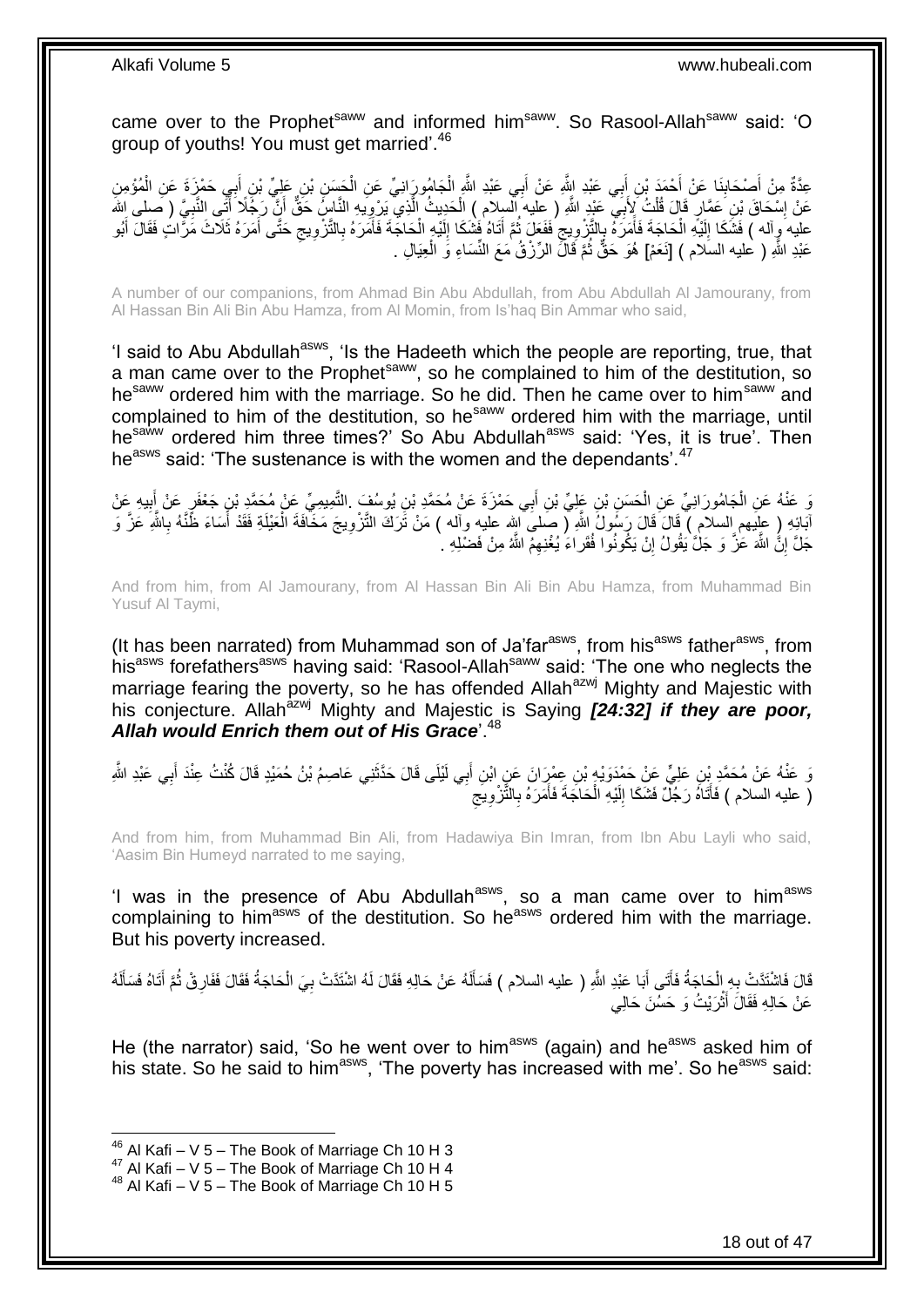'So separate'. Then he came over (again) and he<sup>asws</sup> asked him about his state. So he said, 'I am enriched and my state is good'.

فَقَالَ أَبُو عَبْدِ اللَّهِ ( عليهِ السلام ) إِنِّي أَمَرْتُكَ بِأَمْرَيْنِ أَمَرَ اللَّهُ بِهِمَا قَالَ اللَّهُ عَزَّ وَ جَلَّ وَ أَنْكِحُوا الْأَيامى مِنْكُمْ إِلَى قَوْلِهِ وَ اللَّهُ ِ َ َ ِ َ ِ َ َ ِ ِم ْن َسَعِت ِه . ُكّالا ِن ََّّللاُ ْن َيَتَف َّرقا ُي ْغ وا ِس ٌع َعلِيٌم َو َقا َل إ ֧<u>׀</u>

So Abu Abdullah<sup>asws</sup> said: 'lasws ordered you with two Commands which Allah<sup>azwj</sup> has Commanded with. Allahazwj Mighty and Majestic Said *[24:32] And marry those*  **among you who are single** up to His<sup>azwj</sup> Words and Allah is Ample-giving, *Knowing*; and He<sup>azwj</sup> Said *[4:130] And if they separate, Allah will Make each one self-sufficient out of His Ampleness*'.<sup>49</sup>

أَبُو عَلِيٍّ الْإَِشْعَرِيُّ عَنْ بَعْضِ أَصْحَابِهِ عَنْ صَفْوَانَ بْنِ يَحْيَى عَنْ مُعَاوِيَةَ بْنِ وَهْبِ عَنْ أَبِي عَنْدِ اللَّهِ ( عليه السلام ) فِي **∶** َ ِ َ ِ قَوْلِ اللَّهِ عَزَّ وَ جَلٍّ وَ لْيَسْتَعْفِفِ الَّذِينَ لَا يَجِدُونَ نِكاحاً حَتَّى يُغْنِيَهُمُ اللَّهُ مِنْ فَضْلِهِ قَالَ يَتَزَوَّجُوا حَتَّى يُغْنِيَهُمْ مِنْ فَضْلِهِ لِ َّ :<br>ا

Abu Ali Al Ashary, from one of his companions, from Safwan Bin Yahya, from Muawiya Bin Wahab,

(It has been narrated) from Abu Abdullah<sup>asws</sup> regarding the Words of Allah<sup>azwj</sup> Mighty and Majestic *[24:33] And let those who do not find the means to marry keep chaste until Allah makes them self-sufficient out of His Grace. He<sup>asws</sup> said: 'They* should keep marrying until Allah<sup>azwj</sup> Enriches them from His<sup>azwj</sup> Grace'.<sup>50</sup>

> **باب َم ْن َسَعى ف ي الَّت ْز ويج**

### <span id="page-18-0"></span>**Chapter 11 – The one who strives regarding the marriage**

عَلِيُّ بْنُ إِبْرَاهِيمَ عَنٍْ أَبِيهٍ عَنِ النَّوْفَلِيِّ عَنِ السَّكُونِيِّ عَنْ أَبِي عَبْدِ اللَّهِ ( عليه السلام ) قَالَ قَالَ أَمِيرُ الْمُؤْمِنِينَ ( عليه السلام َ ِ َ ِ ْ َ ) أَفَّضَلُ الشَّفَاعَاتِ أَنْ تَشْفَعَ بَيْنَ اثْنَيْنِۖ فِيَ نِكَاحٍ حَتَّى يَجْمَعَ اللَّهُ بَيْنَهُمَا ۚ . ٍ **ٔ** اً َ

Ali Bin Ibrahim, from his father, from Al Nowfaly, from Al Sakuny,

(It has been narrated) from Abu Abdullah<sup>asws</sup> having said: 'Amir Al-Momineen<sup>asws</sup> said: 'The most superior intercession is that you intercede between two regarding a marriage until Allah<sup>azwj</sup> Gathers them both (to be together again)'.<sup>51</sup>

عِدَّةٌ مِنْ أَصْحَابِنَا عَنْ أَحْمَدَ بْنِ مُحَمَّدٍ عَنْ عُثْمَانَ بْنِ عِيسَى عَنْ سَمَاعَةَ بْنِ مِهْرَانَ عَنْ أَبِي عَبْدِ اللَّهِ ( عليه السلام ) قَالَ مَنْ َ ْ َ **∣** َ زَوَّجَ أَعْزَبَ كَانَ مِمَّنْ يَنْظُرُ الَّهُ عَزَّ وَ جَلَّ إِلَيْهِ يَوْمَ الْقِيَامَةِ ۖ . ْ لَ ِ

A number of our companions, from Ahmad Bin Muhammad, from Usman Bin Isa, from Sama'at Bin Mihran,

(It has been narrated) from Abu Abdullah<sup>asws</sup> having said: 'The one who gets a bachelor to be married would be from the one whom Allah<sup>azwj</sup> Mighty and Majestic would Look (with Mercy) upon him on the Day of Judgement'.<sup>52</sup>

<sup>1</sup>  $^{49}$  Al Kafi – V 5 – The Book of Marriage Ch 10 H 6

 $50$  Al Kafi – V 5 – The Book of Marriage Ch 10 H 7

 $51$  Al Kafi – V 5 – The Book of Marriage Ch 11 H 1

 $52$  Al Kafi – V 5 – The Book of Marriage Ch 11 H 2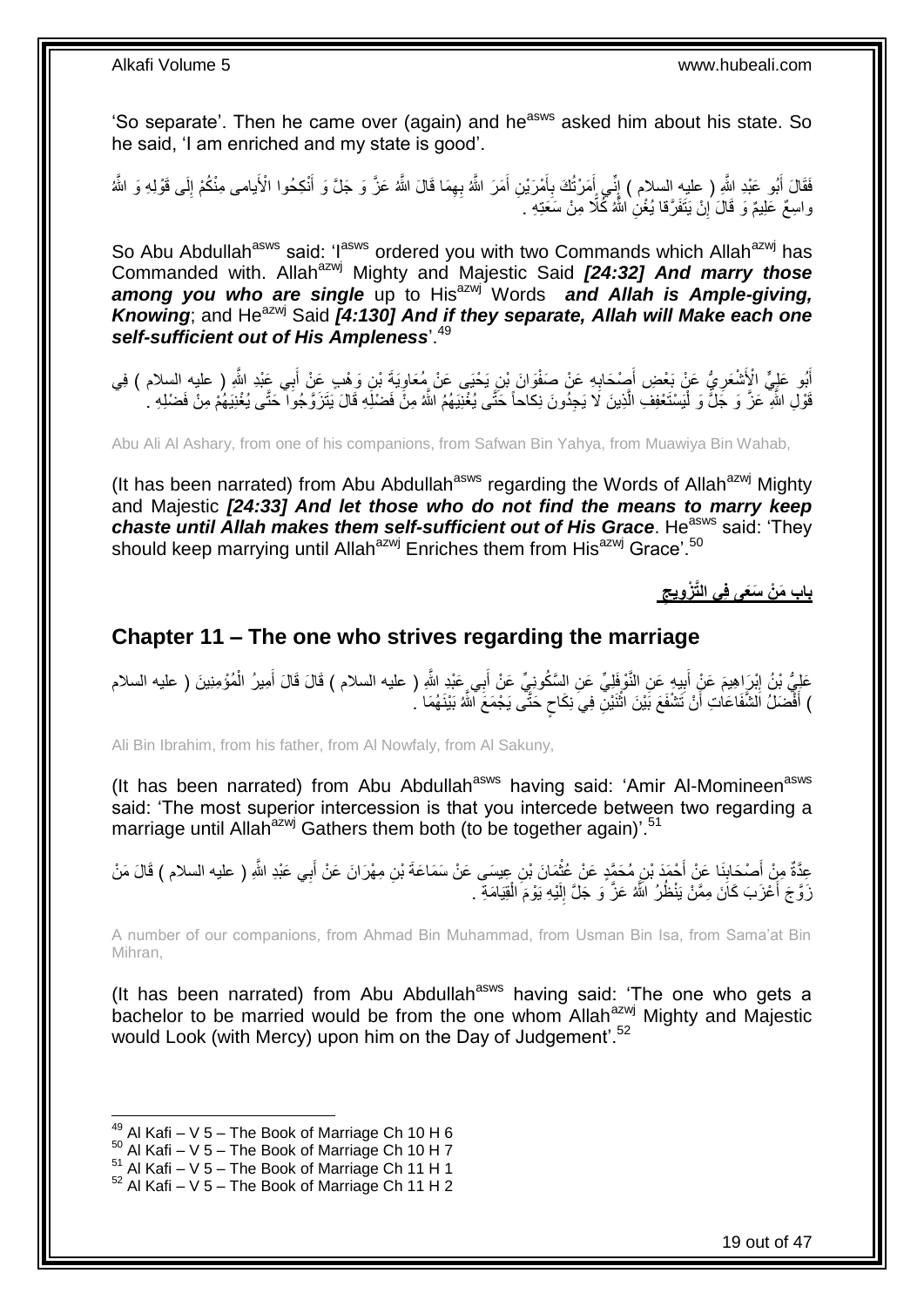**ال َّزْو َج ة باب ا ْخت َيار** 

# <span id="page-19-0"></span>**Chapter 12 – Choosing the wife**

عِدَّةٌ مِنْ أَصْحَابِنَا عَنْ أَحْمَدَ بْنِ مُحَمَّدٍ عَنْ عُثْمَانَ بْنِ عِيسَيٍ عَنْ عَبْدِ اللَّهِ بْنِ مُسْكَانَ عَنْ بَعْضِ أَصْحَابِهِ قَالَ سَمِعْتُ أَبَا عَبْدِ َ ِ َ َ ِ َ ْ اللَّهِ ( عَليه السلاَم ) يَقُولُ إِنَّمَا اَلْمَرْ أَةُ قِلاَدَةٌ فَانْظُرْ ۚ إِلَى مَا تَقَلَّدُهُ َّ ∣∣<br>ِ ْ ∣l<br>∶

A number of our companions, from Ahmad Bin Muhammad, from Usman Bin Isa, from Abdullah Bin Muskan, from one of his companions who said,

'I heard Abu Abdullah<sup>asws</sup> saying: 'But rather, the woman is a necklace, therefore consider what you would be wearing'.

قَالَ وَ سَمِعْتُهُ يَقُولُ لَيْسَ لِلْمَرِْأَةِ خَطَرٌ لَا لِصَالِحَتٖهِنَّ وَ لَا لِطَالِحَتِهِنَّ أَمَّا صَالِحَتُهُنَّ فَلَيْسَ خَطَرُهَا الذَّهَبَ وَ الْفِضَّةَ بَلْ هِيَ ْ ْ َ ِ ِ خَيْرٌ مِنَ الذَّهَبِ وَ الْفِضَّةِ وَ أَمَّا طَالِحَثُّهُنَّ فَلَيْسَ الثُّرَابُ خَطَرَهَا بَلِ الثُّرَابُ خَيْرٌ مِنْهَا . َ ْ

He (the narrator) said, 'And I heard him<sup>asws</sup> saying: 'No value can be placed for the woman, neither a righteous one nor a wicked one. As for the righteous one, so her value is not the gold and the silver, but she is better than the gold and the silver; and as for the wicked one, so her value is not the dirt, but the dirt is better than her'.<sup>53</sup>

عَلِيُّ بْنُ إِبْرَاهِيمَ عَنْ أَبِيهِ عَنِ النَّوْفَلِيِّ عَنِ السَّكُونِيِّ عَنْ أَبِي عَبْدِ اللَّهِ ( عليه السلام ) قَالَ قَالَ النَّبِيُّ ( صلى الله عليه وأله )<br>-َ ِ َ ِ ِ اخْتَارُوا لِنُطَفِكُمْ فَإِنَّ الْخَالَ أَحَدُ الضَّجِيعَيْنَِ . َ ْ ِ

Ali Bin Ibrahim, from his father, from Al Nowfaly, from Al Sakuny,

(It has been narrated) from Abu Abdullah<sup>asws</sup> having said: 'The Prophet<sup>saww</sup> said: 'Choose (a depository) for your seed, for the maternal uncle is one of the two close associates'.<sup>54</sup>

> وَ بِإِسْنَادِهِ قَالَ قَالَ رَسُولُ اللَّهِ ( صلى الله عليه وآله ) أَنْكِحُوا الْأَكْفَاءَ وَ انْكِحُوا فِيهِمْ وَ اخْتَارُوا لِنُطَفِكُمْ . ِ **∶** ِ َ

And by his chain,

'He<sup>asws</sup> said: 'Rasool-Allah<sup>saww</sup> said: 'Marry the matches and marry among them, and choose for your seed'.<sup>55</sup>

ْسَناِدِه َقا إ ِن َو ب ِقي َل َي َّيا ُكْم َو َخ َْ َرا َء الِّدَم ا ُس إ ُّي َها النَّ َم َر ُسو ُل ََّّللاِ ) صلى َّللا عليه وآله ( َخ ِطيباا َفَُا َل أ ا َر ُسو َل ََّّللا َل ِ َو َما َقا ِ ِ ِ َ خَضَّرَاءُ الدِّمَنِ قَالَ الْمَرْأَةُ الْحَسْنَاءُ فِي مَنْبِتِ السَّوْءِ ۚ. **!** ْ َ ْ

And by his chain,

1

'He<sup>asws</sup> said: 'Rasool-Allah<sup>saww</sup> stood up to address, so he<sup>saww</sup> said: 'O you people! Beware of the green (plant growing in) the dump (filth)!' It was said, 'O Rasool-

 $53$  Al Kafi – V 5 – The Book of Marriage Ch 12 H 1

 $54$  Al Kafi – V 5 – The Book of Marriage Ch 12 H 2

 $55$  Al Kafi – V 5 – The Book of Marriage Ch 12 H 3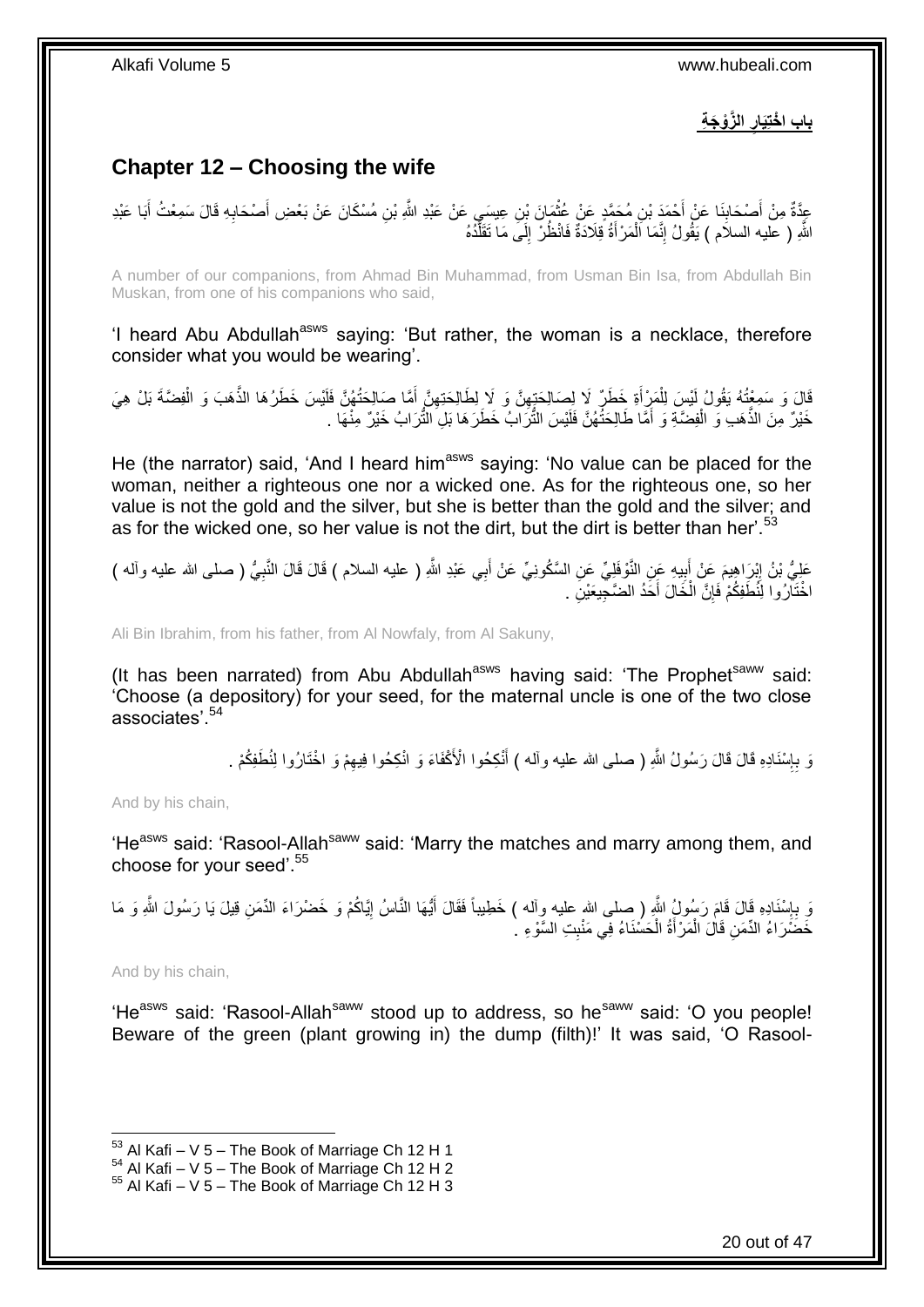Allah<sup>saww</sup>! And what is the green (plant growing in) the dump (filth)?' He<sup>saww</sup> said: The beautiful woman grown up in the evil (environment)<sup>'.56</sup>

بِابِ فَضْلِ مَنْ تَزَوَّجَ ذَاتَ دِينٍ وَ كَرَاهَةٍ مَنْ تَزَوَّجَ لِلْمَالِ

### <span id="page-20-0"></span>**Chapter 13 – The merits of the one who married for Religion and abhorrence of the one who marries for the wealth**

عِدَّةٌ مِنْ أَصْحَابِنَا عَنْ سَهْلٍ بْنِ زِيَادٍ عَنْ عَلِيِّ بْنِ أَسْبَاطٍ عَنْ عَمِّهِ يَعْقُوبَ بْنِ سَالِمٍ عَنْ مُحَمَّدٍ بْنِ مُسْلِمٍ قَالَ قَالَ أَبُو جَعْفَرٍ ( ِ ِ َ َ م<br>وا م َ عليه السَّلام ) أَتَى رَجُلٌ النَّبِيَّ ( َصَلَى الله عَلَيه وَاله ) يَسْتَأْمِرُهُ فِي النِّكَاحِ فَقَالَ لَمُّ رَسُولُ اللَّهِ ( َصلى الله عليه والَّه ) انْكِحُ  $\zeta$ ا<br>المنا ِ ْ نَ عَلَيْكَ بِذَاتِ الدِّينِ تَرِبَتْ يَدَاكَ ُ ِ

A number of our companions, from Sahl Bin Ziyad, form Ali Bin Asbaat, from his uncle Yaqoub Bin Salim, from Muhammad Bin Muslim who said,

'Abu Ja'far<sup>asws</sup> said: 'A man came over to the Prophet<sup>saww</sup> for instructions regarding the marriage. So Rasool-Allah<sup>saww</sup> said: 'Marry, and upon you is to (marry the one with) the Religion, to be nourished by your hands'.<sup>57</sup>

عَلِيُّ بْنُ مُحَمَّدٍ بْنِ بُنْدَارَ عَنْ أَحْمَدَ بْنِ أَبِي عَبْدِ اللَّهِ عَنْ أَبِيهِ عَنْ أَحْمَدَ بْنِ النَّضْرِ عَنْ بَعْضِ أَصْحَابِهِ عَنْ إِسْحَاقَ بْنِ عَمَّارٍ َ ِ َ َ ِ ِ َ ِ قَالَ سَمِعْتُ أَبَا عَبْدِ اللَّهِ ( عليه السلام َ) يَقُولُ مَنْ تَزَوَّ جَ امْرَأَةً يُرِيدُ مَالَهَا اَلْجَأَهُ اللَّهُ إِلَى ذَلِكَ الْمَالِ . ِ َ ْ ِ َ َ ْ

Ali Bin Muhammad Bin Bundar, from Ahmad Bin Abu Abdullah, from his father, from Ahmad Bin Al Nazar, from one of his companions, from Is'haq Bin Ammar who said,

'I heard Abu Abdullah<sup>asws</sup> saying: 'The one who marries a woman intending her wealth. Allah<sup>azwj</sup> will Make that wealth his (only) reliance (he loses Faith as reliance has to be upon Allah<sup>azwj</sup>)'.<sup>58</sup>

عَلِيُّ بْنُ إِنْرَاهِيمَ عَنْ أَبِيهِ وَ مُحَمَّدُ بْنُ إِسْمَاعِيلَ عَنِ الْفَضْلِ بْنِ شَاذَانَ جَمِيعاً عَنِ ابْنِ أَبِي عُمَيْرٍ عَنْ هِشَامٍ بْنِ الْحَكَمِ عَنٍْ َ ْ ∣l<br>∶ **!** َ ∣l<br>∶ ِ ْ **∶** أَبِي عَبْدِ اَللَّهِ ( عليه السَلام ) قَالَ إِذَا تَزَوَّجَ الرَّجُلُ الْمَرْأَةَ لِجَمَالِهَا أَوْ مَالِهَا وُكِلَ إِلَى ذَلِكٌ وَ إِذَا تَزَوَّجَهَا لِٰدِينِهَا رَزَقَهُ اللَّهُ َ ْ َ ِ َ الْجَمَالَ وَ الْمَالَ . ْ ْ

Ali Bin Ibrahim, from his father and Muhammad Bin Ismail, from AL Fazl Bin Sh*Azaan*, altogether from Ibn Abu Umeyr, from Hisham Bin Al Hakam,

(It has been narrated) from Abu Abdullah<sup>asws</sup> having said: 'When the man marries the woman due to her beauty, or her wealth, he would be left alone to those (without prosperity), and when he marries her for her Religion, Allah<sup>azwj</sup> will Grace to him the beauty (in his wife) as well as the wealth'. $59$ 

 $56$  Al Kafi – V 5 – The Book of Marriage Ch 12 H 4

 $57$  Al Kafi – V 5 – The Book of Marriage Ch 13 H 1

 $58$  Al Kafi – V 5 – The Book of Marriage Ch 13 H 2

 $59$  Al Kafi – V 5 – The Book of Marriage Ch 13 H 3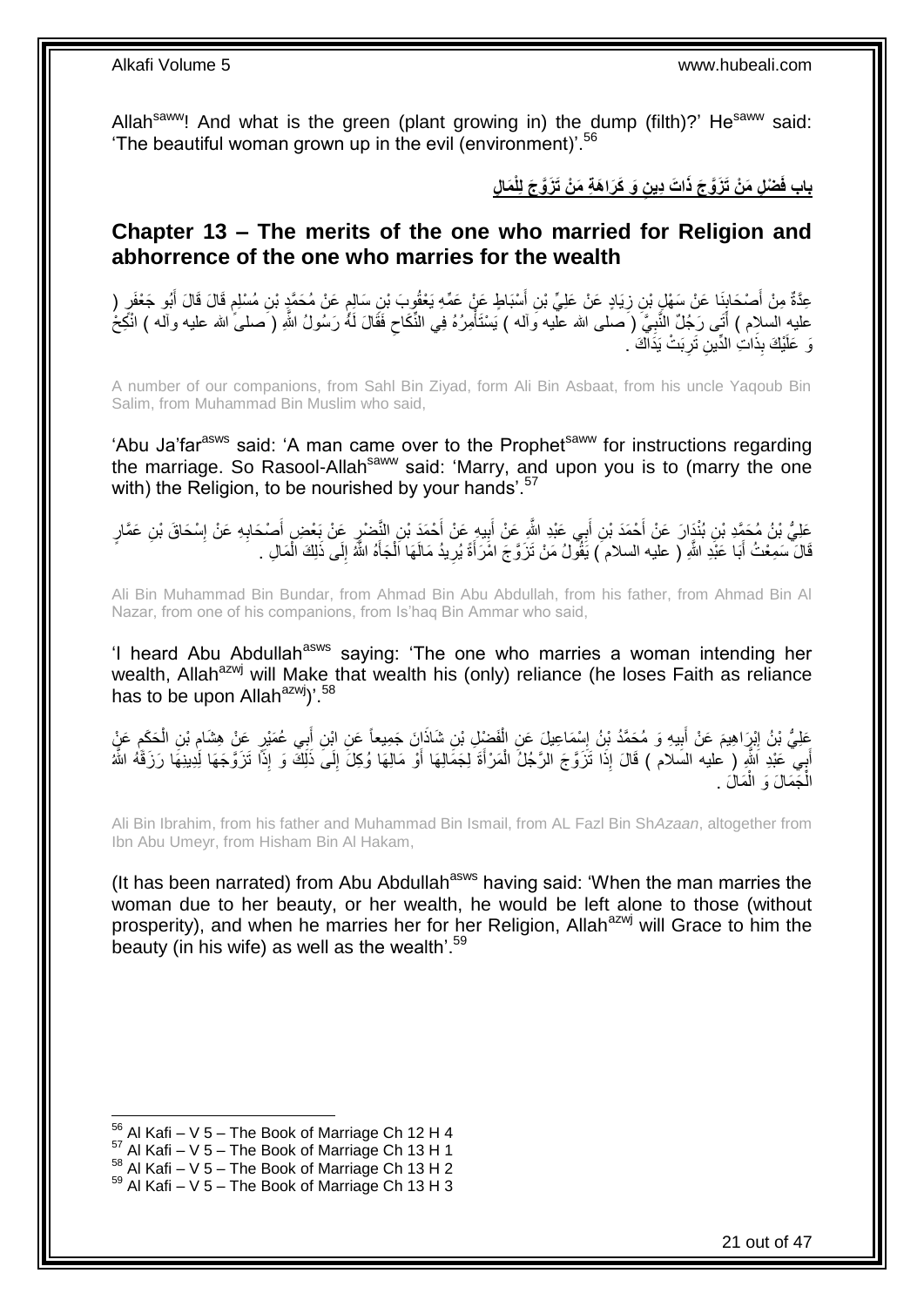باب كَرَاهِيَةِ تَزْوِيجِ الْعَاقِرِ 

# <span id="page-21-0"></span>**Chapter 14 – Abhorrence of marrying the barren**

عِدَّةٌ مِنْ أَصْحَابِنَا عَنْ أَحْمَدَ بْنِ مُحَمَّدٍ وَ سَهْلِ بْنِ زِيَادٍ جَمِيعاً عَنِ ابْنِ مَحْبُوبٍ عَنْ عَبْدِ اللَّهِ بْنِ سِنَانٍ عَنْ أَبِي عَبْدِ اللَّهِ ( عليه ِ َ **∣** َ َ السلام ) قَالَ جَاءَ رَجُلٌ إِلَى رَسُولِ اللَّهِ ( صلَى اَللہ عليه وآلِه ) فَقَالَ يَا نَبِيَّ اِللَّهِ إِنَّ لِي ابْنَةَ عِمٍّ قَدْ رَضِيتُ جَمَّالَهَا وَ حُسْنَهَا وَ ِ ِ ׀<br>י دِينَهَا وَ ٰلَكِنَّهَا عَاقِرٌ فَقَالَ لَا تَزَوَّجْهَا إِنَّ يُوسُفَ بْنَ يَعْقُوبَ لَقِيَ ٰأَخَاهُ فَقَالَ يَا أَخِيَ كَيْفَ اسْتَطَعْتَ أَنْ تَتَزَوَّجَ النِّسَاءَ بَعْدِي فَقَالَ ِ َ َ َ إِنَّ أَبِي أَمَرَنِي وَ قَالَ إِنِ اسْتَطَعْتَ أَنْ تَكُونَ لَكَ ذُرِّيَّةٌ تُثْقِلُ الْأَرْضَ بِالتَّسْبِيعِ فَافْعَلْ ِ ِ ِ **ٔ** اُ َ َ <u>֖֚֚֚֚֚֚֚֓</u>

A number of our companions, from Ahmad Bin Muhammad and Sahl Bin Ziyad, altogether from Ibn Mahboub, from Abdullah Bin Sinan,

(It has been narrated) from Abu Abdullah $a<sup>asws</sup>$  having said: 'A man came over to Rasool-Allah<sup>saww</sup>, so he said, 'O Prophet<sup>saww</sup> of Allah<sup>azwj</sup>! I have a daughter of an uncle whose beauty I am pleased with, and her gracefulness, and her Religion, but she is barren'. So he<sup>saww</sup> said: 'Do not marry her. Yusuf<sup>as</sup> Bin Yaqoub<sup>as</sup> met his<sup>as</sup> brother, so he<sup>asws</sup> said, 'O my brother, how did you marry the women after me<sup>as</sup>?' So he said, 'My father<sup>as</sup> instructed me and said: 'Try to the extent of your ability that there should be offspring for you who would make the earth heavy with the Glorification (of Allah<sup>azwj</sup>)' So I did'.

قَالَ فَجَاءَ رَجُلٌ مِنَ الْغَدِ إِلَى النَّبِيِّ ( صِلى الله عليه وأله ) فَقَالَ لَهُ مِثْلَ ذَلِكَ فَقَالَ لَهُ تَزَوَّجْ سَوْءَاءَ وَلُوداً فَإِنِّي مُكَاثِرٌ بِكُمُ ِ ∣∣<br>∶ ْ ِ ِ **ٔ** الْأُمَمَ يَوْمَ الْْقِيَامَةِ قَالَ فَقُلْتُ لِأَبِي عَبْدِ اللَّهِ ( عليه السلام ) مَا السَّوْءَاءُ قَالَ الْقَبِيحَةُ . ِ ْ ْ ْ

He<sup>asws</sup> said: 'A man came the next day to the Prophet<sup>saww</sup>, so he said similar to that. So he<sup>saww</sup> said to him: 'Marry the child-bearing unfamiliar one, for I<sup>saww</sup> would express pride with you all with the community on the Day of Judgement'. So I said to Abu Abdullah<sup>asws</sup>, 'What is the terrible one?' He<sup>asws</sup> said: 'The ugly one'.<sup>60</sup>

الْحَسَنُ بْنُ مَحْبُوبِ عَنِ الْعَلَاءِ بْنِ رَزِينٍ عَنْ مُحَمَّدِ بْنِ مُسْلِمٍ عَنْ أَبِي جَعْفَرٍ ( عليه السلام ) قَالَ قَالَ رَسُولُ اللَّهِ ( صلى الله ٍ **ٍ** ْ عليه وآلَه ) تَزَوَّجُوا بِكِّراً وَلُوداً وَّ لَا تَزَوَّجُوا حَسْنَاءَ جَمِيلَةً عَاقِراً فَإِنِّي أُبَاهِّي بِكُمْ الْأُمَمَ يَوْمَ الْقِيَامَةِ . ِ ِ ْ ِ ر<br>ا

Al Hassan Bin Mahboub, from Al A'ala Bin Razeyn, from Muhammad Bin Muslim,

(It has been narrated) from Abu Ja'far<sup>asws</sup> having said: 'Rasool-Allah<sup>saww</sup> said: 'Marry a virgin (or) a child-bearer, and do not marry for the looks, nor a barren, for Isaww would be priding with you among the communities, on the Day of Judgement'.<sup>61</sup>

عَلِيُّ بِنُ إِبْرَاهِيمَ عَنْ أَبِيهِ عَنِ ابْنِ أَبِي عُهَيْرٍ عَنْ أَحْمَدَ بْنِ عَبْدِ الرَّحْمَنِ عَنْ إِسْمَاعِيلَ بْنِ عَبْدِ الْخَالِقِ عَمَّنْ حَدَّثَهُ قَالٍ شَكَوْتُ  $\frac{1}{2}$ َ **!** ِ ْ َ إِلَى أَبِي عَبْدِ اللَّهِ ( عليه السلام ) قِلَّةً وُلْدِي وَ أَنَّهُ لَا وَلَدَ لِي فَقَالَ لِيَ إِذَا أَتَيْتَ الْعِرَاقَ فَتَزَوَّجِ امْرَأَةً وَ لَا عَلَيْكَ أَنْ تَكُونَ ْ َ َ ْ َ ِ َ َ  $\zeta$ مَنُوْ ءَاءَ ۖ قُلْتُ جُعِلْتُ فِدَاكَ وَ مَا الْسَّوْ ءَاءُ قَالَ امْرَ أَةٌ فِيهَا قُبْحٌ فَإِنَّهُنَّ أَكْثَرُ ۗ أَوْ لَاداً ۚ ْ ْ َ َ َ ∣اٍ<br>∶ َ

Ali Bin Ibrahim, from his father, from Ibn Abu Umeyr, from Ahmad Bin Abdul Rahman, from Ismail Bin Abdul Khaliq, from the one who narrated it who said,

'I complained to Abu Abdullah<sup>asws</sup> of the scarcity of my children, and it was such that there were no children for me. So he<sup>asws</sup> said: 'When you go over to Al-Iraq, so marry a woman and do not (worry) upon yourself if she happens to be ugly'. I said, 'May I

 $60$  Al Kafi – V 5 – The Book of Marriage Ch 14 H 1

 $61$  Al Kafi – V 5 – The Book of Marriage Ch 14 H 2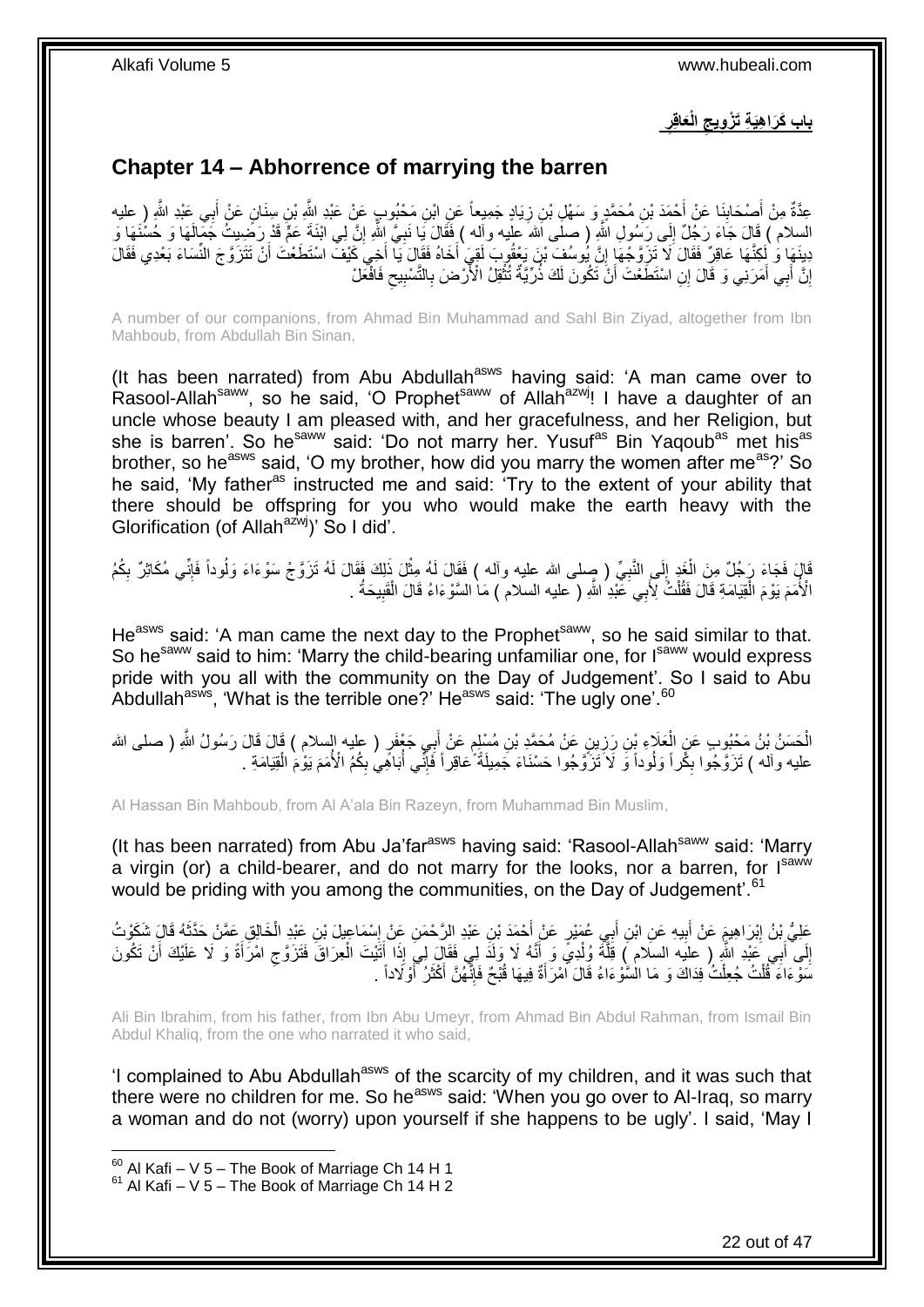be sacrificed for you<sup>asws</sup>, and what is the 'ugly'?' He<sup>asws</sup> said: 'A woman in whom is an ugliness, for they tend to bear abundant children'.<sup>62</sup>

ِيَّةٌ مِنْ أَصْحَابِذَا عَنْ سَهْلِ بْنِ زِيَادٍ عَنْ عَلِيٍّ بْنِ سَعِيدٍ الرَّقِّيِّ قَالَ حَدَّثَنِي سُلَيْمَانُ بْنُ جَعْفَرٍ الْجَعْفَرِيُّ عَنْ أَبِي الْحَسَنِ َ ِ **∣** َ ْ َ ِ ْ الرِّضَا ( عليه السلام ) قَالَ قَالَ رِسَٰوُلُ اللَّهِ ( صِّلمِيَ الله عليه وآلمٌ ) لِرَجُلٍ تَزَّوَّجُهَا سَوْءَاءَ وَلُوداً وَ لَا تَزَوَّجْهَا حَسْنَاءَ عَاقِراً فَإِنِّي مُبَاهٍ بِكُمُ الْأُمَمَ يَوْمَ الْقِيَامَةِ أَ وَ مَا عَلِمْتُ أَنَّ الْوِلْدَانَ تَحْتَ الْعَرْشِ يَسْتَغْفِرُونَ لِإَبَائِهِمْ يَحْصُنُهُمْ إِبْرَاهِيمُ وَ تُرَبِّيهِمْ سَارَةً ْ ْ **∶** َ َ ْ ِ ِ ِ ِ ِ فِيَ جَبَلٍ مِنْ مِسْكٍ وَ عَنْبَرٍ وَ زَعْفَرَانٍ <sub>.</sub>

A number of our companions, from Sahl Bin Ziyad, from Ali Bin Saeed Al Raqqy, from Suleyman Bin Ja'far Al Ja'fary,

(It has been narrated) from Abu Al-Hassan Al-Reza<sup>asws</sup> having said: 'Rasool-Allah<sup>saww</sup> said to a man: 'Marry 'سَوْءَاءَ' the child-bearing one, but do not marry a good looking barren woman, for Isaww would be priding with you all (among) the communities on the Day of Judgement; or do you not know that the children are seeking Forgiveness for their parents beneath the Throne. Ibrahim<sup>as</sup> is cuddling them and Sarah<sup>as</sup> is nourishing them in a mountain of Musk and Amber and Saffron<sup>'63</sup>

> **ْبَكار ْض ل اْْلَ باب فَ**

### <span id="page-22-0"></span>**Chapter 15 – Merits of the Virgins**

عِدَّةٌ مِنْ أَصْجَابِنَا عَنْ سَهْلِ بْنِ زِيَادٍ وَ أَحْمَدَ بْنِ مُحَمَّدٍ عَنِ ائِنِ مَحْبُوبٍ عَنْ عَلِيٍّ بْنِ رِئَابٍ عَنْ عَبْدٍ الْأَعْلَيِ بْنِ أَعْيَنَ مَوْلَى ِ نِ زِيَادٍ وَ أَحْمَدَ بْنِ مُحَمَّدٍ عَنِ ابْنِ مَحْبُوبٍ عَنْ عَلِيٍّ بْنِ رِنَابِ عَنْ عَبْدٍ الْأَعْلِيِ بْنِ أَ **∣** َ َ ِ إِنِ سَامٍ عَنْ أَبِيَ عَبْدِ اللَّهِ (َ علَيهُ السلام ) قَالَ قَالَ رَسُولُ اللَّهِ ( صلَّى الله عليه ۗوآلَه ) تَزَوَّجُوا الْأَبْكَارَ فَإِنَّهُنَّ أَطْيَبُ شَيْءٍ َ ڔ ∣اٍ أَفْوَاهاً َ

A number of our companions, from Sahl Bin Ziyad and Ahmad Bin Muhammad, from Ibn Mahboub, from Ali Bin Raib, from Abdul A'ala Bin Ayn a slave of the progeny of Saam,

(It has been narrated) from Abu Abdullah<sup>asws</sup> having said: 'Rasool-Allah<sup>saww</sup> said: 'Marry the virgins for they are the finest of the mouths'.

وَ فِي حَدِيثٍ آخَرَ وَ أَنْشَفُهُ أَرْحَاماً وَ أَدَرٌ شَيْءٍ أَخْلَافاً وَ أَفْتَحُ شَيْءٍ أَرْجَاماً أَ مَا عَلِمْتُمْ أَنِّي أُبَاهِي بِكُمُ الْأُمَمَ يَوْمَ الْقِيَامَةِ حَتَّى َ اُ َ َ ْ ِ ُ َ َ َ بِالسَّفْطِ يَظَلُّ مُحْبَنْطِنَاً عَلَى بَابِ الْجَنَّةِ فَيَقُولُ اللَّهُ عَنَّ وَ جَلِّ ادْخُلٍ الْجَنَّةَ فَيَقُولُ لَا أَدْخُلُ حَتَّى يَّدْخُلُ أَبَوَايَ قَبْلِي فَيَقُولُ اللَّهُ ْ ْ **∶** َ نَّبَارَكَ وَ تَعَالَى لِمَلَكٍ مِنَ الْمَلَائِكَةِ انْتِنِي بِأَبَوَيْهِ فَيَأْمُرُ بِهِمَا إِلَى الْجَنَّةِ فَيَقُولُ هَذَا بِفَضْلِ رَحْمَتِي لَكَ . َ **∶** ْ ِ ْ  $\frac{1}{2}$ ِ ْ

And in another Hadeeth, 'He<sup>saww</sup> said): 'And toughest of the wombs, and roundest of the behinds, and open wombs (for child-birth). Do you not know that  $I<sup>saww</sup>$  would be priding with you (among) the communities on the Day of Judgement, even with the miscarried child remaining at the Door of the Paradise. So Allah<sup>azwj</sup> Mighty and Majestic would be Saying: "Enter the Paradise!" So it would be saying, 'I shall not enter until my parents enter before me'. So Allah<sup>azwj</sup> Blessed and High would be Saying to an Angel from the Angels: "Come to Me<sup>azwj</sup> with its parents". So He<sup>azwj</sup> would be Commanding with both of them to the Paradise, and He<sup>azwj</sup> would be Saying: "This is by the Grace of My<sup>azwj</sup> Mercy to you".<sup>64</sup>

 $62$  Al Kafi – V 5 – The Book of Marriage Ch 14 H 3

 $^{63}$  Al Kafi – V 5 – The Book of Marriage Ch 14 H 4

 $64$  Al Kafi – V 5 – The Book of Marriage Ch 15 H 1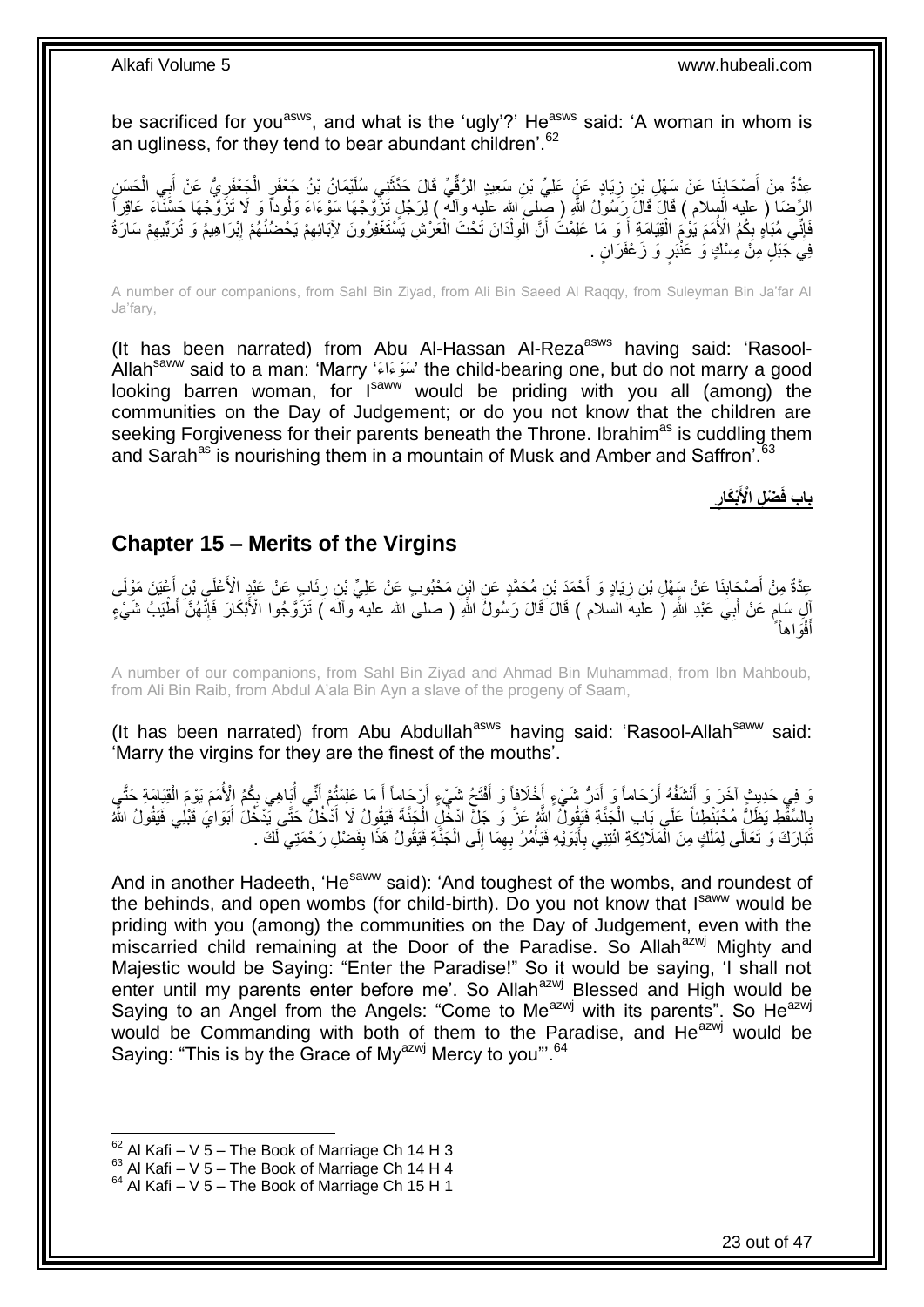**َم ْح َمَد ة ة َعلَى الْ َم ْرأ ه م َن الْ باب َما ُي ْسَتَدلُّ ب َ** 

## <span id="page-23-0"></span>**Chapter 16 – What the praiseworthiness is evidenced by from the the woman**

عِدَّةٌ مِنْ أَصْحَابِذَا عَنْ سَهْلِ بْنِ زِيَادٍ عَنْ أَحْمَدَ بْنِ مُحَمَّدِ بْنِ أَبِي نَصْرٍ عَنْ عَبْدِ اللَّهِ بْنِ الْمُغِيرَةِ عَنْ أَبِي الْحَسَنِ ( عليه َ َ ِ ِ َ ْ َ ْ السلام ) قَالَ سَمِعْتُهُ يَقُولُ عَلَيْكُمْ بِذَّوَاتِ الْأَوْرَاكِ فَإِنَّهُنَّ أَنْجَبُ ۚ ـِ َ ِ

A number of our companions, from Sahl Bin Ziyad, from Ahmad Bin Muhammad Bin Abu Nasr, from Abdullah Bin Al Mugheira,

(It has been narrated) from Abu Al-Hassan<sup>asws</sup>, said, 'I heard him<sup>asws</sup> saying: 'It is upon you (to marry the women) with the (large) hips for they are the most childbearing'.<sup>65</sup>

مُحَمَّدُ بْنُ يَحْيَى عَنْ أَحْمَدَ بْنِ مُحَمَّدِ بْنِ عِيسَى عَنْ مَالِكِ بْنِ أَشْيَمَ عَنْ بَعْضِ رِجَالِهِ عَنْ أَبِي عَبْدِ اللَّهِ ( عليه السلام ) قَالَ<br>ِ َ ِ َ قَالَ أَمِيرُ الْمُؤْمِنِينَ ( عليه السَلام ) تَزَوَّجُوا سَمْرَاءَ عَيْنَاءَ عَجْزَاءَ مَرْبُوعَةً فَإِنْ كَرِهْتَهَا فَعَلَيَّ مَهْرُهَا . ِ ∣ٍ إ ْ َ

Muhammad Bin Yahya, from Ahmad Bin Muhammad Bin Isa, from Mallik Bin Asheym, from one of his men,

(It has been narrated) from Abu Abdullah<sup>asws</sup> having said: 'Amir Al-Momineen<sup>asws</sup> said: 'Marry a brunette, of large eyes (and) buttocks, of a medium stature, so if you dislike her, then her dowry would be upon measws, 66

الْحُسِّيْنُ بْنُ مُحَمَّدٍ عَنْ مُعَلَّى بْنِ مُحَمَّدٍ عَنْ أَحْمَدَ بْنِ مُحَمَّدِ بْنِ عَبْدِ اللَّهِ قَالَ فَي الرِّصَا ( عليه السلام ) إِذَا نَكَحْتَ فَانْكِحْ َ عَجْزَ اءَ

Al Husayn Bin Muhammad, from Moalla Bin Muhammad, from Ahmad Bin Muhammad Bin Abdullah who said,

'Al-Reza<sup>asws</sup> said to me: 'Whenever you marry, so marry a (woman with) large buttocks<sup>'67</sup>

عِّدَّةٌ مِنْ أَصْحَابِنَا عَنْ أَحْمَدَ بْنِ أَبِي عَبْدِ اللَّهِ عَنْ بَعْضِ أَصْحَابِنَا رَفَعَ الْحَدِيثَ قَالَ كَانَ النَّبِيُّ ( صلى الله عليه وآله ) إِذَا أَرَادَ ْ َ َ **∣** َ ِ َ نْزْوِيجَ آمْرَأَةٍ بَعَثَ مَنْ يَنْظُرُ إِلَيْهَا ۖ وَ يَقُولُ لِلْمَبْعُوثَةِ شُمِّي لِيتَهَا فَإِنّْ طَابَ لِيتُهَا طَابَ عَرْفُهَا ۖ وَ انْظُرِي كَعْبَهَا فَإِنْ دَرِمَ كَعْبُهَا ∣lٍ َ ْ لَ ∣∣<br>∶ َ ֢֦ ∣ٍ إ ُبْهَا . َ عَظُمَ كَعْثَا

A number of our companions, from Ahmad Bin Abu Abdullah, from one of our companions raising the Hadeeth,

'He<sup>asws</sup> said: 'Whenever the Prophet<sup>saww</sup> intended to marry a woman, sent over a woman to look at her and he<sup>saww</sup> was saying to the sent woman: 'Smell her neck, for if her neck is good her customary habits would be good, and look at her heels, for if her heels are trim her knees would be large'.<sup>68</sup>

- $66$  Al Kafi V 5 The Book of Marriage Ch 16 H 2
- $^{67}$  Al Kafi V 5 The Book of Marriage Ch 16 H 3

 $65$  Al Kafi – V 5 – The Book of Marriage Ch 16 H 1

 $68$  Al Kafi – V 5 – The Book of Marriage Ch 16 H 4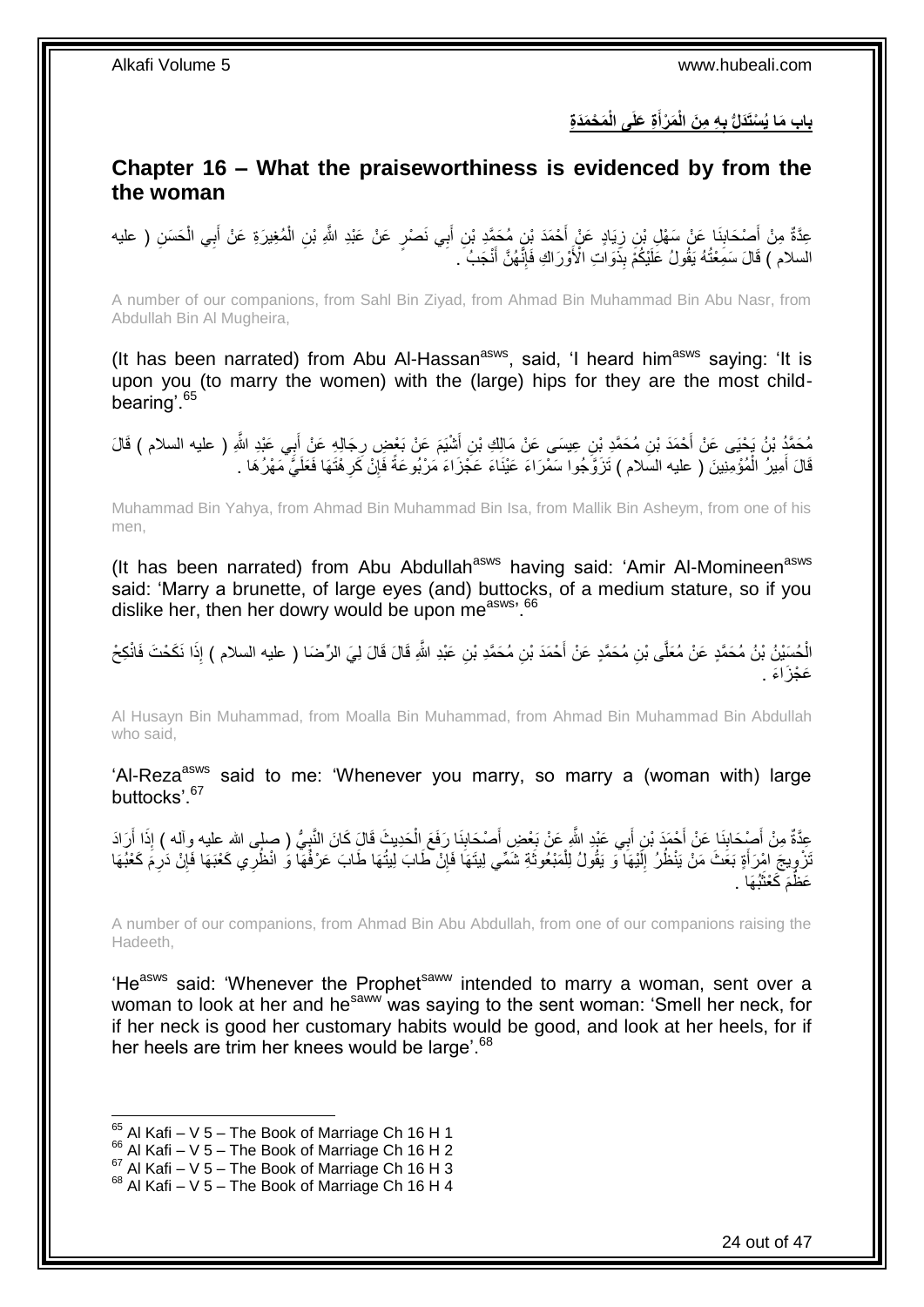أَحْمَدُ عَنْ أَبِيهِ عَنْ عَلِيِّ بْنِ النُّعْمَانِ عَنْ أَخِيهِ عَنْ دَاوُدَ بْنِ النُّعْمَانِ عَنْ أَبِي أَيُّوبَ الْخَزَّازِ عَنْ أَبِي عَبْدِ اللَّهِ ( عليه السلام ) ْ ا<br>ا َ **∣** َ َ َ ِ قَالَ إِنِّي جَرَّبْتُ جَوَارِ يِّ بَيْضَاءَ وَ أَدْمَاءَ فَكَانَ بَيْنَهُنَّ بَوْنٌ ۚ ـ َ ِ ِ

Ahmad, from his father, from Ali Bin Al No'man, from his brother, from Dawood Bin Al Noman, from Abu Ayoub Al Khazaz,

(It has been narrated) from Abu Abdullah<sup>asws</sup> having said: 'l<sup>asws</sup> put to test the white slave girls and black, and there was a disparity between the two'. (different qualities)<sup>69</sup>

عِدَّةٌ مِنْ أَصْحَابِذَا عَنْ سَهْلِ بْنِ زِيَادٍ عَنْ بَكْرِ بْنِ صَالِحٍ عَنْ بَعْضِ أَصْحَابِهِ عَنْ أَبِي الْحَسَنِ ( عليه السلام ) قَالَ مِنْ سَعَادَةِ<br>حَقَّدُ مِنْ أَصْحَابِذَا عَنْ سَهْلِ بْنِ زِيَادٍ عَنْ بَكْرِ ْ َ ِ َ ٍ ِ ِ **∣** َ الرَّجُلِ أَنْ يَكْشِفَ الثَّوْبَ عَنِ امَّرَأَةٍ بَيْضَاءَ . ة<br>ا اً

A number of our companions, from Sahl Bin Ziyad, from Bakr Bin Salih, from one of his companions,

(It has been narrated) from Abu Al-Hassan<sup>asws</sup> having said: 'From the happiness of the man is that he moves aside the veil of a woman and finds her white'.<sup>70</sup>

سَهْلٌ عَنْ بَكْرِ بْنِ صَالِحٍ عَنْ مَالِكِ بْنِ أَشْيِهَ عَنْ بَعْضٍ أَصْبِحَابِهِ عَنْ أَبِي عَيْدِ اللَّهِ ( عليه السلام ) قَالَ قَالَ أَمِيرُ الْمُؤْمِنِينَ ( ٍ **∶** ْ َ َ **∶** َ َ عليه السلام ) تَزَوَّجْهَا كَّيْنَاءَ سَمْرَاءَ عَجْزَاءَ مَرْبُوعَةً فَإِنْ كَرِ هَْتَهَا فَعَلَيَّ الصَّدَاقُ . ِ ِ

Sahl, from Bakr Bin Salih, from Malik Bin Asheym, from one of his companions,

(It has been narrated) from Abu Abdullah<sup>asws</sup> having said: 'Amir Al-Momineen<sup>asws</sup> said: 'Marry her (for her) large eyes, brunette (colour), (large) buttocks, medium stature, so if you dislike her, upon me<sup>asws</sup> would be the dower'.<sup>7</sup>

### **باب نَادِرٌ**

## <span id="page-24-0"></span>**Chapter 17 – Miscellaneous**

مُحَمَّدُ بْنُ يَحْيَى عَنْ مُحَمَّدِ بْنِ أَبِي الْقَاسِمِ عَنْ أَبِيهِ رَفَعَهُ عَنْ أَبِي عَبْدِ اللَّهِ ( عليه السلام ) قَالَ الْمَرْأَةُ الْجَمِيلَةُ تَقْطَعُ الْبَلْغَمَ وَ<br>\* - يَهُ مَنْ يَحْسَبُ مُسَمِّدٍ مِنْ أَبِي َ **!** َ ِ ْ َ ْ ْ ْ َ ْ ْ الْمَرْأَةُ السَّوْءَاءُ تُهَيِّجُ الْمِرَّةَ السَّوْدَاءَ <sub>.</sub> َ ْ

Muhammad Bin Yahya, from Muhammad Bin Abu Al Qasim, from his father,

(It has been narrated) raising it from Abu Abdullah<sup>asws</sup> having said: 'The beautiful woman cuts the phlegm and the terrible woman stirs the black bile'.<sup>72</sup>

الْحُسَيْنُ بْنُ مُحَمَّدٍ عَنِ السَّيَّارِيِّ عَنْ عَلِيِّ بْنِ مُحَمَّدٍ عَنْ مُحَمَّدٍ بْنِ عَبْدِ الْحَمِيدِ عَنْ بَعْضِ أَصِحَابِهٍ عَنْ أَبِي عَبْدِ اللَّهِ ( عليه ْ **∶** َ ْ ِ َ ْ السلام ) أَنَّهُ شَكَا إِلَيْهِ الْبَلْغَمَ فَقَالَ أَ مَا لَكَ جَارِيَةٌ تُضْحِكُكَ قَالَ قُلْتُ لَا قَالَ فَاتَّخِذْهَا فَإِنَّ ذَلِكَ يَقْطَعُ الْبَلْغَمَ . ِ َ ْ :<br>ا لَ ِ ֪֪֪֪֪֪֦֪֪֪֦֪֪֪֦֪֪֪֦֘֝֟֘֝֟֘֝֟֘֝֟֓֟֘֝֬֟֓֟֓֡֟֓֕֓֞֟֓֡֟֓֟֓֡֟֓֟֓֡֟֓֡֟֓֡֟֡֡֞֟֝֓֞֟֞֟֓֞֞֟֟ ْ ْ ∣ļ **ٔ** 

Al Husayn Bin Muhammad, from Al Sayyari, from Ali Bin Muhammad, from Muhammad Bin Abdul Hameed, from one of his companions,

 $69$  Al Kafi – V 5 – The Book of Marriage Ch 16 H 5

- $70$  Al Kafi V 5 The Book of Marriage Ch 16 H 7
- $71$  Al Kafi V 5 The Book of Marriage Ch 16 H 8
- $72$  Al Kafi V 5 The Book of Marriage Ch 17 H 1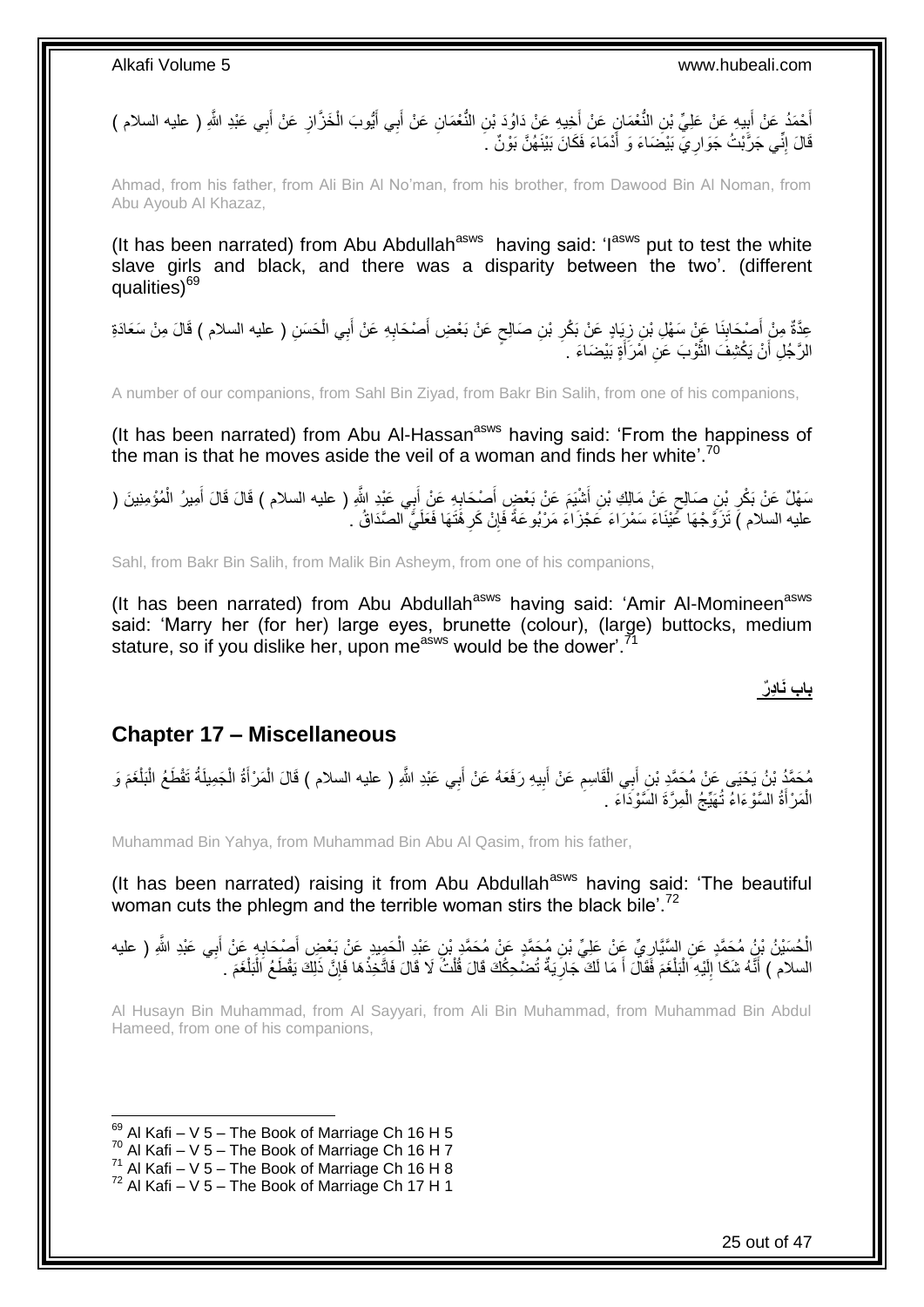(It has been narrated) from Abu Abdullah<sup>asws</sup>, whom he had complained to of the phlegm. So he<sup>asws</sup> said: 'Is there a slave girl for you making you laugh?' He said, 'I said, 'No'. He<sup>asws</sup> said: 'So take her, for that would cut down the phlegm'.<sup>73</sup>

> **ُه ْم س َشْكلَ َق ل لَّنا َتَبا َر َك َو َتَعالَى َخلَ َّن َّهللاَ باب أ َ**

### <span id="page-25-0"></span>**Chapter 18 – Allahazwj Blessed and High Created for the people their forms**

عَلِيُّ بْنُ مُحَمَّدٍ عَنْ صَالِحٍ بْنِ أَبِي حَمَّادٍ عَنْ هَارُونَ بْنِ مُسْلِمٍ عَنْ بُرَيْدِ بْنِ مُعَاوِيَةَ عَنْ أَبِي عَبْدِ اللَّهِ ( عليه إلسلام ) قَالَ أَتَى َ **∶** ֧֧֚֓֝֝֓֝ َ ِ َ النَّبِيُّ ( صلى الله عِلِيه وَّاله ) رَجُلٌ فَقَالَ يَا رَسُولَ اللَّهِ إِنِّي أُجْمِلُ أَعْظَمَ مَا يَحْمِلُ الرِّجَالُ فَهَلْ يَصْلُحُ لِي أَنْ آتِي بَعْضَ مَا **∶** َ ُ َ َ ِ لِيَ مِنَ الْبَهَائِمِ نَاقَةً ۖ أَوْ حِمَارَةٌ فَإِنَّ النِّسَاءَ لَا يَقْوَيْنَ عَلَى مَآ عِنْدِي فَقَالَ رَسُولُ اللّهِ ( صلى الله عليه وآلم ) إِنَّ الله تَبَارَكَ وَ ِ اُ ِ ِ تَعَالَى لَمْ يَخْلُقْكَ حَتَّى خَلَقَ لَكَ مَا يَحْتَمِلُكَ مِنْ شَكْلِكَ ُ ُ

Ali Bin Ibrahim, from Salih Bin Abu Hammad, from Haroun Bin Muslim, from Bureyd Bin Muawiya,

(It has been narrated) from Abu Abdullah<sup>asws</sup> having said: 'A man came over to the Prophet<sup>saww</sup>, so he said, 'O Rasool-Allah<sup>saww</sup>! I bear greater than what the men bear, so is it correct for me that I go to some of what is for me from the beasts, a shecamel or a donkey, for the women are not strong enough upon what is with me?' Rasool-Allah<sup>saww</sup> said: Allah<sup>azwj</sup> Blessed and High did not Create you until He<sup>azwj</sup> Created for you from your shape, what can bear you'.

فَانْصَرَفَ الرَّجُلُ وَ لَمْ يَلْبَثْ أَنِّ عَادَ إِلَى رَسُولِ اللَّهِ ( صلى الله عليه وأله ) فَقَالَ لَهُ مِثْلَ مَقَالِنِهِ فِي أَوَّلِ مَرَّةٍ فَقَالَ لَمُهُ رَسُولُ ْ ∣∣<br>ِ اُ :<br>ا َ اللَّهِ ( صلى الله عليه وآله ) فَأَيْنَ أَنْتَ مِنَ السَّوْدَاءِ العُنَطْنَطَّةِ قَالَ فَانْصَرَفَ الرَّجُلُ فَلَمْ يَلْبَثْ أَنْ عَادَ فَقَالَ يَا رَسُولَ اللَّهِ أَشْهَدُ َ َ َ اُ ْ أَنَّكَ رَسُولُ اللَّهِ حَقَّاً إِنِّي طَلَّبْتُ مَا أَمَرْتَنِي بِهِ فَوَقَعْتُ عَلَى شَكْلِي مِمَّا يَحْتَمِلْنِي وَ قَدْ أَقْنَعَنِي ذَلِكَ . َ ُ ِ َ ِ َ

So the man left and it was not long before he returned to Rasool-Allah<sup>saww</sup>, so he said to him similar to what his words were the first time. So Rasool-Allah<sup>saww</sup> said to him: 'So where are you from the black (woman), the long-necked one and a healthy body?' He<sup>asws</sup> said: 'So the man left, and it was not long before he returned, so he said, 'O Rasool-Allahsaww! I hereby testify that you<sup>saww</sup> are Rasool-Allahsaww, truly! I sought what you<sup>saww</sup> had ordered me with, so she happened to be upon my shape from what could bear me, and that has sufficed me<sup>'.74</sup>

> باب مَا يُسْتَحَبُّ مِنْ تَزْوِيجِ النِّسَاءِ عِنْدَ بُلُوغِهِنَّ وَ تَحْصِينِهِنَّ بِالْأَزْوَاجِ

### <span id="page-25-1"></span>**Chapter 19 – What is reckoned from the marriages of the women during their puberty, and fortifying them with the marriage**

مُحَمَّدُ بْنُ يَحْيَى عَنْ أَحْمَدَ بْنِ مُحَمَّدِ بْنِ عِيسَى عَنْ بَعْضِ أَصْحَابِهِ عَنْ أَبِي عَبْدِ اللَّهِ ( عليه السلام ) قَالَ مِنْ سَعَادَةِ الْمَرْءِ أَنْ َ **∶** َ َ ْ لَا تَطْمَثَ الْنَثُهُ فِي بَيْتِهِ.

Muhammad Bin Yahya, from Ahmad Bin Muhammad Bin Isa, from one of his companions,

 $^{73}$  Al Kafi – V 5 – The Book of Marriage Ch 17 H 2

 $^{74}$  Al Kafi – V 5 – The Book of Marriage Ch 18 H 1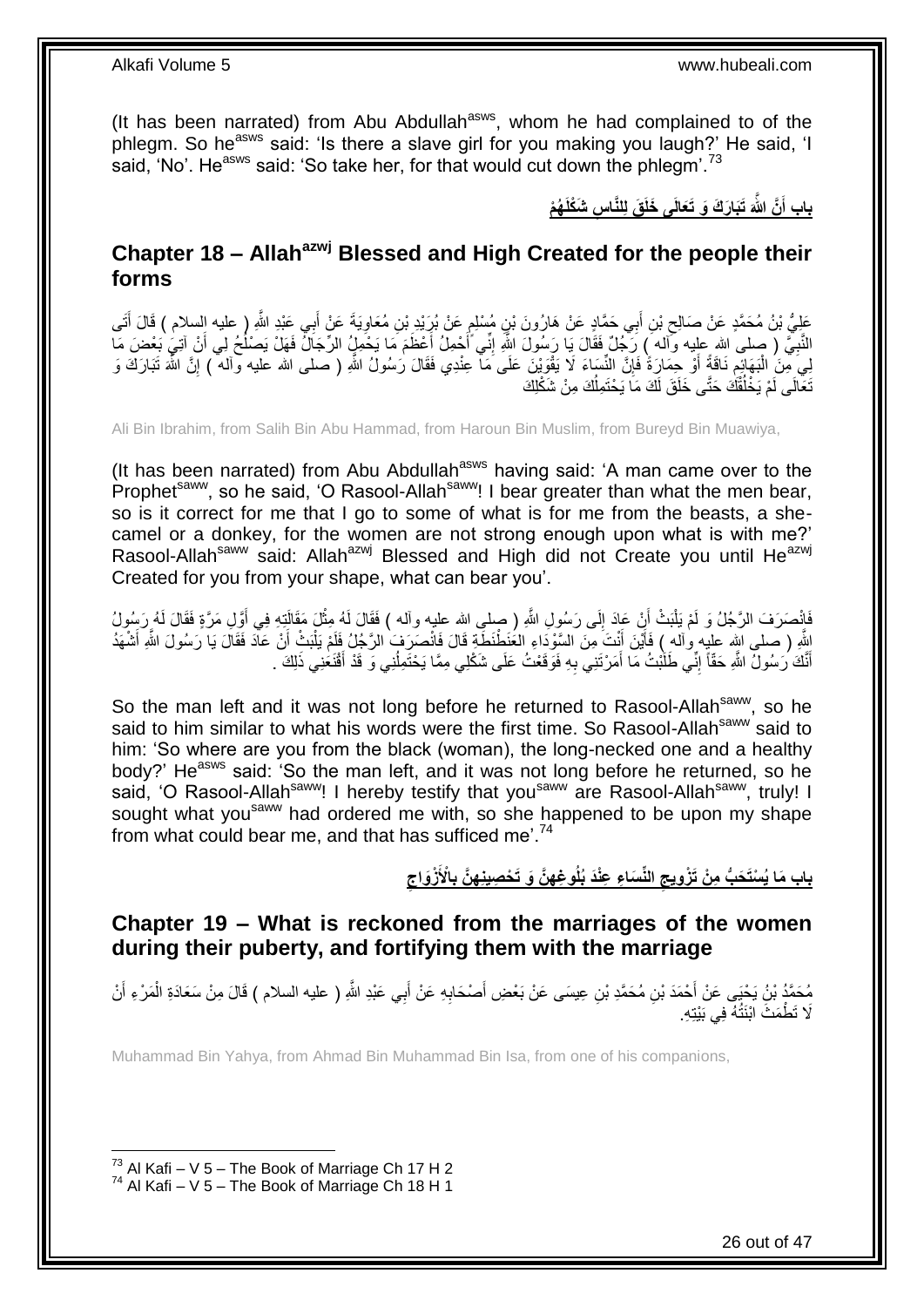(It has been narrated) from Abu Abdullah<sup>asws</sup> having said: 'From the happiness of the man is that his daughter (does not) experience (her first) menses in his house'.<sup>75</sup>

بَعْضُ أَصْحَابِنَا سَقَطَ عَنِّي إِسْنَادُهُ عَنْ أَبِي عَبْدِ اللَّهِ ( عليهِ السلام ) قَالَ إِنَّ اللَّهَ عَزَّ وَ جَلَّ إِمْ يَتْزِرُكْ شَيْئِاً مِمَّا يُحْتَاجُ إِلَيْهِ إِلَّا َ ∣l<br>∶ ِ َ ِ لَ ِ ِ عَلَّمَهُ نَبِيَّهُ (صَلَّى الله عِلْيه وآله ) فَكَانَ مِّنْ تَعْلِيِمِهِ إِيَّاهُ أَنَّهُ صَعِدَ الْمِنْبَرَ ذَاتَ يَوْمٍ فَحَمِدَ اللَّهَ وَ أَثْنَى عَلَيْهِ ثُمَّ قَالَ أَيُّهَا النَّاسُ ֧֧֖֚֝֝֝֝֝֝֝֝֟֓֟׆֧֧֧֝֜ ْ َ **ְיִ !** َّ ُ ة<br>ا َ ا<br>ا إِنَّ جَبْرَتِيلَ ٰأَتَانِي ۖ عَنِ اللَّطِيفِ الْخَبِيرِ فَقَالَ إِنَّ الْأَبْكَارَ بِمَنْزِلَةِ النَّمْرِ عَلَى الشَّجَرِ إِذًّا أَدْرَكَ ثَمَرُهُ فَلَمْ يُجْتَنَى أَفْسَدَتْهُ الشَّمْسُ وَ ِ ِ َّ لَ ِ<br>پ ِ ֦֦֦֦֦֦֦֦֧֦֦֦֦֧֦֦֧֦֧֦֧֦֧֦֧֦֧֦֧֦֧֦֚֚֚֚֚֚֚֚֚֚֚֚֚֚֝֝֡֝֡֡֡֝֟֓֡֟֓֡ ِ ِ ْ َّ َ ِ َ َ َ نَثَّرَتْهُ الْرِّيَاحُ وَ كَّذَلِكَ الْأَبْكَارُ ۚ إِذَا أَذَرَكْنَ مَا يُذْرِكُ النِّسَاءُ فَلَّيْسَ لَهُنَّ دَوَاءٌ إِلَّا الْبُغُولَٰةُ وَ إِلَّا لَمْ يُؤْمَنْ عَلَيْهِنَّ الْفَسَادُ لِأَنَّهُنَّ بَشَرٌ ٔ, ْ ِ ا<br>ا ْ ِ ِ َ

One of our companions, his chain having dropped from me,

(It has been narrated) from Abu Abdullah<sup>asws</sup> having said: 'Allah<sup>azwj</sup> Mighty and Majestic did not neglect anything from what is needed to except that  $He^{a z w j}$  Taught it to His<sup>azwj</sup> Prophet<sup>saww</sup>. So, from His<sup>azwj</sup> Teaching him<sup>saww</sup> was that he<sup>saww</sup> ascended the Pulpit one day, so he<sup>saww</sup> Praised Allah<sup>azwj</sup> and Extolled Him<sup>azwj</sup>, then said: 'O you people! Jibraeels<sup>saww</sup> came unto me<sup>saww</sup> from the Subtle, the All-Knowing, so he<sup>as</sup> said: 'The virgins are at the status of the fruit upon the tree. When the fruits ripen and if you do not pick them, they would be spoilt by the sun and scattered by the flowing wind; and similar to that are the virgins, when they become aware what the women are aware of, so there is no cure for them except for the husband, or else there is no safety upon them from the spoiling, for they are human beings'.

لَا فَقَامَ إِلَيْهِ رَجُلٌ فَقَالَ يَإِرَسُولَ اللّهِ فَمَنْ نُزَوِّجُ فَقَالَ الْأَكْفَاءَ فَقَالَ يَا رَسُولَ النَّهِ وَ مَنِ الْأَكْفَاءُ فَقَالَ الْمُؤْمِنُونَ بَعْضُهُمْ أَكْفَاءُ لَ  $\frac{1}{2}$ َ ْ بَعْضٍ الْمُؤْمِنُونَ بَعْضُهُمْ أَكْفَاءُ بَعْضٍ <sub>.</sub> َ ْ

He<sup>asws</sup> said: 'So a man stood up to him<sup>saww</sup> and he said, 'O Rasool-Allah<sup>saww</sup>! So whom they should marry?' So he<sup>saww</sup> said: 'To their matches (nobles ones)'. So he said, 'O Rasool-Allah<sup>saww</sup>! And who are their matches?' So he<sup>saww</sup> said: 'The Believers are the matches of each other! The Believers are matches of each other!'.<sup>76</sup>

مُحَمَّدُ بْنُ يَحْيَى عَنْ عَبْدٍ اللَّهِ بْنِ مُحَمَّدٍ عَنْ عَلِيِّ بْنِ الْحَكَمِ عَنْ أَبَانِ بْنِ عُثْمَانَ عَنْ عَبْدِ الرَّحْمَنِ بْنِ سَيَابَةَ عَنْ أَبِي عَبْدِ اللَّهِ ( **ٔ** َ ِ ْ َ عليه السلام ) قَالَ إِنَّ اللَّهَ خَلَقَ حَوَّاءَ مِنْ آدَمَ فَهِمَّةُ النِّسَاءِ الرِّجَالُ فَحَصَّنُو هُنَّ فِي الْبُيُوتِ . ِ ِ ْ

Muhammad Bin Yahya, from Abdullah Bin Muhammad, from Ali Bin Al Hakam, from Aban Bin Usman, from Abdul Rahman Bin Sayaba,

(It has been narrated) from Abu Abdullah<sup>asws</sup> having said: 'Allah<sup>azwj</sup> Created Hawwa<sup>as</sup> from Adam<sup>as</sup>, so the keenness of the women are the men, therefore fortify them in the houses'  $^{77}$ 

ْ أَبَانٌ عَنِ الْوَاسِطِيِّ عَنْ أَبِي عَبْدِ اللَّهِ ( عليهِ السلام ) قَالَ إِنَّ اللَّهَ خَلَقَ آدَمَ ( عليه السلام ) هِنَ الْمَاءِ وَ الطِّينِ فَهِمَّةُ ابْنِ آدَمَ ِ َ ْ َ ِ فِي الْمَاءِ وَ الطِّينِ ۖ وَ خَلَقَ حَوَّاءَ مِنْ آدَمَ فَهِمَّةُ النِّسَاءِ فِي الرِّجَالِ فَحَصَّنُو هُنَّ فِي الْبُيُوتِ ۚ ا ْ ِ ْ

Aban, from Al Wasity,

1

(It has been narrated) from Abu Abdullah<sup>asws</sup> having said: 'Allah<sup>azwj</sup> Created Adam<sup>as</sup> from the water and the clay, so the keenness of the son of Adam<sup>as</sup> is in the water

 $^{75}$  Al Kafi – V 5 – The Book of Marriage Ch 19 H 1

 $76$  Al Kafi – V  $5$  – The Book of Marriage Ch 19 H 2

 $77$  Al Kafi – V 5 – The Book of Marriage Ch 19 H 3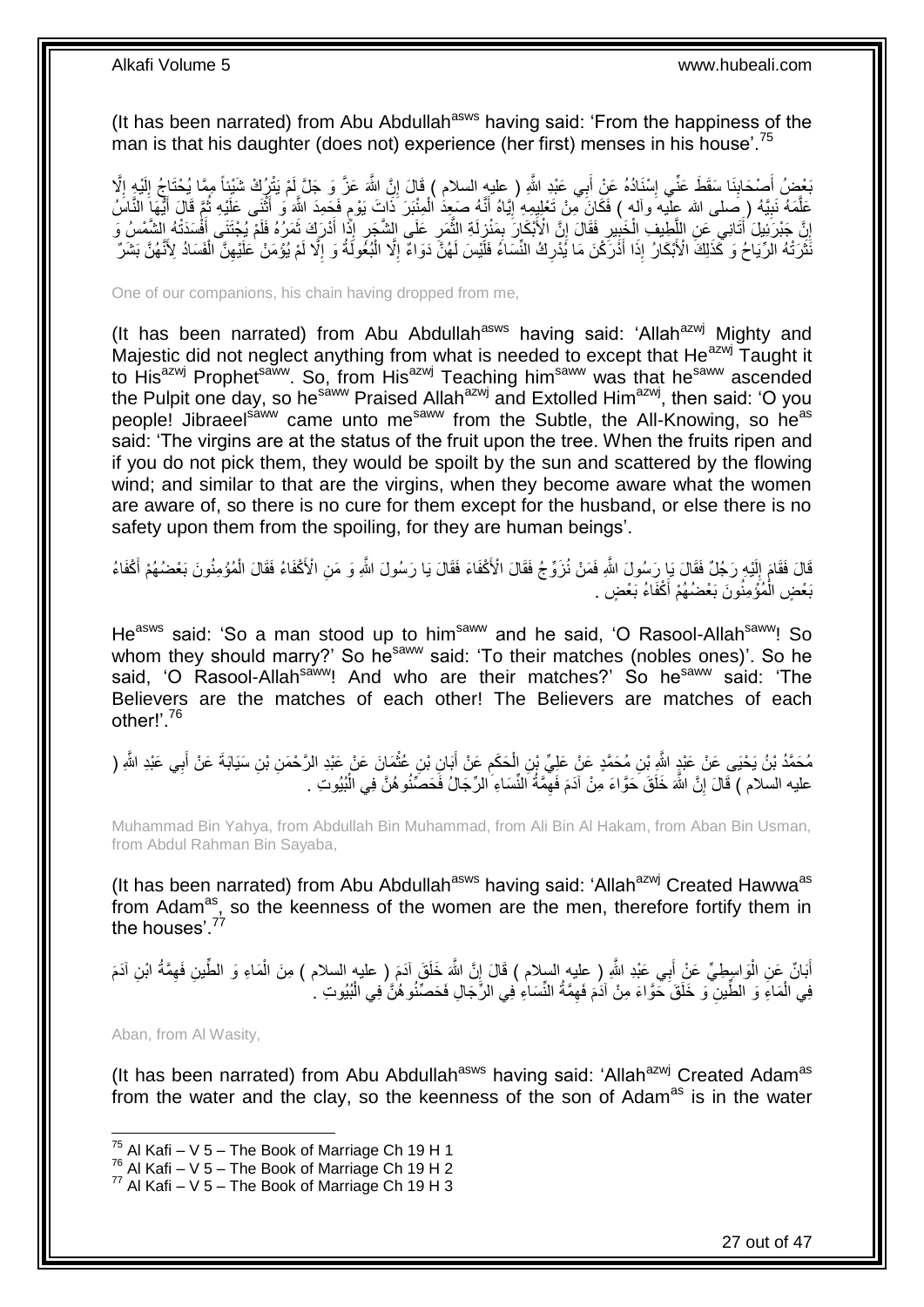and the clay; and Created Hawwa<sup>as</sup> for Adam<sup>as</sup>, so the keenness of the women is in the men, therefore fortify them in the houses'.<sup>78</sup>

عَلِيُّ بْنُ مُحَمَّدٍ عَنِ ابْنِ جُمْهُورٍ عَنْ أَبِيهِ رَفَعَهُ قَالَ قَالَ أَمِيرُ الْمُؤْمِنِينَ ( عليه السلام ) فِي بَعْضِ كَلَامِهِ إِنَّ السِّبَاعَ هَمُّهَا ِ َ ِ ْ َ بُطُونُهَا وَ إِنَّ النِّسَاءَ هَمُّهُنَّ الرِّجَّالُ . יֲ<br>י

Ali Bin Muhammad, from Ibn Jamhour, from his father, raising it, said,

'Amir Al-Momineen<sup>asws</sup> said in one of his<sup>asws</sup> speeches that the wild animal, their keenness is their bellies, and the women, their keenness is the men'.<sup>79</sup>

عِدَّةٌ مِنْ أَصْحَابِذَا عَنْ أَحْمَدَ بْنِ أَبِي عَبْدِ اللَّهِ عَنْ أَبِيهِ عَنْ وَهْبٍ عَنْ أَبِي عَبْدِ اللَّهِ ( عليه السلام ) قَالَ قَالَ أَمِيرُ الْمُؤْمِنِينَ ( َ ِ َ َ **∣** َ ْ َ عليه السلام ) خُلِقَ الرِّجَالُ مِنَ الْأَرْضِ وَ إِنَّمَا هَمُّهُمْ فِي الْأَرْضِ وَ خُلِقَتِ الْمَرُّأَةُ مِنَ الرِّجَالِ وَ إِنَّمَا هَمُّهَا فِي الرِّجَالِ َ ْ ِ َّ ِ احْبِسُوا نِسَاءَكُمْ يَا مَعَاشِرَ الرِّجَالِ . **ِ** 

A number of our companions, from Ahmad Bin Abu Abdullah, from his father, from Wahab,

(It has been narrated) from Abu Abdullah<sup>asws</sup> having said: 'Amir Al-Momineen<sup>asws</sup> said: 'The creation of the men is from the earth and rather their keenness is in the earth, and the creation of the women is for the men, and rather their keenness is in the men. Fortify your women, O group of the men!'.<sup>80</sup>

أَبُو عَبْدِ اللَّهِ الْأَشْعَرِيُّ عَنْ بَعْضِ أَصْحَابِنَا عَنْ جَعْفَرِ بْنِ عَنْبَسَةَ عَنْ عُبَادَةَ بْنِ زِيَادٍ عَنْ عَمْرِو بْنِ أَبِي الْمِقْدَامِ عَنْ أَبِي **∶** ِ **∣** َ ِ **∶** َ ءِ<br>; ْ َ جَعْفَرٍ ( عِليه السلاَمِ ) وَ أَحْمَدُ بْنُ مُحَمَّدٍ اَلْعَاصِمِيُّ عَمَّنْ حَذَّنَهُ عَنْ مُعَلَّى بْنِ مُحَمَّدٍ عَنْ عَلِيِّ بْنِ حَسَّانَ عَنْ عَبْدِ الْأَحْمَنِ بَنِّ َ ْ ۔<br>ا كَثِيرٍ ۗ عَنْ أَبِي عَبْدِ اللَّهِۚ ( عليه السلام ) فَالَ فَالَ ۚ أَهْيِرُ الْمُؤْمِنِينَ ( عليه السلام ) فِي رِسَائَةٍ إِلَى الْحَسَنِ ( عليه السلام ) إِيَّاكَ ِ ِ ْ َ َ ِ ْ مَ هُشَاوَرَةَ النِّسَاءِ فَإِنَّ رَأْيَهُنَّ إِلَى الْأَفْنِ وَ عَزْمَهُنَّ إِلَى إِلْقَ هُنِ وَ اكْفُفْ عَلْيُهِنَّ مَنْ أَبْصَارِهِنَّ بِحَجَابِكَ إِيَاهُنَّ فَإِنَّ شَدَّةَ ِ ِ َ ِ ْ  $\frac{1}{2}$  $\frac{1}{2}$ ْ ِ ∣lٍ  $\frac{1}{2}$ ِ الْحِجَابِ خَيْرٌ لَكَ وَ لَهُنَّ مِنَ الِأَرْتِيَابِ وَ لَيْسَ خُرُوجُهُنَّ بِأَشَدَّ مِنْ دُخُولِ مَنْ لَا تَثِقُّ بِهِ عَلَيْهِنَّ فَإِنِّ اسْتَطَعْتَ أَنْ لَا يَعْرِفْنَ َ ِ ِ َ ِ ِ غَيْرَكَ مِنَ الرِّجَالِ فَافْعَلْ .

Abu Abdullah Al Ashary, from one of our companions, from Ja'far Bin Anbasa, from Ubada Bin Ziyad, from Amro Bin Abu Al Miqdam, from Abu Ja'farasws; and Ahmad Bin Muhammad Al Aasimy, from the one who narrated it, from Moalla Bin Muhammad, from Ali Bin Hassan, from Abdul Rahman Bin Kaseer,

(It has been narrated) from Abu Abdullah<sup>asws</sup> having said: 'Amir Al-Momineen<sup>asws</sup> said regarding his<sup>asws</sup> letter to Al-Hassan<sup>asws</sup>: 'Beware of consulting the women, for their opinion leads to the annihilation, and their determination leads to the weakness, and restrain yourself from their gaze by your veiling from them, for the intense veiling is better for you and for them than the doubts, and their exit (from the house) is not more difficult than the entry of the one whom they cannot be relied upon to be with. So if you are able that no one other than you from the men can know them, so do it'.

أُحْمَدُ بْنُ مُحَمَّدٍ بْنِ سَعِيدٍ عَنْ جَعْفَرٍ بْنِ مُحَمَّدٍ الْحُسَيْنِيِّ عَنْ عَلِيِّ بْنِ عَبْدَكٍ عَنِ الْحَسَنِ بْنِ ظَرِيفٍ بِّنِ نَاصِحٍ عَنِ الْحُسَيْنِ بْنِ<br>. َ ٍ **∶** ْ ْ ِ ْ عُلُوَانَ عَنْ سَعْدِ بَّنِ طَرِيقٍ عَنِ الْأَصَّبَغِ بْنِ نُبَاتَةَ عَنِّ أَمِيرِ الْمُؤْمِنِينَ ( عليه السلام ) مِثْلَهُ إِلَّا أَنَّهُ قَالَ كَتْبَ بِهَذِهِ الرِّسَالَةِ ا<br>ا **∶** َ ِ **∶** ِ َ ِ لَ **ٔ** أَمِيرُ الْمُؤْمِنِينَ ( علَيه الَسلام ) إِلَى ابْنِهِ مُحَمَّدِ [بْنِ الْحَنَفِيَّةِ] َ. ْ ∣l<br>∶ ْ َ

 $^{78}$  Al Kafi – V 5 – The Book of Marriage Ch 19 H 4

 $^{79}$  Al Kafi – V 5 – The Book of Marriage Ch 19 H 5

 $80$  Al Kafi – V 5 – The Book of Marriage Ch 19 H 6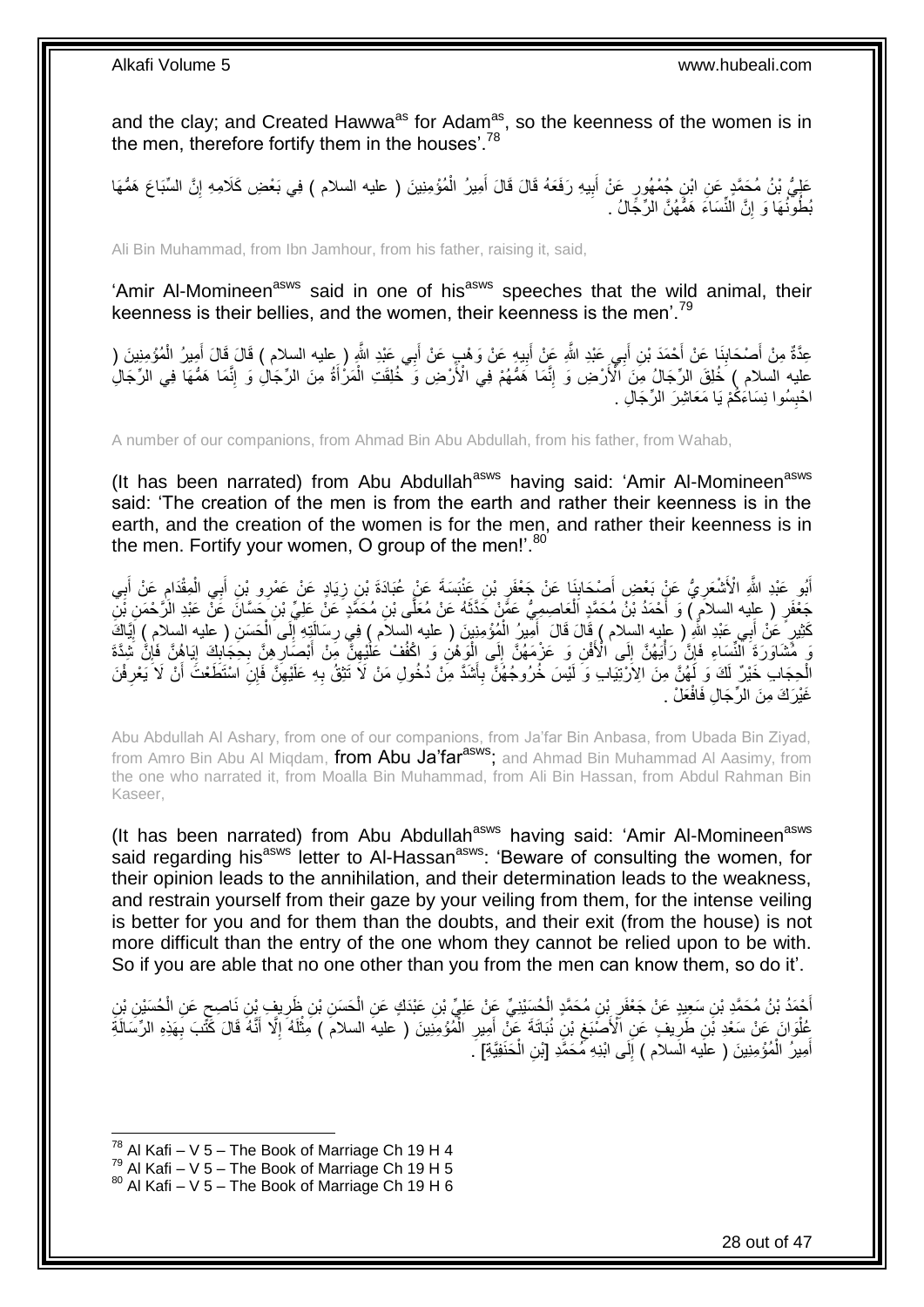Ahmad Bin Muhammad Bin Saeed, from Ja'far Bin Muhammad Al Husayni, from Ali Bin Abdak, from Al Hassan Bin Zareyf Bin Nasih, from Al Husayn Bin Ulwan, from Sa'ad Bin Tareyf, from Al Asbagh Bin Nubata,

from Amir Al-Momineen<sup>asws</sup>, similar to it, except that he said that Amir Al-Momineen<sup>asws</sup> wrote this letter to his<sup>asws</sup> son Muhammad (Bin Al-Hanafiyya)<sup>'.81</sup>

عَدَّةٌ مِنْ أَصْحَابِنَا عَنْ أَحْمَدَ بْنِ مُحَمَّدٍ بْنِ خَالِدٍ عَنْ نُوحٍ بْنِ شُعَيْبِ رَفَعَهُ قَالَ قَالَ أَبُو عَبْدِ اللَّهِ ( عليه السلام ) كَانَ عَلِيُّ بْنُ َ  $\zeta$ َ **∣** الْحُسَيْنِ ( عِليه السلام ) إِذَا أَتَاهُ خَتَتُهُ عَلَى ابْنَتِهِ أَوْ عَلَّى أَخْتِهِ بَسَطَ لَهُ رِدَاءَهُ ثُمَّ أَجْلَسَهُ ثُمَّ يَقُولُ مَرْحَباً بِمَنْ كَفَى الْمَئُونَّةَ وَ ا<br>ا َ َ ْ ِ ا دیگا َ ا<br>المناسبة ِ سَتَرَ الْمَعْرَةَ . ْ

A number of our companions, from Ahmad Bin Muhammad Bin Khalid, from Nuh Bin Shuayb, raising it, said,

'Abu Abdullah<sup>asws</sup> said: 'Ali<sup>asws</sup> Bin Al-Husayn<sup>asws</sup> would spread his<sup>asws</sup> own gown as a furnishing when a husband of his daughter or sister would come (to see him) and then would make him to be seated, then he<sup>asws</sup> would be saying: 'Welcome to the one who suffices the needs and veils the privacy'.<sup>82</sup>

**باب ف ى َش ْهَو ة ال ِّر َجا ل َ ْض ل َش ْهَو ة الِّن َسا ء َعلَ**

### <span id="page-28-0"></span>**Chapter 20 – The superiority of the desires of the women over the desires of the men**

عِدَّةٌ مِنْ أَصْحَابِذَا عَنْ أَحْمَدَ بْنِ مُحَمَّدِ بْنِ عِيسَى عَنِ الْحُسَيْنِ بْنِ سَعِيدٍ عَنِ الْحُسَيْنِ بْنِ عُلْوَانَ عَنْ سَعْدِ بْنِ طَرِيفٍ عَنِ<br>وَيَمَدُّ مِنْ أَصْحَابِ ْ ْ َ ِ َ ِ ْ الْأُصْبَغِ بْنِ نُبَاتَةَ قَالَ قَالَ أَمِيزُ الْمُؤْمِنِينَ ( عِليه السلام ) خَلَقَ اللَّهُ الشَّهْوَةَ عَشَرَةَ أَجْزَاءٍ فَيَعْلَى تِسْعَةَ أَجْزَاءٍ فِي النِّسَاءِ وَ َ ْ َ ِ َ جُزْءاً وَّاحِداً فِي الرِّجَالِ وَ لَوْ لَا مَا جَعَلَ اللَّهُ فِيهِنَّ مِنَ الْحَيَاءِ عَلَى قَدْرِ أَجْزَاءِ الشَّهْوَةِ لَكَانَ لِكُلِّ رَجُلٍ تِسْعُ نِسْوَةٍ مُتَعَلِّقَاتٍ ِّ َ **∶** ْ ِ ِه. ب **∶** 

A number of our companions, from Ahmad Bin Muhammad Bin Isa, from Al Husay Bin Saeed, from Al Husayn Bin Ulwan, from Sa'ad Bin Tareyf, from Al Asbagh Bin Nubata who said,

'Amir Al-Momineen<sup>asws</sup> said: 'Allah<sup>azwj</sup> Created the desires to be of ten-parts. So He<sup>azwj</sup> Made nine parts to be in the women and one part to be in the men; and had Allah<sup>azwj</sup> not Made the shyness to be in them upon a measurement of the parts of the desires (9 out of 10), there would have been nine women for every man, attaching themselves with him'.<sup>83</sup>

عِدَّةٌ مِنْ أَصْحَابِذَا عَنْ أَحْمَدَ بْنِ هُجَمَّدِ بْنِ خَالِدٍ عَنْ أَحْمَدَ بْنِ مُحَمَّدِ بْنٍ أَبِي نَصْرِ عَمَّنْ حَذَّثَهُ عَنْ إِسْحَاقَ بْنِ عَمَّارٍ قَالَ قَالَ<br>" َ َ **∣** َ ِ َ أَبُو عَبْدِ اللَّهِ ( عَليه السلام ) إِنَّ اللَّهَ جَعَلَ لِلْمَرْ أَةِ صَبْرَ عَشَرَةٍ رِجَالٍ فَإِذَا هَاجَتْ كَانَتْ لَهَا قُوَّةُ شَهْوَةِ عَشَرَةِ رِجَالٍ . َ ْ יִי, َ ِ ِ

A number of our companions, from Ahmad Bin Muhammad Bin Khalid, from Ahmad Bin Muhammad Bin Abu Nasr, from the one who narrated it, from Is'haq Bin Ammar who said,

 $81$  Al Kafi – V 5 – The Book of Marriage Ch 19 H 7

 $82$  Al Kafi – V 5 – The Book of Marriage Ch 19 H 8

 $83$  Al Kafi – V 5 – The Book of Marriage Ch 20 H 1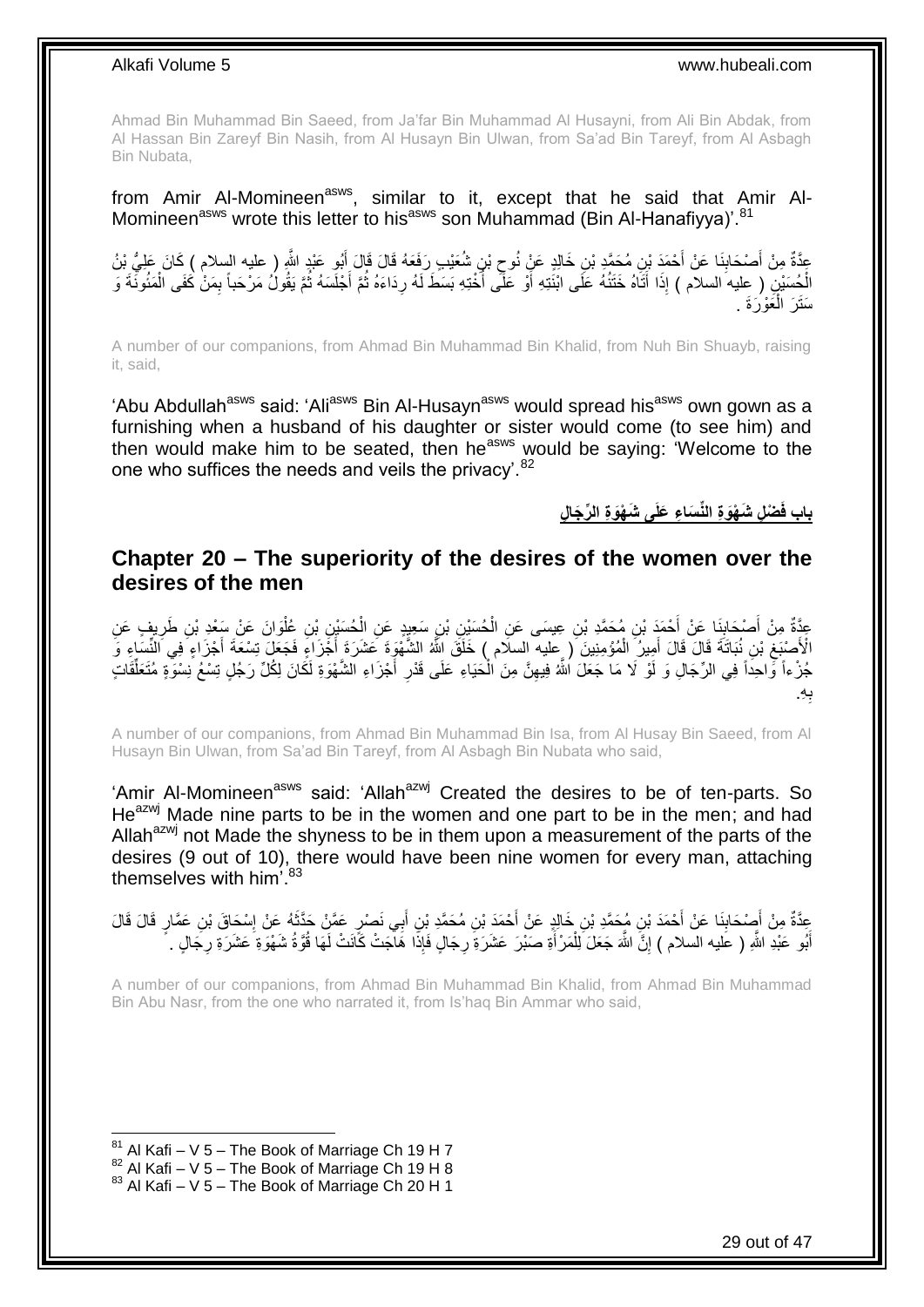'Abu Abdullah<sup>asws</sup> said: 'Allah<sup>azwj</sup> Made the patience of ten men to be for the woman. So whenever she is excited, there would be for her the strength of desire of ten men' $84$ 

عِدَّةٌ مِنْ أَصْحَابِنَا عَنْ أَحْمَدَ بْنِ مُحَمَّدٍ بْنِ عِيسَى عَنْ مُحَمَّدِ بْنِ سِنَانٍ عَنْ أَبِي خَالِدٍ الْقَمَّاطِ عَنْ ضُرَيْسٍ عَنْ أَبِي عَبْدِ الثَّهِ ( َ **ِ** َ ْ َ عليه السلام ) قَالَ سَمِعْتُهُ يَقُولُ ۚ إِنَّ النِّسَاءَ أَعْطِينَ بُضْعَ اثْنَيْ عَشَرَ وَ مَـنَدِرَ اثْنَيْ عَشَرَ . **ٔ ٔ** ِ

A number of our companions, from Ahmad Bin Muhammad Bi nIsa, from Muhammad Bin Sinan, from Abu Khalid Al Qammat, from Zureys,

(It has been narrated) from Abu Abdullah<sup>asws</sup>, said, 'I heard him<sup>asws</sup> saying that the women have been Given twelve (parts of) desires and twelve (parts of) patience'.<sup>85</sup>

أَحْمَدُ بْنُ مُحَمَّدٍ عَنْ عَلِيِّ بْنِ الْحَكَمِ عَنْ ضُرَيْسٍ عَنْ أَبِي عَبْدِ اللَّهِ ( عليه السلام ) أَنَّ النِّسَاءَ أُعْطِينَ بُضْعَ اثْنَيْ عَشَرَ وَ ْ ُ َ َ ِ ْ صَبْرَ اثْنَيْ عَشَرَ . .<br>ئا

Ahmad Bin Muhammad, from Ali Bin Al Hakam, from Zureys,

(It has been narrated) from Abu Abdullah<sup>asws</sup> that the women have been Given twelve (parts of) desires and twelve (parts of) patience'.<sup>86</sup>

مُحَمَّدُ بْنُ يَحْيَى عَنْ بَعْضِ أَصْحَابِهِ عَنْ مَرْوَكِ بْنِ عُبَيْدٍ عَنْ زُِرْعَةَ بْنِ مُحَمَّدٍ عَنْ سَمَاعَةَ بْنِ مِهْرَانٍ عَنْ أَبِي بَصِبِرٍ قَالَ **∶** َ مَعْتُ أَبَا عَبْدِ اللَّهِ ( عليه السلام ) يَقُولُ فُضّلَكَ الْمَرْأَةُ عَلَى الرَّجُلِ بِتِسْعَةٍ وَ تِسْعِينَ مِنَ اللَّذَّةِ وَ لَكِنَّ اللَّهَ أَلْقَى عَلَيْهِنَّ الْحَيَاءَ. َّ ِ ْ َ ْ ِ ْ َ

Muhammad Bin Yahya, from one of his companions, from Marwak Bin Ubeyd, from Zur'at Bin Muhammad, from Sama'at Bin Mihran, from Abu Baseer who said,

'I heard Abu Abdullah<sup>asws</sup> saying: 'Women have an additional ninety nine part enjoyment above men, but Allah<sup>azwj</sup> has Attached the shyness to be upon them'.<sup>87</sup>

عَلِيُّ بْنُ إِبْرَاهِيمَ عَنْ هَارُونَ بْنِ مُسْلِمٍ عَنْ مَسْعَدَةَ بْنِ صَدَقَةَ عَنْ أَبِي عَبْدِ اللَّهِ ( عليه السلام ) قَالَ إِنَّ اللَّهَ جَعَلَ لِلْمَرْأَةِ أَنْ **∶** ِ َ ٍ َ َ ْ َصْنْبِرَ صَنَٰز عَشُرَةِ رِجَالٍ فَإِذَا حَصَلَتُّ زَادَهَا قُوَّةَ عَشَرَةِ رِجَالٍ . **∶** ِ **ِ** 

Ali Bin Ibrahim, from Haroun Bin Muslim, from Mas'ada Bin Sadaqa,

(It has been narrated) from Abu Abdullah<sup>asws</sup> having said: 'Allah<sup>azwj</sup> Caused for the woman that she would observe the patience of ten men. So when she is aroused, her strength (of desire) increases to that of ten men'.<sup>88</sup>

> **ُمْؤ مَن ة ُو الْ ُمْؤ م َن ُكفْ َّن الْ باب أ َ**

### <span id="page-29-0"></span>**Chapter 21 – The Believing man is a match for the Believing woman**

مُحَمَّدُ بْنُ يَحْيَى عَنْ أَحْمَدَ بْنِ مُحَمَّدِ بْنِ عِيسَي عَنِ الْحَسَنِ بْنِ مَحْبُوبٍ عَنْ مَالِكِ بْنِ عَطِيَّةٍ عَنْ أَبِي حَمْزَةَ الثَّمَالِيِّ قَالَ كُنْتُ<br>-ْ َ ِ ُّ ِ عِنْدَ أَبِي جَعْفَرٍ ( عليه السلامَ ) إِذِ اسْتَأْذَنَ عَلَيْهِ رَجُلٌ فَأَذِنَّ لَهُ فَدَخَلَ عَلَيْهِ فَسَلَّمَ فَرَحَّبَ بِهِ أَبُو جَعْفَرٍ ( عليه السلام ) وَ أَدْنَاهُ َّ َ ِ ْ َ َ

 $84$  Al Kafi – V 5 – The Book of Marriage Ch 20 H 2

 $85$  Al Kafi – V 5 – The Book of Marriage Ch 20 H 3

 $86$  Al Kafi – V 5 – The Book of Marriage Ch 20 H 4

 $87$  Al Kafi – V 5 – The Book of Marriage Ch 20 H 5

 $88$  Al Kafi – V 5 – The Book of Marriage Ch 20 H 6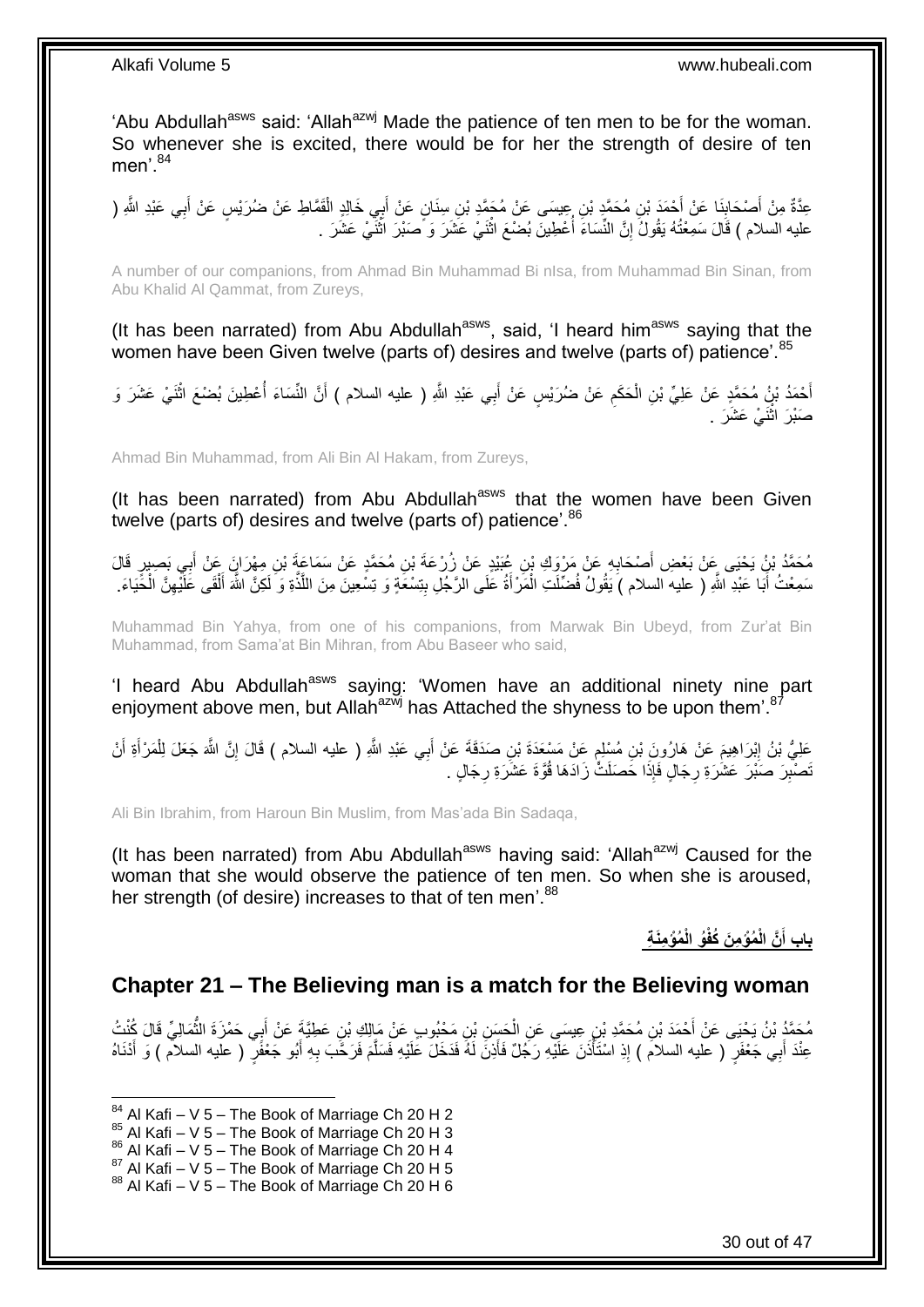يَ سَاءَلَهُ فَقَالَ الرَّجُلُ جُعِلْتُ فِدَاكَ إِنِّي خَطَبْتُ إِلَى مَوْلَاكَ فُلَانِ بِنِ أَبِي رَافِعِ ابْنَتَهُ فُلَانَةَ فَرَدَّنِي وَ رَغِبَ عَنِّي وَ ازْدَرَأَنِي ِ ْ َ ٍ َ ِ لِدَمَامَتِي وَ حَاجَتِي وَ غُرْبَتِي وَ قَدْ دَخَلَّنِي مِنْ ذَلِكَ غَضَاضَةٌ هَجْمَةٌ غُضَّ لَهَا قَلْبِي تَمَنَّيْتُ عِنْدَهَا الْمَوْتَ ْ ْ

Muhammad Bin Yahya, from Ahmad Bin Muhammad Bin Isa, from Al Hassan Bin Mahboub, from Malik Bin Atiyya, from Abu Hamza Al Sumaly who said,

'I was in the presence of Abu Ja'far<sup>asws</sup> when a man sought permission to see him<sup>asws</sup>. So he<sup>asws</sup> permitted him and he came over to him<sup>asws</sup>, and greeted him<sup>asws</sup>. So Abu Ja'far<sup>asws</sup> welcomed him and went near to him and asked about him. So the man said, 'May I be sacrificed for you<sup>asws</sup>! I addressed to so and so friend of yours<sup>asws</sup>, son of Abu Raf'a about his so and so daughter, but he rejected me and turned away from me, and showed disdain for me due to my physical ugliness, and my destitution, and my poverty, and due to that there has entered into me a derogatory attack upon my heart that I am coveting the death as a result'.

فَقَالَ أَبُو جَعْفَرٍ ( عِليه السلام ) اذْهَبْ فَأَنْتَ رَسُولِي إِلَيْهِ وَ قُلْ لَهُ يَقُولُ لَكَ مُحَمَّدُ بْنُ عَلِيِّ بْنِ الْحُسَيْنِ بْنِ عَلِيِّ بْنِ أَبِي طَالِبٍ لَ ِ َ **ٔ** َ َ ْ ْ عِليه السلامَ ) زَوِّجْ مُنْجِحَ بْنَ رَبَاحٍ مَوْلَايَ ابْنَتَكَ فُلَانَةَ وَ لَا تَرُدَّهُ قَالَ أَبُو حَمْزَةَ فَوَثَبَ الْرَّجُلُ فَرِحاً مُسْرِعاً بِرِسَالَةِ أَبِي ٍ َ ِ َ َ جَعْفَرٍ ( عليه السلام )

So Abu Ja'far<sup>asws</sup> said: 'Go, for you are my<sup>asws</sup> messenger to him, and say to him, 'Muhammad<sup>asws</sup> Bin Ali<sup>asws</sup> Bin Al-Husayn<sup>asws</sup> Bin Ali<sup>asws</sup> Bin Abu Talib<sup>asws</sup> is saying to you: 'Marry your so and so daughter to Munjih Bin Rabah, my<sup>asws</sup> friend, and do not reject him'. Abu Hamza said, 'So the man leapt up in joy, delighted with the message of Abu Ja'far<sup>asws</sup>'.

فَلَمَّا أَنْ تَوَارَى الرَّجُلُ قَالَ أَبُو جَعْفَرٍ ( عليه السلامِ ) إِنَّ رَجُلًا كَانٍَ مِنْ أَهْلِ الْيَمَامَةِ يُقَالُ لَهُ جُوَيْبِرٌ أَتَى رَسُولَ اللَّهِ ( صلى َ َ ِ ْ َ ِ لِلله عليه وآله ) مُنْتَجِعاً لِلْإِسْلَامِ فَأَسْلَمَ وَ حَسُنَ إِسْلَامُهُ وَ كَانَ رَجُلًا قَصِيراً دَمِيماً مُحْتَاجاً عَارِياً وَ كَانَ مِنْ قِيَاحِ الْمُلُودَانِ<br>يَوَجَعَ مُرْمُونِ مِنْ الْمَرْجَعِينَ الْمُؤْمِنِينَ ِ َ ِ فَضَمَّهُ رَسُولُ اللَّهِ ( صَلى الله عليه وآله ) لِحَالِ غُرْبِنِيّهِ وَ عَرَاهُ وَ كَانَ يُجْرِي عَلَيْهِ طَعَامَهُ صَاعاً مِنْ تَمْرٍ بِالصَّاغِ الْأَوَّلِ وَ ِ **∶** كَسَاهُ شَمْلَتَيْنِ وَ أَمَرَٰهُ أَنْ يَلْزَمَ الْمَسْجِدَ وَ يَرْقُدَ فِيهِ بِاللَّيْلِ ْ ْ َ َ َّ **∶** 

So when the man went out of sight. Abu Ja'far<sup>asws</sup> said: 'There was a man from the people of Al-Yamama called Juweybir, who came seeking success from Al-Islam. So he became a Muslim and his Islam was good, and he was a short ugly man, needy, of scarce clothing, and he was from the ugly ones of Sudan. So Rasool-Allah<sup>saww</sup> undertook his responsibility due to his poor state, and his nakedness, and would give him food, a Sa'a (four handfuls) of dates with the first Sa'a (of dates available, and clothed him with two garments, and ordered him that he should stay in the Masjid, and lie down there at night.

ْ فَعَكَ بِذَلِكَ مَا شَاءَ اللَّهُ حَتَّى كَثُرَ الْغُرَيَاءُ مِمَّنْ يَذْخُلُ فِي الْإِسْلَامِ مِنْ أَهْلِ الْحَاجَةِ بِالْمَدِينَةِ وَ حَىَاقَ بِهِمُ الْمَسْجِدُ فَأَوْحَى اللَّهُ ِ ْ َ م<br>پا ْ ن<br>أ َ ْ عَزَّ وَ جَلَّ إِلَى نَبِيِّهِ ( صلي الله عليه وآله ) أَنْ طَهِّرْ مَسْجِدَكَ وَ أُخْرِجْ مِنَ الْمَسْجِدِ مَنْ يَرْقُدُ فِيهِ بِاللَّيْلَ وَ مُرْ بِسَدِّ أَبَوَابٍ مَنْ ْ ِ َ اُ **!** ِ َ ِ َّ ِ كَانَ لَهُ فِي مَسْجِدِكَ بَابٌ إِلَّا بَابَ عَلِيٍّ ( عليه السلام ) وَ مَسْكَنَ فَاطِمَةٌ ( عليها السلام ) وَ لَا يَمُرَّنَّ فِيهِ جُنُبٌ وَ لَا يَرْقُدْ فِيهِ ِ غريبٌ ِ

So he remained like that for as long as Allah<sup>azwj</sup> so Desired, until the strangers were many, from the ones who entered into Al-Islam from the needy people in Al-Medina, and the Masjid was constrained by them. So Allah<sup>azwj</sup> Mighty and Majestic Revealed unto His<sup>azwj</sup> Prophet<sup>saww</sup> that he<sup>saww</sup> should purify the Masjid and exit from the Masjid the ones who were lying there at night, and Commanded with the closure of the doors of the one who had such a door for him in hissaww Masjid except for the door of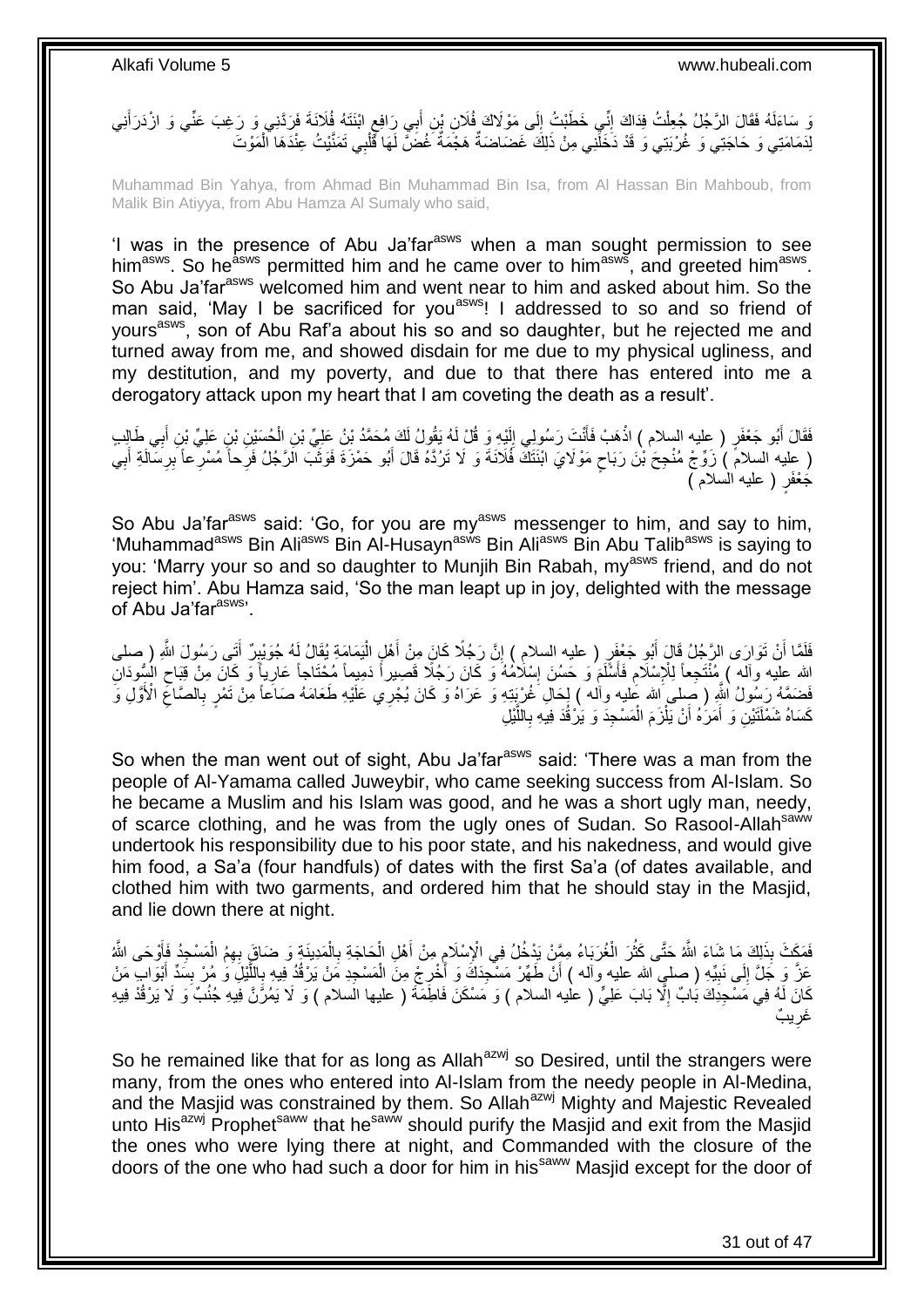Ali<sup>asws</sup>, and the dwelling of Fatima<sup>asws</sup>, and to (ensure that no) one of sexual impurities should neither pass by in it, nor a strange to lie down in it.

قَالَ فَأَمَرَ رَسُولُ اللَّهِ (ِ صلى الله عليه وأله ) بِسَدٍّ أَبْوَابِهِمْ إِلَّا بِبَابَ عَلِيٍّ (ِ عليه السلام ) وَ أَقَرَّ مَسْكَنَ فَاطِمَةَ ( عليها السلام َ ِ ِ َ **ِ** َ ) عَلَى حَالِهِ قَالَ ثُمَّ إِنَّ رَسُوِلَ اللَّهِ ( صلى الله عليه وَآلم ) أَمَرَ أَنْ يُتَّخَذُ لِلْمُسْلِمِينَ سُقِيفَةٌ فَعُمِلَتٍ لَهُمْ وَ هِيَ الصُّفَّةُ ثُمَّ أَمَرَ َ َ יִי, ُ أَ ُ ْ اْلْخُرَبَاءَ وَ الْمَسَاكِينَِ َأَنْ يَظَلُّوا فِيهَا نَـهَارَهُمْ وَ لَيْلَهُمْ فَنَزَلْوُهَا وَ اجْتَمَعُوا فِيهَا فَكَانَ رَسُولُ اللَّهِ ( صلى الله عليه والهِ ) اً ْ يَتَعَاهَدُهُمْ بِالْبُرِّ وَ التَّمْرِ وَ الشَّعِيرِ وَ الزَّبِيبِ إِذَا كَانَ عِنْدَهُ وَ كَانَ الْمُسْلِمُونَ يَتَعَاهَدُونَهُمْ وَ يَرِقُونَ كَلَيْهِمْ لِرِقَّةِ رَسُولِ اللَّهِ ( ْ ِ ِ ِ :<br>ا **∶** ِ ِ ِ صلى الله عَليه وآله ) وَ يَصْرِفُونَ صَدَقَاتِهِمْ إِلَيْهِمْ ِ لَ  $\frac{1}{2}$ ِ ِ

He<sup>asws</sup> said: 'So Rasool-Allah<sup>saww</sup> ordered for the closure of their doors except for the door of Aliasws, and agreed for the door of the dwelling of Fatima<sup>asws</sup> to be upon its state (open). Then Rasool-Allah<sup>saww</sup> ordered that a pavilion be set up for the Muslims, so it was set up for them, and it is the platform. Then he<sup>saww</sup> ordered for the strangers, and the poor that they should shade themselves therein during their days and their nights. So they lodged in it and gathered therein. So Rasool-Allah<sup>saww</sup> was gifting them with the wheat, and the dates, and the barley, and the raisins, whenever these were with him<sup>saww</sup>, and the Muslims were (also) gifting them and were being kind to them due to the kindness of Rasool-Allah<sup>saww</sup> and were spending their charities upon them.

َّةٍ رَسُولَ اللَّهِ ( صلى الله عليه وأله ) نَظَلَ إِلَى جُوَيْبِرٍ ذَاتَ يَوْمٍ بِرَحْمَةٍ مِنْهُ لَهُ وَ رِقَّةٍ عَلَيْهِ فَقَالٍ لَهُ يَا جُوَيْبِرُ لَوْ تَزَوَّجْتَ ِ ِ ِ ٍ ِ اهْرَأَةً فَعَفْفْتَ بِهَا فَرْجَكَ وَ أَعَانَتْكَ عَلَى دُنْيَاكَ وَ آخِرَتِكَ فَقَالَ لَهُ جُوَيْبِرٌ يَا رَسُولَ اللَّهِ بَابَي أَنْتَ وَ أُمِّي مَنْ يَرْغَبُ فِيَّ فَوَ اللَّهِ َ **∶** َ ُ َ َ ِ **!** مَا مِنْ حَسَبٍ وَ لَا نَسَبٍ وَ لَا مَالٍ وَ لَا جَمَالٍ فَأَيَّةُ امْرَأَةٍ تَرْغَبُ فِيَّ َ َ

So, one day Rasool-Allah<sup>saww</sup> looked at Juweybir with mercy from him<sup>saww</sup> for him, and kindness upon him, so he<sup>saww</sup> said to him: 'O Juweybir! If only you would marry a woman, so you would protect your chastity by her and she would support you upon your world and your Hereafter'. So Juweybir said to him<sup>saww</sup>, 'O Rasool-Allah<sup>saww</sup>! May my father and my mother be sacrificed for you<sup>saww</sup>! Who would desire me, for by Allah<sup>azwj</sup>, I am neither with a lineage, nor from a nobility, nor wealth, nor beauty. So which woman would desire me?'

لَقَالَ لَمُ رَسُولُ اللَّهِ (صلى الله عليه وآله ) يَا جُوَيْبِرُ إِنَّ اللَّهَ قَدْ وَضعَ بِالْإِسْلَامِ مَنْ كَانَ فِي الْجَاهِلِيَّةِ شَرِيفاً وَ شَرَّفَ بِالْإِسْلَامِ<br>وَمَ يَنْ سَالِحُ الْمَرْضَ الْمَسْلَمِينَ مِنْ ا ِ ِ ِ ْ ِ ِ ِ ِ َسْ كَانَ فِي الْجَاهِلِيَّةِ وَضِيعاً وَ أَعَزَّ بِالْإِسْلَامِ مَلَّ كَانٍ فِي الْجَاهِلِيِّّةٍ ذَلِيلًا وَ أَذْهَبَ بِالْإِسْلَامِ مَا كَانَ مِنْ نَخْوَةِ الْجَاهِلِيَّةِ وَ ِ **ٔ** َ ْ ِ **∶** َ ْ ِ ْ َّفَاخُرِ هَا بِعَشَائِرِ هَا وَ بَاسِقٍ أَنْسَابِهَا فَالنَّاسِ ۖ الْيَوَّمَ كُلُّهُمْ أُبْيَضِنْهُمْ وَ قُرَشِيْهُمْ وَ عَكَمَ مِنْ آَدَمَ وَ إِنَّ آدَمَ اُ َ ُّ :<br>ا **∶** َ ِ **∶ ∶** ِ ِ خَلَقَهُ ۖ اللَّهُ مَنْ طَّنِنٍ وَ إِنَّ أَحَبَّ الَّنَّاسِ إِلَى اللَّهِ ۖ عَٰنَّ وَ حَلَّ يَوْمَ الْقِيَامَة<br>\* فَلَقَاهُمْ وَ اللَّهُ مَنْ طِّنِنٍ وَ إِنَّ أَحَبَّ النَّاسِ إِلَى اللَّهِ ۖ عُنَّ وَ حَلٍّ يَوْمَ الْقِيَا َ َ ْ ِ َ ِ ِ الْمُسْلِمِينَ عَلَّيْكَ الْيَّوْمَ فَضَّدْلًا إِلَّا لِمَنْ كَانَّ أَنْقَى بِثَّهِ مِنْكَ وَ أَطْوَعَ َ ِ ْ ْ

So Rasool-Allah<sup>saww</sup> said to him: 'O Juweybir! Allah<sup>azwj</sup> has Placed nobility by Al-Islam upon the one who was noble during the pre-Islamic period, and enrobed by Al-Islam the one who was ignoble, and Honoured by Al-Islam the one who disgraced during the pre-Islamic period, and Removed by Al-Islam was what from the haughtiness of the pre-Islamic period and its pride with their clans, and loftiness with their lineages. Thus, the people today, their white ones, and their black ones, and their Qureysh ones, and their Arab ones, and their non-Arab ones, are all from Adam<sup>as</sup>, and that Adam<sup>as</sup>, Allah<sup>azwj</sup> Created him<sup>as</sup> from clay, and that the most Beloved of people to Allah<sup>azwj</sup> Mighty and Majestic on the Day of Judgement would be their most obedient ones, and their most pious ones, and  $I<sup>saww</sup>$  do not know, O Juweybir, of anyone from the Muslims today to have preference over you except for the one who was more pious than you, and more obedient (to Allah $a^{2x}$ )'.

32 out of 47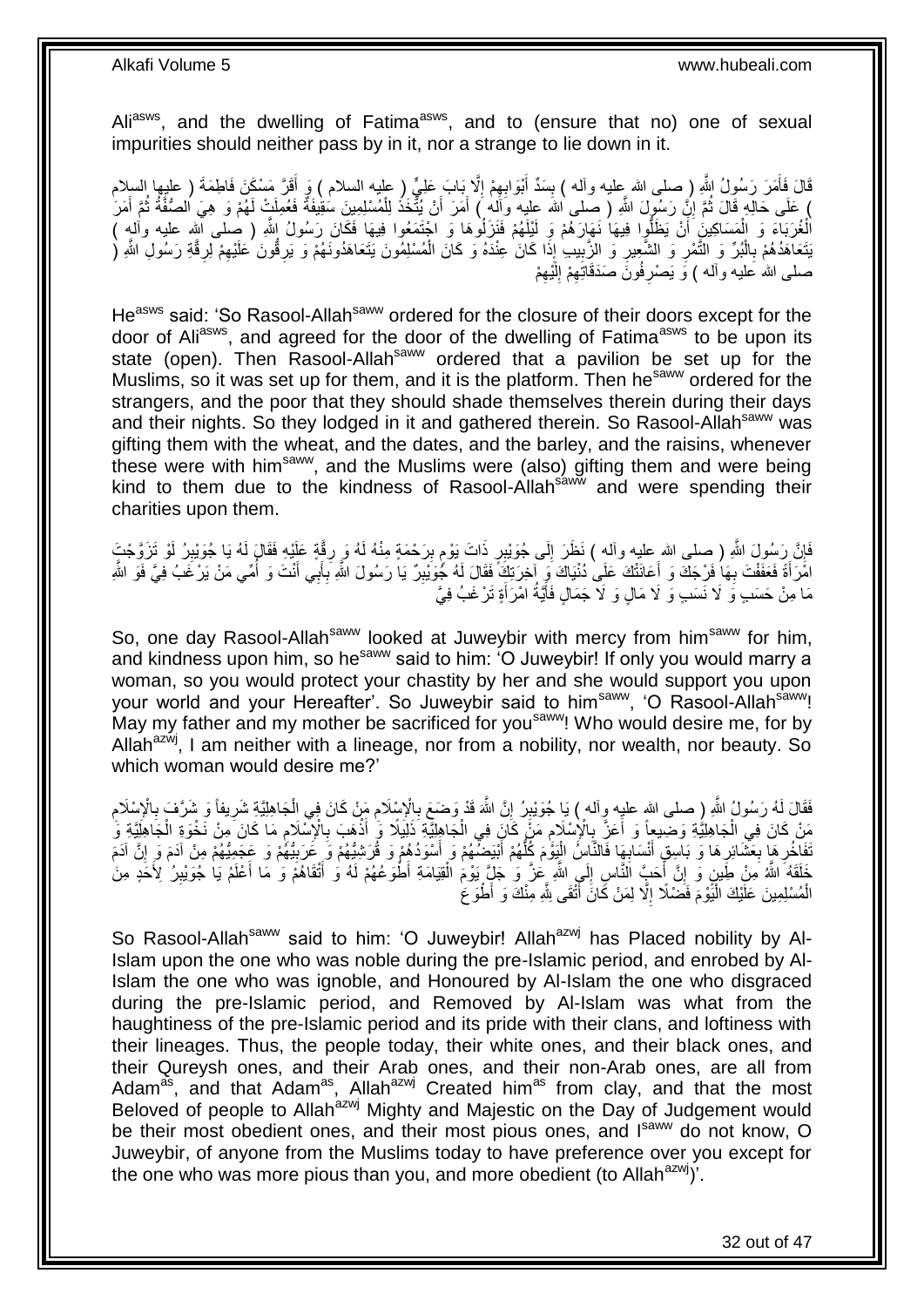مُّمَّ قَالَ لَهُ اِنْطَلِقْ يَا جُوَيْبِنُ إِلَى زِيَادِ بْنِ لَبِيدٍ فَإِنَّهُ مِنْ أَشْرَف بَنِي بَيَاضَةَ حَسَباً فِيهِمْ فَقُلْ لَهُ إِنِّي رَسُولُ رَسُولِ اللَّهِ إِلَيْكَ وَ هُوَ **!** ِ  $\frac{1}{2}$ **∣** لَ ِ ِ ِ َ ׀ו<br>ְי بَقُٰولُ لَكَ زَوِّجْ جُوَيْبِرِ أَ اَبْنَتَكَ الذَّلْفَاءَ ْ

Then he<sup>saww</sup> said to him: 'Go, O Juweybir, to Ziyad Bin Labeyd, for he is from the most noble ones of the clan of Bayza among them, and say to him, 'I am a messenger of Rasool-Allah<sup>saww</sup> to you, and he<sup>saww</sup> is saying to you: 'Marry your daughter Zulfa to Juweybir'.

َّلْ فَانْطَلَقَ جُوَيْبِرٌ بِرِسَالَةِ رَسُولِ إِللَّهِ (صلى الله عليه وآله ) إِلَى زِيَادِ بْنِ لَبِيدٍ وَ هُوَ فِي مَنْزِلِهِ وَ جَمَاعَةٌ مِنْ قَوْمِهِ عِنْدَهُ ِ **↓** ِ ِ ِ  $\frac{1}{2}$ فَاسْتَأْذَنَ فَأُعْلِمَ فَأَذِنَ لَمُه فَدَخَلَ وَ سَلَّمَ عَلَيْهِ ثُمَّ قَالَ يَا زِيَادَ بْنَ لَبِيدٍ إِنِّي رَسُولُ رَسُولِ اللَّهِ إِلَيْكَ فِي حَاجَةٍ لِي فَأَبُوحُ بِهَا أَمْ ِ ِ ِ ان<br>المقام المقام المقام المقام المقام المقام المقام المقام المقام المقام المقام المقام المقام المقام المقام المقا َّ َ ۔<br>ا ْ َ لَ ِ أَ **∶** أُسِرُّ هَا إِلَيْكَ فَقَالَ لَهُ زِيَادٌ بَلْ بُحْ بِهَا فَإِنَّ ذَلِكَ شَرَفٌ لِي َو فَخْرٌ ِ ِ ِ لَ ِ ر<br>د

He<sup>asws</sup> said: 'So Juweybir went with the message of Rasool-Allah<sup>saww</sup> to Ziyad Bin Labeyd, and he was in his house and there was a group of his people in his presence. So he sought permission, and he was granted permission to see him. So he entered and greeted him, then said, 'O Ziyad Bin Labeyd! I am a messenger of Rasool-Allah<sup>saww</sup> to you, regarding a need of mine, so either I announce with it or I divulge it to you in privacy'. So Ziyad said to him, 'But, announce it, for that is more honourable for me and a matter of pride'.

َفَقَالَ لَهُ جُوَيْبِرٌ ۚ إِنَّ رَسُولَ اللَّهِ ( صلى الله عليه وآله ) يَقُولُ لَكَ زَوِّجْ جُوَيْبِراً ابْنَنَكَ الذَّلْفَاءَ فَقَالَ لَهُ زِيَادٌ أَ رَسُولُ النَّهِ أَرْسَلَكَ ْ ِ ِ َ َ ِ ِ إِنِّيَ بِهَذَا فَقَالَ لَمُّ نَعَمْ مَا كُنْتُ لِأَكْذِبَ عَلَى رَسُولِ اللَّهِ ( صلى الله عليه وآلمَ ) فَقَالَ لَهُ زِيَادٌ إِنَّا لَا نُزَوَّجُ فَتَيَاتِنَا إِلَّا أَكْفَاءَنَا مِنَ **∶ ∶** لَ ِ َ ا<br>ا اْلْأَنْصَارِ فَانْصَرِفْ يَا جُوَيْبِرُ حَتَّى أَلْقَى رَسُولَ اللَّهِ ( صلى الله عليه وآلم ) فَأُخْبِرَهُ بِعُذْرِّي ِ ِ ِ **ٔ** ِ ِ المستقبل المستقبل المستقبل المستقبل المستقبل المستقبل المستقبل المستقبل المستقبل المستقبل المستقبل المستقبل ال<br>المستقبل المستقبل المستقبل المستقبل المستقبل المستقبل المستقبل المستقبل المستقبل المستقبل المستقبل المستقبل ال ْ َ ِ

So Juweybir said to him, 'Rasool-Allah<sup>saww</sup> is saying to you: 'Marry your daughter Zulfa to Juweybir'. So Ziyad said to him, 'Did Rasool-Allah<sup>saww</sup> send you to me with this?' So he said to him, 'Yes. I am not one to lie upon Rasool-Allah<sup>saww</sup>'. So Ziyad said to him, 'We do not marry (our daughters to) our youths except if they are a match from the Helpers, therefore leave, O Juweybir, until I meet up with Rasool-Allah<sup>saww</sup>, and I inform him of my excuse'.

فَانْصِدَفَ جُوَيْبِرٌ وَ هُوَ يَقُولُ وَ اللّهِ مَا بِهَذَا نَزَلَ الْقُرْآنُ وَ لَا بِهَذَا ظَهَرَتْ نُبُوَّةُ مُحَمَّدٍ ( صلى الله عليه وألمه ) فَسَمِعَتْ مَقَالَتَهُ ِ ْ **∶** ِ الذَّلْفَاءُ بِنْتُ زِيَادٍ وَ هِيَ فِي خِدْرِهَا فَأَرْسَلَتْ إِلَى أَبِيهَا ادْخُلْ إِلَيَّ فَدَخِلَ إِلَيْهَا فَقَالَتْ لَهُ مَا هَذَا الْكَلامُ الَّذِي سَمِعْتُهُ مِنْكَ تُحَاوِرُ **∶** ِ **∣** ْ َّ ْ لَ  $\frac{1}{2}$ لَ ِ **!** َ ِ ِ بِهِ جُوَيْبِراً فَقَالَ لَمَهَا ذَكَرٍ لِي أَنَّ رَسُولَ اللَّهِ ( صَلَّى الله عليه وَاللّه ) أَرْسَلَهُ وَ قَالَ يَقُولُ لَكَ رَسُولُ اللَّه ( صَلَّى الله عليه وآله ) َ ِ رَوِّجْ جُوَيْدٍراً ابْنَتَكَ الذَّلْفَاءَ فَقَالَتْ لَمُه وَ اللَّهِ مَا كَانَ جُوَيْدِرٌ لِيَكْذِبَ عَلَى رَسُولِ اللَّهِ ( صلى الله عليه وَاله ) بِحَضْرَتِهِ فَابْعَثِ ِ ْ ِ الْآنَ رَسُولًا يَرُدُّ عَلَيْكَ جُوَيْبِر أَ

So Juweybir left and he was saying, 'By Allah<sup>azwj</sup>! Neither was the Quran Revealed with this, nor by this did the Prophet-hood of Muhammad<sup>saww</sup> appear'. So Zulfa daughter of Ziyad heard his words and she was behind her curtain. So she sent for her father to come over to her. So he went over to her, and she said to him, 'What is this speech which I heard from you agitating Juweybir with it?' So he said to her, 'He mentioned to me that Rasool-Allah<sup>saww</sup> had sent him and he said, 'Rasool-Allah<sup>saww</sup> is saying to you: 'Marry your daughter Zulfa to Juweybir'. So she said to him, 'By Allah<sup>azwj</sup>! It is not for Juweybir that he would lie upon Rasool-Allah<sup>saww</sup> in his<sup>saww</sup> presence, so send a messenger right now to return Juweybir back to you'.

فَبَعَثَ زِيَادٌ رَسُولًا فَلَحِقَ جُوَيْبِرٍ! فَقَإِلَ لَهُ زِيَادٌ يَا جُوَيْبِرُ مَرْجِعَباً بِكَ اطْمَئِنَّ حَتَّى أَعُودَ إِلَيْكَ ثُمَّ انْطَلَقَ زِيَادٌ إِلَى رَسُولِ اللَّهِ ( **∶** ِ ا پایا<br>سال لَ ِ َ ِ **∣** ِ ِ صلى الله عليه وأله ) فَقَالَ لَهُ بِأَبِي أَنْتَ وَ أُمِّي إِنّ جُوَيْبِراً أَتَـانِي بِرِسَالَتِكَ وَ قَالَ إِنَّ رَسُولَ اللّهِ ( صلى الله عليه وأله ) يَقُولُ ِ َ ِ ا<br>ا َ َ **∶** ِ

33 out of 47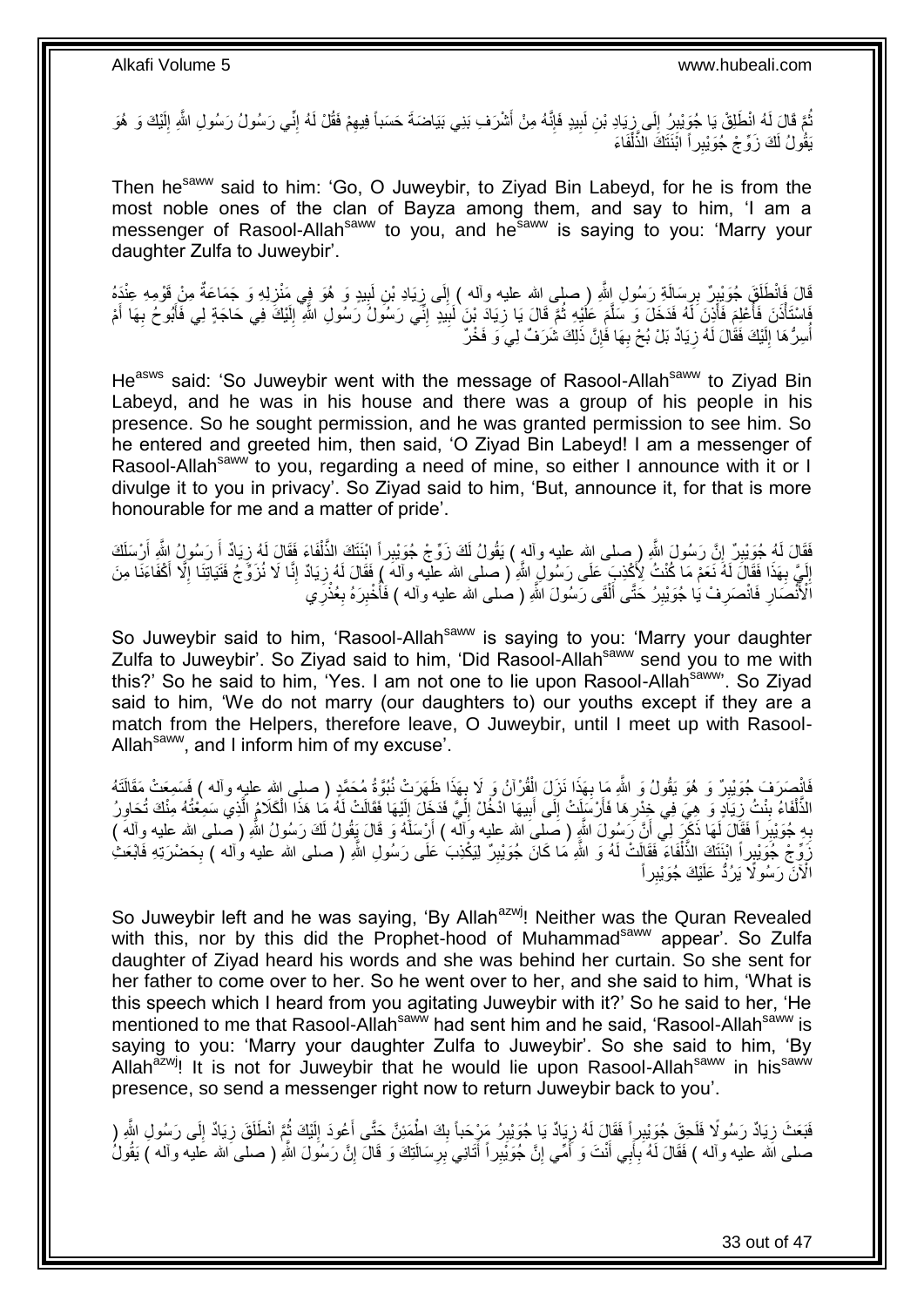لَّكَ زَوِّجْ جُوَيْبِراً ابْنَتَكَ الذَّلْفَاءَ فَلَمْ أَلِنْ لَهُ بِالْقَوْلِ وَ رَأَيْتُ لِقَاءَكَ وَ نَحْنُ لَا نَتَزَوَّجُ إِلَّا أَكْفَاءَنَا مِنَ الْأَنْصَارِ فَقَالَ لَهُ رَسُولُ الثَّهِ َ ْ ِ ْ َ ِ َ ِ ا<br>ا ( صلى الله علَيه وآله ) يَا زِيَادُ جُوَيْبِرٌ مُؤْمِنٌ وَ الْمُؤْمِنُ كُفْوٌ لِلْمُؤْمِنَةِ وَ الْمُسْلِمُ كُفُّوٌ لِلْمُسْلِمَةِ فَزَوِّجْهُ يَا زِيَادُ وَ لَا تَرْغَبْ عَنْهُ ْ ْ ْ ِ **∶** 

So Ziyad sent a messenger who met up with Juweybir, and Ziyad said to him, 'O Juweybir! Welcome to you. Rest assured until I return to you'. Then Ziyad went to Rasool-Allah<sup>saww</sup> and said to him<sup>saww</sup>, 'May my father and my mother be sacrificed for you<sup>saww</sup>! Juweybir came over to me with your<sup>saww</sup> message and said, 'Rasool-Allah<sup>saww</sup> is saying to you: 'Marry your daughter Zulfa to Juweybir'. So I was not soft to him with the words, and I view that I should meet up with you<sup>saww</sup>, and we do not tend to marry except for our peers from the Helpers'. So Rasool-Allah<sup>saww</sup> said to him: 'O Ziyad! Juweybir is a Believer, and the Believing man is a match for the Believing woman, and the Muslim man is a match for the Muslim woman, therefore marry (your daughter to him) O Ziyad, and do not turn away from him'.

قَالَ فَرَجَعَ زِيَادٌ إِلَى مَنْزِلِهِ وَ دَخَلَ عَلَى ابْنَتِهِ فَقَالَ لَهَا مَا سَمِعَهُ مِنْ رَسُولِ اللّهِ (صلى الله عليه وِأله ) فَقَالَتْ لَهُ إِنَّكَ إِنْ ِ ِ ِ ِ ِ ا دیگا عَصَيْتَ رَّسُولَ اللَّهِ ( صَلى الله عليه وآله ) كَفَرْتَ فَزَوٌ جْ جُوَيْبِراً فَخَرَجَ زِيَادٌ فَأَخَذَ بِيَدِ جُوَيْبِرٍ ثُمَّ أَخْرَجَهُ إِلَى قَوْمِهِ فَزَوَّجَهُ ِ َ **∶** ِ َ عَلَى سُنَّةِ اللَّهِ وَ سُنَّةِ رَسُولِهِ ( صلى الله عليه وأله ) وَ ضَمِنَ صَدَاقَهُ

He<sup>asws</sup> said: 'So Ziyad returned to his house and went over to his daughter and told her what he had heard from Rasool-Allah<sup>saww</sup>. So she said to him, 'If you were to disobey Rasool-Allah<sup>saww</sup>, you would be a disbeliever, therefore, get me to be married to Juweybir'. So Ziyad went out and grabbed a hand of Juweybir, then brought him out to his people, and got him married upon a Sunnah of Allah<sup>azwj</sup> and a Sunnah of His<sup>azwj</sup> Rasool<sup>saww</sup>, and guaranteed his dowry.

لَ ِ قَالَ فَجَهَّزَهَا زِيَادٌ وَ هَئِّئُوهَا ثُمَّ أَرْسَلُوا إِلَى جُوَيْبِرٍ فَقَالُوا لَهُ أَ لَكَ مَنْزِلٌ فَنَسُوقَهَا إِلَيْكَ فَقَالَ وَ اللَّهِ مَا لِي مِنْ مَنْزِلٍ قَالَ فَهَيَّئُوهَا ِ لَ َ ِ ُ ِ **ٍ** ِّهِ مَتَّفُوا لَهَا مَنْزِلًا وَ هَيَّفُوا فِيهِ فِرَاشاً وَ مَّتَاعاً وَ َكَسَوْا جُوَيْبِرٍ أَ ثَوْيَيْنِ وَ أُدْخِلَتِ الذُّلْفَاءُ فِي بَيْتِهَا وَ أُنْجِلَ جُوَيْبِرٌ ۚ عَلَيْهَا مُعَتِّماً ْ ا<br>ا َ ِ ِ ر<br>ا  $\frac{1}{2}$ فَلَمَّا رَآهَا نَظَرَ إِلَى بَيْتٍ وَ مَتَاعٍ وَ رِيحٍ طَيِّبَةٍ قَامَ إِلَى زَاوِيَةِ الْبَيْتِ فَلَمْ يَزَلْ تَالِياً لِلْقُرْآنِ رَاكِعاً وَ سَاجِداً حَتَّى طَلَعَ الْفَجْرُ ٍ **∶** ٍ ِ ْ ْ ْ ِ

So Ziyad got her ready and adorned her, then sent a message to Juweybir and said to him, 'Is there a house for you, so we can escort her to you?' So he said, 'By Allah<sup>azwj</sup>! There is no house for me'. He<sup>asws</sup> said: 'So they prepared for her and furnished a house for her, and prepared a bed therein, and chattels, and clothed Juweybir with two garments, and Zulfa entered into her house, and Juweybir went to her downcast. So when he saw her, he looked at the house and the chattels, and the aromatic perfumes, he stood to a corner of the house, and did not cease to recite the Quran whilst bowing and prostrating until the dawn emerged.

فَلَمَّا سَمِعَ النِّدَاءَ خَرَجَ وَ خَرَجَتْ زَوْجَتُهُ إِلَي الصَّلَاةِ فَتَوَضَّأَتْ وَ صَلَّتِ الصُّبْحَ فَسُئِلَتْ هَلْ مَسَّكِ فَقَالَتْ مَا زَالَ تَالِياً لِلْقُرْآنِ َّ َ ِ ْ وَ رَاكِعاً وَ سَاجِداً حَتَّى سَمِعَ النِّدَاءَ فَخَرَجَ فَلَمًا كَانَتِ اللَّيْلَةُ الثَّانِيَةُ فَعَلَ مِثْلَ ذَلِكَ وَ أَخْفَوْا ذَلِكَ مِنْ زِيَادٍ فَلَمَّا كَانَ الْيَوْمُ الثَّالِثُ َّ َّ َّ ْ ِ َ **ٔ** ِ مَثْلَ ذَلِكَ فَأُخْبِرَ بَذَلِكَ أَبُوهَا فَانْطَلَقَ إِلَى رَسُولِ النَّهِ ( صلى الله عليه وأله ) فَقَالَ لَهُ بِأَبِي أَنْتَ وَ أُمِّي يَا رَسُولَ اللَّهِ َ ِ ∣∣<br>∶ َ **∣** ا<br>المستقبل ْ ا<br>ا َ أَمَرْتَنِي بِتَزْوِيجِ جُوَيْبِرٍ َ وَ لَا وَ اللَّهِ مَا كَانَ مِنْ مَنَاكِحِنَا وَ لَكِنْ طَاعَتُكَ أَوْجَبَتْ عَلَيَّ تَزْوِيجَهُ ِ َ  $\zeta$ ِ **∣** 

So when he heard the call (*Azaan*), he and his wife went out to the Prayer. So they both performed the ablution and Prayed the morning Prayer. So she was asked, 'Has he touched you?' So she said, 'He did not cease to recite the Quran, and Bowing and Prostrating until he heard the call (*Azaan*), so he went out. So when it was the second night, he did similar to that, and that was concealed from Ziyad. So when it was the third day, he did similar to that. So her father came to know, and he went to Rasool-Allah<sup>saww</sup> and said to him<sup>saww</sup>, 'May my father and my mother be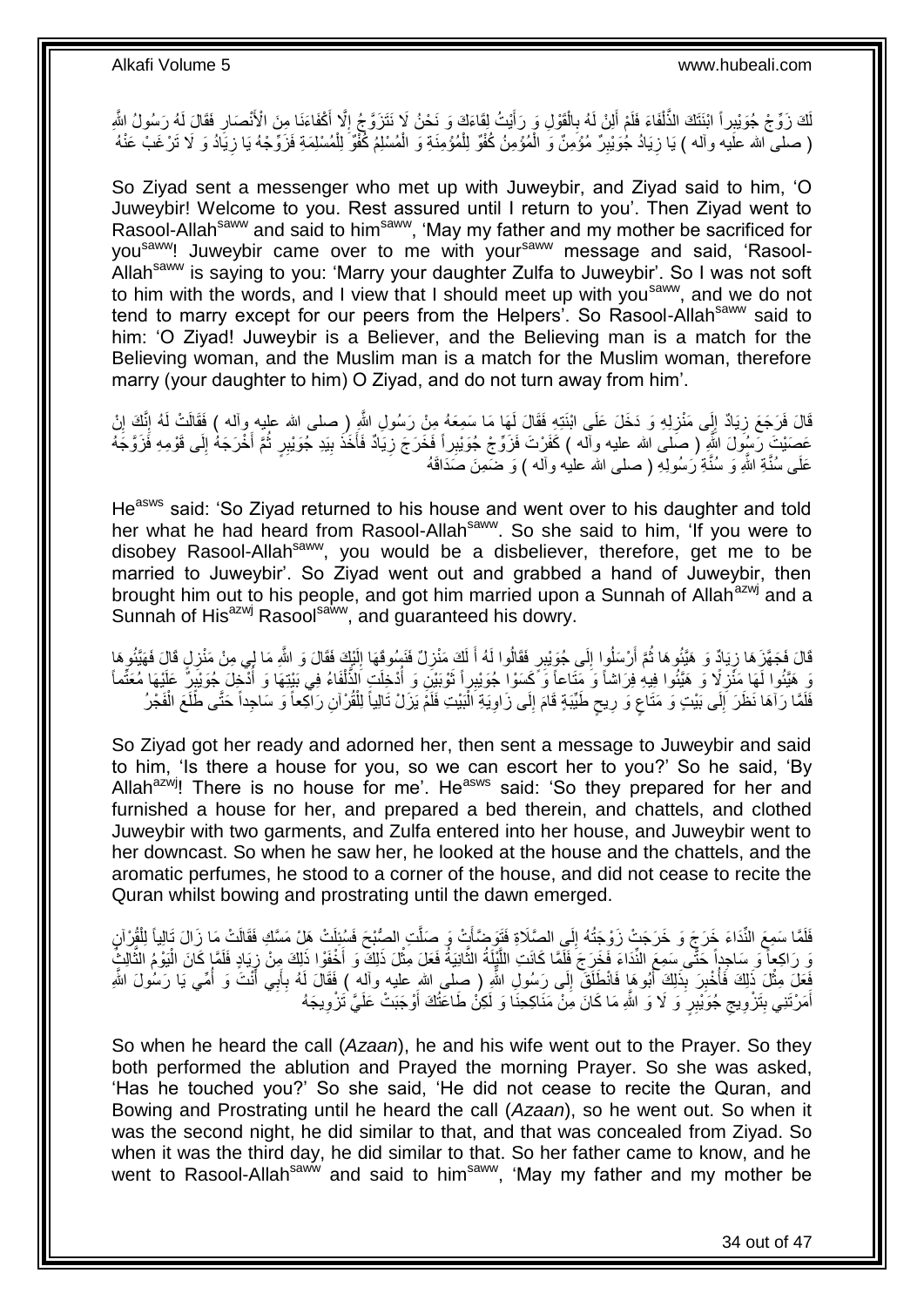sacrificed for you<sup>asws</sup>, O Rasool-Allah<sup>saww</sup>! You<sup>saww</sup> ordered me with the marriage of Juweybir, and by Allah<sup>azwj</sup>, he was not from the ones we would have married, but I obeyed you<sup>saww</sup>. It was Obligatory upon me to marry to him'.

فَقَالَ لَهُ النَّبِيُّ ( صلى الله عليه وآله ) فَمَا الَّذِي أَنْكَرْتُمْ مِنْهُ قَالَ إِنَّا هَيَّأْنَا لَهُ بَيْتاً وَ مَثَاعاً وَ أَدْخِلَةَ الْنَيْلِ الْبَيْتَ وَ أَدْخِلَ مَعَهَا ْ ِ َ َّ ِ ْ ُ مُعَثِّماً فَمَا كَلِّمَهَا وَ لَا نَظَرَ إِلَيْهَا وَ لَا نَذَا مِنْهَا بَلْ قَامَ إِلَى زَاوِيَةِ الْبَيْتِ فَلَمْ يَزَلْ تَالِياً لِلْقُرْآنِ رَاكِعاً وَ سَاجِداً حَتَّى سَمِعَ النِّدَاءَ<br>مُعَثِّماً فَمَا كَلِّمَهَا وَ ا<br>ا ِ ∣∣<br>∶ لَ  $\frac{1}{2}$ َّ ْ فَخَرَجَ ثُمَّ فَعَلَ مِثْلٍ ذَلِكَ فِيَ اللَّيْلَةِ الثَّانِيَةِ وَ مِثْلَ ذَلِكَ فِي الثَّالِثَةِ وَ لَمْ يَذْنُ مِنْهَا وَ لَمْ يُكَلِّمُهَا إِلَى أَنْ جِئْتُكَ وَ مَا نَرَاهُ يُرِيدُ َ ن<br>∶ٌ ْ َّ َّ <u>ٔ</u> .<br>• • • • ِ َ ِ ِّ لَ النِّسَاءَ فَانْظُرْ فِي أَمْرِنَا ِ َ

So the Prophet<sup>saww</sup> said to him: 'So what it is that you are denying from it?' He said, 'We prepared a house for him, and chattels, and I entered my daughter into the house, and I entered chattels along with her, but he neither spoke to her nor looked at her, not did he approach her, but he stood by a corner of the house and did not cease to recite the Quran bowing and prostrating until he heard the call (*Azaan*), and he went out. The he did similar to that during the second night, and similar to that during the third, and did not approach her, and did not speak to her until I came over to you<sup>saww</sup>, and we do not see him as wanting the women. Therefore, look into our matter'.

َانْصَرَفَ زِيَادٌ وَ بَعَثٍ رَسُولٍۢ اللَّهِ ( صلى الله عليه وآله ) إِلَى جُوَيْبِرٍ فَقَالَ لَهُ أَ مَا تَقْرَبُ النِّسَاءَ فَقَالَ لَهُ جُوَيْبِرٌ أَ وَ مَا أَنَا َ ِ ِ َ َ ِ بِفَحْلٍ بَلَى يَا رَسُولَ اللَّهِ إِنِّـي لَشَبِقٌ نَـهُمْ إِلَى النِّسَاءِ فَقَالَ لَهُ رَسُولٌ اللَّهِ رَّ رِحلي الله عليه وآله ) قَدْ خُبِّرْتُ بِخِلَافَ مَا وَصَفْتَ ِ ِ ِ **∣** ِ َ بِكِ نَفْسَكَ قَدْ ذُكِرَ لِي أَنَّهُمْ هَّيَّئُوا لَكَ بَيْتاً وَ فِرَاشاً وَ مَتَاعاً وَ أُدْخِلَتْ عَلَيْكَ فَتَاةٌ حَسْنَاءُ عَطِرَةٌ وَ أَتَيْتَ مُعَتِّماً فَلَمْ تَنْظُرْ إِلَيْهَا وَ **∶** َ ُ لَ ِ مْ تُكَلِّمْهَا وَ لَمْ تَدْنُ مِنْهَا فَمَا دَهَاكَ إِذَنْ ِّ لَ

So Ziyad left, and Rasool-Allah<sup>saww</sup> sent for Juweybir, so he<sup>saww</sup> said to him: 'Do you not go near the women?' So Juweyir said to him<sup>saww</sup>, 'Or am I not a stallion? Yes, O Rasool-Allah<sup>saww</sup>! I have intense craving for the women'. So Rasool-Allah<sup>saww</sup> said to him: 'I<sup>saww</sup> have been informed opposite to what you are describing yourself with. It has been mentioned to me<sup>saww</sup> that they prepared a house for you, and a bed, and chattels, and entered upon you a beautiful young girl, perfumed, and you were downcast and did not look at her, and did not speak to her, and did not approach her. So what is your wisdom then?'

فَقَالَ لَهُ جُوَيْبِرٌ يَا رَسُولَ اللَّهِ دَخَلْتُ بَيْنَاً وَاسِعاً وَ رَأَيْتُ فِرَاشاً وَ مَتَاعاً وَ فَتَاةً حَسْنَاءَ عَطِرَةً وَ ذَكَرْتُ حَالِيَ الَّتِي كُنْتُ عَلَيْهَا َ ْ ِ َّ ِّ غُرْبَتِي وَ حَاجَتِي وَ وَضِيعَتِي وَ كِسْوَتِي مَعَ الْغُرَبَاءِ وَ الْمَسَاكِينِ فَأَحْبَبْتُ إِذْ أَوْلَانِي اللَّهُ ذَلِكَ أَنْ أَشْكُرَهُ عَلَى مَا أَعْطَانِي وَ َ َ َ **ٔ** َ ْ َ اَتَقَرَّبُ إِلَّيْهِ بِحَقِيَةٍ ۖ الشُّكْرِ فَنَهَضَّتُ إِلَى جَلَّنِب الْبَيْتِ فَلَمْ أَزَلْ فِي صَلَاتِي تَالِيَاً لِلْقُرْآنِ رَاكِعاً وَ سَاحِداً أَشْكُرُ اللَّهَ حَتَّى سَمِعْتُ اُ ْ ِ ِ ِ لَ ِ َ ْ النِِّدَاءَ فَخَرَجْتُ فَلَمَّا إِصْبَحْتُ رَإِيْتُ أَنَّ أَصِوِمَ ذَلِكَ الْيَوْمَ فَفَعَلْتُ ذَلِكَ ثَلَاثَةَ أَيَّامٍ وَ لَيَالِيَهَا وَ رَأَيْتُ ذَلِكَ فِي جَنْبِ مَا أَعْطَانِي ֧֧֚֓֝֝֓֝ َ ْ :<br>ا َ َ َ َ َ اللَّهُ يَسِيراً وَ لَكِنِّي سَأَرْضِيهَا وَ أُرْضِيهِمُ اللَّيْلَةَ ٰإِنْ شَاءَ اللَّهُ ِ َّ ُ ر<br>ا

So Juweybir said to him<sup>saww</sup>. 'O Rasool-Allah<sup>saww</sup>! I entered a spacious house, and I saw a bed, and chattels, and a beautiful young girl, perfumed, and I remembered my state which I used to be upon, and my poverty, and my destitution, and my place, and my clothes along with the poor ones and the needy, so I loved it that I should give preference to Allah<sup>azwj</sup> for that and thank Him<sup>azwj</sup> upon what He<sup>azwj</sup> had Given  $\overline{m}$ e, and wanted to be closer to Him<sup>azwj</sup> with the reality of the gratefulness, therefore I went to a side of the house, and did not cease in my Prayer, reciting the Quran bowing and prostrating, thanking Allahazwj until I heard the call (*Azaan*). So I went out. So when it was the morning, I viewed that I should be Fasting for that day. So I did that for three days and nights, and I viewed that compared to Allah<sup>azwj</sup> had Given me, is little, but I will be pleasing her, and pleasing them tonight, Allah<sup>azwj</sup> Willing'.

35 out of 47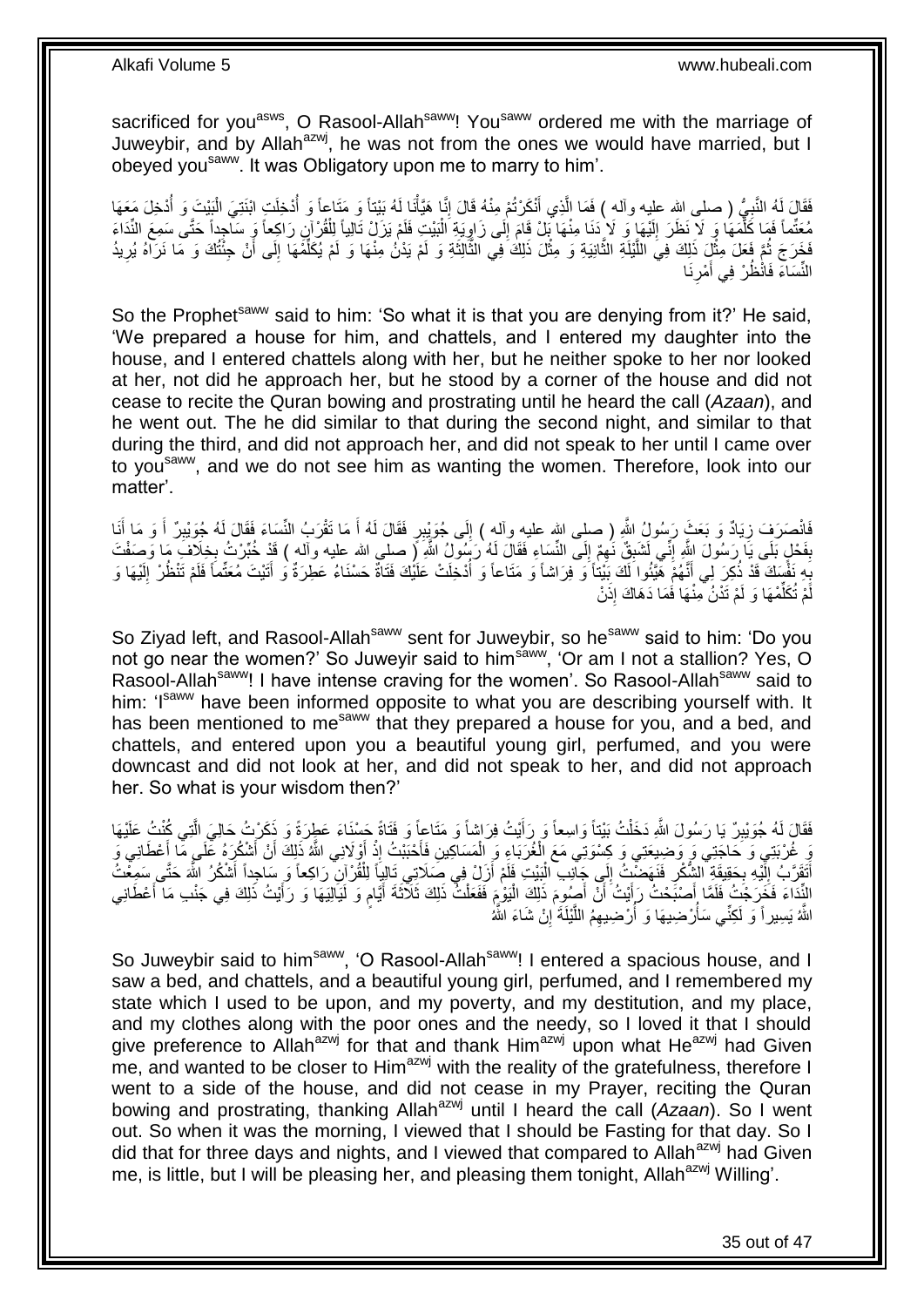فَأَرْسَلِ رَسُولُ اللّهِ ( صلى الله عليه وآله ) إِلَى زِيَادٍ فَأَتَاهُ فَأَعْلَمَهُ مَا قَالَ جُوَيْبِرٌ فَطَآبَتْ أَنْفُسُهُمْ قَالَ وَ وَفَى لَمَا جُوَيْبِرٌ بِمَا َ ِ ا<br>استعمال َ ِ  $\frac{1}{2}$ َ ِ ِ قَالِّ ثُمَّ إِنَّ رَسُولَ اللَّهِ ( صلى الله عليه وآله ) خَرَجَ فِي غَزْوَةٍ لَهُ وَ مَعَهُ جَوَيْبِرٌ فَاسْتُشْهِدَ رَحِمَهُ اللَّهُ تَعَالَى فَمَا كَانَ فَبِي יֲ<br>י ِ ِ الْأَنْصَاٰرِ ۖ أَيِّمٌ أَنْفَقُ مِنْهَا بَعْدَ جُوَيْبِرٍ ۚ . َ َ **∶** 

So Rasool-Allah<sup>saww</sup> sent for Ziyad, so he came over to him<sup>saww</sup>. So he<sup>saww</sup> let him know of what Juweybir had said. So they gladdened themselves'. He<sup>asws</sup> said: 'And Juweybir was loyal with what he had said. Then Rasool-Allah<sup>saww</sup> went out regarding a military expedition of his<sup>saww</sup>, and with him<sup>saww</sup> was Juweybir. So he was martyred, may Allah<sup>azwj</sup> the Exalted have Mercy upon him. So there was no woman more in demand than her among the Helpers, after Juweybir'.<sup>89</sup>

بَعْضُ أَصْحَابِذَا عَنْ عَلِيِّ بْنِ الْجُسَيْنِ بْنِ صَالِحٍ النَّيْمُلِيِّ عَنْ أَيُّوبَ بْنِ نُوحٍ عَنٍْ مُجَمَّدِ بْنِ سِنَانٍ عَنْ رَجُلٍ عَنْ أَبِي عَيْدٍ اللَّهِ ( ٍ َ ٍ ْ ِ َ عليه السلام ) قَالَ أَتَى رَجُلٌ النَّبِيَّ ( صَلى اللَّهُ عليه وآله ) فَقَالَ يَا رَسُولِّ اللَّهِ عِنْدِي مَهِيرَةُ ٱلْعَرَبِ وَ أَنَا أُحِبُّ أَنْ تَقْبَلَهَا وَ َ َ ْ ِ َ ؙؚ<br>ؙ هِيَ ابْنَتِي قَالْ فَقَالَ قَدْ قَبِلْتُهَا قَالَ فَأَخْرَى يَا رَسُولَ اللَّهِ قَالَ وَ مَا هِيَ قَالَ لَمْ يَضْرِبْ كَلَيْهَا صُدْغٌ قَطَّ قَالَ لَا حَاجَةَ لِي فِيهَا وَ ان<br>المسلمان ْ  $\frac{1}{2}$ **∶** كِنْ زَوِّجْهَا مِنْ جِلْبِيبِ **!** ْ لَ

One of our companions, from Ali Bin Al Husayn Bin Salih Al Taymuly, from Ayoub Bin Nuh, from Muhammad Bin Sinan, from a man,

(It has been narrated) from Abu Abdullah<sup>asws</sup> having said: 'A man came over to the Prophetsaww, so he said, 'O Rasool-Allahsaww! With me is a woman of the highest dower of the Arabs, and I would love it if you<sup>saww</sup> were to accept her, and she is my daughter'. So he<sup>saww</sup> said: 'I<sup>saww</sup> have accepted her'. He said, 'So (I have) another, O Rasool-Allah<sup>saww</sup>!'. He<sup>saww</sup> said: 'And what is she?' He said, 'She has not been struck upon her forehead at all (with any hardship)'. He<sup>saww</sup> said: 'There is no need for me regarding her, but marry her to Jilbeeb'.

قَالَ فَسَقَطَ رِجْلًا الرَّجُلِ مِمَّا دَخَلَهُ ثُمَّ أَتَي أُمَّهَا فَأَخْبَرَ هَا الْخَبَرَ فَدَخَلَهَا مِثْلُ مَا دَخَلَهُ فَسَمِعَتِ الْجَارِيَةُ مَقَالَتَهُ وَ رَأَتْ مَا دَخَلَ ْ ْ َ ُ َ ُ ِ َ ِ ْ أَبَاهَا فَقَالَتْ لَّهُمَا ارْضَنَيَا لِي مَا رَضِيَٰ اللَّهُ وَ رَسُولُهُ لِّي ُ

He<sup>asws</sup> said: 'So the legs of the man failed from what entered into him. Then her mother came over, so he informed her of the news, so there entered into her similar to what had entered into him. So the girl heard his speech and saw what had entered into her parents, so she said to them, 'Be pleased for me with whatever Allah<sup>azwj</sup> and His<sup>azwj</sup> Rasool<sup>saww</sup> are pleased with for me'.

قَالَ فَتَسَلَّى ذَلِكَ عَنْـهُمَا وَ أَتَـى أَبُوهَا النَّبِيَّ ( صلـى الله عليه وألـه ) فَأَخْبَرَهُ الْخَبَرَ فَقَالَ رَسُولُ اللَّهِ ( صلـى الله عليه وألـه ) قَدْ ْ َ **∶** َ َ جَعَلْتُ مَهْرَ هَا الْجَنَّةَ ْ ْ

He<sup>asws</sup> said: 'So that consoled both of them, and her father came over to the Prophet<sup>saww</sup> and informed him<sup>saww</sup> of the news. So Rasool-Allah<sup>saww</sup> said: 'I<sup>saww</sup> have made her dowry to be the Paradise'.

> نَ زَادَ فِيهِ صَفْوَانُ قَالَ فَمَاتَ عَنْهَا حِلْبِيبٌ فَبَلَغَ مَهْرُهَا بَعْدَهُ مِائَةَ أَلْفِ دِرْهَم . ֧֖֖֖֖֖֖֖֧֧֧֧ׅ֧֧֧֧ׅ֧֧֧֧֛֪֧֛֪֧֚֚֚֚֚֚֚֚֚֚֚֚֚֚֚֚֚֚֚֚֚֚֚֚֚֓֝֝֬֝֝֓֝֓֝֓֜֝֓֜֓֜֓֞֡֝֬֜֜֡֜֡ ْ َ **!** ْ

And Safwan (a narrator) has an increased in it saying, 'So Jilbeeb died from her and her dower reached one hundred thousand Dirhams'.<sup>90</sup>

 $89$  Al Kafi – V 5 – The Book of Marriage Ch 21 H 1

 $90$  Al Kafi – V 5 – The Book of Marriage Ch 21 H 2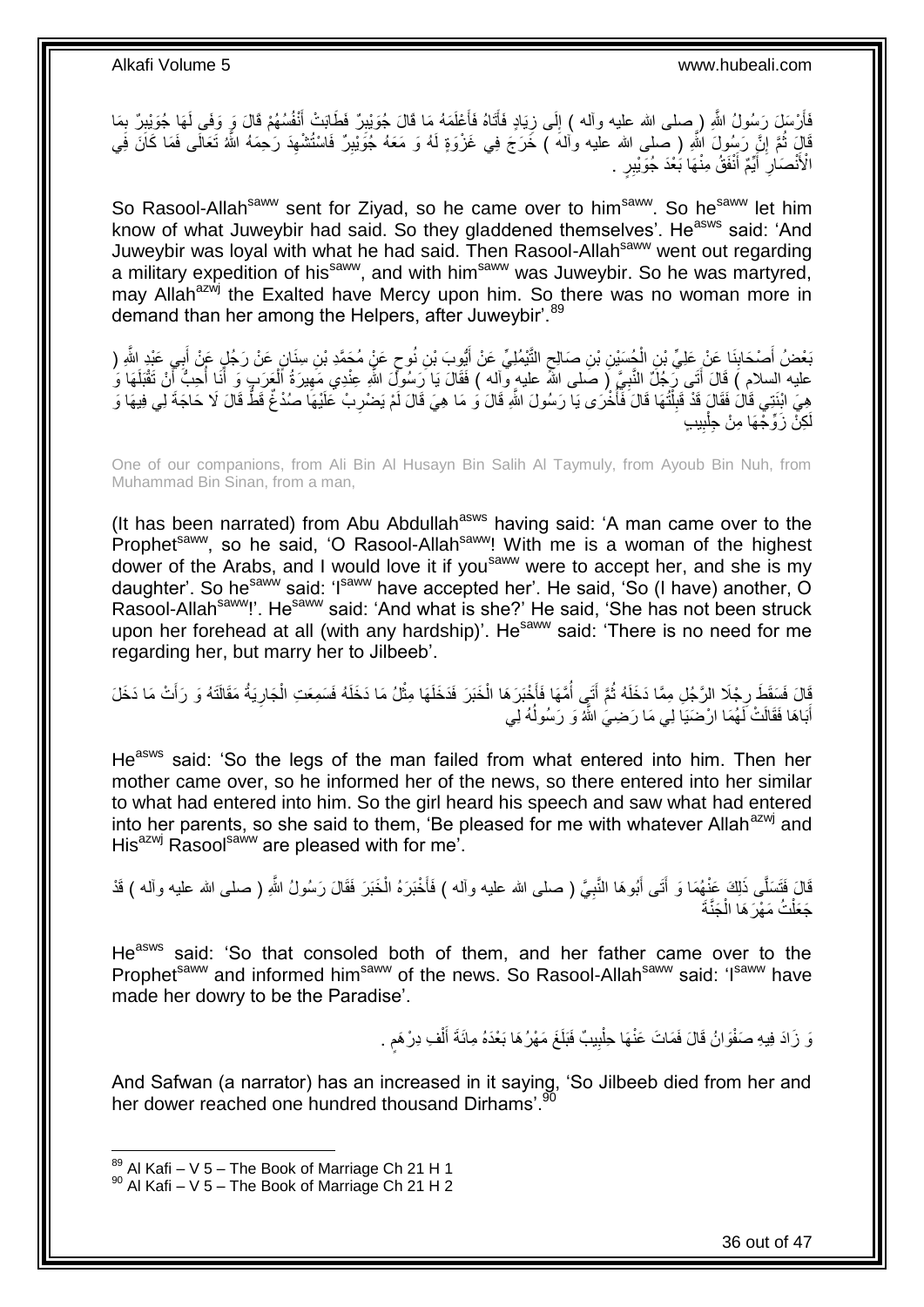**باب آ َخ ُر مْن ُه**

# <span id="page-36-0"></span>**Chapter 22 – Another chapter from it**

عَلِيُّ بْنُ إِبْرَاهِيمَ عَنْ أَبِيهٍ عَنِ الْحَسَنِ بْنِ عَلِيٍّ بْنِ فَضَّالٍ عَنْ ثَعْلَبَةَ بْنِ مَيْمُونٍ عَنْ غُمَرَ بْنِ أَبِي بَكَّلٍ عَنْ أَبِي بَكْرٍ َ ْ ِ َ ֦֦֧֦֧֦֧֦֧֦֧ׅ֦֧֦֧֦֧֦֧֦֧֦֧֦֧֦֧֦֧֦֧֦֧֦֧֦֧֦֚֚֚֚֚֚֬֝֜ أ َ الْجَضْرَمِيُّ عَنْ أُبِي عَبْدِ اللَّهِ ( عليه السَّلامُ ) قَالَ إِنَّ رَسُولَ اللَّهِ ( صلى اللهِ عليه وَّاله ) زَوَّجَ مِقْدَادَ بْنَّ الْأَسْوَدِ ضَبُبَاعَةَ ابْنَةً َ ْ ِ الزُّبَيْرِ نْبِيٍّ عَبْدِ الْمُطَّلِب وَ إِنَّمَا زَوَّجَهُ لِتَتَّضِعُ الْمَنَاكِحُ وَ لِيَتَأَسَّوْا بِرَسُولِ اللهِ ( صلى الله عليه وأله ) وَ لِيَعْلَمُوا أَنَّ أَكْرَمَهُمْ ِ َ ْ ِ ْ ِ َ َ عِنْدَ اللَّهِ أَتْقَاهُمْ . َ

Ali Bin Ibrahim, from his father, from Al Hassan Bin Ali Bin Fazzal, from Sa'alba Bin Maymoun, from Umar Bin Abu Bakaar, from Abu Bakr Al Hazramy,

(It has been narrated) from Abu Abdullah<sup>asws</sup> having said that Rasool-Allah<sup>saww</sup> got Migdad Bin Al-Aswad<sup>as</sup> married to Zuba'at daughter of Al Zubeyr Bin Abdul Muttalib, and rather he<sup>saww</sup> got him<sup>as</sup> married in order to set the rules of the marriage and (for people) to follow the footsteps of Rasool-Allah<sup>saww</sup>, and to let them know that the most prestigious of them in the Presence of Allah $a^{2x}$  is the most pious of them'.<sup>91</sup>

عِدَّةٌ مِنْ أَصْحَابِنَا عَنْ أَحْمَدَ بْنِ مُحَمَّدِ بْنِ خَالِدٍ عَنْ أَبِيهِ عَنْ أَبِي عَبْدِ اللَّهِ عَنْ عَبْدِ الرَّحْمَنِ بْنِ مُحَمَّدٍ عَنْ يَزِيدَ بْنِ حَاتِمٍ قَالَ َ ِ َ **∣** َ ٍ **∶** كَانَ لِعَبْدٍ الْمَلِكِ بْنِ مَرْوَانَ عَيْنٌ بِالْمَدِينَةِ يَكْتُبُ إِلَيْهِ بِأَخْبَارِ مَا يَحْدُثُ فِيهَا وَ إِنَّ عَلِيَّ بْنَ الْحُسَيْنِ ( عليهِ السلامِ ) أَعْتَقَ ِ ِ ا<br>است ِ لَ ِ ْ ِ َ ا<br>ا جَارِيَةً ثُمَّ تَزَوَّجَهَا فَكَتَبَ الْعَيْنُ إِلَي عَبْدِ الْمَلِكِ فَكَتَبَ عَبْدُ الْمَلِكِ إِلَي عَلِيِّ بْنِ الْحُسَيْنِ ( عليه السلام ) أَمَّا بَعْدُ فَقَدْ بَلَغَنِي ُ **∶** ْ ∣∣<br>∶ ْ ْ ِ ْ َ َنْزُوِيجُكَ مَوْ لَاتَكَ وَ قَدْ عَلِمْتُ أَنَّهُ كَانَ فِي أَكْفَائِكَ مِنْ قُرَيْشٍ مَنْ تَمَجَّدُ بِهِ فِي الصِّهْرِ وَ تَسْتَتْجِبُهُ فِي الْوَلْدِ فَلَا لِنَفْسِكَ نَظَرْتَ ِ َ َ ِ ْ ِ وَ لَا عَلَى وُلْدِكَ أَبْقَيْتَ وَ السَّلَامُ َ ْ

A number of our companions, from Ahmad Bin Muhammad Bin Khalid, from his father, from Abu Abdullah, from Abdul Rahman Bin Muhammad, from Yazeed Bin hatim who said,

'There used to be a spy for Abdul Malik Bin Marwan in Al-Medina who used to write to him with the news of whatever transpired therein, and Aliasws Bin Al-Husayn<sup>asws</sup> emancipated (liberated) a slave girl, then married her. So the spy wrote to Abdul Malik, and Abdul Malik wrote to Ali Bin Al-Husayn<sup>asws</sup>, 'Thereafter, it has reached me that you<sup>asws</sup> married your<sup>asws</sup> slave girl, and you<sup>asws</sup> know that there are matches for you assumed you. State you, with you with regarding the relationship and you<sup>asws</sup> from Qureysh, one you<sup>asws</sup> can glorify with regarding the relationship and have excellence regarding the children, but you<sup>asws</sup> did not consider for yourself<sup>asws</sup> nor upon your<sup>asws</sup> children to remain. Greetings!'

نَّكَتَبَ إِلَيْهِ عَلِيُّ بْنُ الْحُسَيْنِ ( عليه السلام ) أَمَّا بَعْدُ فَقَدْ بَلَغَنِي كِذَابُكَ تُعَنِّفُنِي بِتَزْوِيجِي مَوْلَاتِي وَ تَزْعُمُ أَنَّهُ كَانَ فِي نِسَاءِ<br>مُسْيَمَعُ اللَّهُ عَالَ فِي نِسَاءِ َ ْ لَ  $\frac{1}{2}$ َ ِ ِ ُّوَرَيْشٍ مَنْ أَتَمَجَّدُ بِهِ فِي الصِّهْْرِ وَ أَسْتَنْجِبُهُ فِي الْوَلَدِ وَ أَنِّهُ لَيْسٍّ فَوْقٍ رَسُولِ إِنَّهُ رَصَلَبِي الله عليه وآله ) مُرْتَقاً فِي مَجْدٍ وَ لَا َ ْ َ ِ ِ َ مُسْتَزَأَدٌ فِي كَرَمٍ وَ إِنَّمَا ۖ كَانَتٍ مِّلْكَ يَمِينِيَ خَرَجَتْ مَتَى أَرَادَ اللَّهُ عَزَّ وَ جَلَّ مَنِّي بِأَمْرٍ أَلْتَمِسِ بِهِ ثَوَابَهُ ثُمَّ ارْتَجَعْتُهَا عَلَى شَنِّةٍ َ **∶** ْ َ َ ِ َ ْ ِ م<br>و َرِ مَنْ كَانَ ۖ زَكِيّاً ۚ فِي دِينِ اللَّهِ فَلَيْسَ يُخِلُّ بِهِ شَيْءٌ مِنْ أَمْرِهِ وَ قَدْ رَفَعَ اللَّه<br>ِيَجِبُّهُ مَا لَيْسَ الْمَمِينَ وَاللَّهُ فَلَيْسَ يُخِلُّ بِهِ شَيْءٌ مِنْ أَمْرِهِ وَ قَدْ رَفَعَ اللَّهُ ب ِ ¦ َ ُّ **ٔ** َ ِ ْ ِ ِ فَلَا لُؤُمَ عَلَى امْرِيْ مُسْلَِمٍ إِنَّمَا اللَّوُمُ لُؤُمُ الْجَاهِلِيَّةِ وَ السَّلَاَمُ ْ ُ ُّ ֺ֧ׅ֧ׅ֧֧֚֚֚֚֚֚֚֚֚֚֚֚֚֚֚֚֚֝֝֬֓֡֡֡֡֡֡֡֬֓֡֟֓֡֟֓֡֟֓֡֡֡֬֓֡֡֬֩֓֓֬֩ ٍ ُّ ٍ

So Aliasws Bin Al-Husayn<sup>asws</sup> wrote to him: 'Thereafter, your letter has reached me<sup>asws</sup> chiding me<sup>asws</sup> due to my<sup>asws</sup> marrying my<sup>asws</sup> slave girl, and you alleged that there are women among Qureysh ones last can glorify with regarding the relationship, and have excellence regarding the children, and there is no higher level than that of Rasool-Allah<sup>saww</sup> with regards to glory, nor any more in benevolence. But rather, she was a possession of my<sup>asws</sup> right hand. When Allah<sup>azwj</sup> Mighty and Majestic Intended a matter from me<sup>asws</sup>, I shought His<sup>azwj</sup> Rewards by it. Then I<sup>asws</sup> returned her upon a

 $91$  Al Kafi – V 5 – The Book of Marriage Ch 22 H 1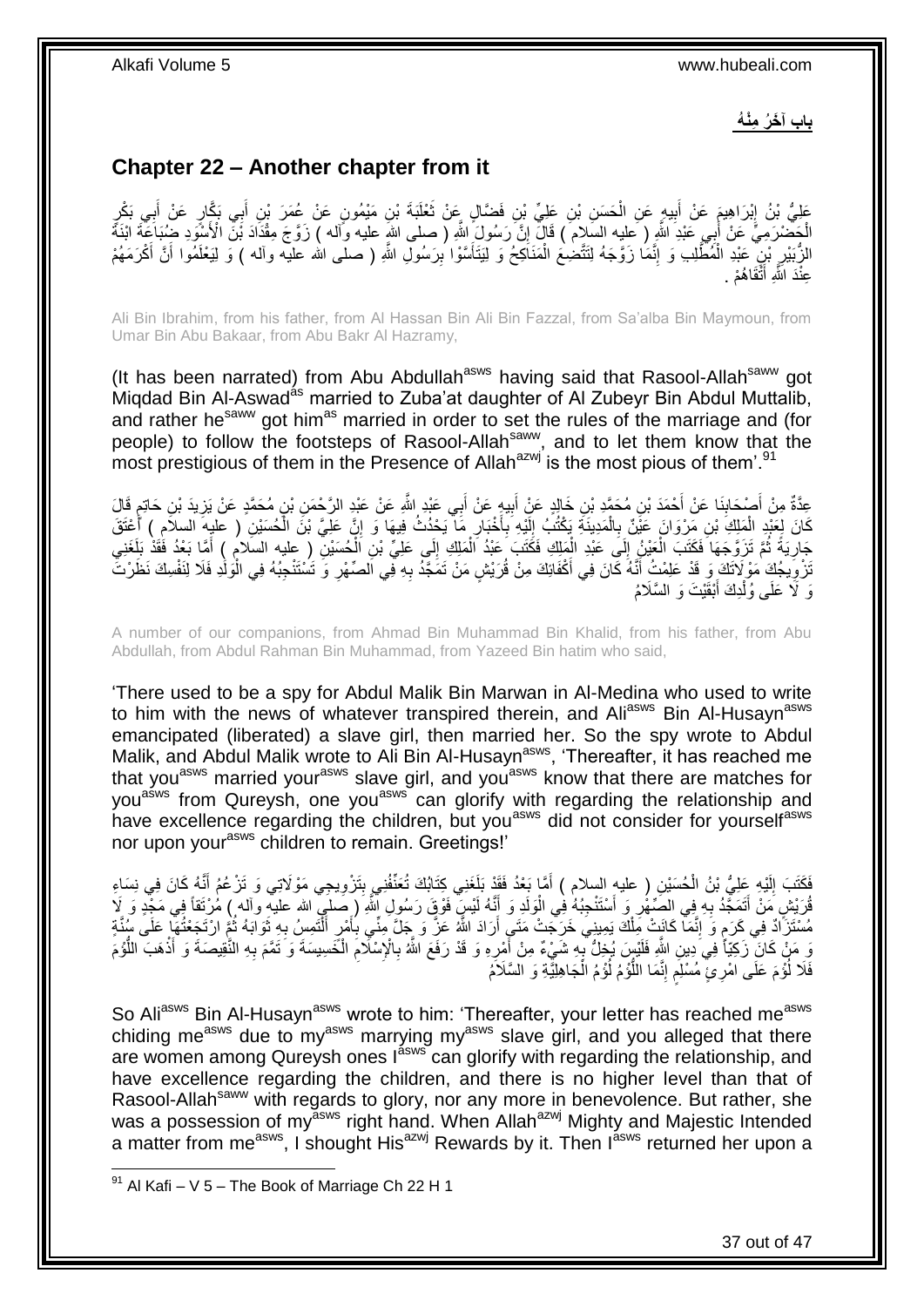Sunnah. And whoever was more pure in the Religion of Allah<sup>azwj</sup>, so there is nothing which can isolate him from His<sup>azwj</sup> Commad, and Allah<sup>azwj</sup> has Raised by Al-Islam the despicability and completed the short-comings with it, and removed the blames. Thus, there is no blame upon a Muslim person, but rather the blame is upon the ignorance. Greetings!'

لَّفَلَمَّا قَرَأُ الْكِتَابَ رَمَى بِهِ إِلَى إِبْنِهِ سُلَيْمَانَ فَقَرَأَهُ فَقَالَ يَا أَمِيرَ الْمُؤْمِنِينَ لَشَدَّ مَا فَخَرَ عَلَيْكَ عَلِيُّ بِلْ الْحُسَيْنِ ( عليه السلام )<br>فَقَدْ الْكَسَيْنِ ْ َ ِ **∶** ْ َ ْ فَقَالَ يَا بُنَيَّ لَا تَقُلْ ذَلِكَ فَإِنَّهُ أَلْسَنُ بَنِي هَاشِمٍ الَّتِي تَفْلِقُ الصَّخْرَ وَ تَغْرِفُ مِنْ بَحْرٍ إِنَّ عَلِيَّ بْنَ الْحُسَيْنِ (َ عَليه السلام ) يَا ِ ِ َّ ٍ ْ َ ِ ْ ُنَيَّ يَرْتَفِعُ مِنْ حَيْثُ يَتَّضِعُ النَّاسُ .

So when he read the letter, he threw it to his son Suleyman, so he read it, and he said, 'O commander of the faithful! How intense is what Ali<sup>asws</sup> Bin Al-Husayn<sup>asws</sup> has prided over you!' So he said, 'O my son! Do not say that, for it is the tongues of the Clan of Hashim<sup>as</sup> which splits the rocks and scoops from an ocean. It is Ali<sup>asws</sup> Bin Al-Husayn<sup>asws</sup>, O my son, who rises from where the people are humbled'.<sup>92</sup>

الْحُسَيْنُ يْنُ الْحَسِنِ الْهَاشِمِيُّ عَنْ إِبْرَاهِيمَ بْنِ إِسْحَاقَ الْأَحْمَرِ وَ عَلِيُّ بْنُ مُحَمَّدٍ بْنِ بُنْدَارَ عَنِ السَّيَّارِ يِّ عَنْ بَعْضِ الْبَغْدَادِيِّينَ **∶** ِ ֦֧֦֧֦֦֧֦֧֦֧֦֧֦֧֦֧֦֧֦֧֦֧ׅ֦֧֦֧֦֧֦֧֦֧֦֧֦֧֦֧֦֧֦֧֦֧֧֦֚֚֚֚֚֝֝֝֝֜֓֡֜ ْ ْ ْ ِ عَنْ عَلِيِّ بْنِ بِلَالٍ قَالَ لَقِيَ هِشَامَ بْنَ الْحَكَمِ بَعُضِ الْخَوَارِجَ فَقَالَ يَا هِشَامُ مَا تَقُولُ فِي الْعَجَمِ يَجُوزُ ۖ أَنْ يَتَزَوَّ جُوا فِي الْعَرَبِ ْ ِ ْ ِ ْ **∶** ْ أ ِ قَالَ نَعَمْ قَالَ فَالْعَرُبُ يَتَزَرَّقُ جُواٍ مِنْ قُوْرَيْشٍ قَالَ نَعَمْ قَالَ فَقُرِّيَّشٌ يَتَزَوَّجُ فِي بَنِي هَاشِمٍ قَالَ نَعَمْ قَالَ عَشْ أَخَذْتَ هَذَا قَالَ عَنْ ֧֖֧֚֚֓֝֝֝ ْ **ٔ**<br>: َ جَعْفَرِ بْنِ مُحَمَّدٍ سَمِعْتُهُ يَقُولُ أَ تَتَكَافَأُ دِمَاؤُكُمْ وَ ۚ لَا تَتَكَافَأُ فُرُوجُكُمْ ا<br>المسار ُ َ ِ

Al Husayn Bin Al Hassan Al Hashimy, from Ibrahim Bin Is'haq Al Ahmar and Ali Bin Muhammad Bin Bundar, from Al Sayyari, from one of the Baghdadis, from Ali Bin Bilal who said,

'Hisham Bin Al-Hakam met one of the foreigners, so he said, 'O Hisham! What are you saying regarding the non-Arabs, are they allowed to marry among the Arabs?' He said, 'Yes'. He said, 'So the Arabs can marry from Qureysh?' He said, 'Yes'. He said, 'So the Qureysh can marry in the Clan of Hashim<sup>as</sup>?' He said, 'Yes'. He said, 'From where did you take this?' He said, 'From Ja'far<sup>asws</sup> Bin Muhammad<sup>asws</sup>. I heard him<sup>asws</sup> saying: 'Your blood is matching but your reproductive organs cannot?'

قَالَ فَخَرَجَ الْخَارِجِيُّ حَتَّى أَتَي أَبَا عَبْدِ اللَّهِ ( عليه السلام ) فَقَالَ إِنِّي أَقِيتُ هِشَاماً فَسَأَلْتُهُ عَنْ كَذَا وَأَغْبَرَنِي بِكَذَا وَ كَذَا وَ ذَكَرَ<br>أَوْا الْمَسْرَحِينَ بِكَذَا وَ عَذَا وَ اللَ ِ َ ْ ِ َ ْ ĺ أَنَّهُ سَمِعَهُ مِنْكَ قَالَ نَّعَمْ قَذْ قُلْتُ ذَلِكَ فَقَالَ الْخَارِجِيُّ فَهَا أَنَا ذَا قَدْ جِئْثُكَ خَاطِباً فَقَالَ لَهُ أَبُو عَبْدِ النَّهِ ( عليه السلام ) إِنَّكَ لَكُفْوٌ<br>وَقَدْ النَّهُ سَبْعَهُ مِنْكَ ذَلِك َ ْ ْ َ ِ َ فِي دَمِكَ وَ حَسَبِكَ فِي قُوْمِكَ وَ لَكِنَّ اللَّهَ عَذِّ وَ جَلَّ صَانَنَا عَنِ الصَّدَقَةِ وَ هِيَ أَوْسَاخُ أَيْدِي النَّاسِ فَنَكْرَهُ أَنْ نُشْرِكَ فِيمَا فَضَّلَنَا َ َ ِ ِ َ اللَّهُ بِهِ مَنْ لَمْ يَجْعَلِ اللَّهُ لَهُ مِثْلَ مَا جَعَلَ اللَّهُ لَنَا ْ **∶** 

He (the narrator) said, 'So the foreigner went out until he came over to Abu Abdullah<sup>asws</sup>, so he said, 'I met Hisham, and I asked him about such, so he informed me with such and such, and he mentioned that he had heard it from you<sup>asws</sup>. He<sup>asws</sup> said: 'Yes, l<sup>asws</sup> have said that'. So the foreigner said, 'So here I am with a marriage proposal'. So Abu Abdullah<sup>asws</sup> said to him: 'You are a match regarding your blood, but your nobility among your people, but Allah<sup>azwj</sup> Mighty and Majestic Safeguarded usasws from the charity, and it is a dirt from the hands of the people. Thus, we<sup>asws</sup> abhor that we<sup>asws</sup> associate you in what Allah<sup>azwj</sup> has Preferred us<sup>asws</sup> with, (as you are) the one whom Allah<sup>azwj</sup> has not Made for you the like of what Allah<sup>azwj</sup> has Made for us'.

> فَقَامَ الْخَارِجِيُّ وَ هُوَ يَقُولُ تَاللَّهِ مَا رَأَيْتُ رَجُلًا مِثْلَهُ قَطَّ رَدَّنِي وَ اللَّهِ أَقْبَحَ رَدٍّ وَ مَا خَرَجَ مِنْ قَوْلِ صَاحِبِهِ . َ لَ ْ َ ْ ِ

38 out of 47

<sup>1</sup>  $92$  Al Kafi – V 5 – The Book of Marriage Ch 22 H 2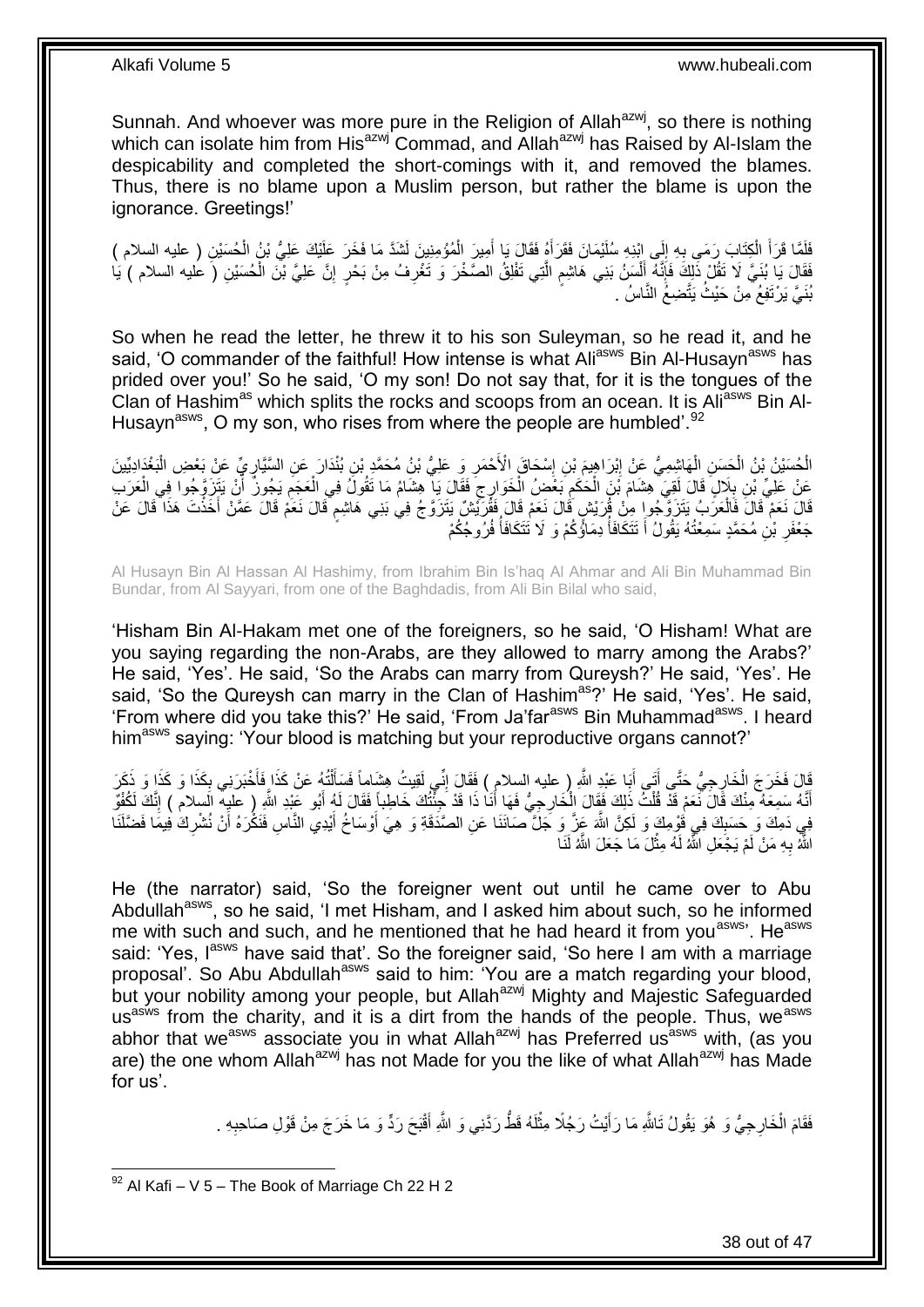So the foreigner arose and he was saying, 'By Allah<sup>azwj</sup>! I have not seen a man like him<sup>asws</sup> at all! He<sup>asws</sup> repulsed me, by Allah<sup>azwj</sup>, with the ugliest of repulsions, but still without contradicting his<sup>asws</sup> companion<sup>'.93</sup>

عَلِيُّ بْنُ إِبْرَاهِيمَ عَنْ أَبِيهِ عَنِ ابْنِ فَضَّالٍ عَنْ تَعْلَيَةَ بْنِ مَيْمُونٍ عَمَّنْ يَرْوِي عَنْ أَبِي عَبْدِ اللَّهِ ( عليه السلام ) أَنَّ عَلِيَّ بْنَ<br>وَبِيَّ بَنُّ إِبْرَاهِيمَ عَنْ أَبِيهِ عِنِ ابْنِ يَعْ َ َ **!** َ ِ َ الْحُسَيْنِ (َ عِليه السلامِ ) تَزَوَّجَ سُرِّيَّةً كَانَتْ لِلْحَسَنِ بْنِ عَلِيٍّ ( عليه السلام ) فَبَلَغَ ذَلِّك عَنْدَ الْمَلِكِ بْنِ مَرْوَانَ فُكَتَبَ إِلَيْهِ فِي<br>المُسَيْنِ ( عَيَاده السلام ) تَزَوَّجَ سُرِّيَّةً ْ ْ لَ ِ نَّاكِ كِتَّاباً أَنَّكَ صِرْتَ بِغُلَ الْإِمَاءِ فَكَتَبَ إِلَيْهِ عَلِيٌّ بِنُ الْجُسَيْنِ ( عليه السلام ) أَيَّ اللَّهَ رَفَعَ بِالْإِسْلَامِ الْخَسِيسَةَ وَ أَتَمَّ بِهِ َ َ ْ ِ **∶** َ ْ لَ  $\frac{1}{2}$ النَّاقِصِةَ فَأَكْرَمَ بِهِ مِنَ اللَّؤْمِ فَلَا لُؤْمَ عَلَى مُسْلِمِ إِنَّمَا اللَّؤْمُ لُؤُمُ الْجَاهِلِيَّةِ إِنَّ رَسُولْ اللَّهِ ( صلى اللَّه عليه وآله ) أَنْكَحَ عَبْدُهُ وَ ِ ْ ا<br>ا ُّ ِ ٍ ار<br>و ِ م<br>ا **∶** َ َ َمَت ُه َ نَكَحَ أ

Ali Bin Ibrahim, from his father, from Ibn Fazzal, from Sa'albat Bin Maymoun, from the one who reported it,

(It has been narrated) from Abu Abdullah<sup>asws</sup> that Ali<sup>asws</sup> Bin Al-Husayn<sup>asws</sup> married a slave-girl who was for Al-Hassan Bin Ali<sup>asws</sup>. So (the news of) that reached Abdul Malik Bin Marwan. So he wrote to him<sup>asws</sup> a letter regarding that, 'You<sup>asws</sup> have become a husband of the slave girl'. So Ali<sup>asws</sup> Bin Al-Husayn<sup>asws</sup> wrote to him: 'Allah<sup>azwj</sup> has Raised by Al-Islam the despicability (evil) and completed the shortcomings with it, and exonerated the blames by it. Thus, there is no blame upon a Muslim person, but rather the blame is upon the ignorance. Rasool-Allah<sup>saww</sup> got his slave married, and married his<sup>saww</sup> slave girl'.

فَلَمَّا انْتَهَى الْكِتَابُ إِلَي عَبْدِ الْمَلِكِ قَالَ لِمَنْ عِنْدَهُ خَبِّرُونِي عَنْ رَجُلٍ إِذَا أَتَى مَا يَضغُمُ النَّاسَ لَمْ يَزِدْهُ إِلَّا شَرَفاً قَالُوا ذَاكَ أُمِيرُ<br>فَانَّتَّقَ انْتَهَى الْكِتَابُ إِلَي ع َ ْ ِ ْ أَ ।<br>" ِ الْمُؤْمِنِينَ قَالَ لَا وَ اللَّهِ مَا هُوَ ذَاكَ قَالُوا مَا نَعْرِفُ إِلَّا أَمِيرَ الْمُؤْمِنِينَ قَالَ فَلا وَ اللَّهِ مَا هُوَ بِأَمِيرِ الْمُؤْمِنِينَ وَ لَكِنَّهُ عَلِيُّ بْنُ ْ ْ ِ َ ِ ْ َ ِ ِ الْمُسَيْنِ ( عليه السلام ) . ْ

So when the letter ended up to Abdul Malik Bin Marwan, he said to the ones in his presence, 'Inform me about a man, when there comes upon him what humbles the people, it does not increase him except in nobility'. They said, 'That is the commander of the faithful'. He said, 'No, by Allah<sup>azwj</sup>, he is not that'. They said, 'We do not know (of such a person) except for the commander of the faithful'. He said, 'No, by Allah<sup>azwj</sup>! He is not the commander of the faithful, but he is Ali<sup>asws</sup> Bin Al Husayn<sup>asws, 94</sup>

**باب آ َخ ُر مْن ُه**

### <span id="page-38-0"></span>**Chapter 23 – Another chapter from it**

عِدَّةٌ مِنْ أَصْحَابِنَا عَنْ سَهْلِ بْنِ زِيَادٍ عَنِ الْحُسَيْنِ بْنِ بَشَّارٍ الْوَاسِطِيِّ قَالَ كَتَبْتُ إِلَى أَبِي جَعْفَرٍ ( عِليه السلام ) أَسْأَلُهُ عَنِ **∣** َ ُ َ َ َ  $\frac{1}{2}$ ْ ْ ِ النِّكَاحِ فَكَتَبَ إِلَيَّ مَنْ خَطَبَ إِلَيْكُمْ َفَرَحْسِيْتُمْ دِينَهُ وَ أَمَانََتَهُ فَزَّوٌ جُوهِ هُ إِلَّا تَّفْعَلُوهُ تَكُنْ فِثْنَةٌ فِي الْأَرْضِ وَ فَسَادٌ كَبِيرٌ ۚ . ِ َ لَ ِ لَ  $\frac{1}{2}$  $\zeta$ ِ

A number of our companions, from Sahl Bin Ziyad, from Al Husayn Bin Bashaar Al Wasity who said,

'I wrote to Abu Ja'far<sup>asws</sup> asking him<sup>asws</sup> about the marriage. So he<sup>asws</sup> wrote to me: 'The one who come with a marriage (proposal) to you, and you are pleased with his

 $93$  Al Kafi – V 5 – The Book of Marriage Ch 22 H 3

 $94$  Al Kafi – V 5 – The Book of Marriage Ch 22 H 4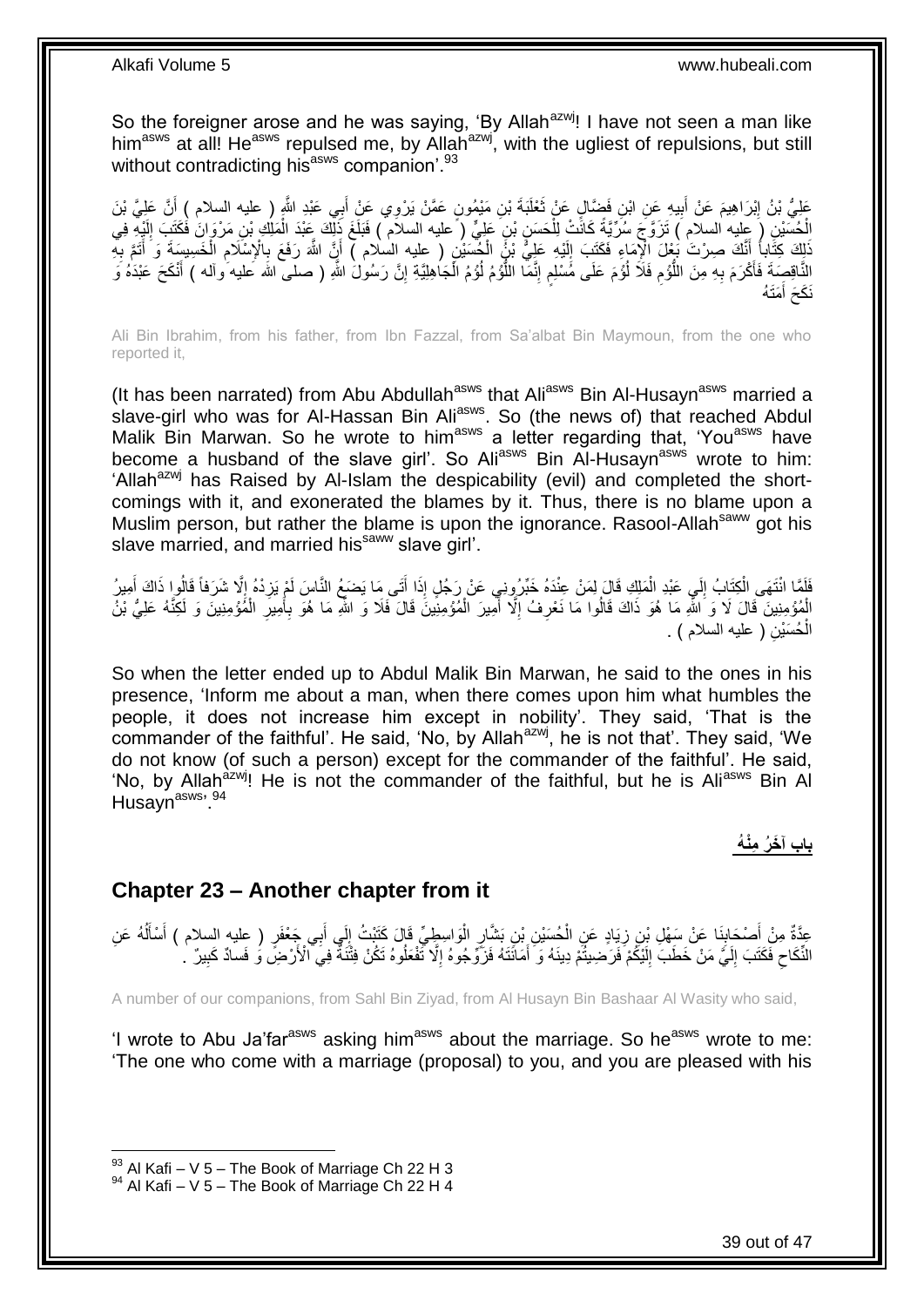Religion and his trustworthiness, so marry (your daughter) to him, or if you do not, there would be strife in the land and a great mischief'.<sup>95</sup>

سَهْلُ بْنُ زِيَادٍ وَ مُجَمَّدُ بْنُ يَحْيَيِ عَنْ أَحْمَدَ بْنِ مُجَمَّدٍ جَمِيعاً عَنْ عَلِيٍّ بْنِ مَهْزِيَارَ قَالَ كَتَبَ عَلِيُّ بْنُ أَسْبَاطٍ إِلَى أَبِي جَعْفَرٍ ( َ ِ َ ِ َ ِ عليه السلاَّمُ ) فَى أَمْرِ بَذَاتِهِ وَ أَنَّهُ لَا يَجِدُ أَحَدًّا مِثْلَهُ فَكَتَبَ إِلَيْهِ أَبُو جَّعْفَر<br>تَعْمَدَتَ مَا ذَكَرْتَ مَنْ يَجْبَنَ فَي أَنَّهُ لَا يَجِدُ أَحَدًّا مِثْلَهُ فَكَتَبَ إِلَيْهِ أَبُو جَعْفَو َ لَ ِ لَ **ٔ** َ َ ِ َ َ أَنَّك لَا تَجِدُ أَحْداً مِثْلُكَ فَلَا تَنْظُرْ فِي ذَلِكَ رَجِعَكَ اللَّهُ فَإِنَّ رَسُولَ اللَّهِ ( صَلَّى الله عليه وآلم ) قَالَ إِذَا جَاءَكُمْ مَنْ تَرْضَوْنَ خُلُقَهُ ِ لَ **ٔ** َ ُ نَ دِينَهُ فَزَوَّجُوهُ إِلَّا تَفْعَلُوهُ تَكُنْ فِتْنَةٌ فِي الْأَرْضِ وَ فَسَادٌ كَبِيرٌ ۚ . ِ **!** 

Sahl Bin Ziyad and Muhammad Bin Yahya, from Ahmad Bin Muhammad, altogether from Ali Bin Mahziyar who said,

'Ali Bin Asbaat wrote to Abu Ja'far<sup>asws</sup> regarding a matter of his daughters, and that he could not find anyone like him. So Abu Ja'far<sup>asws</sup> wrote to him: 'l<sup>asws</sup> understood what you mentioned from the matter of your daughters, and that you cannot find anyone like you, but do not wait regarding that, may Allah<sup>azwj</sup> have Mercy on you, for Rasool-Allah<sup>saww</sup> said: 'When there comes to you one whose mannerisms you are pleased with, and his Religion, so marry to him, or if you do not do it, there would happen strife in the land and a great mischief<sup>'.96</sup>

عِدَّةٌ مِنْ أَصِدْحَابِذَا عَنْ أَحْمَدَ بْنِ أَبِي عَبْدِ إِللَّهِ عَنْ إِبْرَاهِيمَ بْنِ مُحَمَّدٍ الْهَمَذَانِيِّ قَالَ كَتَبْتُ إِلَى أَبِي جَعْفَرٍ ( عليه السلام ) فِي ِ َ َ **∣** َ َ ِ ْ ُ التَّزْوِيجِّ فَأَتَانِي كَذَابُهُ بِخَطِّهِ قَالَ رَسُولُ اللَّهِ ( صلى الله عليه وآله ) إِذَا جَاءَكُمْ مَنْ تَرْضَوْنَ خُلُقَهُ وَ دِيَّنَهُ فَزَوَّجُوهُ إِلَّا تَفْعَلُوهُ ِ َ ِ ِ ا<br>ا ا<br>ا َنَكُنَّ فَثْنَنَّهُ فِي الْأَرْضِ وَ فَسادٌ كَبِيرٌ . **!** 

A number of our companions, from Ahmad Bin Abu Abdullah, from Ibrahim Bin Muhammad Al Hamdany who said,

'I wrote to Abu Ja'far<sup>asws</sup> regarding the marriage, so his<sup>asws</sup> letter came to me in his<sup>asws</sup> own handwriting: 'Rasool-Allah<sup>saww</sup> said: 'When there comes to you one whose manners and his Religion you are pleased with, so marry to him, or if you do not, there would occur strife in the land and a great mischief.<sup>97</sup>

### **و باب الْ ُكفْ**

### <span id="page-39-0"></span>**Chapter 24 – The Match**

ِ عِدَّةٌ مِنْ أَصِدَابِنَا عَنْ أَحْمَدَ بْنِ مُحَمَّدٍ عَنْ عَلِيِّ بْنِ الْحَكَمِ عَنْ أَبَانٍ عَنْ رَجُلٍ عَنْ أَبِي عَبْدِ اللَّهِ ( عليه السلام ) قَالَ الْكُفْوُ أَنْ َ َ ِ ْ **∣** َ يَكُونَ عَفِيفاً وَ عَِنْدَهُ يَسَارٌ .

A number of our companions, from Ahmad Bin Muhammad, from Ali Bin Al hakam, from Aban, from a man,

(It has been narrated) from Abu Abdullah $\frac{assws}{s}$  having said: 'The match is that he happens to be chaste, and with him is wealth<sup>'.98</sup>

 $95$  Al Kafi – V 5 – The Book of Marriage Ch 23 H 1

 $96$  Al Kafi – V 5 – The Book of Marriage Ch 23 H 2

 $^{97}$  Al Kafi – V 5 – The Book of Marriage Ch 23 H 3

 $98$  Al Kafi – V 5 – The Book of Marriage Ch 24 H 1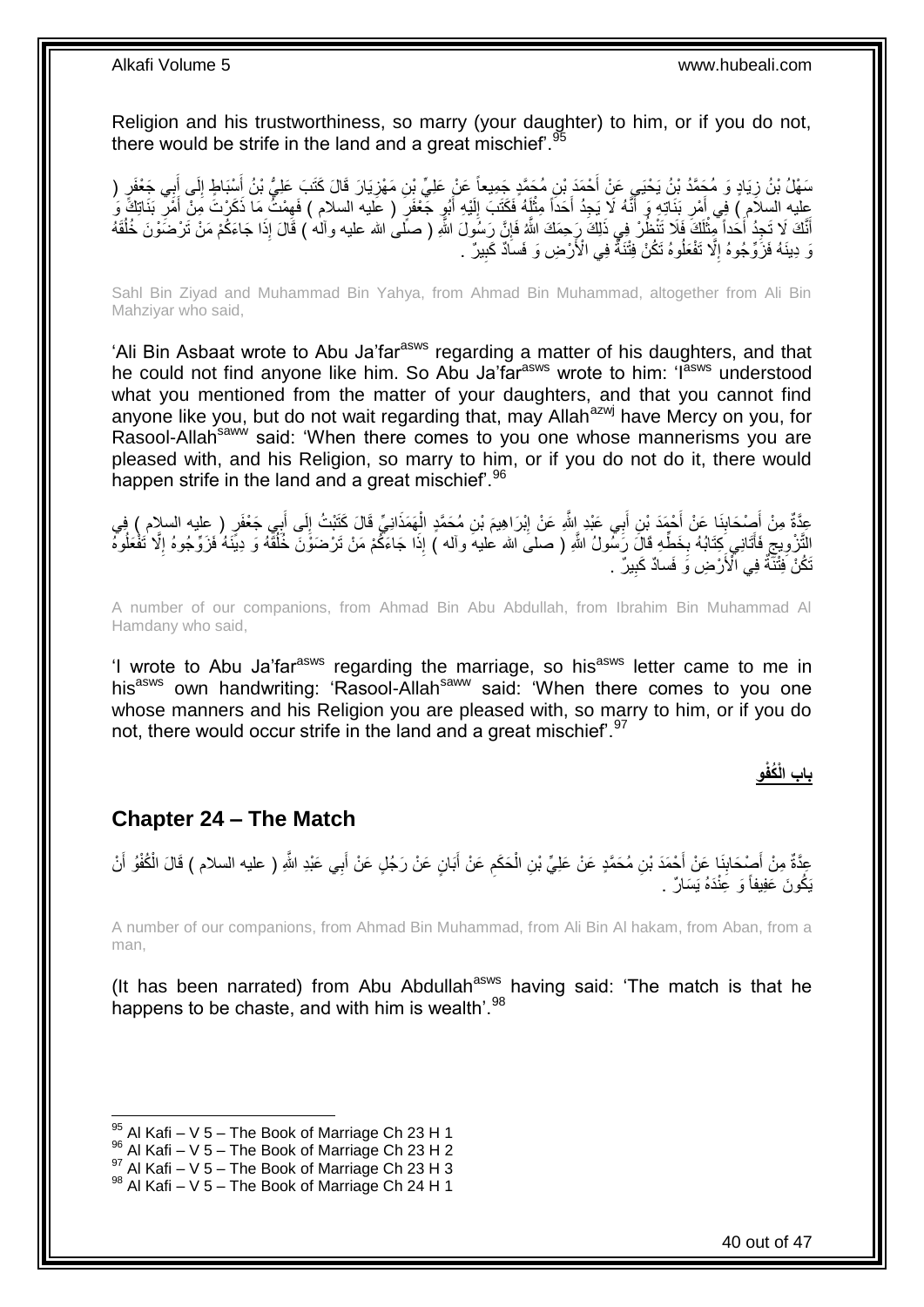**ُب الْ َخ ْمر ْن ُيْنَك َح َشار باب َكَرا هَي ة أ َ**

# <span id="page-40-0"></span>**Chapter 25 – Abhorrence of marrying to a drinker of the wine**

عِدَّةٌ مِنْ أَصْحَابِنَا عَنْ أَحْمَدَ بْنِ مُحَمَّدٍ رَفَعَهُ قَالَ قَالَ أَبُو عَبْدِ اللَّهِ ( عليه السلام ) مَنْ زَوَّجَ كَرِيمَتَهُ مِنْ شَارِبِ الْخَمْرِ فَقَدْ َ َ **∣** َ ِ ْ ِ ِ قَطَعَ رَحِمَهَا .

A number of our companions, from Ahmad Bin Muhammad, raising it, said,

'Abu Abdullah<sup>asws</sup> said: 'The one who marries his daughter to a drinker of the wine, so he has cut off his relationship'.<sup>99</sup>

عَلِيُّ بْنُ إِبْرَاهِيمَ عَنْ أَبِيهِ عَنِ إِبْنِ أَبِي عُمَيْرٍ عَنْ بَعْضِ أَصْحَابِهِ عَنْ أَبِي عَبْدِ اللَّهِ ( عليه السلام ) قَالَ قَالَ رَسُولُ اللَّهِ ( َ ِ َ **∣ ֽוּ** صلَّى الله َعليه وْاله ) شَارِبُ اَلْخَمْرِ ۚ لَا يُزَوَّجُ إِذَا خَطَبَ ۚ **∶** ْ ِ

Ali Bin Ibrahim, from his father, from Ibn Abu Umeyr, from one of his companions,

(It has been narrated) from Abu Abdullah<sup>asws</sup> having said: 'Rasool-Allah<sup>saww</sup> said: 'A drinker of the wine, do not marry to him when he proposes'.<sup>100</sup>

ِ مُحَمَّدُ بْنُ يَحْيَى عَنْ أَحْمَدَ بِْنِ مُحَمَّدٍ عَنِ الْحَسَنِ بْنِ مَحْبُوبِ عَنْ خَالِدِ بْنِ جَرِيرٍ عَنْ أَبِي الرَّبِيعِ عَنْ أَبِي عَيْدِ النَّهِ ( عِليه َ ِ ْ َ َ ِ السِّلامِ ) قَالَ قَالَ رَسُولُ اللَّهِ ( صلى الله عليه وأله ) مَنْ شَرِبَ الْخَمْرَ بَعْدَ مَا حَرَّمَهَا اللَّهُ عَلَى لِسَّانِي فَلَيْسَ بِأَهْلٍ أَنْ يُزَوَّجَ ْ **∶** َ َ ِ إِذَا خَطَبَ .

Muhammad Bin Yahya, from Ahmad Bin Muhammad, from Al Hassan Bin Mahboub, from Khalid Bin Jareer, from Abu Al Rabie,

(It has been narrated) from Abu Abdullah<sup>asws</sup> having said: 'Rasool-Allah<sup>saww</sup> said: 'The one who drinks the wine after Allah<sup>azwj</sup> Prohibited it upon my<sup>saww</sup> tongue, so he is not with a right that he should be married to when he proposes (for a marriage)'.<sup>101</sup>

**باب ُمَناَك َح ة الُّن َّصا ب َو ال ُّشَّكا ك**

<span id="page-40-1"></span>**Chapter 26 – Marriage of the Hostile One (***Nasibi***) and the doubtful (in religion)**

عِدَّةٌ مِنْ أَصْحَابِنَا عَنْ سَهْلِ بْنِ زِيَادٍ عَنْ أَجْمَدَ بْنِ مُحَمَّدِ بْنِ أَبِي نَصْرٍ عَنْ غَيْدٍ الْكَرِيمِ بْنِ عَمْرٍو عَنْ أَبِي بَصِيرٍ عَنْ أَبِي َ ¦ **∣** َ ِ َ َ ِ ِ ْ عَبْدِ اللَّهِ ( عليه السلام ) قَالَ تَزَوَّجُوا فِي الشُّكَاكِ وَ لَا تُزَوِّجُوهُمْ إِلَاَّ الْمَرْ أَةَ تَأْخُذُ مِنْ أَدَبَ زَوْجِهَا وَ يَقْهَرُهَا ۖ عَلَى دِّينِهِ ۚ َ ْ َ ْ

A number of our companions, from Sahl Bin Ziyad, from Ahmad Bin Muhammad Bin Abu Nasr, from Abdul Kareem Bin Amro, from Abu Baseer,

(It has been narrated) from Abu Abdullah<sup>asws</sup> having said: ' (you may) marry among the uncertain (in religion) ones but do not marry to them (the Nasabis) because the

 $99$  Al Kafi – V 5 – The Book of Marriage Ch 25 H 1

 $100$  Al Kafi – V 5 – The Book of Marriage Ch 25 H 2

 $101$  Al Kafi – V 5 – The Book of Marriage Ch 25 H 3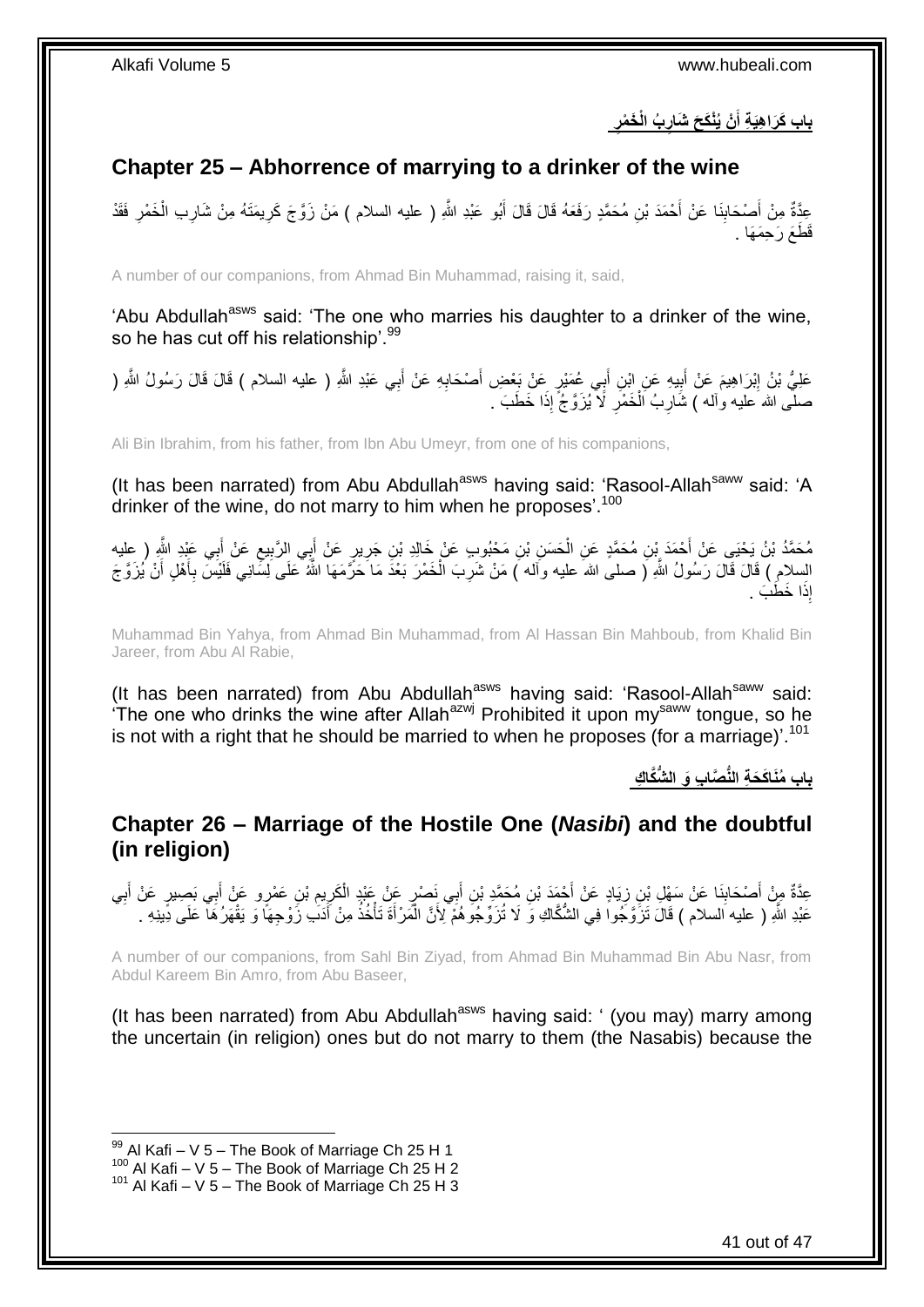woman tends to take from the etiquettes of her husband, and he compels her upon his Religion'.<sup>102</sup>

أَبُو عَلِيٍّ إِلْأَشْعَرِ يُّ عَنْ مُحَمَّدٍ بْنِ عَيْدِ الْجَبَّارِ عَنْ صَفْوَإِنَ بْنِ يَحْيَى مَنْ عَيْدِ اللَّهِ بْنِ مُسْكَانَ عَنْ يَحْيَى الْحَلَبِيِّ عَنْ عَيْدِ **ٍ** ْ ِ ِ ْ الْحَمِيدٍ ٱلطَّائِيِّ عَنْ زُرَارَةَ بْنِ أَعْيَنَ قَالَ قُلْتُ لِأَبِي عَبْدِ اللَّهِ ( عليه السلام ) أَتَرَوَّجُ بِمُرْجِئَةٍ أَوْ حَرُورِيَّةٍ قَالَ لَا َعَلَيْكَ بِالْبُلْهِ ِ َ ْ َ ْ ْ ِ ِ َ مِنَ النِّسَاءِ

Abu Ali Al Ashary, from Muhammad Bin Abdul Jabbar, from Safwan Bin Yahya, from Abdullah Bin Muskan, from Yahya Al Halby, from Abdul Hameed Al Ta'aiy, from Zurara Bin Ayn who said,

'I said to Abu Abdullah<sup>asws</sup>, 'Can I marry with a Murjiite or a Harouriyya (two sects)?' He<sup>asws</sup> said: 'No, but upon you is the simple one from the women'.

قَالَ زُرَارَةَ فَقُلْتُ وَ اللَّهِ مَا هِيَ إِلَّا مُؤْمِنَةٌ أَوْ كَافِرَةٌ فَقَالَ أَبُو عَيْدِ اللَّهِ ( عليه السلام ) وَ أَيْنَ أَهْلُ ثَنْوَى اللَّهِ عَزَّ وَ جَلَّ قَوْلُ اللَّهِ َ َ ِ ْ َ َ َ عَزَّ وَ جَلَّ أَصْدَقُ مِنْ قَوْلِكَ إِلَّا الْمُسْتَضْعَفِينَ مِنَ الرِّجالِ وَ النِّساءِ وَ الْوِلْدانِ لا يَسْتَطِيعُونَ حِيلَةً وَ لا يَهْتَدُونَ سَبِيلًا . ْ **∶** ْ ِ َ ِ

Zurara said, 'I said, 'By Allah<sup>azwj</sup>, what is she except for a Believing woman, or an Infidel'. So Abu Abdullah<sup>asws</sup> said: 'And where would be the dualist people about Allah<sup>azwj</sup> Mighty and Majestic? The Words of Allah<sup>azwj</sup> Mighty and Majestic are more truthful than your words, *[4:98] Except the weak from among the men and the children who have not in their power the means nor can they find a way (to escape)*'.<sup>103</sup>

مُحَمَّدُ بْنُ يَحْيَى عَنْ أَحْمَدَ بْنِ مُحَمَّدٍ عَنِ ابْنِ مَحْبُوِبٍ عَنْ جَمِيلِ بْنِ صَالِحٍ عَنْ فُضَيْلِ بْنِ يَسَارٍ عَنْ أَبِي عَبْدِ اللَّهِ ( عليه<br>. ٍ َ السلام ) قَالَ لَا يَتَزَوَّجِ الْمُؤْمِنَۢ النَّاصِبَةَ اَلْمَعْرُوفَةَ بِذَلِكَ . ْ ِ ْ

Muhammad Bin Yahya, from Ahmad Bin Muhammad, from Ibn Mahboub, from Jameel Bin Salih, from Fuzayl Bin Yasaar,

(It has been narrated) from Abu Abdullah<sup>asws</sup> having said: 'The Believer cannot marry a Hostile woman (*Nasibi*), the one (who is) well known with that'.<sup>104</sup>

مُحَمَّدُ بْنُ إِسْمَاعِيلَ عَنِ الْفَضْلِ بْنِ شَاذَانَ عَنِ ابْنِ أَبِي عُمَيْرٍ عَنْ رِبْعِيٍّ عَنِ الْفُضَيْلِ بْنِ يَسَارٍ عَنْ أَبِي عَبْدِ اللَّهِ ( عليه ْ ֦֧֦ َ ْ ِ َ السِلام ) قَالَ قَالَ لَهُ الْفُضَيْلُ أَتَزَوَّجَ النَّاصِبَةَ قَالَ لَا ۖ وَ لَا ۚ كَرَامَةً قُلْتٌ جَعِلْتٌ فِدَالَةَ وَ الثَّهِ إِنِّي َلأَقُولُ لَكَ هَذَا وَّ لَوْ جَاءَنِي بِبَيْت ْ ِ ِ ْ ْ مَلْأَنَ دَرَاهِمَ مَا فَعَلْتُ . ْ

Muhammad Bin Ismail, from Al Fazl Bin Sh*Azaan*, from Ibn Abu Umeyr, from Rabie, from Al Fuzayl Bin Yasaar,

(It has been narrated) from Abu Abdullah<sup>asws</sup>, said, 'Fuzayl said to him<sup>asws</sup>, 'Can I marry the Hostile woman (*Nasibi*)?' He<sup>asws</sup> said: 'No, and there is no prestige'. I said, 'May I be sacrificed for you<sup>asws</sup>! By Allah<sup>azwj</sup>, I am only saying this to you<sup>asws</sup>, and even if she comes to me with a house filled with Dirhams. I would not do it'.<sup>105</sup>

َ مُحَمَّدُ بْنُ يَحْيَى عَنْ أَحْمَدَ بْنِ مُحَمَّدٍ عَنْ عَلِيِّ بْنِ الْحَكَمِ عَنْ مُوسَى بْنِ بَكْرٍ عَنْ زُرَارَةَ بْنِ أَعْيَنَ عَنْ أَبِي عَبْدِ اللَّهِ ( عليه ِ ْ َ السلام ) قَالَ تَزَوَّجُوا فِي الشُّكَّاكِ وَ لَا تُزَوِّجُوهُمْ فَإِنَّ الْمََٰرْأَةَ تَأْخُذُ مِنْ أَدَب زَّوْجِهَا وَ يَقْهَرُ هَا َعَلَى دِينِهِ . َ ْ َ ْ ِ

 $102$  Al Kafi – V 5 – The Book of Marriage Ch 26 H 1

 $103$  Al Kafi – V 5 – The Book of Marriage Ch 26 H 2

 $104$  Al Kafi – V  $5$  – The Book of Marriage Ch 26 H 3

 $105$  Al Kafi – V 5 – The Book of Marriage Ch 26 H 4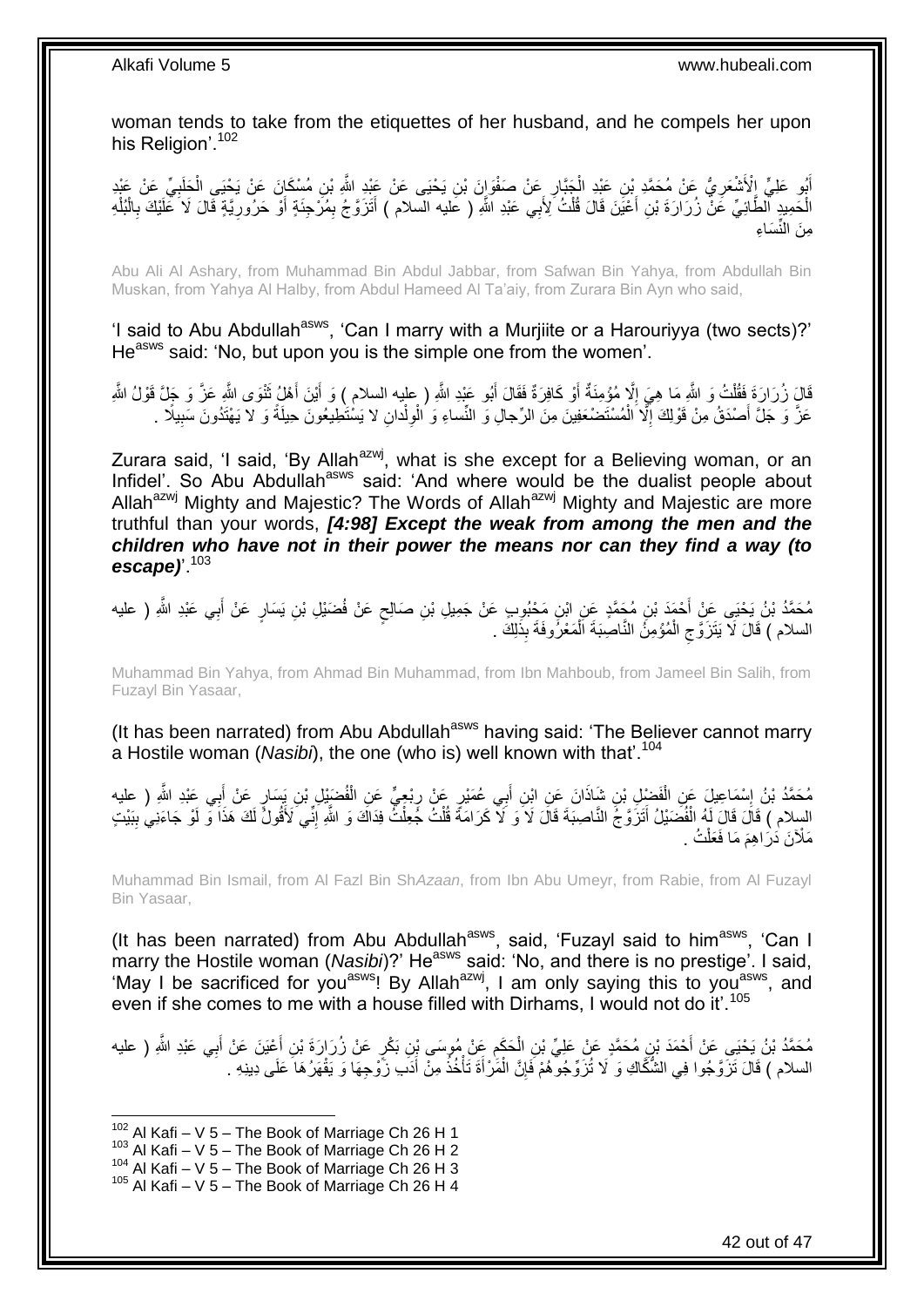Muhammad Bin Yahya, from Ahmad Bin Muhammad, from Ali Bin Al Hakam, from Musa Bin Bakr, from Zurara Bin Ayn,

(It has been narrated) from Abu Abdullah<sup>asws</sup> having said: 'Marry into the weak in (religion) but do not marry to them (the *Nasibis*), for the woman tends to take from the etiquettes of her husband, and he compels her upon his Religion'.<sup>106</sup>

أَحْمَدُ بْنُ مُحَمَّدٍ عَنِ ابْنِ فَضَالٍ عَنْ عَلِيِّ بْنِ يَعْقُوبَ عَنْ مَرْوَانَ بْنِ مُسْلِمٍ عَنِ الْجُسَيْنِ بْنِ مُوسَى الْجَنَّاطِ عَنِ الْفُضَيْلِ بْنِ ْ ْ ٍ ْ ِ يَسَارٍ قَالَ قُلْتُ لِأَبِي عََدْدٍ اللَّهِ أَرْ عِلْيهِ السّلامِ ) إِنَّ لِامْرَأَتِي أُخْتاً عََارٍفَةً عَلَى رَأْيِنَا وَ لَئِسَ عَلَى رَأْيِنَا بِالْبَصَّرَةِ إِلَّا قَلِيلٌ ِ :<br>ا َ ِ ْ ا<br>ا ْ **∶** ِ ة<br>أ فَأْزَوَّجُهَا مِمَّنْ لَا يَزِّى رَأْيَهَا قَالُ لَا وَ لَا نِعْمَةُ [وَ لَا كَرَامَةَ] إِنَّ اللَّهَ عَزَّ وَ جَلَّ يَقُولُ فَلا تَرْجِعُو هُنَّ إِلَى اَلْمُقَارِ لا هُنَّ حَلِّ لَهُمْ ِ ر<br>أ ُ ِ َو َّل ُه ُه َّن . ْم َي ُّو َن لَ ِحل

Ahmad Bin Muhammad, from Ibn Fazzal, from Ali Bin Yaqoub, from Marwan Bin Muslim, from Al Husayn Bin Musa Al Hannat, from Al Fuzayl Bin Yasaar who said,

'I said to Abu Abdullah<sup>asws</sup>, 'My wife has a sister who is known to be upon our view (*Wilayah*), and there are not upon our view in Al-Basra except for a few, so can I marry her to the one who does not agree with her view (faith)? He<sup>asws</sup> said: 'No, and there is neither a Blessing nor a prestige. Allah<sup>azwj</sup> Mighty and Majestic is Saying . *[60:10] do not send them back to the unbelievers, neither are these (women)*  lawful for them, nor are those (men) lawful for them<sup>'.107</sup>

عَلِيُّ بْنُ إِبْرَاهِيمَ عَنْ أَبِيهٍ عَنِ ابْنِ أَبِي عُمَبْرٍ عَنْ جَمِيلِ بْنِ دَرَّاجٍ عَنْ زُرَارَةَ قَالَ قُلْتُ لِأَبِي جَعْفَرٍ ( عليه السلامِ ) إِنِّي ْ ٍ َ **!** َ ِ ِ أَخْشَى أَنْ لَا يَجِلَّ لِّي أَنْ أَثَزَّوَّ جَ مَنْ لَمْ يَكُنَّ عَلَى أَمْرِي فَقَالَ مَا يَمْنَعُكَ مِنَ الْبُلْهِ مِنَ الْنَّسَاءِ قُلَّتُ وَ مَا الْبُلْهُ قَالَ هُنَّ<br>أَفْشَرَهُ وَنَ الْبَلْهُ قَالَ هُنَّ ْ ْ َ َ اً اً ْ ْ ْ الْمُسْتَضْعَفَاتُ مِنَ اللَّاتِي لَا يَنْصِبْنَ وَ لَا يَعْرِفْنَ مَا أَنْتُمْ عَلَيْهِ . ْ َ ِ

Ali Bin Ibrahim, from his father, from Ibn Abu Umeyr, from Jameel Bin Darraj, from Zurara who said,

'I said to Abu Ja'far<sup>asws</sup>, 'I fear that it is not Permissible for me that I marry the one who does not happen to be upon my matter (*Wilayah*)'. So he<sup>asws</sup> said: 'What is preventing you from the simple ones from the women?' I said, 'And what is the simple one?' He<sup>asws</sup> said: 'They are the weak ones from those who are not establishing hostility (non *Nasibi*s), and they do not recognise what you are upon<sup>'. 108</sup>

مُحَمَّدُ بْنُ يَحْيَى عَنْ أَحْمَدَ بْنِ مُحَمَّدٍ عَنْ عَبْدِ الرَّحْمَنِ بْنِ أَبِي نَجْرَانَ عَنِْ عَبْدِ اللَّهِ بْنِ سِنَانٍ قَالَ سَأَلْتُ أَبَا عَبْدِ اللَّهِ ( عليه َ َ ْ َ السِلام ) عَنِ النَّاصِي الَّذِي قَدْ عُرِفَ نَصْبُهُ وَ عَدَاوَتُهُ هَلْ نُزِّوِّجُهُ الْمُؤْمِنَةَ وَ هُوَ قَارَ تَرَوْ وَ هُوَ لَا يَعْلَمُ بِرَدِّهِ قَالَ لَا<br>اسلام ) عن النَّاصِيبِ الَّذِي قَدْ عُرِفَ نَصْبُهُ وَ عَدَ **ٍ** َّ ِ ْ يُزَوَّج الْمُؤْمِنُ النَّاصِبَةَ وَ لَا يَتَزَوَّجَ النَّاصِبُ الْمُؤْمِنَةَ وَ لَا يَتَزَوَّج الْمُسْتَصْنَعَفُ مُؤْمِنَةً . ْ  $\zeta$ ْ ِ ْ  $\zeta$ 

Muhammad Bin Yahya, from Ahmad Bin Muhammad, from Abdul Rahman Bin Abu Najran, from Abdullah Bin Sinan who said,

'I asked Abu Abdullah<sup>asws</sup> about the Hostile one (*Nasibi*) whose hostility is recognised, as well as his enmity. Can we get the Believing woman to marry him, and he (the guardian of the woman) is able to reject his proposal, and he (the *Nasibi*) cannot prove his righteous beliefs'. He<sup>asws</sup> said: 'Neither can the Believer marry the

 $106$  Al Kafi – V 5 – The Book of Marriage Ch 26 H 5

 $107$  Al Kafi – V 5 – The Book of Marriage Ch 26 H 6

 $108$  Al Kafi – V 5 – The Book of Marriage Ch 26 H 7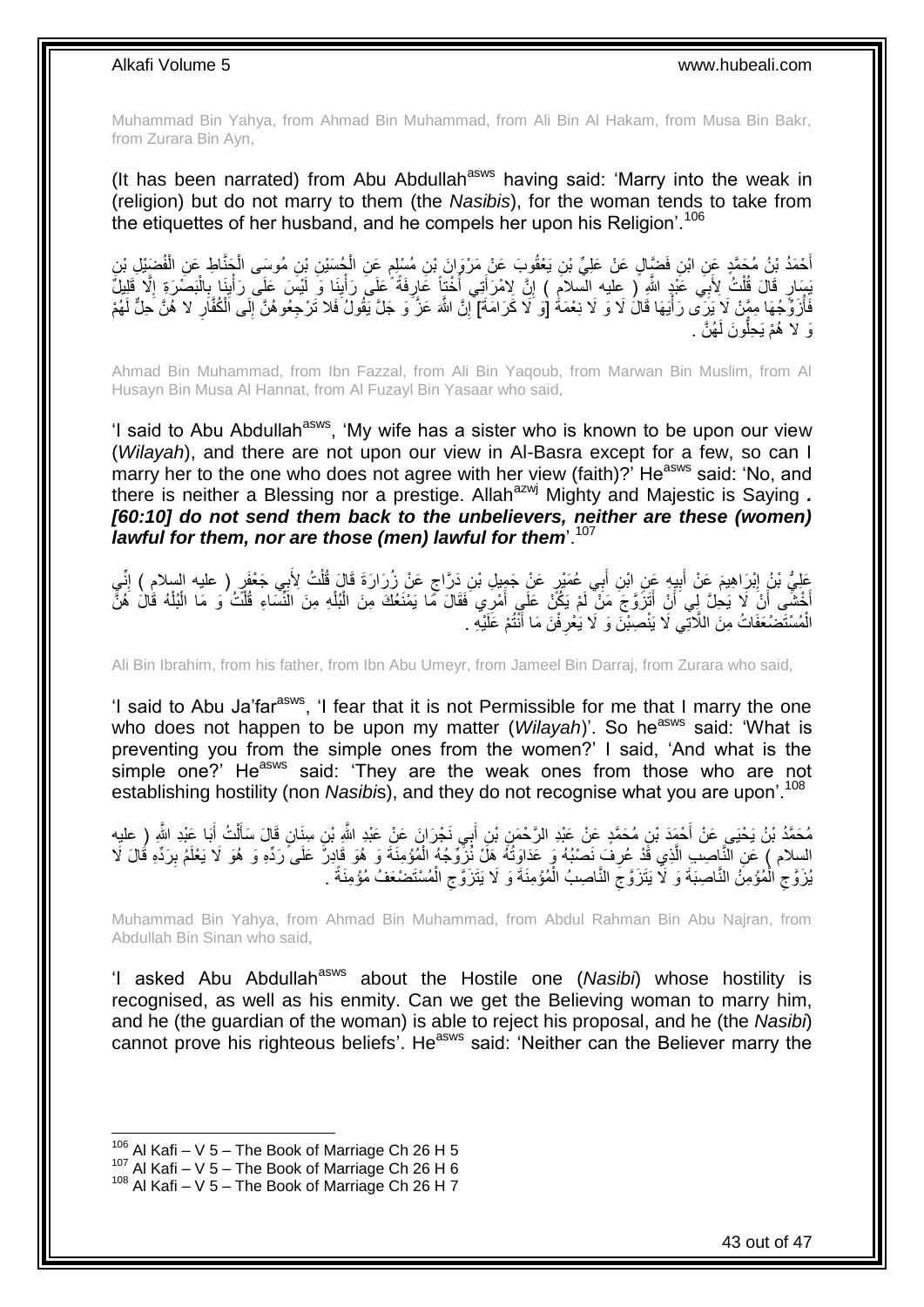hostile woman (*Nasibi*), nor can the hostile one (*Nasibi*) marry the believing woman, nor can the believing woman marry the weak ones'.<sup>109</sup>

أَحْمَدُ بْنُ مُحَمَّدٍ عَنِ الْحَسَنِ بْنِ عَلِيٍّ بْنِ فَضَّالٍ عَنْ يُونُسَ بْنٍ يَعْقُوبَ عَنْ حُمْرَانَ بْنِ أَعْيَنَ قَالَ كَانَ بَعْضُ أَهْلِهِ يُرِيدُ َ ْ ِ َ الثَّزْوِيجَ فَلَمْ يَجِدِ امْرَأَةً مُسْلِّمَةً مُوَافِقَةً فَذَكَّرْتُ ذَلِّكَ لِأَبِي عَبْدِ اللَّهِ ( عليه السلام ) فَقَالَ أَيْنَ أَنْتَ مِنَ الْبُلْهِ الَّذِينَ لَا يَعْرِفُوِّنَ َ **∶** َّ ْ ْ َ َ ِ . نْتَيْنَأ

Ahmad Bin Muhammad, from Al Hassan Bin Ali Bin Fazzal, from Yunus Bin Yaqoub, from Humran Bin Ayn who said,

'One of his family members wanted to get married but he could not find a compatible Muslim woman. So he mentioned that to Abu Abdullah<sup>asws</sup>, so he<sup>asws</sup> said: 'Where are you from the simple woman who is not understanding anything (about the *Wilayah*)?'<sup>110</sup>

الْحُسَيْنُ بْنُ مُحَمَّدٍ عَنْ مُعَلِّي بْنِ مُحَمَّدٍ عَنْ حَسَنٍ بِْنِ عَلِيٍّ الْوَشَّاءِ عَنْ جَمِيلٍ عَنْ زُرَارَةَ عَنْ أَبِي جَعْفَرٍ ( عليه السلامِ ) قَالَ<br>الْمُسَيْنُ بْنُ مُحَمَّدٍ عَنْ مُعَلِّي بْنِ مُحَمَّدٍ ْ َ ُفَلَّتُ لَهُ أَصْلَحَكَ اللَّهُ إِنِّي أَخَافُ أَنْ لَا يُحِلَّ لِي أَنَّ أَتَزَوَّجَ يَجْنِي مِمَّنْ لَمْ يَكُنْ عَلَى أَمْرِهِ قَالَ وَ مَا يَمْنَعُكَ مِنُ الْبُلْهِ مِنَ النُّسَاءِ وَ َ َ ِ َ ْ ْ ْ ِ َ قَالَ هُنَّ الْمُسْتَضْعَفَاتُ اللَّاتِي لَا يَنْصِبْنَ وَ لَّا يَعْرِفْنَ مَا أَنْتُمْ عَلَيْهِ . َ ِ ْ

Al Husayn Bin muhammad, from Moalla Bin Muhammad, from Hassan Bin Ali Al Washa, from Jameel, from Zurara,

(It has been narrated) from Abu Ja'far<sup>asws</sup>, said, 'I said to him<sup>asws</sup>, 'May Allah<sup>azwj</sup> Keep youasws well! I fear that it may to be Permissible for me that I marry', meaning from the one who do not happen to be upon his<sup>asws</sup> matter (*Wilayah*)'. He<sup>asws</sup> said: 'What prevents you from the simple ones from the women?' And he<sup>asws</sup> said: 'They are the weak ones, those who are not establishing hostility (non-*Nasibi*) nor do they understand what you all are upon<sup>'.111</sup>

ِ حُمَيْدُ بْنُ زِيَادٍ عَنِ الْجَسَنِ بْنِ مُحَمَّدٍ عَنٍْ غَيْرِ وَاحِدٍ عَنْ أَبَانِ بْنِ عُثْمَانَ عَنِ الْفُضَيْلِ بْنِ يَسَارٍ قَالَ سَأَلْتُ أَبَا عَبْدِ اللَّهِ ( عليه ْ ĺ ْ ْ َ ِ ْ َ السلام ) عََنْ نِكَاحَ النَّاصِبَ فَقَالَ لَا وَ اللَّهِ مَا يَحِلُّ  $\zeta$ 

Humeyd Bin Ziyad, from Al Hassan Bin Muhammad, from someone else, from Aban Bin Usman, from Al Fuzayl Bin Yasaar who said,

'I asked Abu Abdullah<sup>asws</sup> about marrying the Hostile one (Nasibi), so he<sup>asws</sup> said: 'No, by Allah<sup>azwj</sup>, not Permissible!'

ا<br>ا قَالَ فُضَيْلٌ ثُمَّ سَأَلْتُهُ مَرَّةً أُخْرَى فَقُلْتُ جُعِلْتُ فِذَاكَ مَا تَقُولُ فِي نِكَاحِهِمْ قَالَ وَ الْمَرْأَةُ عَارِفَةٌ قُلْتُ عَارِفَةٌ قَالَ إِنَّ الْعَارِفَةَ لَا ْ َ ُ ْ ِ ِ ْ ِ َ ْ ِ ْ ْ ِ ُوضَعُ إِلَّا عِنْدَ عَارِفٍ . **∶** יִי<br>י

Fuzayl said, 'Then I asked him<sup>asws</sup> once again, so I said, 'May I be sacrificed for you<sup>asws</sup>! What are you<sup>asws</sup> saying regarding marrying them?' He<sup>asws</sup> said: 'And the woman understanding *(Wilayah)*?' I said, 'She is of understanding'. He<sup>asws</sup> said: 'The understanding woman is the one should not be placed except with an understanding man'.<sup>112</sup>

 $109$  Al Kafi – V 5 – The Book of Marriage Ch 26 H 8

 $110$  Al Kafi – V 5 – The Book of Marriage Ch 26 H 9

 $111$  Al Kafi – V  $5$  – The Book of Marriage Ch 26 H 10

 $112$  Al Kafi – V 5 – The Book of Marriage Ch 26 H 11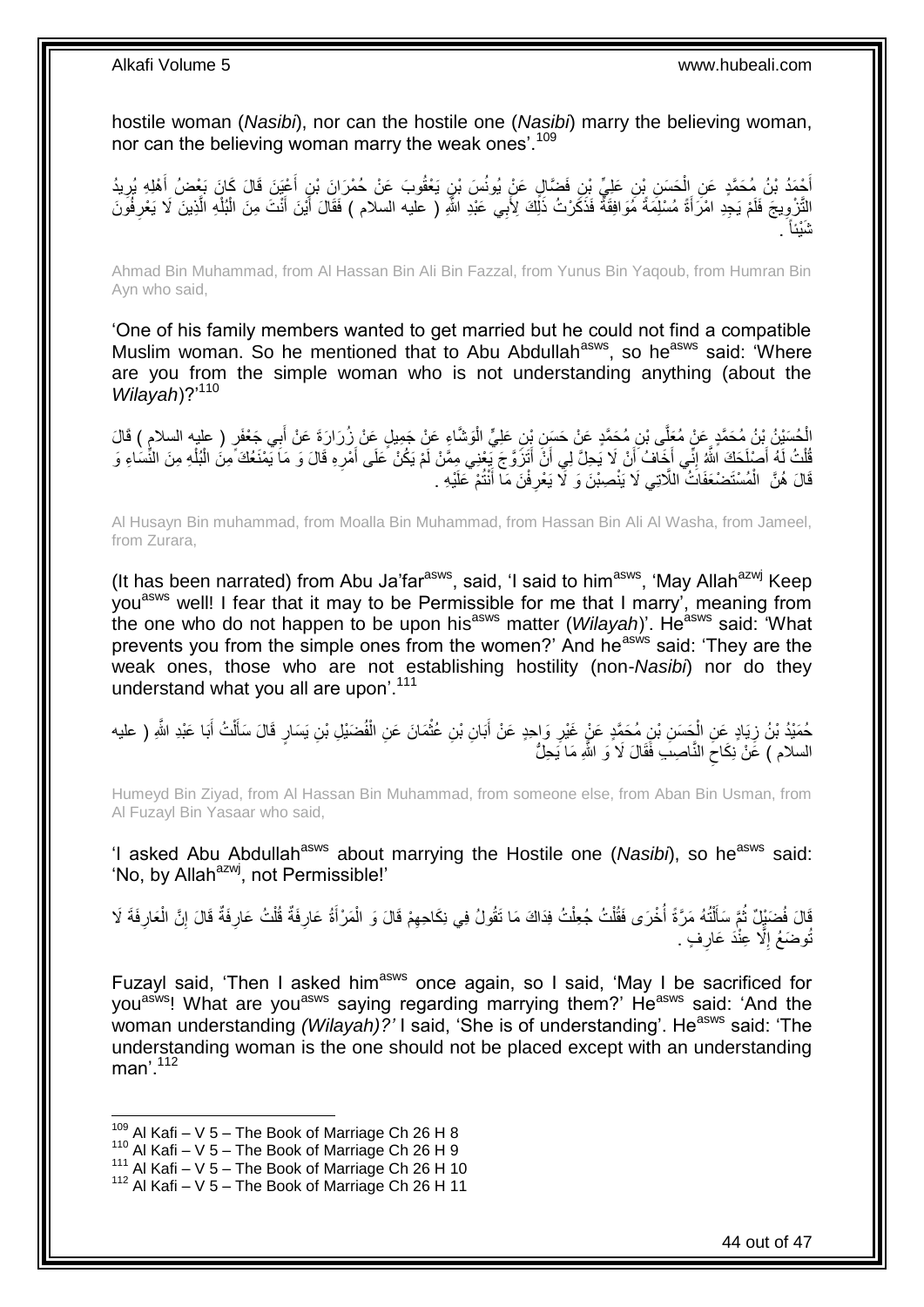مُحَمَّدُ بْنُ يَحْيَى عَنْ أَحْمَدَ بْنِ مُحَمَّدٍ عَنِ ابْنِ فَضَّالٍ عَنِ ابْنِ بُكَيْنٍ عَنْ زُرَارَةَ عَنْ أَبِي جَعْفَرٍ ( عليه السلام ) قَالَ قُلْتُ مَا<br>مُرِينَ مُنْ يَحْيَى عَنْ أَحْمَدَ بْنِ مُحَمَّدٍ مِن ابْنِ ف َ ْ تُقُولُ فِي مُنَاكَكَةِ النَّاسِ فَإِنِّي َقَدْ يَلْغُتُ مَا تَرَى َى مَا تَزَوَّجْتُ قَطُّ قَالَ وَ مَا يَمْنَعُكَ مِنْ ذَٰلِكَ قُلْتً مُا يَمْنَعُنِي إِلَّا أَنِّي أَخْشَى أَنْ ∣اٍ<br>∶ َ َ َ ِ ْ لَا يَكُونَ ۖ يَحِلُّ لِي مُنَاكَحَتُٰهُمْ فَّمَا تَأْمُرُنِي قَالَ كَيْفَ تَصْنَعُ وَ أَنْتَ شَابٌّ أَ تَصْبِرُ قُلْتُ أَتَّخِذُ الْجَوَارِيَ َ ْ ِ َ **ٔ** ِ ْ

Muhammad Bin Yahya, from Ahmad Bin Muhammad, from Ibn Fazzal, from Ibn Bukeyr, from Zurara,

(It has been narrated) from Abu Ja'far<sup>asws</sup>, said, 'I said, 'What are you<sup>asws</sup> saying regarding marrying the people, for you<sup>asws</sup> can see I have not married at all'. He<sup>asws</sup> said: 'And what prevents you from that?' I said, 'Nothing prevents me except that I fear that marrying them would not happen to be Permissible for me. So what are you<sup>asws</sup> ordering me?' He<sup>asws</sup> said: 'How do you deal with it and you are young, are you being patient?' I said, 'I take the slave girl'.

ِ قَالَ فَهَاتِ الْآنَ فَبِمَ تَسْتَحِلُّ الْجَوَارِيَ أَخْبِرْنِي فَقُلْتُ إِنَّ الْأُمَةَ لَيْسَتْ بِمَنْزِلَةِ الْحُرَّةِ إِنْ رِاَبَتْنِي الْأُمَةُ بِشَيْءٍ بِعْتُهَا أَوِ اعْتَزَلْتُهَا ْ لَ ِ ِ ِ ْ ِ ِ ْ ِ ْ ِ َ ِ قَالَ حَذِّثْنِي فَبِمَ تَسْتَحِلُّهَا قَالَ فَلَمْ يَكُنْ عِنْدِي جَوَابٌ قُلْتُ جُعِلْتُ فِذَاكَ أَخْبِرُنِنِي مَا تَرَى أَتَزَوَّجُ قَالَ مَا أَبَالِي أَنَّ تَفْعَلَ قَالَ قُلْتُ أَ ُّ ْ َ ْ َ أ َ ِ َ ْ ْ رَأَيْتَ قَوْلَكَ مَا أَبَالِي أَنْ نَفْعَلَ فَإِنَّ ذَلِكَ عَلَٰى وَجْهَيْنِ نَقُولُ لَسْتُ أَبَالِي أَنْ تَأْثَمَ أَنْتَ مِنْ غَيْرِ أَنْ آمُرَكَ فَمَا تَأْمُرُنِي أَفْعَلُ ذَلِكَ َ َ ْ أ ُ ِ اً ُ َ َ ْ َ ِ عَنْ أَمْرِكَ ِ َ

He<sup>asws</sup> said: 'Tell me now, so how do you make the slave girl to be Permissible, inform me<sup>asws</sup>. So I said, 'The slave girls are not at the status of the free women. If the slave girl caused me doubts about something, I can sell her or keep away from her'. He<sup>asws</sup> said: 'Explain, so how do you make her to be Permissible?' He (the narrator) said, 'So there was no answer with me. I said, 'May I be sacrificed for you<sup>asws</sup>! What is your<sup>asws</sup> view, shall I get married?' He<sup>asws</sup> said: 'What do I<sup>asws</sup> care if you were to do it'. I said, 'Can you<sup>asws'</sup> see your<sup>asws</sup> words, 'What do I<sup>asws</sup> care if you were to do it'? So in that are two aspects. You<sup>asws</sup> are saying: 'l<sup>asws</sup> don't care if you were to sin from other that lasws having ordered you'. So what is your<sup>asws</sup> view, shall I do that from your<sup>asws</sup> order?'

َّقَالَ فَإِنَّ رَسُولَ اللَّهِ ( صلى الله عليه وآله ) قَدْ تَزَوَّجَ وَ كَانٍ مِنِ امْرَأَةِ نُوحٍ وَ امْرَأَةِ لُوطٍ مَا قَصَّ اللَّهُ عَزَّ وَ جَلَّ وَ قَدْ قَالَ اللَّهُ َ ٍ َ ِ نَعَالَى َضَرَبَ اللَّهُ مَثَلًا لِلَّذِينَ كَفَرُوا امْرَأَتَ نُوحٍ وَ امْرَأَتَ لُوطٍ كَانَتا تَحْتَ كَمُبْدَيْنِ مِنْ عِبادِنا صـالِحَيْنِ فَخانَتاهُما َ ٍ َ َّ

He<sup>asws</sup> said: 'Surely, Rasool-Allah<sup>saww</sup> had married and there was from a wife of Noah<sup>as</sup> and a wife of Lot<sup>as</sup> what Allah<sup>azwj</sup> Mighty and Majestic has Related, and Allah<sup>azwj</sup> the Exalted has Said **[66:10] Allah sets forth an example to those who** *disbelieve - the wife of Nuh and the wife of Lut: they were both under two of Our righteous servants, but they acted treacherously towards them*'.

نَظُٰلْتُ إِنَّ رَسُولَ اللَّهِ ( صلِّى الله عليه ِوآله ) لَسْتُ فِي ذَلِكَ مِثْلَ مَنْزِلَتِهِ إِنَّمَا هِيَ تَحْتَ يَدَيْهِ وَ هِيَ مُقْرَةٌ بِحُكْمِهِ مُظْهِرَةٌ دِينَهُ ِ لَ ِ ْ ِ ْ ِ **∶** أَمَا وَ اللَّهِ مَا عَنَى بِذَٰلِكَ إِلَّا فِي قَوْلِ اللَّهِ عَزَّ وَ جَلَّ فَخَانَتَاهُمَا مَا عَنَى بِذَلِكَ إِلَّا وَّ قَدْ زَوَّجَ رَسُولُ اللَّهِ ( صلى الله عليه وآله ) ِ ا<br>ا فُلَاناً

So I said, 'Surely, as for Rasool-Allah<sup>saww</sup>, I am not of a status like that. But rather, she was in his<sup>saww</sup> hands and she agreed with his<sup>as</sup> orders, manifesting his<sup>saww</sup> Religion. But, by Allah<sup>azwj</sup>, I do not mean by that except with regards to the Words of Allah<sup>azwj</sup> Mighty and Majestic **but they acted treacherously towards them**. I do not mean by that except that Rasool-Allahsaww had married so and so'.

45 out of 47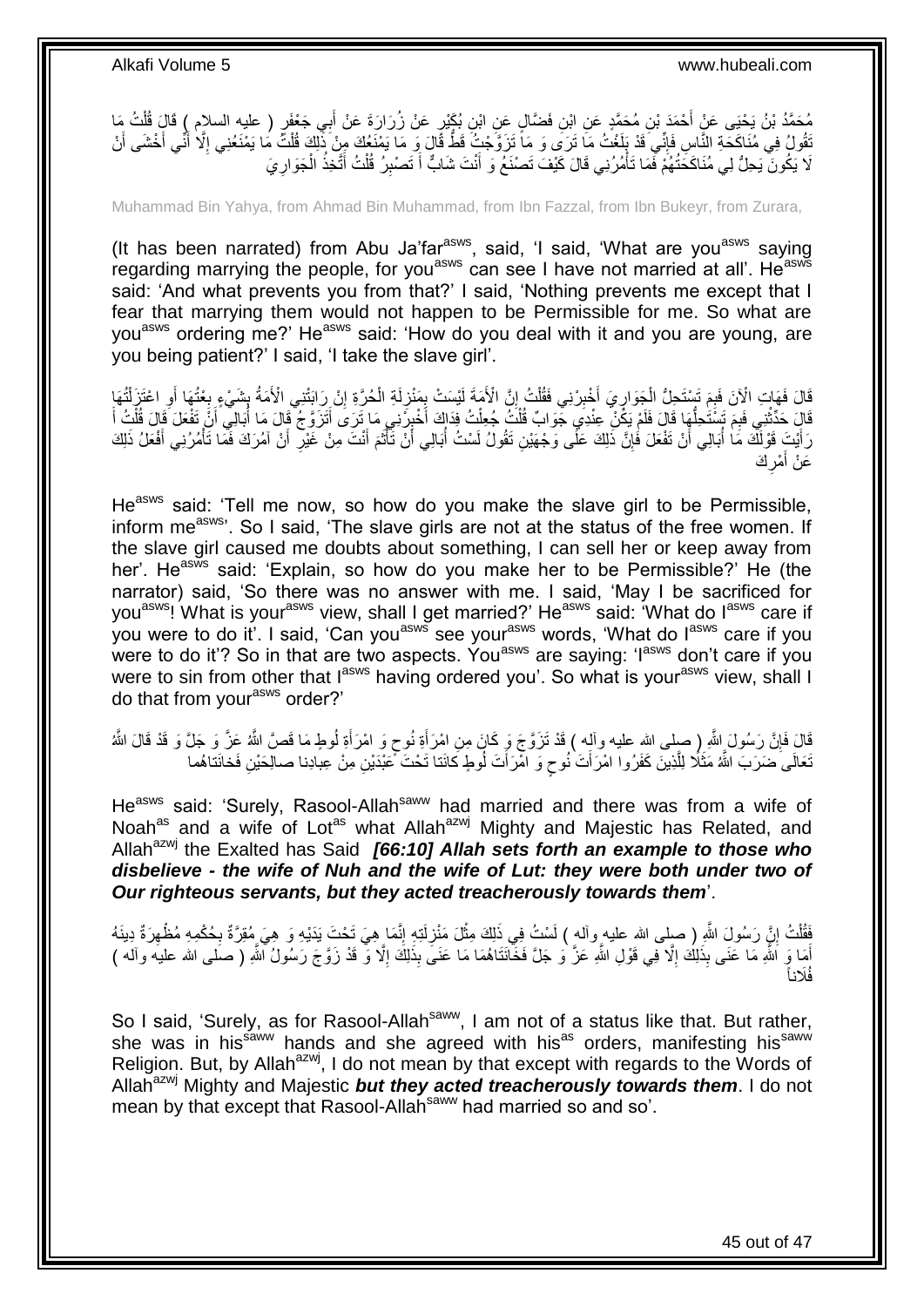ْ فُلْتُ أَصْلَحَكَ اللَّهُ فَمَا تَأْمُرُنِي أَنْطَلِقُ فَأَتَزَوَّجُ بِأَمْرِكَ فَقَالَ إِنْ كُنْتَ فَاعِلَا فَعَلِنَّكَ بِالْبَلْهَاءِ مِنَ النِّسَاءِ قُلْتُ وَ مَا الْبَلْهَاءُ قَالَ ِ ِ ِ َ ِ َ َ ْ َ ْ ْ ْ ْ ْ نَوَاتُ الْخُذُورِ الْعَفَائِفُ فَقُلْتُ مَنْ هُوَ عَلَى ِدِينٍ سَالِمٍ أَبِي حَفْصٍ فَقَالَ لَا فَقُلْتُ مَنْ هُوَ عَلَى دِينِ رَبِيعَةِ الرَّأْيِ قَالَ لَا وَ لَكِنَّ ْ ْ **∶**  $\frac{1}{2}$ ْ ِ ْ َ ֧֖֖֖֧֖֧֧֧֧֧֧֧֧֧֧֧֚֚֚֚֓֝֝֝֝֟֓֟֓֝֬֝֓֝֬֟֓֟֓֬֝֓֟֓֟֓֝֬֝֓֝֓֟֓֝֬֝֬֝֓֝֬֝֓֝֬ الْعَوَاتِقَ اللَّاتِي لَا يَنْصِبْنَ وَ لَا يَعْرِفْنَ مَا تَعْرِفُوَنَ ِ ِ ْ

I said, 'May Allah<sup>azwj</sup> Keep you<sup>asws</sup> well! So what are you<sup>asws</sup> ordering me for. Shall I go and get married by your<sup>asws</sup> order?' So he<sup>asws</sup> said: 'If you were to do so, upon you is with the simple ones from the women'. I said, 'And what is the simple one?' He<sup>asws</sup> said: 'The veiled one, the chaste'. So I said, 'The one who is upon the Religion of Saalim Abu Hafs?' So he<sup>asws</sup> said: 'No'. I said, 'The one who is upon the Religion of Rabie Al-Ra'iy?' He<sup>asws</sup> said: 'But the young ones who are not hostile (non-Nasibi) and are not understanding what you are understanding (*Wilayah*)<sup>'.113</sup>

أَحْمَدُ بْنُ مُحَمَّدٍ عَنِ ابْنِ فَضَّالٍ عَنِ ابْنِ بُكَيْرٍ عَنْ زُرِارَةَ عَنْ أَبِي جَعْفَرٍ ( عليه السلام ) قَالَ كَانَتْ تَحْنَهُ امْرَأَةٌ مِنْ ثَقِيفٍ وَ<br>أَمْسَلَمَ بِنَ مُحَمَّدٍ عَنِ ابْنِ فَضَّالٍ عَنِ ابْنِ َ َ َ لِّهُ مِنْهَا ابْنٌ يُقَالُ لَهُ إِبْرَاهِيمُ فَدَخِلَتْ عَلَيْهَا مَوْلَاةٌ لِتَقِيفٍ فَقَالَتْ لَهَا مَنَّ زَوْجُكِ هَذَا قَالَتْ مُحَمَّدُ بْنُ عَلِيٍّ قَالَتْ فَإِنَّ لِذَلِكِ َ ِ ِ أَصْحَاباً بِالْكُوفَةِ قَوْمٌ يَشْتِمُونَ السَّلَفَ وَ يَقُولُونَ **∶** َ

Ahmad Bin Muhammad, from Ibn Fazzal, from Ibn Bukeyr, from Zurara,

(It has been narrated) from Abu Ja'far<sup>asws</sup>, said, 'There used to be a woman from Saqeef under him<sup>asws</sup> and for him<sup>asws</sup>, from her, was a son called Ibrahim. So a slave girl of Saqeef came over to her and said to her, 'Who is the husband of this one?' She said. 'Muhammad<sup>asws</sup> Bin Ali<sup>asws</sup>'. She said. 'It is due to that there is a group of people in Al-Kufa who are insulting the ancestors and they are saying…'.

قَالَ فَخَلِّي سَبِبِلَهَا قَالَ فَرَأَيْتُهُ بَعْدَ ذَلِكَ قَدِ اسْتَبَانَ عَلَيْهِ وَ تَضَعْضَعَ مِنْ جِسْمِهِ شَيْءٌ قَالَ فَقُلْتُ لَهُ قَدِ اسْتَبَانَ عَلَيْكَ فِرَاقُهَا قَالَ َ ِ ْ وَ قَدْ رَأَيْتَ ذَاكَ قَالَ قُلْتُ نَعَمْ . ْ َ

He (the narrator) said, 'So he<sup>asws</sup> freed her way (divorced her). I saw him<sup>asws</sup> after that and it could be perceived upon him<sup>asws</sup> and something had eroded from his<sup>asws</sup> body. So I said to him<sup>asws</sup>, 'Her separation can be perceived upon you<sup>asws</sup>'. He<sup>asws</sup> said: 'And you can see that?' I said, 'Yes'.<sup>114</sup>

أَحْمَدُ بْنُ مُحَمَّدٍ عَنِ ابْنِ فَضَّالٍ عَنِ ابْنِ بُكَيْرٍ عَنْ زُرَارَةَ عَنْ أَبِي جَعْفَرٍ ( عليه السلام ) قَالَ دَخَلَ رَجُلٌ عَلَى عَلِيٍّ بْنِ<br>أَحْمَدُ بْنُ مُحَمَّدٍ عَنِ ابْنِ فَصَلَّالٍ عَنِ ابْنِ بُكَيْرٍ ع َ َ الْحُسَيْنِ ( عليه السَلام ) فَقَالَ إِنَّ اَمْرَأَتُكَ الشَّيْبَانِيَّةَ خَارِجِيَّةٌ تَشْتَمُ عَلِيّاً ( عليه السلام ) فَإِنْ سَرَّكَ أَنْ أُسْمِعَكَ مِنْهَا ذَاكَ<br>نَصْحُمُنَ مَنْ السَّلَامِ ) فَقَالَ إِنَّ امْرَأَتُكَ ِ َ ֧<u>׀</u> ُ َ أَسْمَعْتُكَ قَالَ نَعَمْ قَالَ فَإِذَاْ كَانَ غَدَاً حِينَ تُرِيدُ أَنْ تَخْرُجَ كَمَا كُنْتَ تَخْرُجُ فَعُدُ فَاكْمُنْ فِي جَانِبِ الدَّارِ َ ِ َ **∶** 

Ahmad Bin Muhammad, from Ibn Fazzal, from Ibn Bukeyr, from Zurara,

(It has been narrated) from Abu Ja'far<sup>asws</sup>, said, 'A man came over to Ali<sup>asws</sup> Bin Al-Husayn<sup>asws</sup> so he said, 'Your<sup>asws</sup> wife, the Shaybaniyya foreigner tends to insult Ali<sup>asws</sup>, so if you<sup>asws</sup> want to secretly hear that from her, I can make you<sup>asws</sup> hear it'. He<sup>asws</sup> said: 'Yes'. He said, 'So when it is the morning when you<sup>asws</sup> want to come out just as you normally tend to come out, so stand by the side of the house'.

> َّ قَالَ فَلَمَّا كَانَ مِنَ الْغَدِ كَمَنَ فِي جَانِبِ الدَّارِ فَجَاءَ الرَّجُلُ فَكَلَّمَهَا فَثَبَيَّنَ مِنْهَا ذَلِكَ فَخَلَّى سَبِيلَهَا وَ كَانَتْ تُعْجِبُهُ . َّ **∶** ْ ِ

He (the narrator) said, 'So when it was the morning, he<sup>asws</sup> stood by the side of the house, so the man came over and spoke to her, and that (insulting Aliasws) was

 $113$  Al Kafi – V 5 – The Book of Marriage Ch 26 H 12

 $114$  Al Kafi – V 5 – The Book of Marriage Ch 26 H 13